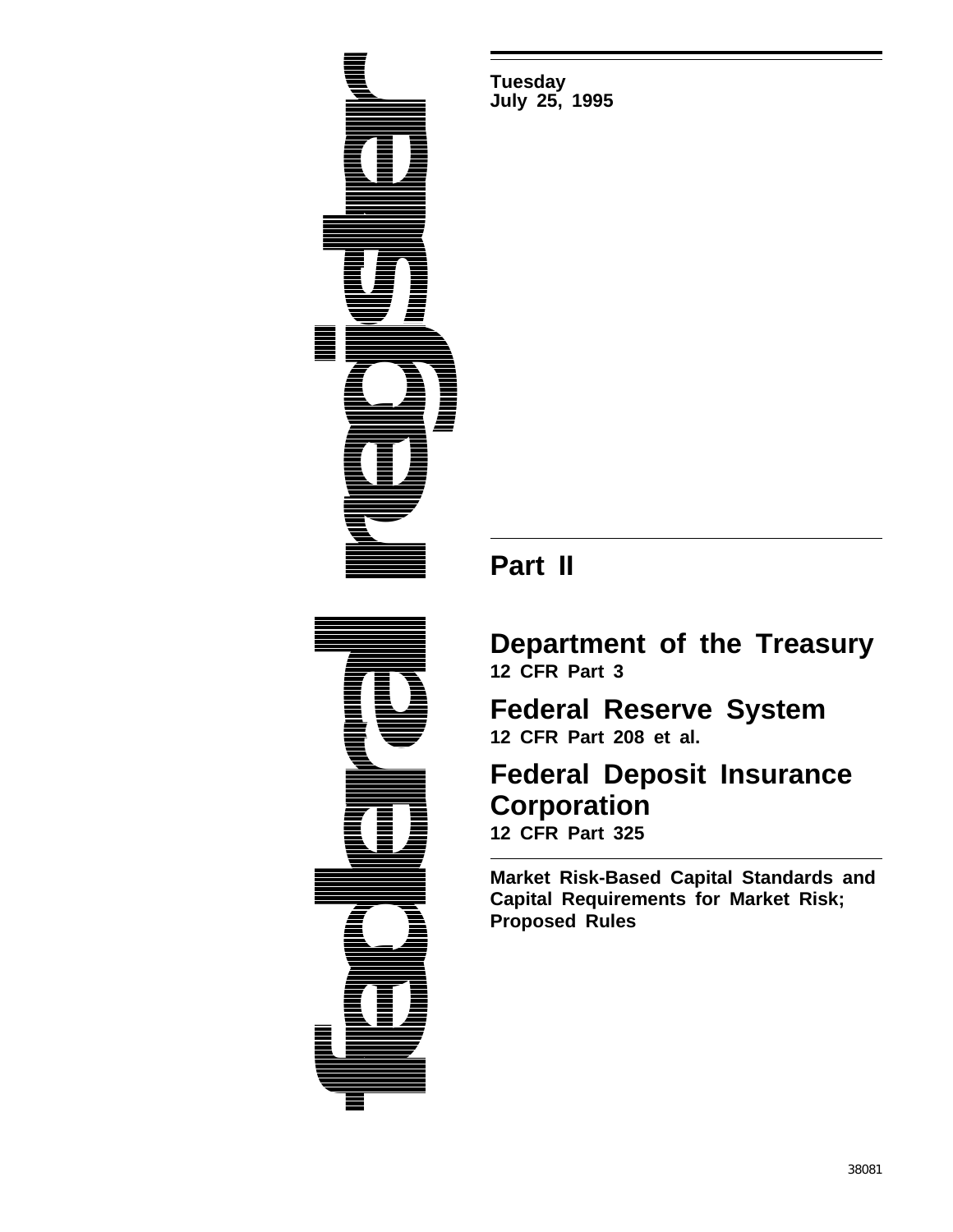# **DEPARTMENT OF THE TREASURY**

**Office of the Comptroller of the Currency**

**12 CFR Part 3**

**[Docket No. 95–19]**

**RIN 1557–AB14**

# **FEDERAL RESERVE SYSTEM**

**12 CFR Parts 208 and 225**

**[Regulations H and Y; Docket No. R–0884]**

# **FEDERAL DEPOSIT INSURANCE CORPORATION**

#### **12 CFR Part 325**

**RIN 3064–AB64**

# **Risk-Based Capital Standards: Market Risk**

**AGENCIES:** Office of the Comptroller of the Currency (OCC), Department of the Treasury; Board of Governors of the Federal Reserve System (Board), and the Federal Deposit Insurance Corporation (FDIC).

**ACTION:** Joint notice of proposed rulemaking.

**SUMMARY:** The Office of the Comptroller of the Currency (OCC), the Board of Governors of the Federal Reserve System (Board), and the Federal Deposit Insurance Corporation (FDIC) (the Agencies) are proposing to amend their risk-based capital requirements to incorporate a measure for market risk in foreign exchange and commodity activities and in the trading of debt and equity instruments. Under the proposal, banks and bank holding companies (institutions) regulated by the OCC, the Board, and the FDIC with relatively large trading activities would calculate their capital charges for market risk using either their own internal value-atrisk model(s) or, alternatively, risk measurement techniques that were developed by supervisors. The effect of the proposed market risk measure would be that, in addition to existing capital requirements for credit risk, certain institutions would be required to hold capital based on the measure of their market risk exposure.

**DATES:** Comments must be received on or before September 18, 1995.

# **ADDRESSES:** Comments should be directed to:

*OCC:* Comments may be submitted to Docket Number 95–19, Communications Division, Third Floor, Office of the Comptroller of the Currency, 250 E Street, S.W., Washington, DC 20219.

Comments will be available for inspection and photocopying at that address.

*Board:* Comments directed to the Board should refer to Docket No.R–0884 and may be mailed to William W. Wiles, Secretary, Board of Governors of the Federal Reserve System, 20th Street and Constitution Avenue, N.W., Washington, D.C. 20551. Comments may also be delivered to Room B–2222 of the Eccles Building between 8:45 and 5:15 p.m. weekdays, or to the guard station in the Eccles Building courtyard on 20th Street, N.W. (between Constitution Avenue and C Street) at any time. Comments may be inspected in Room MP–500 of the Martin Building between 9 a.m. and 5 p.m. weekdays, except as provided in 12 CFR 261.8 of the Board's rules regarding availability of information.

*FDIC:* Written comments should be sent to Jerry L. Langley, Executive Secretary, Attention: Room F–402, Federal Deposit Insurance Corporation, 550 17th Street N.W., Washington, D.C. 20429. Comments may be handdelivered to Room, F–402, 1776 F Street N.W., Washington, D.C. 20429, on business days between 8:30 a.m. and 5 p.m. (Fax number (202)898–3838; Internet address: comments@fdic.gov). Comments will be available for inspection and photocopying in Room 7118, 550 17th Street, N.W., Washington, D.C. 20429, between 9 a.m. and 4:30 p.m. on business days. **FOR FURTHER INFORMATION CONTACT:**

*OCC:* Roger Tufts, Senior Economic Advisor (202/874–5070), or Christina Benson, Capital Markets Specialist, (202/874–5070) Office of the Chief National Bank Examiner. For legal issues, Ronald Shimabukuro, Senior Attorney, Legislative and Regulatory Activities Division (202/874–5090), Office of the Comptroller of the Currency, 250 E Street S.W., Washington, D.C. 20219.

*Board:* Roger Cole, Deputy Associate Director (202/452–2618), James Houpt, Assistant Director (202/452–3358), Barbara Bouchard, Supervisory Financial Analyst (202/452–3072), Division of Banking Supervision and Regulation; or Stephanie Martin, Senior Attorney (202/452–3198), Legal Division. For the hearing impaired *only*, Telecommunication Device for the Deaf, Dorothea Thompson (202/452–3544).

*FDIC:* William A. Stark, Assistant Director, (202/898–6972), Kenton Fox, Senior Capital Markets Specialist, (202/ 898–7119), Division of Supervision; Jamey Basham, Counsel, (202/898– 7265), Legal Division, FDIC, 550 17th Street, N.W., Washington, D.C. 20429.

**SUPPLEMENTARY INFORMATION:** The Agencies are proposing amendments to their risk-based capital requirements to incorporate a measure for market risk. The proposed amendments would generally apply only to institutions that have (1) total assets exceeding \$5 billion and either on-balance-sheet trading activities representing at least 3.0 percent of total assets or a volume of offbalance-sheet trading activities with notional amounts exceeding \$5 billion, or (2) total assets of \$5 billion or less and a volume of trading activities representing at least 10.0 percent of total assets.

#### **I. Background**

The Agencies' risk-based capital standards are based upon the principles contained in the agreement on International Convergence of Capital Measurement and Capital Standards of July, 1988 (the Accord) that was agreed to by the Basle Committee on Banking Supervision (the Committee) and endorsed by the central bank governors of the Group of Ten (G–10) countries.1 That Accord sets forth a framework for measuring capital adequacy under which weighted risk assets are calculated by weighting an institution's assets and off-balance-sheet items on the basis of their perceived credit risk using a relatively small number of risk categories.

By focusing on credit risk, the risk that a loss will be incurred due to an obligor or counterparty default on a transaction, the Accord generally excludes coverage of risks arising from adverse movements in market interest rates, foreign exchange rates, or commodity or equity prices. The potential for loss from such movements is referred to as market risk. In April 1993, the Committee, recognizing the need to incorporate market risk into the risk-based capital standard, requested comments on an initial measurement framework. The Agencies' current proposal reflects substantial revisions to that 1993 paper and is based upon revisions to the Accord that were proposed by the Committee on April 12, 1995.2

The 1993 paper proposed standardized measurement procedures for assessing risks in traded debt, equity,

<sup>1</sup>The Basle Supervisors' Committee is comprised of representatives of the central banks and supervisory authorities from the G–10 countries (Belgium, Canada, France, Germany, Italy, Japan, The Netherlands, Sweden, Switzerland, the United Kingdom, and the United States) plus Luxembourg.

<sup>2</sup>The Committee's document is entitled ''Proposal to Issue a Supplement to the Basle Capital Accord to Cover Market Risks'' and is available through the Board's and the OCC's Freedom of Information Office and the FDIC's Reading Room.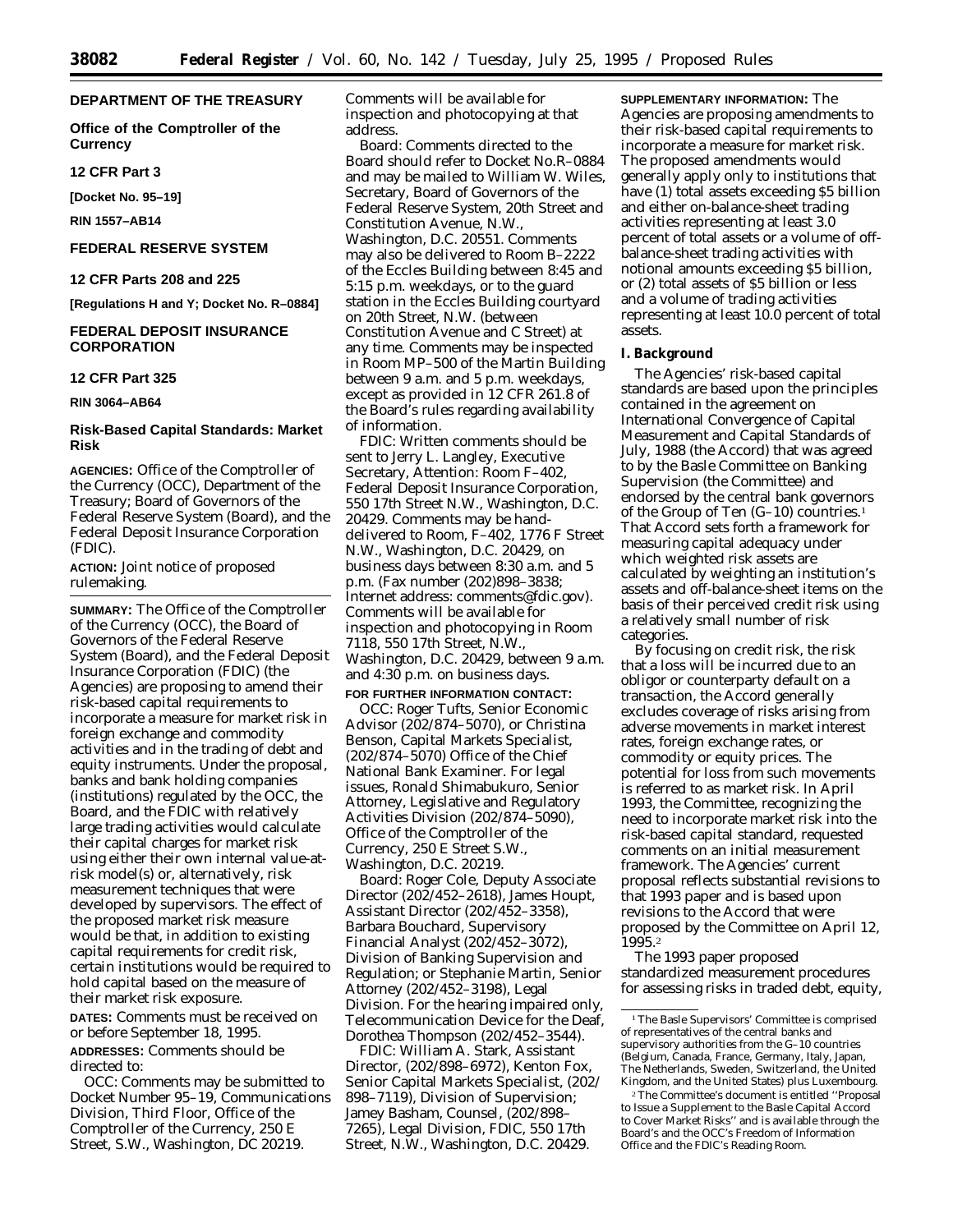and foreign exchange activities and provided only a limited role for a bank's internal model(s) in measuring market risk exposure for regulatory capital purposes. These procedures were strongly criticized by commenters to the consultative document, especially by institutions in the United States. These institutions generally believed that the measurement framework was unduly cumbersome and potentially inaccurate, especially for institutions with significant and diversified trading activities.

In lieu of the standardized framework, these institutions urged the Committee to allow greater use of an institution's internal market risk models. They noted that large trading banks have materially expanded the sophistication and coverage of their market risk trading models. These models are typically described as ''value-at-risk'' (VAR) models, which estimate the maximum amount by which an institution's portfolio could decline in market value, given a certain level of statistical confidence and an assumed holding period. The commenters believed that these models would provide a more accurate risk measure and would be better able to incorporate new products and activities than would the standardized framework. They also believed that imposing a rigid supervisory measurement system on institutions would result in unnecessary costs and could encourage improper risk management practices if institutions sought to minimize the capital requirements resulting from the proposed risk measure. Many large European banks also urged the use of internal models for measuring market risks for regulatory capital purposes, but were generally less critical, in part because the European Union had adopted into European law a regime similar to the one outlined in the 1993 paper.3

In response to these and other comments and concerns, the Committee issued a new proposal on April 12, 1995. In addition to expanding the earlier proposal by providing measures for risks in commodities and options, this latest proposal would allow institutions to use their internal market risk models to measure the level of their market risk exposure against which they would be required to hold capital. This approach is referred to as the ''internal models approach.'' An institution's use of this approach would be subject to the

approval of its appropriate supervisor and would be contingent upon conformance with certain qualitative and quantitative standards regarding the measurement and management of market risks. An institution whose internal model failed to meet those standards or otherwise failed to gain regulatory approval would be required to use standardized risk measurement techniques as set forth in the Committee's April 1995 proposal. This latter approach is referred to as the ''standardized risk measure'' approach, as it applies standardized assumptions and risk factors to an institution's activities.

The Agencies are now proposing amendments to their risk-based capital standards that are similar to the proposal recently issued by the Committee.4 The Agencies would encourage institutions that are affected by this proposal, and especially those with large trading accounts, to comply with the proposed requirements by using the proprietary internal models that they use to manage market risk.

The Agencies believe that such models should provide a more accurate measure of market risk than the standardized risk measure and would impose fewer costs and burdens on institutions. By using internal models not only for operating purposes, but also as a basis for determining capital requirements, institutions should be further encouraged to continue their efforts to refine the accuracy of their proprietary models, especially with regard to options risk. Given their preference for the use of internal models for measuring market risk, the Agencies request comments regarding whether institutions should be permitted a choice between the two measurement procedures, or only be permitted to use internal models.

# **II. Scope: Activities and Institutions Covered by the Proposal**

This proposal would establish new capital requirements for general market risk and specific risk as they pertain to the trading activities of a banking organization and to the organization's other foreign exchange and commodities activities. As such, the proposed standard, by creating a risk-based capital ratio adjusted for market risk through the addition of a market riskequivalent assets measure, is an integrated supplement to existing

standards that address credit risk through the current weighted-risk assets measure.

For purposes of this proposal, general market risk refers to changes in the market value of the covered transactions that arise from broad market movements, such as changing levels of market interest rates, broad equity indices, or currency exchange rates. Specific risk includes the credit risk of an issuer of a traded security, as well as other factors that affect the market value of specific instruments, but that do not materially alter broad market conditions. Consequently, instruments other than over-the-counter (OTC) derivatives that are covered by this proposal would, in effect, be removed from and no longer subject to the credit risk standard previously established. OTC derivatives would remain subject to the counterparty credit risk requirements set forth in the existing risk-based capital standard.

This proposal defines trading activities as the sum of all trading assets and liabilities as reported in the quarterly Consolidated Reports of Condition and Income (call report) and would apply on a fully consolidated basis to all national banks, state member banks, and bank holding companies that meet the following criteria:

(1) The institution has total assets exceeding \$5 billion, and (a) the gross sum of trading assets and liabilities on a daily average basis for the quarter account for 3.0 percent or more of total assets, or (b) the sum of the notional amount of interest rate, foreign exchange, equity and commodity offbalance-sheet derivative contracts relating to trading activities exceeds \$5 billion, or

(2) The institution has total assets of \$5 billion or less and trading assets and liabilities exceed 10 percent of total assets.

The Agencies may also apply the standard to other institutions for safety and soundness purposes in limited circumstances and on a case-by-case basis.

# **III. Definition of Capital and the Capital Requirement**

The Agencies are also proposing to expand the definition and types of qualifying capital that an institution could use to meet its market risk capital requirements. This modification and others require that the procedures for calculating an institution's overall riskbased capital ratio be changed.

*Definition of capital.* The Accord permits institutions to meet regulatory capital requirements with a combination of ''core'' (Tier 1) and ''supplementary''

<sup>3</sup>The European Union's Second Directive sets forth a capital regime for market risk that applies to banking and securities firms that operate in EU member countries. These capital requirements become effective at the beginning of 1996.

<sup>4</sup>As set forth in the regulatory text, the Agencies propose to adopt the market risk requirements as new appendices to their capital adequacy standards. The OCC may be required to make additional conforming amendments to its risk-based capital guidelines.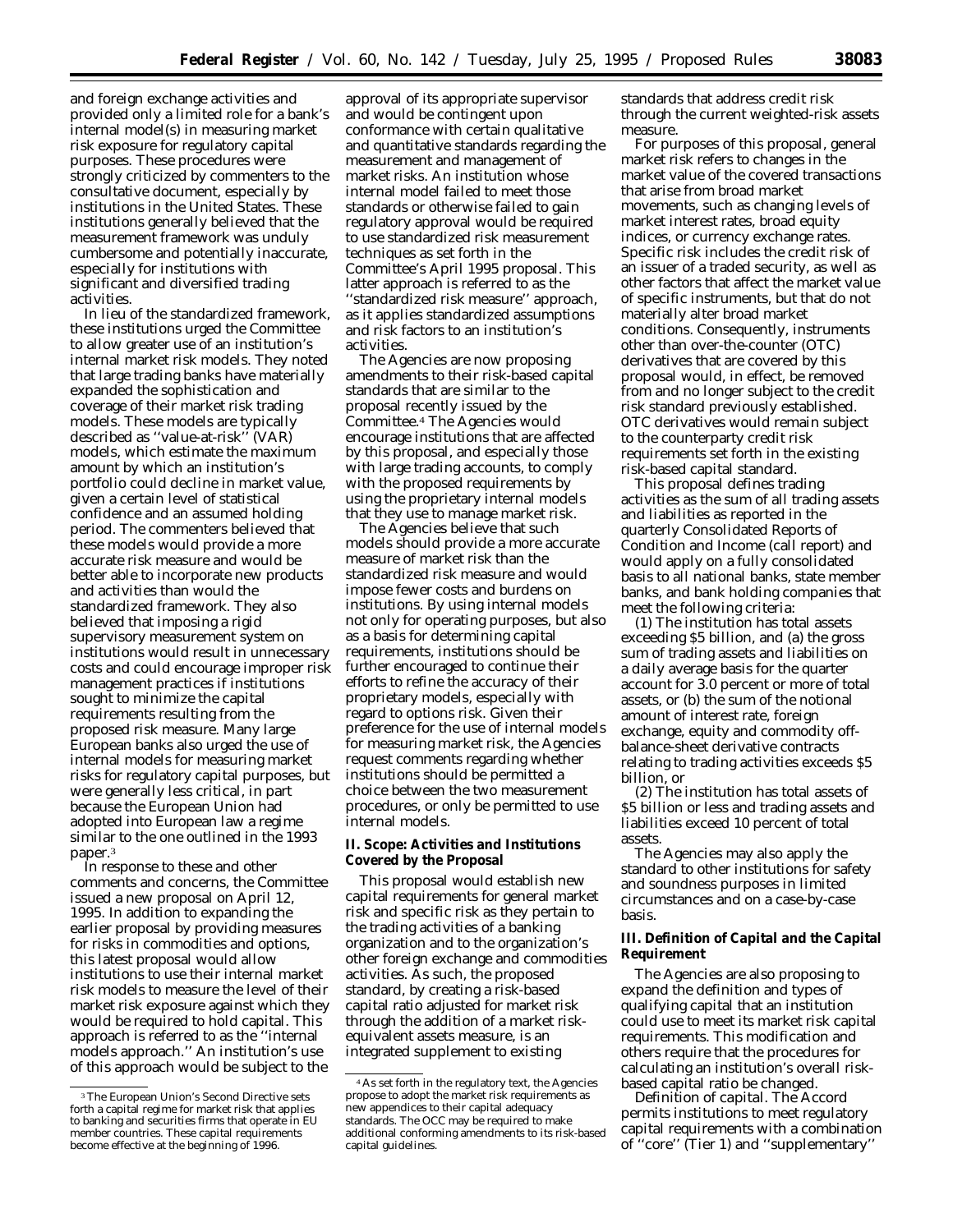**38084 Federal Register** / Vol. 60, No. 142 / Tuesday, July 25, 1995 / Proposed Rules

(Tier 2) capital. Tier 1 includes equity, noncumulative perpetual preferred stock, and minority interest in consolidated subsidiaries, less goodwill, while Tier 2 includes the allowance for loan and lease losses, other preferred stock, and subordinated debt that has an original weighted average maturity of at least five years.<sup>5</sup>

This proposal would permit institutions to use a third tier of capital (Tier 3), consisting of short-term subordinated debt. However, this capital could be used only to meet capital requirements pertaining to *market risk* and only if that debt meets certain qualifying conditions: It must have an original maturity of at least two years, be unsecured and fully paid up, and subject to a lock-in provision that prevents the issuer from repaying the debt even at maturity if the issuer's capital ratios are, or with repayment would become, less than the minimum 8.0 percent risk-based capital requirement.

The agencies are proposing to allow the use of Tier 3 capital in recognition that such short-term subordinated debt can help to protect depositors and the Bank Insurance Fund against loss. Indeed, because the underwriting activities of securities firms often create volatile capital requirements, securities regulators in many countries permit their institutions to treat such debt as capital, with similar qualifications. The Agencies, however, believe that Tier 1 instruments should remain a substantial proportion of an institution's total capital and, therefore, propose the following constraints:

(1) Tier 3 capital may not exceed 250 percent of the amount of Tier 1 capital allocated for market risk, and

(2) Tier 1 capital must represent at least 50 percent of an institution's total eligible capital—the sum of Tier 1, qualifying Tier 2, and Tier 3 to the extent it is permitted in item (1), above.

Note that any element of Tier 2 capital must continue to conform with the requirements of the original Accord; that is, Tier 2 may not exceed total Tier 1 capital, and long-term subordinated debt may not exceed 50 percent of Tier 1.

*Calculation of the capital ratio.* An institution subject to this proposal would remain subject to the Agencies' risk-based capital standards based on credit risk, but would also be required to supplement its risk-based capital ratio to adjust it for market risk. Under

the proposal, an institution would accomplish this by multiplying its capital requirement for market risk (as calculated by the internal model or standardized approach) by 12.5 (the reciprocal of the minimum capital ratio of 8.0 percent) and adding the resulting market risk equivalent figure to its weighted risk assets, as calculated by the credit risk standard. The institution's Tier 1 and total risk-based capital ratios would be calculated as the sum of the eligible capital as a percent of the sum of market risk-equivalent assets and weighted risk assets. This approach avoids the distortions that could result from allocating the necessary capital to either market or credit risk and then calculating an institution's capital ratio on the basis of the remaining capital. It also incorporates the risk-based capital ratio adjusted for market risk into the capital category definitions under the Agencies' prompt corrective action regulations.

Due to the 250 percent constraint on Tier 3 capital, an institution that wishes to use Tier 3 capital must first calculate its minimum credit risk requirement to determine the amount of Tier 1 capital that is available to support market risk. This amount sets an upper limit on the amount of Tier 3 capital that the institution may have. In calculating its aggregate capital ratio, however, only that portion of Tier 3 that is actually needed to meet its market risk requirement may be included as eligible capital. Tier 3 capital in excess of this amount will not be considered as eligible capital as it is not permitted to meet credit risk. Eligible capital would be the sum of the whole of the institution's Tier 1 capital, plus all of its Tier 2 capital under the limits imposed in the credit risk Accord, and Tier 3 capital subject to the above restrictions. The quoted ratio will thus represent capital that is available to meet both credit risk and market risk.6

# **IV. Partial Models**

With supervisory approval, institutions whose internal models do not cover all elements of their trading activities may use components of the alternative standardized approach to measure market risks for risk-based capital purposes. Such combinations,

however, should be limited to situations in which the institution is in the process of developing and implementing the internal models approach for all of its trading activities and would be permitted only on a temporary basis. In addition, the combination of approaches used should be consistent with the method the institution uses in managing its risks. For example, if an institution has a comprehensive value-at-risk model for its interest rate exposures in its trading portfolio but not for its equities exposures, the agencies would expect the institution to use the standardized measure for equities and the internal model for interest rate exposures. These conditions are designed to prevent institutions from selecting the lower of alternative risk measures and are also intended to encourage institutions to develop and improve their risk measurement and management practices.

When combinations of the two risk measurement techniques are used, the institution should measure a complete risk category using a single approach and not mix techniques within a given category of risk. For this purpose, the risk categories are defined as interest rates, foreign exchange, equity prices, and commodity prices. Moreover, once an institution adopts a comprehensive value-at-risk model that is acceptable, it may not revert to the standardized risk measure, except in unusual circumstances and only with supervisory consent. The proposal provides some flexibility for *de minimis* positions, activities in remote locations, in minor currencies, or in activities that present negligible risk to the institution.

#### **V. Internal Models Approach**

The Agencies believe that an institution's market risk can be most accurately measured using detailed information available only to the institution and processed by its own proprietary risk measurement model(s). Accordingly, the Agencies would encourage all institutions—especially those with significant trading activities—to pursue this approach. To be most reliable, however, the modelling process must be fully integrated into the institution's broader procedures for managing risk and must be actively supported by senior management. It must also conform with other specific qualitative and quantitative standards that the Agencies believe are necessary in order to achieve an adequate level of rigor and consistency in a capital standard. Under this proposal, institutions that plan to use internal models in calculating their capital requirements for market risk

<sup>5</sup>Bank holding companies may include cumulative perpetual preferred stock in Tier 1 capital, subject to the conditions that are specified in the Board's capital guidelines.

 $^6\rm{For}$  example, if an institution had  $\$120$  of Tier 1 capital, of which \$100 was needed to meet its minimum 8.0 percent risk-based capital standard for credit risk, only \$20 would be available for market risk. That \$20, in turn, would ''support'' as much as \$50 of Tier 3 capital (\$20 X 250%) for purposes of meeting the capital requirement for market risk. If the market risk capital requirement were \$50, the institution could count only \$30 of Tier 3 capital as eligible capital in calculating its regulatory capital requirements.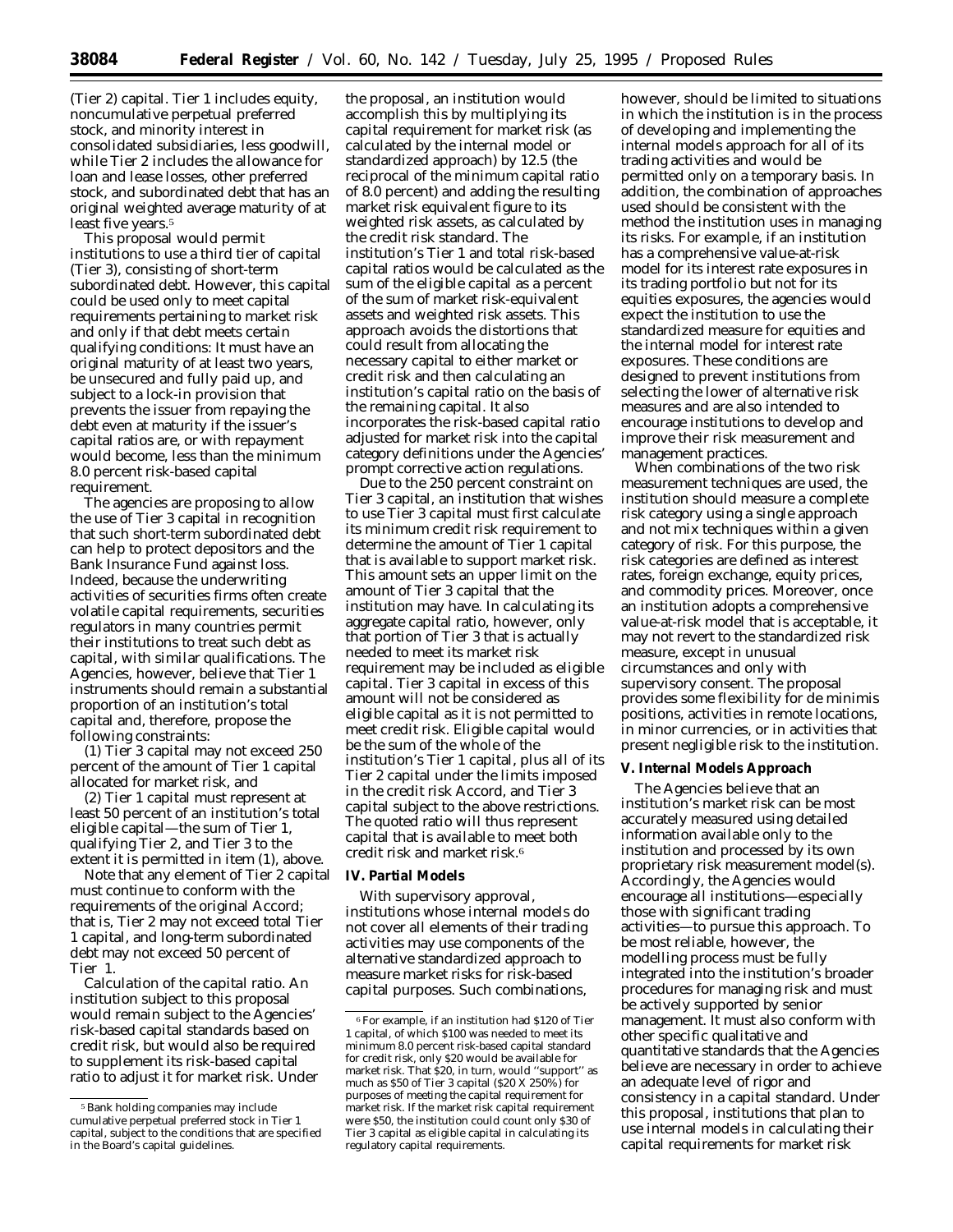would need to contact their appropriate supervisor and make arrangements for having their models validated for regulatory capital purposes.

#### *Modelling Market Risk*

In order to measure exposures when evaluating trading risks, many institutions calculate the ''value-at-risk'' (VAR), representing the maximum amount by which the market value of their trading portfolios could decline during a specific period of time and with a certain degree of statistical confidence. For example, at the close of business on day one a bank might calculate its VAR to be \$10 million, indicating that it has only some small chance of losing more than that amount on its existing holdings, if they were held through the end of day two. Most institutions use this measure as a management tool for evaluating their trading positions, limits, and strategies. By measuring the risk daily, management can quickly revise its positions, limits and strategies as market conditions change.

A value-at-risk model requires a variety of inputs: (1) Accurate and timely information about the institution's trading positions, (2) information about past movements of relevant market prices and rates, and (3) several key measurement parameters, such as the length of the historical period for which market changes are observed (observation period), management's required level of confidence, and the assumed holding period for which the value of current trading positions may change. When evaluating their current positions and estimating future market volatility, institutions typically use a series of ''market risk factors'' that they have determined affect the value of their positions and the risks to which they are exposed. These factors, in turn, can be grouped into four categories, depending on the nature of the underlying risk: interest rates, exchange rates, and equity and commodity prices, with related options volatilities included in each risk factor category.

Having determined which risk factors to use, an institution estimates the potential future volatility of the factors. Most often this calculation is based on the past movements of these factors over some specified time horizon, with some institutions using long historical time periods and others focusing on more recent market behavior. However derived, the estimates of potential market movements are combined with current position data to calculate an estimate of the potential loss that may arise from those positions for a specified

holding period. Just as institutions use different historical time periods when computing possible changes in market risk factors, they also use different confidence levels to estimate potential losses. Some institutions use a 90 or 95 percent confidence level (one-tail), while others use a higher level of statistical confidence.

Institutions also use different modelling procedures in calculating their market risk exposures. The most common models are based upon variance/covariance methodologies, historical simulations, or Monte Carlo simulation techniques. In the case of the variance/covariance approach, the change in value of the portfolio is calculated by combining the risk factor sensitivities of the individual positions—derived from valuation models—with a variance/covariance matrix based on risk factor volatilities and correlations. An institution would calculate the volatilities and correlations of the risk factors on the basis of the holding period and the observation period. Value-at-risk is determined according to the desired level of statistical confidence.

Using historical simulations, an institution would calculate the hypothetical change in value of the current portfolio in the light of actual historical movements in risk factors. This calculation is done for each of the defined holding periods over a given historical measurement horizon to arrive at a range of simulated profits and losses, and the confidence level, again, determines the value-at-risk.

Monte Carlo techniques also consider historical movements, but only to determine the probability of particular price and rate changes. Using these probabilities, the institution would then construct a large number of theoretical movements to evaluate the range of its portfolio's potential market values and identify the maximum loss consistent with the necessary confidence level.

# *Proposed Modelling Constraints*

The Agencies recognize that institutions have adopted different assumptions and measurement techniques in their internal market risk models and that such differences often reflect distinct business strategies and approaches to risk management. In developing a framework for the use of internal models for regulatory capital purposes, the Agencies believe that some constraints should be placed on model parameters and assumptions. Such restrictions would help to ensure that prudential capital levels are maintained and that institutions with

similar risk exposures have similar capital requirements.

Since institutions use VAR to guide them in setting trading limits, rather than for evaluating capital adequacy, they set their model parameters to address normal conditions. Indeed, the models are designed to ensure that actual trading results often exceed the projected levels so that management is better able to evaluate the model's predictive accuracy and to respond to events that generate unexpectedly large gains or losses. During a given year, for example, a model based on a 90 percent confidence level (one tail) could be expected to underestimate actual trading losses more than 20 times.

Moreover, knowing that a day's trading results could be expected to exceed the VAR ten percent, five percent, or even only one percent of the time, says nothing about the *magnitude* by which the VAR might be exceeded. The probabilities of VAR models cannot be extended to estimate the size of a highly unlikely event because most models assume that market movements are distributed normally. While that assumption may be adequate for a model's intended purpose, it permits the model to greatly understate the likelihood of a large loss. For example, assuming a normal distribution, the likelihood of experiencing a four standard deviation event is approximately 3 in 100,000—in trading terms, about once in 130 years. In practice, however, such unusual market movements are seen in most major markets on average almost every year.7

These conditions require that regulators impose some constraints or other adjustments to the VAR figure that each institution derives in order to provide the rigor and consistency that a capital requirement demands. At the same time, the Agencies want to minimize the costs and dislocations to an internal modelling system that external constraints could create and have sought to balance these conflicting objectives through a combination of qualitative and quantitative constraints.

#### *Qualitative Standards*

The qualitative standards are designed to ensure that institutions using internal models have market risk management systems that are conceptually sound and implemented

<sup>7</sup> Daily rate or price movements of a half-dozen major currencies and U.S. Treasury maturities and of several U.S. equity indices each moved by at least four standard deviations on average about once a year during the period 1977–1994. The drop in the value of the S&P 500 index on October 19, 1987 represented a 20 standard deviation event in terms of daily price movements.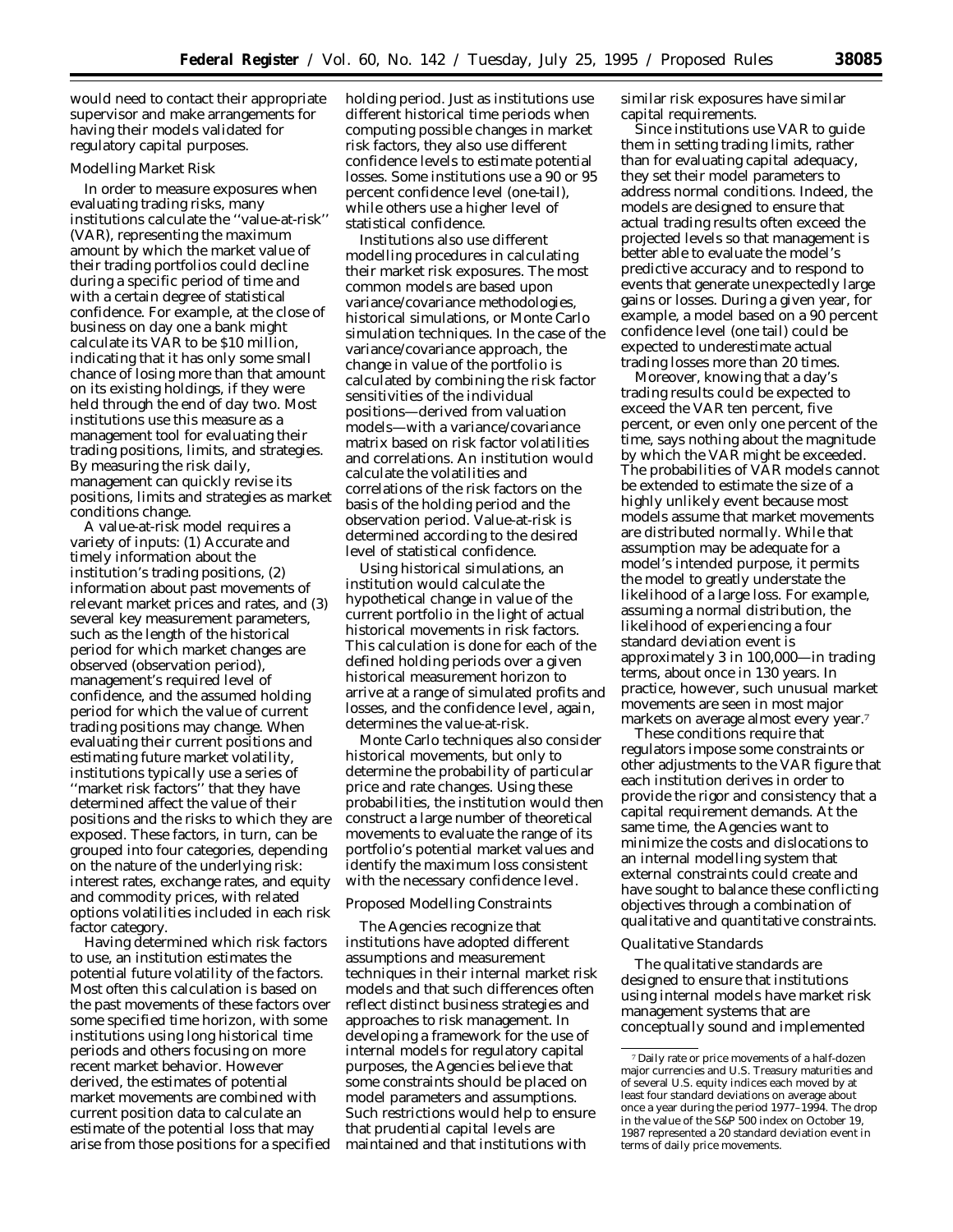with integrity.8 The internal risk measurement model should be closely integrated in the daily risk management process and serve as a basis for reporting of risk exposures to senior officers. Institutions should have, for example, highly trained personnel who can evaluate the adequacy of the risk models and who are organizationally independent of personnel responsible for executing trades. These individuals should compare actual daily trading gains and losses with VAR figures generated by the model as part of their on-going evaluations of the modelling process. At least annually, internal auditors should assess the institution's overall process for managing and measuring trading risks.

Notwithstanding the use of VAR as a basis for a regulatory capital charge, institutions should also routinely evaluate their exposures to highly stressful events, selected to identify the circumstances to which their particular trading portfolios are most vulnerable. Such a program of stress testing supplements the capital standard and illustrates management's commitment to evaluating trading risks fully.

The stress testing process, along with other relevant internal policies, controls, and procedures, should be well documented and available for examiners to review. Examiners will need this information, as well as comparisons of VAR measures with actual daily trading results, to judge the acceptability of the institution's model on an initial and periodic basis. Under the proposal, if key management procedures are missing or weak, or if the integrity of a model is questionable, the appropriate supervisor may either disallow the model for regulatory capital purposes or require capital above the minimum specified in the proposal. The latter may be done by increasing the size of the multiplier that would be applied to an institution's VAR (discussed below under ''Capital Requirement''). Typically, the Agencies would expect to see any management or modelling shortcomings addressed and the risk measure improved, rather than seek to resolve the matter by applying a larger multiplier to a marginally satisfactory or questionable modelling or management approach.

#### *Quantitative Standards*

Whereas the qualitative standards focus on the integrity of the modelling process and incorporate standards of sound practice, the quantitative

standards are designed to develop a prudential capital requirement by addressing the level of rigor in an institution's models and the consistency of model parameters among institutions. The Agencies have sought to minimize the quantitative constraints and to make those that were deemed necessary as compatible as practicable with existing procedures of institutions. The Agencies recognize, however, that some of these standards may require an institution to make certain modifications to its internal model when using it for computing regulatory capital requirements. The Agencies propose that an institution that elects to use the internal model approach be subject to the following standards for its internal model:

(1) *Value-at-risk* should be computed each business day and should be based on a 99 percent (one-tailed) *confidence level* of estimated maximum loss.

(2) The assumed *holding period* used for the VAR measure must be 10 business days, although for positions that display linear price characteristics (not options, which display nonlinear characteristics) the institution may use results based on one-day periods, increased to ten days by multiplying by the square root of time.<sup>9</sup>

(3) The model must measure *all material risks* incurred by the institution, although no specific type of model is prescribed.

(4) The model may utilize historical *correlations* within broad categories of risk factors (interest rates, exchange rates, and equity and commodity prices), but not among these categories. That is, the consolidated value-at-risk is the sum of the individual VARs measured for each broad category.

(5) The *non-linear price characteristics* of options must be adequately addressed, both by ensuring that the model incorporates potential non-linear price behavior and by evaluating actual minimum 10 day holding periods, rather than multiplying the results based on one-day periods by the square root of time. The volatility of the rates and prices (vega) underlying the options must also be included among the risk factors.

(6) The *historical observation period* used to estimate future price and rate changes must have a minimum length of one year. The Agencies request specific comment on whether they should also require institutions to calculate their exposures using a shorter observation

period (e.g. less than 6 months), with the capital requirement based on the higher result.

(7) Data must be *updated* no less frequently than once every three months and more frequently if market conditions warrant.

(8) Each yield curve in a major currency must be modeled using at *least six risk factors,* selected to reflect the characteristics of the interest rate sensitive instruments that the institution trades. The model must also take account of spread risk.

Several of these constraints warrant a discussion of their underlying rationale:

*Minimum holding period (and issues regarding options*). Typically, longer holding periods lead to larger expected price changes and, consequently, to larger measures of risk. When estimating risk in trading activities for management purposes, most institutions assume only a one-day holding period, since trading decisions are made constantly, and some instruments are held for only minutes or hours. This approach may be fully satisfactory for day-to-day management purposes but seems less appropriate when designing a prudent capital standard.

In periods of market turmoil, when an institution's capital is most needed, many financial instruments could become unexpectedly illiquid, as market participants become less willing to accept market risk. One method of increasing the rigor of the risk measure and addressing an unexpectedly large price change that could result from a decline in market liquidity would be to assume a longer holding period. The proposed requirement that institutions use a 10-day holding period does not imply that the Agencies would expect them to plan for that eventuality. Indeed, some positions, such as those involving spot foreign exchange contracts, will mature and settle within that time frame and could not be held for 10 days, in any event. Therefore, in this context, the 10-day period should be viewed simply as a way of producing a more stressful market shock by assuming an *instantaneous* price movement of a size that one would normally expect to witness only over the longer period of time.

However, in order to minimize modelling costs and recognize the linear nature of price movements of many financial instruments, the Agencies would permit institutions to estimate a 10-day price or rate movement—for instruments other than options—using the risk factor changes calculated on the basis of one-day holding periods. This adjustment could be accomplished using the ''square root of time'' method

<sup>8</sup>With respect to the qualitative standards, the OCC is planning to provide additional guidance through supplementary banking issuances.

<sup>9</sup>For example, one can estimate the ten day price volatility of an instrument by multiplying the volatility calculated on one-day changes by the square root of ten.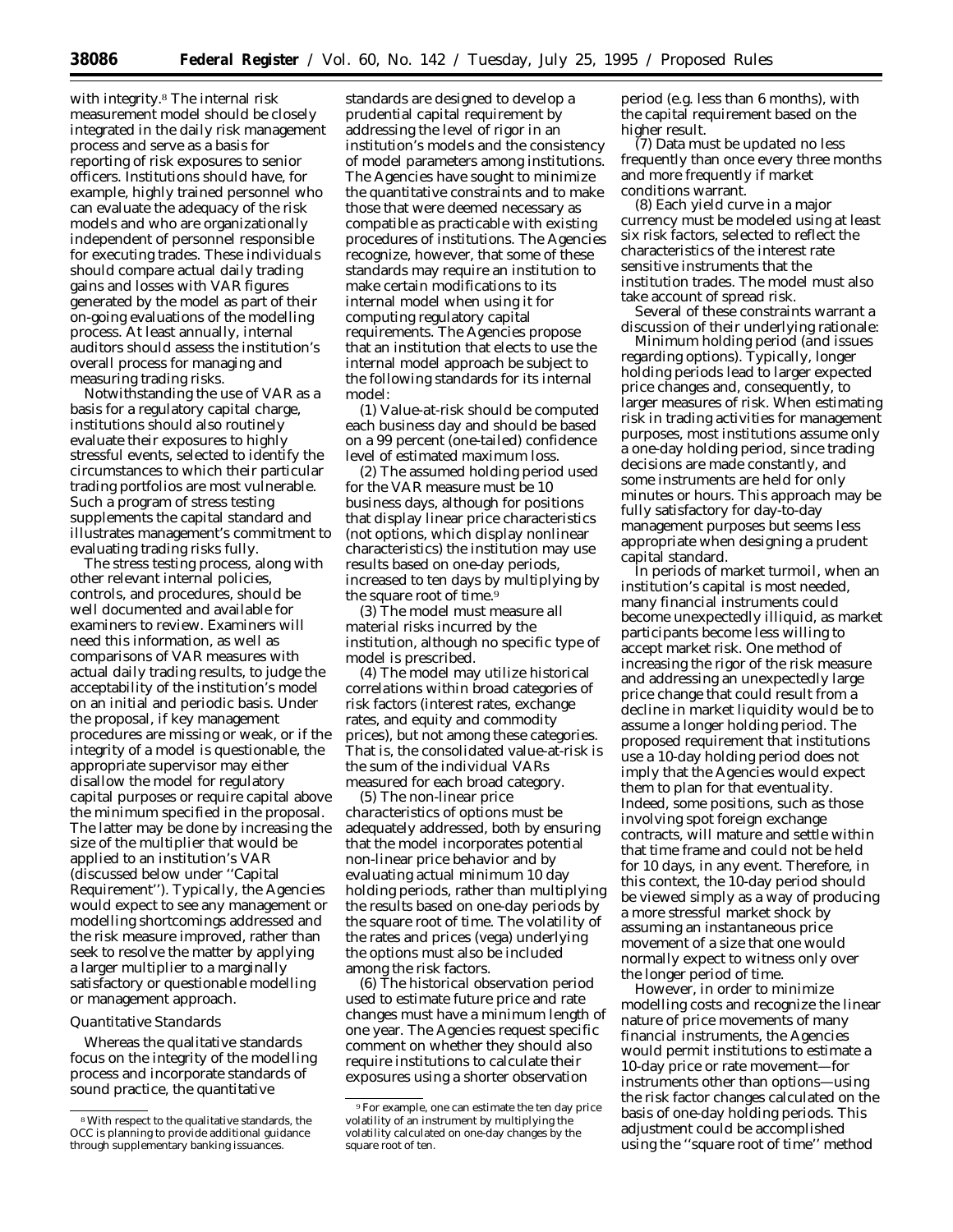by multiplying the one-day results by 3.16 (the square root of ten trading days).

The prices of options, however, do not change proportionately with the price of the underlying instrument, and their potential price volatility cannot be so easily estimated. Therefore, institutions would be required to take steps to identify the non-linear behavior of option prices with respect to changes in underlying rates or prices. In addition, institutions would not, for example, be allowed to scale the price volatility of an option that was based on one-day sensitivities using the square root of ten. However, since the price or rate volatility of the instrument on which the option is based is considered to increase proportionately with the square root of time, institutions would be permitted to use the square root of time technique to expand the one-day volatility of the option's underlying instrument when calculating the price volatility of the option itself. Alternatively, institutions could estimate the changes in the value of options on the basis of actual movements in underlying factors measured during a full 10-day period.

Institutions should also evaluate the effect of changes in the volatility of rate or price movements of instruments underlying their option positions (*vega*) on option values. This can be done by modelling volatilities as additional risk factors and including them in the overall set of risk factors affecting the value of the institution's trading positions. Institutions with relatively large or complex options portfolios should also measure volatilities across different points along the maturity yield curve.

#### *Aggregating Exposures*

When evaluating the potential change in a portfolio's market value, one must consider the likelihood that prices of certain instruments in the portfolio may move together (or in opposite directions). However, observed correlations among the prices of some instruments are themselves volatile and may be especially likely to change during periods of market stress. Therefore, which assumptions are prudent and which ones are not cannot be determined in advance. Moreover, one correlation assumption is not always more conservative than another, since the outcome depends on whether an institution's position in a given instrument is long or short. In practice, most models calculate the correlations within risk factor categories, but differ in their recognition of historical correlations across broad categories of

risk factors (interest rates, foreign exchange, etc.).

The Agencies do not want to specify correlations or to set standards for what levels of correlations could be recognized by a model. Given the importance—but also the uncertainty of historical correlations, the Agencies propose to permit institutions to use correlations within categories of risk factors, but not among categories, where the interrelationships of market factors may be more tenuous, especially during periods of market stress.10 Thus, total VAR would be the simple sum of the calculated VAR for individual categories. The Agencies recognize that this approach is conservative and believe that it is appropriate for a capital charge against market price moves during periods of stress, when historic correlations have been observed to breakdown. The Agencies also note that it is consistent with the risk measurement practices of many large trading banks.

#### *Minimum Observation Period*

In managing market risk, institutions draw from a broad range of historical periods to calculate historical volatilities and correlations for the purpose of estimating future price and rate movements. Some institutions use periods as short as 30–60 days, while others use periods extending as long as several years. Although the choice of historical periods may have little effect on a trading portfolio's level of expected VAR over an extended period of time, it can have a significant effect on the measure of exposure at any specific time. VARs based on short historical periods will be more volatile and responsive to changing market conditions than measures based on longer periods, producing relatively large VARs during periods of high market volatility and low VARs when the markets are calm. Conversely, VARs based on longer periods will exhibit more stability, reflecting a wider range of market conditions and the smaller effect of recent observations.

Since VARs based on short periods may, at times, produce small estimates of risk and could also produce a wide range of risk measures among institutions having similar portfolios, the Agencies are proposing a minimum historical observation period of one year. That constraint should reduce the dispersion and help ensure that institutions have adequate capital

requirements at all times. While the Agencies believe such a one-year constraint may be sufficient, they are also requesting comment on whether institutions should be required to calculate their exposures using two observation periods—one as constrained above and the other representing a shorter period, such as six months or less. Under this dual observation approach, the capital requirement would be based on the period that indicated the greater risk.

# *Minimum Number of Risk Factors*

The risk factors contained in an institution's market risk measurement system should be sufficiently comprehensive to capture all of the material risks inherent in the portfolio of its on- and off-balance sheet trading positions, including interest and exchange rates, equity and commodity prices, and the volatilities related to option positions. Although institutions will have substantial flexibility in specifying the risk factors that are most relevant to their portfolios, the Agencies expect the number and composition of factors to be commensurate with the nature and scope of each institution's risks.

In order to adequately measure exposures to interest rates and to bring about greater conformity of results among institutions, the Agencies are proposing a minimum of six maturity bands (each representing a separate risk factor) to be used for material positions in the major currencies and markets. All institutions would be expected to measure spread risk (e.g., the difference between rates on corporate and U.S. government instruments) adequately, with the required level of sophistication being a function of the nature and scope of the institution's activities and exposures.

#### *Capital Requirement*

Experience has shown that financial markets can have brief periods of high volatility preceded or followed by extended periods of calm. Under some modelling procedures, the large number of small daily market changes can substantially offset the infrequent periods of high volatility. Even when constrained and calculated as proposed, there are several reasons why an institution's need for capital might sometimes exceed this figure:

(1) The past is not always a good guide to the future;

(2) The assumptions about statistical ''normality'' built into some models may not be justified because of the relatively high frequency of large market movements;

<sup>10</sup>Use of correlations is permitted provided the supervisor is satisfied that the calculation of correlations within a category is performed with integrity.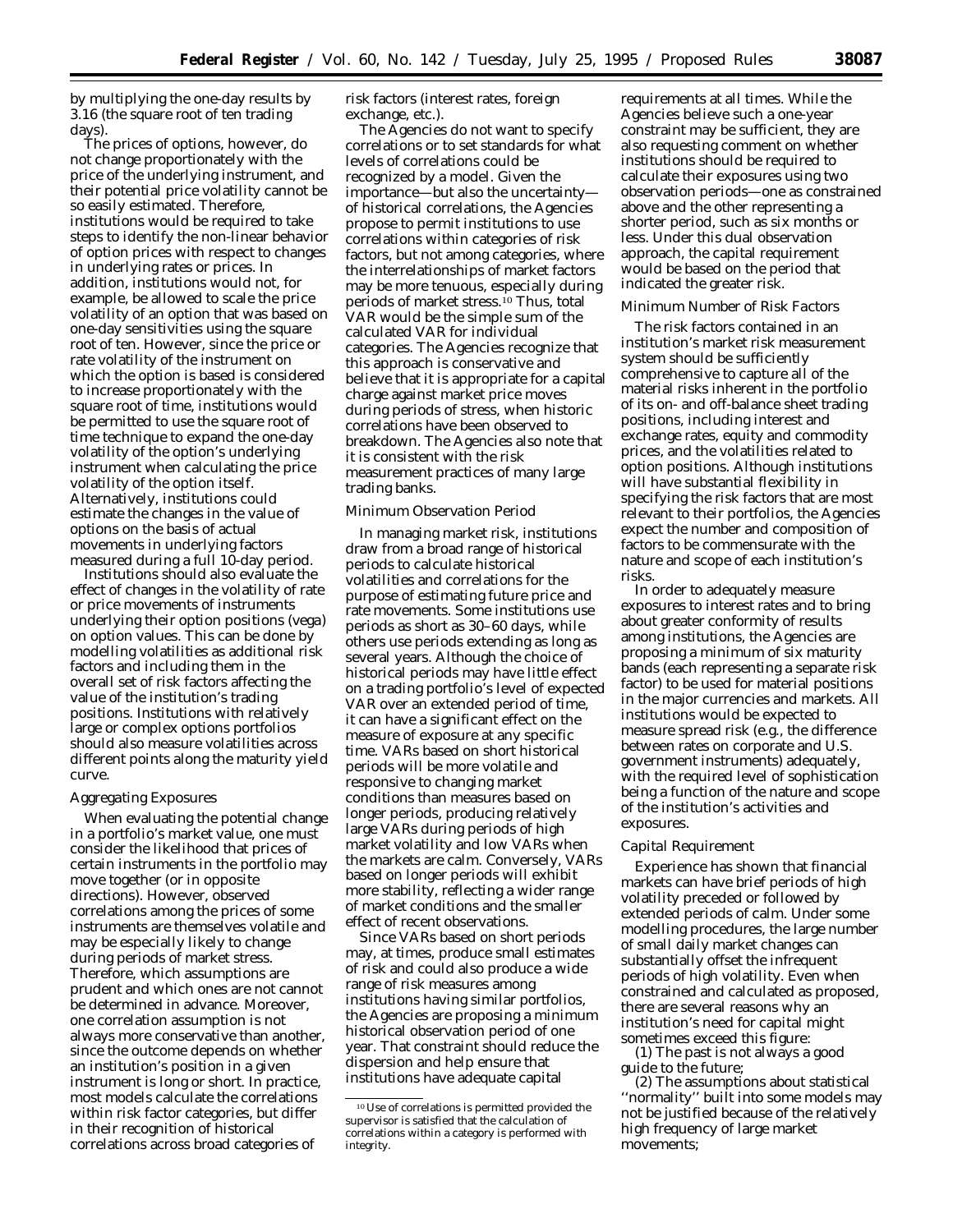(3) The correlations assumed in the model may prove to be incorrect;

(4) Market liquidity may become inadequate to close out positions; and

(5) The institution may face multiple stressful events over short periods of time.

Consequently, the Agencies believe that in order for an institution's VAR figure to serve as an adequate basis for a capital requirement, it should be multiplied by an appropriate prudential factor. The Agencies are proposing a minimum multiple of three, which could be increased if the results of ''back-testing'' are not sufficiently satisfactory.<sup>11</sup>

The Agencies also recognize that institutions may change their trading positions rapidly and may substantially increase their exposures for brief periods in order to respond to perceived opportunities or market conditions. At such times, an institution's exposure to market risk may be larger than its average VAR times three. In order to address such circumstances, the Agencies are proposing that institutions maintain capital on a daily basis to support the larger of either (1) the average VAR figure for the last 60 business days, calculated under the proposed criteria and increased by the assigned multiple, or (2) the previous day's VAR, similarly calculated but without the multiple. By considering not only an average VAR but also a single day's measure, the Agencies expect institutions to hold capital sufficient to cover peak levels of market volatility and to manage their activities accordingly.

Many VAR models focus principally on measuring general market risks and incorporate only partial elements of specific risk. Therefore, institutions would remain subject to separate capital requirements to cover specific risk on equities and traded debt, to the extent it is not addressed by their VAR models. This separate charge would be added after the VAR figure is increased by the multiplier and would, in no case, be less than one-half the specific risk charge calculated using the standardized approach. The Agencies specifically request comments on which features to consider when reviewing models in order to evaluate their coverage of specific risk.

# **VI. Standardized Risk Measure**

The standardized risk measure calculates separate capital requirements for specific and general market risks and uses different techniques to measure an institution's risk exposure, depending upon its source: debt instruments, equities, foreign currencies, and commodities, including their respective options.12

# *Debt instruments held in trading portfolios*

The market risk capital requirement for debt instruments in a trading account consists of separate charges for general market and specific risks.

a. *General market risk.* The general market risk capital requirement for debt instruments (including off-balance-sheet derivatives) that are part of trading activities is designed to capture the potential loss that may arise from movements in market interest rates. An institution may determine this component of its capital requirement either by using standardized risk weights that approximate the price sensitivity of various instruments or by calculating, itself, the precise duration of each instrument, weighted by a specified change in interest rates.

Both methods use a maturity-ladder approach that employs a series of time bands and zones, designed to take into account differences in price sensitivities and interest rate volatilities across various maturities. Under either method, the institution's capital charge for general market risk would be the sum of a base charge that results from fully netting various risk-weighted positions (i.e., longs versus shorts) and a series of additional charges (add-ons) that effectively disallow part of the previous full netting in order to address basis and yield curve risk. The capital charges would be separately computed for each currency in which an institution has significant positions. No netting of positions or charges would be allowed across different currencies.

When using the first approach, referred to as the ''maturity'' method, an institution would first distribute its onand off-balance-sheet positions in each currency among a range of time-bands

based on the maturity or nearest interest rate reset date of the instrument. Long positions would be treated as positive amounts and short positions would be treated as negative amounts. The institution would then calculate its net long or short position for each timeband and would multiply that net position by the risk weight provided by the supervisor for that time-band. The resulting risk-weighted position represents the amount by which the market value of that debt position is expected to change for a specified movement in interest rates. The risk weights and associated interest rate changes are shown in each Agency's proposed regulatory language (OCC— Table 2, Board—Table I, and FDIC— Table 1).13 Adding the sum of all riskweighted positions (long or short) across all time-bands results in a final net riskweighted position. This amount would be the base capital charge for general market risk.14

The base charge is calculated differently under the second, or alternative ''duration'' method. In this case, an institution would calculate the estimated price movement for a specific instrument by multiplying the instrument's modified duration by a specified interest rate shock that is based on the instrument's duration as shown in the proposed regulatory language.15 That product, representing the amount of expected price change of the instrument, is then distributed into the array of time-bands on the basis of the instrument's duration (see proposed Table 4—OCC, Table III—Board, Table 3—FDIC). For example, an instrument with a maturity of 4 years and 3 months might have a modified duration of 3.5 years. Based on its duration, it would be ''shocked'' by 75 basis points, resulting in an expected price change of 2.625 percent  $(3.5 \times 0.75$  percent). That estimated 2.625 percent change, multiplied by the current value of the instrument, would be placed into the 3.3 to 4.0 year time-band for

<sup>&</sup>lt;sup>11</sup> Back-testing refers to the process of comparing calculated daily VARs with actual daily trading results to determine how effectively the risk measure identified the boundaries of gains or losses consistent with the predetermined level of statistical confidence.

<sup>12</sup>Several techniques are offered for measuring the price risk in options (see ''Options'', discussed below or in the proposed regulatory language for each agency). Under one approach, called the ''delta-plus'' approach, an institution would include the delta-equivalent value of the underlying instrument when evaluating the market risk of each category of instruments (debt, equity, etc.). Under the two other approaches, the underlying instrument of an option may be ''carved-out'', not subject to the prescribed risk measure for the underlying, and evaluated together with its option according to the procedures described for options.

 $^{\rm 13}$  In the case of securities backed by fixed rate mortgages, an institution would slot the instruments into time bands on the basis of their current expected weighted average lives (reflecting the effect of expected prepayments at current market interest rates), rather than by their contractual maturities.

<sup>14</sup>Since the price sensitivity of zero coupon and low coupon instruments can be materially greater than that of instruments with higher coupons, institutions would be required to assign higher risk weights to low coupon instruments as shown in the proposed Tables.

 $^{15}\mathrm{The}$  duration of an instrument indicates its approximate percentage change in price for a small parallel shift in the yield curve assuming that its cash flow does not change when the yield curve shifts.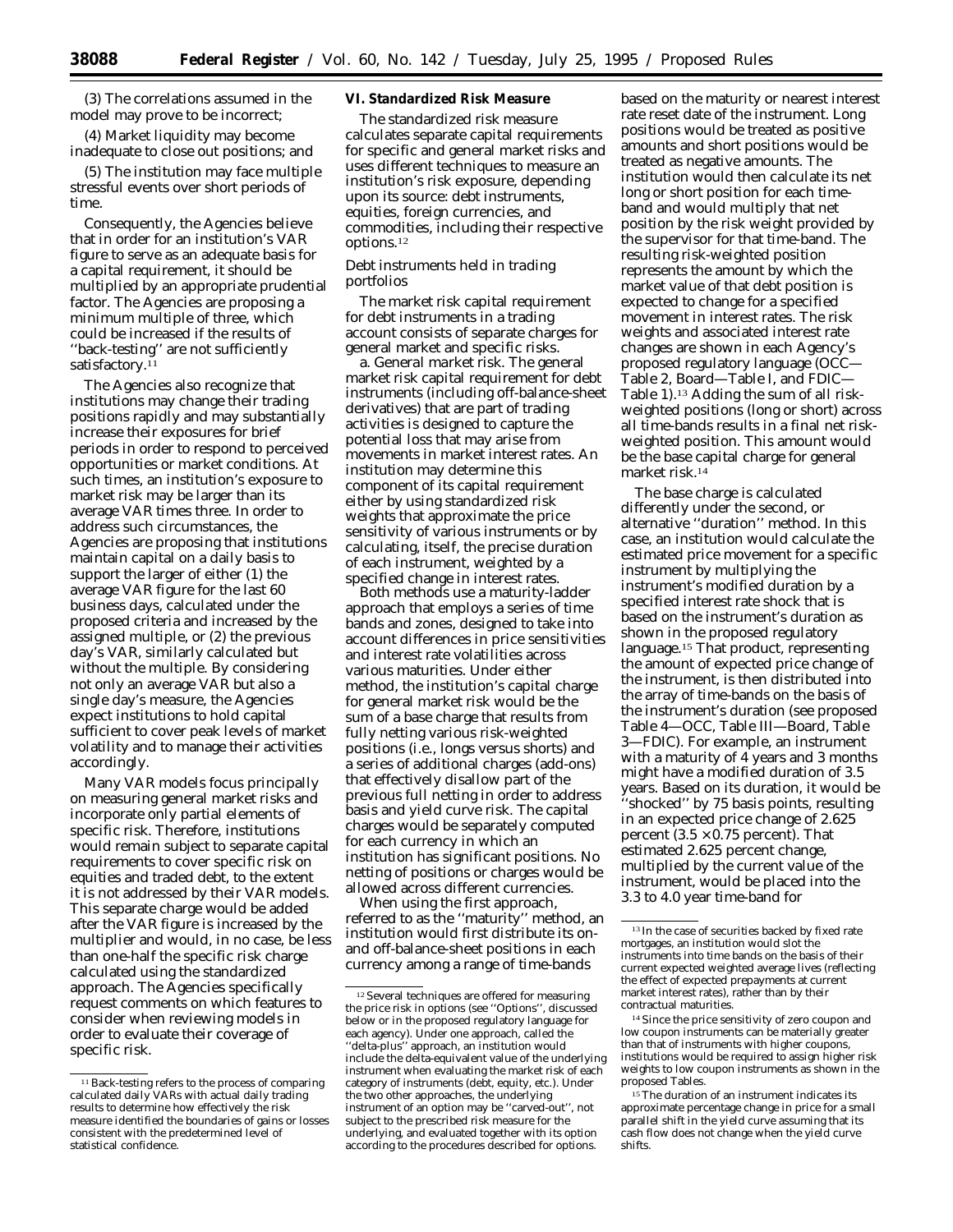determining the charge for general market risk.

As in the maturity method, the base capital charge for general market risk is the sum of the estimated price changes across all time bands. If that sum is negative, the base charge would be its absolute value. Different time-bands are used for the two methods because an instrument's duration can be substantially different from its maturity.

In addition to the base capital charge for general market risk, as reflected by the institution's net risk-weighted position, an institution would be subject to a series of capital ''add-ons'' that are designed to take into account imperfect and uncertain correlations among instrument types and maturities. These add-ons recognize that long and short positions might not, in practice, offset each other by the full amount that their risk-weightings would suggest, and therefore, some portion of the hedged or offsetting position should be disallowed.

The first disallowance (referred to as the vertical disallowance) is intended to address the basis risk that exists between instruments with the same or similar maturities and also the possibly different price movements that may be experienced by different instruments within the same time-band due to the range of maturities (or repricing periods) that may exist within a time-band. To capture this risk, a vertical disallowance is applied to the smaller of the offsetting (long or short) positions within a timeband.16 This disallowance is 10 percent under the maturity method, and 5 percent under the duration method. For example, under the maturity method, if the sum of weighted long positions within a time-band equals \$100 million and the sum of weighted short positions equals \$90 million, the vertical disallowance for the time-band would be 10 percent of \$90 million, or \$9 million. This amount would be added to the institution's base capital charge. The use of two different vertical disallowances recognizes that because the duration method takes into account an instrument's specific characteristics (maturity and coupon), there is less opportunity for measurement error.17

The second disallowance (or horizontal disallowance) addresses the risk that interest rates along the yield curve are not perfectly correlated and that risk-weighted positions that might have been expected to offset will not fully offset, in practice. The horizontal disallowance applies to the smaller of the offsetting positions across different time-bands. The amount of this disallowance varies in size by zone (that is, a grouping of contiguous time bands), with greater netting allowed for positions in different time bands but within the same zone than is allowed for positions that are in different zones (Table 3—OCC, Table II—Board, Table 2—FDIC in the proposed regulatory language). The horizontal disallowances range from 30 percent to 100 percent of the smaller figure in a pair of offsetting transactions.18

In calculating these disallowances, an institution would first determine its offsetting positions within a zone and the associated ''within zone'' disallowance amounts. Once the institution has netted its positions within a zone, it would determine the amount of offsetting and associated disallowances across zones. An institution's general market risk requirement for debt instruments within a given currency would be the sum of (1) the value of its net risk-weighted position (base charge) and (2) all of its vertical and horizontal disallowances.

b. *Specific risk.* Under the proposal, generally every traded security, whether long or short, would be assessed a capital charge for specific market risk. In the debt portfolio this charge is based on the identity of the obligor and, in the case of corporate securities, on the credit rating and maturity of the instrument. Consistent with the original Accord, debt instruments of national governments of OECD countries are assigned zero specific risk. Other securities are assigned risk weights

Consequently, the Agencies' proposal would allow institutions with large swap books to use alternative procedures for calculating the amounts that would be distributed into the maturity or duration time bands. One approach would be to convert the payments required by a swap into their present values using zero coupon yields and then to place those amounts into their appropriate time bands using the procedures that apply to zero (or low) coupon bonds. The net amounts for each time band would then be weighted and subject to the disallowances of the general market risk framework as if they were bonds. The Agencies would also consider other procedures.

<sup>18</sup> Since the disallowance is applied to only one side of an offsetting transaction, a 100 percent disallowance effectively treats the hedge as being 50 percent effective.

ranging from 0.25 percent to 1.6 percent if they are issued by *qualifying* borrowers. Securities of nonqualifying issuers are charged a specific risk of 8.0 percent. To be considered as qualifying, the security must be rated as investment grade by at least two nationally recognized credit rating firms or, if the issuer has securities listed on a recognized stock exchange, it must be deemed to be of comparable investment quality by the reporting institution.

This latter condition is provided to accommodate the fact that in some countries credit ratings and the coverage of credit rating firms are not as extensive as in the United States. Consequently, the securities of many large and well-established foreign companies may not be rated. In such cases, a company's listing on an organized exchange may be an acceptable substitute for credit ratings if such listings are limited to financially strong and well-established firms. In these cases, and in the absence of independent credit ratings, the securities of a listed company may qualify for a lower capital charge if the trading institution and its appropriate supervisor believe the securities are equivalent to investment grade. However, the Agencies are proposing that, given the presence and wide coverage in the United States of credit rating firms, institutions would not be allowed to qualify the securities of a U.S. firm on the basis of a listing on an organized exchange.

During the examination process, the Agencies would also consider the extent to which an institution trades noninvestment grade instruments (sometimes called high yield debt) that do not qualify for risk weights less than 8.0 percent because of the lack of investment grade ratings. If these holdings are not well diversified or if they otherwise represent material exposures to the institution, the Agencies may prevent an institution from netting the exposures arising from these instruments with otherwise offsetting exposures resulting from positions in qualifying instruments.

#### *Equities Held in Trading Portfolios*

The standardized measure of market risk in traded equities also consists of separate charges for specific and general market risk. These charges would apply not only to direct holdings of equity securities, but also to equity derivatives and off-balance-sheet positions whose market values are directly affected by equity prices.

a. *General market risk.* An institution's general market risk capital charge would be 8.0 percent of its net

<sup>16</sup> If the offsetting amounts (long and short) are equal, the disallowance can be applied to either figure.

<sup>17</sup> In the case of cash positions and transactions conducted on an exchange (e.g. futures) an institution has the opportunity to adjust its market risk either by acquiring a new position or selling an existing one. However, that is not typically the case with interest rate swaps, for which an institution almost always adjusts its position by entering into a new or offsetting swap, rather than by selling or unwinding one that it already holds. This procedure, required partly because of the lack of

standardization in the terms and credit risk characteristics of swaps, can produce large swap portfolios and potentially large disallowances under the standardized approach.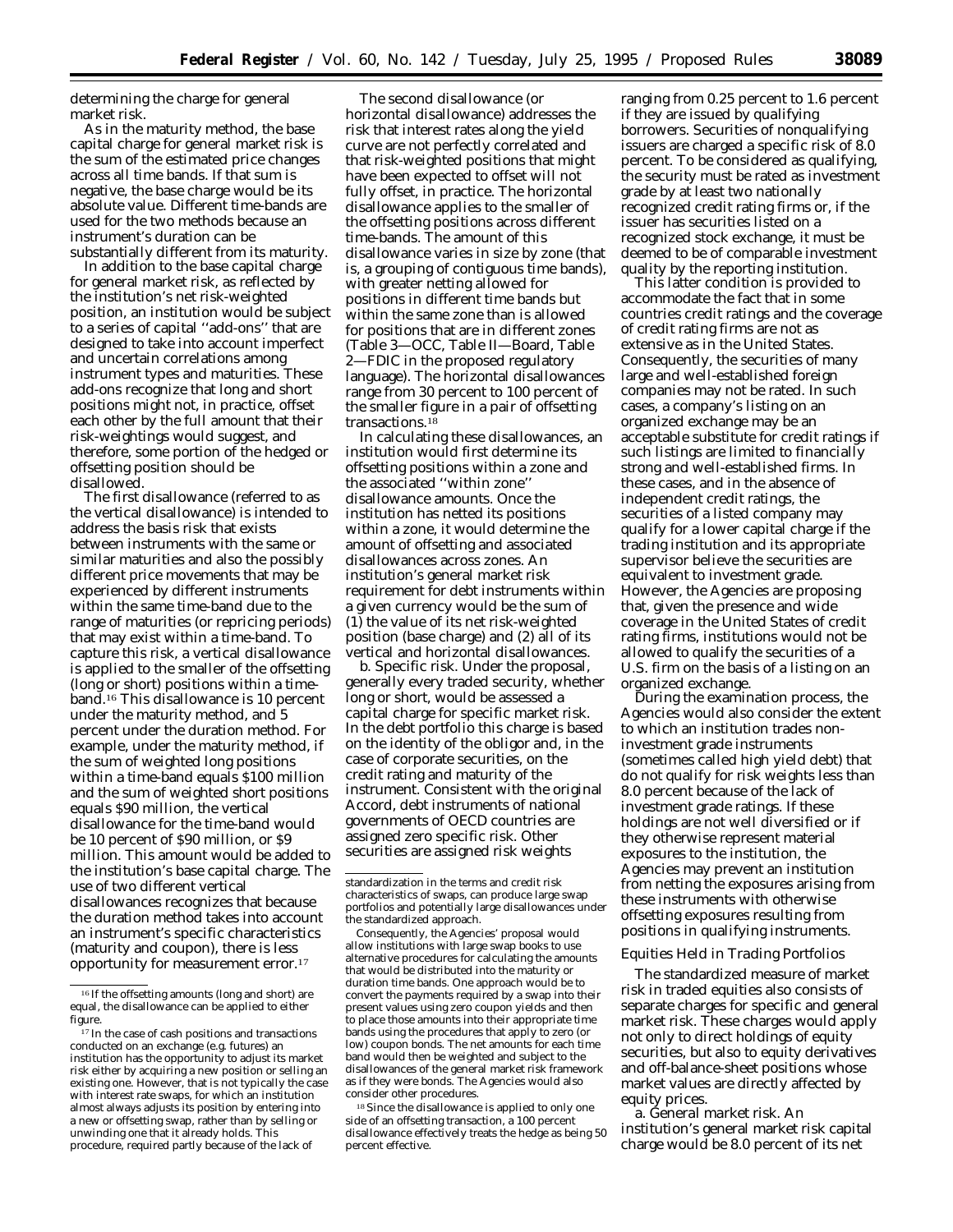equity position—the difference between the sum of its long and the sum of its short positions. The net long or short position against which a general market risk charge would be assessed must be calculated on a market-by-market basis, i.e., a separate calculation must be computed for each national market in which the institution holds equities. Institutions would not, for example, be able to net a long position in U.S. companies traded on the New York Stock Exchange against a short position in Japanese companies traded on the Tokyo Stock Exchange.

b. *Specific risk.* The capital charge for specific risk is based on the reporting institution's gross equity positions (i.e., the absolute sum of all long equity positions and of all short equity positions, with netting allowed only when the institution has long and short positions in exactly the same instrument). This charge would also be 8.0 percent, unless the portfolio is both liquid and well-diversified or the position relates to an index comprising a diversified portfolio of equities.

Examiners will verify that any portfolio designated as ''liquid and welldiversified'' by an institution is characterized by a limited sensitivity to price changes of any single equity issue or closely related group of equity issues held in the portfolio. In particular, the volatility of the value of the portfolio should not be dominated by the volatility of any individual equity issue or by equity issues from any single industry or economic sector. In general, such portfolios should be characterized by a large number of individual equity positions, with no single position representing a large portion of the portfolio's total market value. In addition, it would generally be the case that a sizeable proportion of the portfolio would be comprised of issues traded on organized exchanges.

For such liquid and well-diversified portfolios, the specific risk charge would be 4.0 percent. A specific risk charge of 2.0 percent would apply to the net long or short position in a broadbased, diversified equity index and is viewed as necessary to provide for the risk that the performance of the index will differ from those of other market measures and also for potential difficulties that could arise in executing transactions at expected prices.

#### *Foreign Exchange*

This capital requirement covers the risk of holding or taking positions in foreign currencies, including gold, and is based on an institution's net positions in individual currencies, whether or not those positions are booked in the

trading account. Net positions, in turn, include an institution's net spot and forward positions; any guarantees that are certain to be called and likely to be irrecoverable; net future income and expenses that are not yet accrued, but that are already fully hedged; and any other items representing a profit or loss in foreign currencies. Forward and future positions would be converted into the reporting currency at spot market rates.

Institutions may, subject to supervisory approval, exclude from this calculation any structural positions in foreign currencies. For this purpose, such structural positions are limited to transactions designed to hedge an institution's capital ratios against the effect of adverse exchange rate movements on (1) subordinated debt, equity, or minority interests in consolidated subsidiaries and dotation capital assigned to foreign branches that are denominated in foreign currencies, and (2) any positions related to unconsolidated subsidiaries and to other items that are deducted from an institution's capital when calculating its capital base. In any event, such structural foreign currency positions should reflect long-term policies of the institution and not relate to trading positions.

The standardized approach assumes the same volatility for all currencies and requires an institution to hold capital equal to 8.0 percent of the sum of (a) its net position in gold and (b) the sum of the net short positions or the sum of the net long positions in each foreign currency, whichever is greater. With supervisory approval, an institution may be exempt from this capital requirement if the sum of its gross long and short positions does not exceed 100 percent of its eligible capital and its overall net foreign exchange position does not exceed 2.0 percent of this capital, as defined above in Section II.

### *Commodities*

The capital requirement for commodities risk applies to holdings or positions taken in commodities, including precious metals, but excluding gold (which is treated as a foreign currency because of its market liquidity). As with foreign currencies, the coverage extends to all commodities positions of the institution, not only to those booked in trading accounts. For this purpose, a commodity is defined as a physical product which is or can be traded on a secondary market, e.g., agricultural products, minerals, and precious metals. The standardized approach for measuring general market risk in commodities provides only a

rough indication of the risk exposure and is appropriate only for institutions with relatively small amounts of commodities activity.

Within the standardized approach, two alternative measures are available, referred to as the ''simple'' and the ''maturity'' methods. Both measures address directional risk, which is the risk that a commodity's spot price will increase or decrease, as well as basis risk, interest rate risk, and forward gap risk, which are also important risks, especially for institutions that engage in forward or derivative contracts. These institutions can face significant losses in their positions as a result of adverse changes in the relationship between prices of similar commodities, increases in the cost of financing forward positions, or changes in forward prices produced by any number of economic or market conditions.

Both the simple and maturity approaches require an institution to calculate its net position in each commodity on the basis of spot rates. Long and short positions in the same commodity may be netted, but positions in different commodities would generally not be allowed to offset, except where different sub-categories of commodities are deliverable against each other.

Under the simple approach, an institution's capital charge for directional risk would equal 15 percent of its net position, long or short, in each commodity. A supplemental charge of 3.0 percent of the gross position in each commodity would be added to cover basis, interest rate and forward gap risk.

The capital charge using the maturity method reflects not only the net and gross positions in each commodity, but also the maturity of each commodity contract. For each commodity, positions would first be distributed among seven time bands. Physical holdings of commodities would be allocated to the first band. The matched long position plus the matched short position within each time-band would then be multiplied by a ''spread rate,'' (proposed at a uniform 1.5 percent rate) to capture forward gap and interest rate risk. Net positions from one time-band must be used to offset opposite positions in another time-band and would incur a ''surcharge'' equal to 0.6 percent of the net position for every time-band it is carried forward in recognition that such offsetting may not be perfect. This process ultimately produces an overall net position for each commodity. A 15 percent capital charge would be applied to that net position. The total capital charge for any given commodity would be the sum of (a) the initial 1.5 percent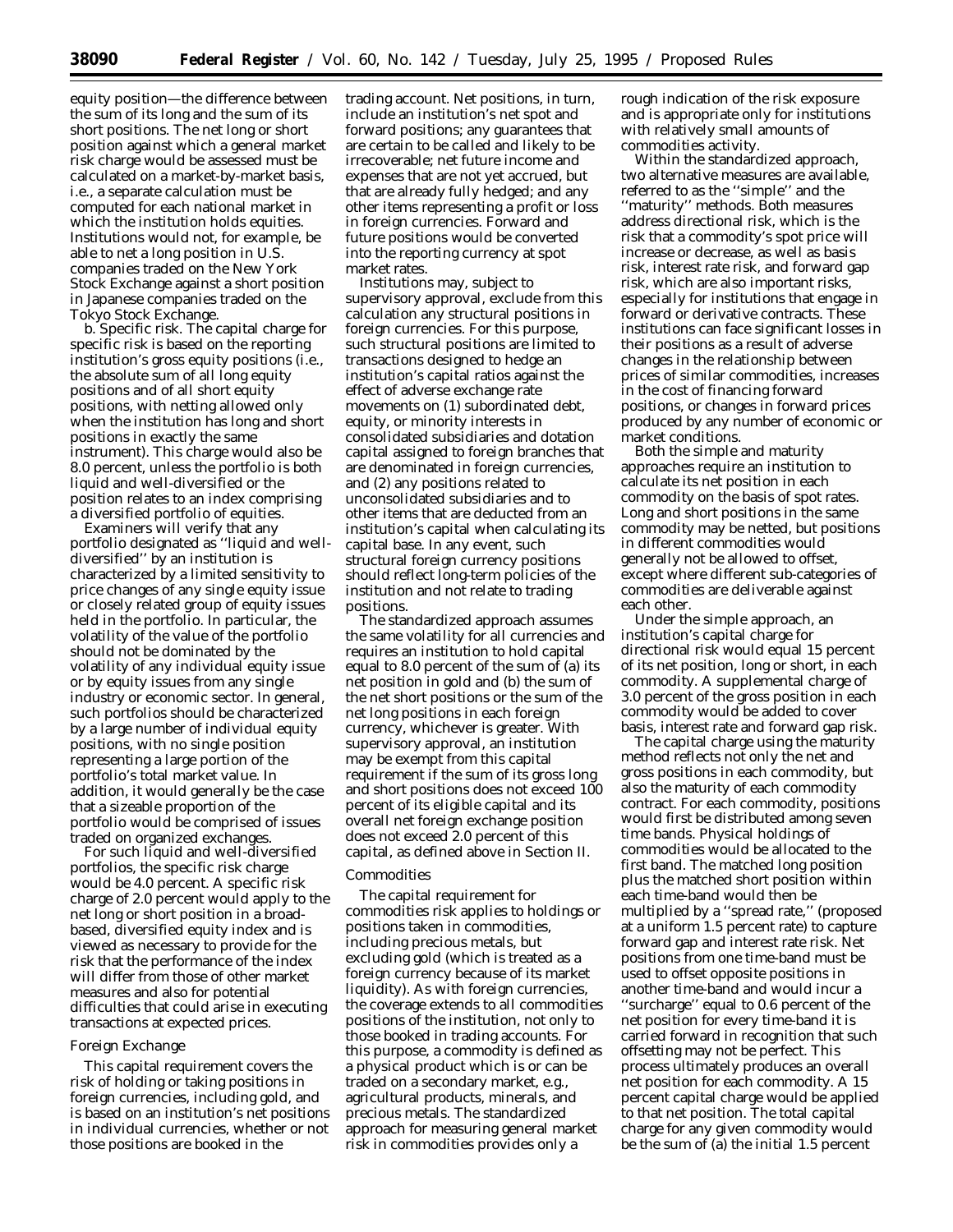charge for the matched positions in each time band, (b) any surcharge, and (c) the charge on the overall net position.

#### *Options*

The Agencies recognize the diversity of activities in options and the difficulties in measuring an option's price risk. Accordingly, the proposal provides three alternative risk measures for institutions that do not adopt the internal models approach. These alternatives are: (a) a ''simplified'' method, which is available to institutions that only purchase traded options, (b) a ''scenario analysis'' method that evaluates option values under a range of market scenarios, and (c) a ''delta-plus'' method that provides specific measures of individual components of an option's risk. The method used should be commensurate with and appropriate for the nature and scope of the institution's options activities. Institutions that have extensive dealings in options must have appropriately accurate measures of risk. Several variables determine an

option's price:

(1) The current price of the underlying asset;

(2) The strike price of the option, which is the price of the underlying security at which the option has value;

(3) The volatility of the price of the underlying security;

(4) The time remaining before the option expires; and

(5) The prevailing ''risk free'' interest rate

The effect of these variables on an option's value are represented by a series of Greek letters: *delta* (the price sensitivity of an option relative to price changes in the underlying security, rate, or index—the ''underlying''), *gamma* (the change in delta for a given change in the underlying), *vega* (the effect of changes in the volatility of the underlying), *theta* (the effect given the passage of time), and *rho* (how the option price changes for a given change in risk free interest rates). Delta is a frequently used indicator of an option's risk, but others—particularly gamma should be specifically addressed by institutions that trade options to any material extent. Such institutions should not rely merely on linear approximations of price movements, but should undertake to capture the nonlinear relation between changes in the option's price and changes in the underlying rate or price.

# *Simplified Approach*

The simplified approach for options may only be used by institutions whose options activities are confined to a small volume of purchased options. This approach permits an institution either to 'carve out'' both the option and a corresponding underlying position from other elements of the standardized approach or to view the option as ''naked''—that is, without a matching cash position. In order to avoid potentially penalizing an institution for purchasing an option, institutions could avoid linking (and subsequently carving-out) a purchased option and a corresponding cash position if doing so would create an exposure within the underlying position and produce a capital requirement that exceeded the value of the purchased option. Consequently, there are two possibilities:

(1) If a carve-out is made, the capital charge is equal to the specific and general market risk charge on the underlying position, less the amount the option is in the money, bounded at zero.

(2) If the purchased option is viewed by itself, the charge for the option is the smaller of (a) its market value or (b) the sum of the specific and general market risk charge that would apply to its underlying instrument. Any existing related (but not linked) cash position would continue to receive the full specific and general market risk charge produced by other elements of the standardized approach.

In both cases, the method is relatively conservative, creating an incentive for institutions to use a more accurate measure of risk. Institutions that want a more accurate measure of option risk or whose trading activities include the writing (selling) of options must use either the scenario or the delta-plus methods offered under the standardized approach, or the previously described internal models approach.

#### *Scenario Analysis*

Using scenario analysis, institutions would evaluate the market values of their options and related hedging positions by changing the underlying rate or price over a specified range and by also assuming different levels of volatility for that rate or price. Each combination of assumed volatilities and rate or price changes would represent a scenario.

The range of rate or price movements would be based on the nature of the option. For options based on debt instruments or interest rates, the range would be consistent with the maximum rate movement indicated in the proposal dealing with traded debt: 100 basis points for underlying instruments in zone 1, 90 basis points for those in zone 2, and 75 basis points for those in zone 3. Similarly, the ranges used for other

options would be consistent with the assumed price or rate change applied to their underlying cash positions: 8 percent for foreign exchange, 12 percent for individual equities, 8 percent for equity indices, and 15 percent for commodities. In all cases, the range would cover both an increase and decrease from current values of the underlying security (or rate) by these percentages and would be divided into at least 10 equally spaced intervals centered by the current rate or price.

Given the near-linear relationship between volatility and option values for many options, the Agencies believe it would be sufficient in most cases to evaluate the option portfolio assuming a 25 percent increase and decrease in the level of volatility from that implied by current market prices. If warranted, however, the Agencies may require a different change in volatility and the consideration of intermediate points.

An institution would determine the market value of each option and any related hedging position or group of options and related hedging positions for each scenario.19 Such options and positions based on debt instruments in the same zone, or on the same equity, equity index, exchange rate, or commodity may be grouped together and evaluated on a portfolio basis when evaluating the effect of a given scenario. The market risk capital charge for a portfolio would be the largest loss estimated for that portfolio from among the evaluated scenarios. The charge for all option portfolios would be the sum of the charges on the individual portfolios. The Agencies recognize that this approach is conservative, since it assumes that the largest loss will occur within each segment of the option portfolio simultaneously.

#### *The delta-plus method*

Institutions that write options would be allowed to include delta-weighted options positions within the standardized methodology. Such options should be reported as a position equal to the market value of the underlying instrument multiplied by the delta. However, since an option's delta does not sufficiently address other risks associated with the option's market value, institutions would also be required to measure the option's gamma and vega in order to calculate the total capital charge for the option. These sensitivities would be calculated by an approved exchange model or by the

<sup>19</sup>For this purpose, a single option and any related hedging position and a group of options and any related hedging positions are all referred to as an "options portfolio.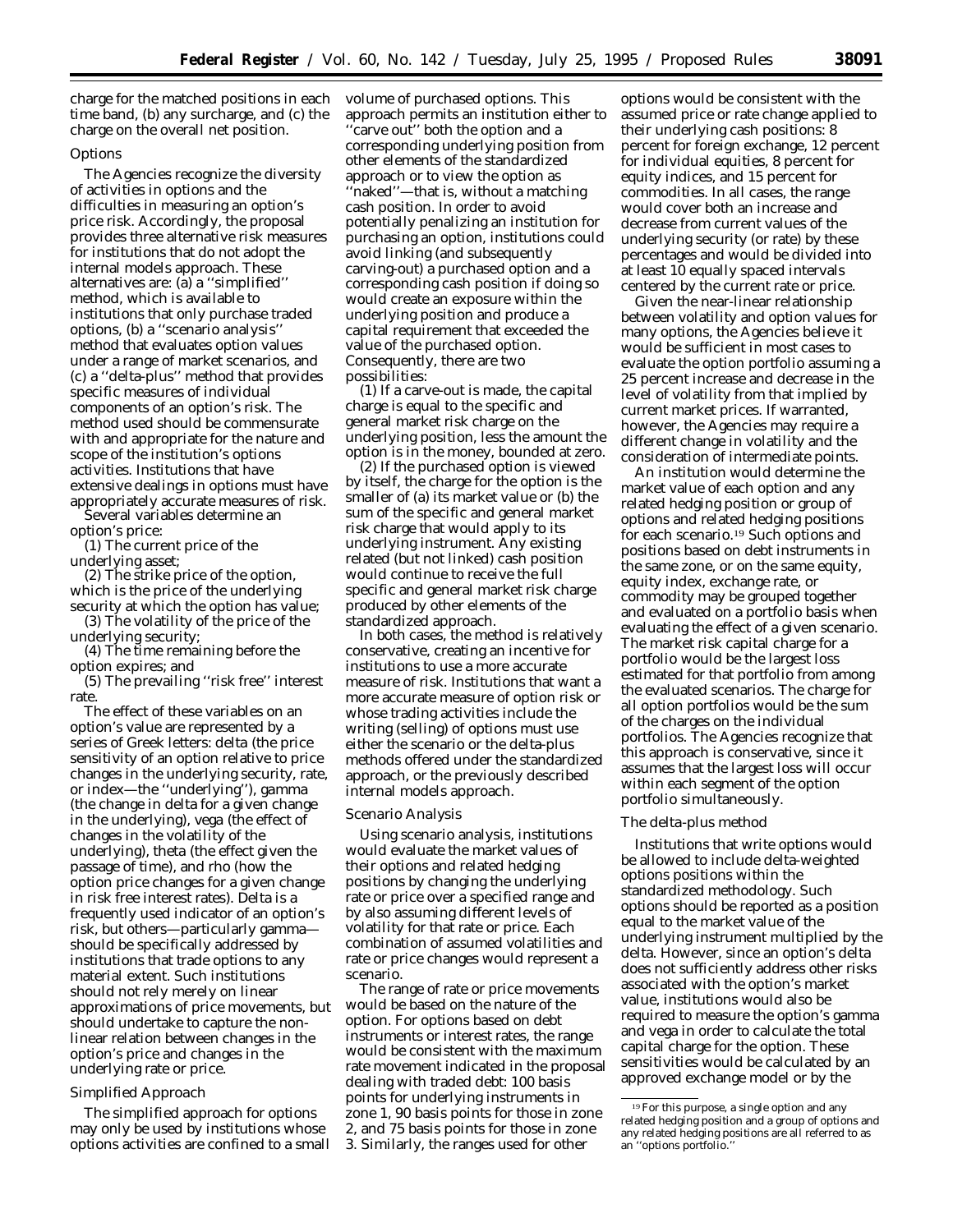institution's proprietary options pricing model, subject to oversight by the appropriate supervisor.

Delta-weighted positions of options based on debt securities or interest rates would be slotted into the debt securities time-bands, as set out above for debt instruments, under the following procedure. A two-legged approach would be used as for other derivatives, requiring one entry at the time the underlying contract takes effect and a second at the time the underlying contract matures. For instance, a bought call option on a June three-month interest-rate future will in April be considered, on the basis of its ''delta'' equivalent value, to be a long position with a maturity of five months and a short position with a maturity of two months. The written option would be similarly slotted as a long position with a maturity of two months and a short position with a maturity of five months. Floating rate instruments with caps or floors would be treated as a combination of floating rate securities and a series of European-style options. For example, the holder of a three-year floating rate bond indexed to six month LIBOR with a cap of 15 percent would treat the instrument as: (1) A debt security that reprices in six months; and (2) a series of five written call options on a floating rate asset (FRA) with a basis of 15 percent, each with a negative sign at the time the underlying FRA takes effect and a positive sign at the time the underlying FRA matures.

In addition to the above capital charges arising from delta risk, the proposal requires capital for gamma and vega risks. Institutions using this method would be required to calculate the gamma and vega for each option position. The results would be slotted into separate maturity ladders by currency. For options such as caps and floors whose underlying instrument is an interest rate, the delta and gamma would be expressed in terms of a hypothetical underlying security. Subsequently:

(1) For gamma risk, for each timeband, net gammas which are negative would be multiplied by the risk weights set out in the proposed regulatory language (OCC—Table 5, Board—Table IV, FDIC—Table 4) and by the square of the market value of the underlyings (net gammas which are positive would be disregarded);

(2) For volatility risk, institutions would be required to calculate the capital charges for vegas in each timeband assuming a proportional shift in volatility of 25 percent;

(3) The capital charge would be the absolute value of the sum of the

individual capital charges for net negative gammas plus the absolute value of the sum of the individual capital charges for vega risk for each time-band.

The capital charge for options on equities would also be based on the delta weighted positions of the options by incorporating those weighted positions into the market risk measure for equities described above. For purposes of this calculation individual equity issues and indices are to be treated as separate underlyings. In addition to the capital charge for delta risk, institutions would apply a further capital charge for gamma and vega risk:

(1) For gamma risk, the net negative gammas for each underlying instrument would be multiplied by 0.72 percent when that instrument is an individual equity and by 0.32 percent when it is an index.20 That product would then be multiplied by the square of the market value of the underlying;

(2) For volatility risk, institutions would be required to calculate the capital charges for vegas for each underlying instrument assuming a proportional shift in volatility of plus or minus 25 percent;

(3) The capital charge would be the absolute value of the sum of the individual capital charges for net negative gammas plus the absolute value of the sum of the individual capital charges for vega risk.

The capital charge for options on foreign exchange and gold positions would be based on the shorthand method set out earlier. For delta risk, the net delta (or delta-based) equivalent of the total book of foreign currency and gold options would be incorporated into the measurement of the exposure in a single currency position. The gamma and vega risks would be measured as follows:

(1) For gamma risk, for each underlying exchange rate net gammas which are negative would be multiplied by 0.32 percent and by the square of the market value of the position; 21

(2) For volatility risk, institutions would be required to calculate the capital charges for vegas for each currency pair and gold assuming a proportional shift in volatility of plus or minus 25 percent;

(3) The capital charge would be the absolute value of the sum of the individual capital charges for net

negative gammas plus the absolute value of the sum of the individual capital charges for vega risk.

The capital charge for options on commodities would be based on the same approach set out above for commodities. The delta weighted positions would be incorporated into one of the two measures described in that section. In addition to the capital charge for delta risk, institutions would incur a further capital charge for gamma and vega risk:

(1) For gamma risk, net negative gammas for each underlying would be multiplied by 1.125 percent and by the square of the market value of the commodity; 22

(2) For volatility risk, institutions would be required to calculate the capital charges for vegas for each commodity as defined above in the section dealing with commodities, assuming a proportional shift in volatility of plus or minus 25 percent;

(3) The capital charge would be the absolute value of the sum of the individual capital charges for net negative gammas plus the absolute value of the sum of the individual capital charges for vega risk.

A worked example of the delta-plus method for commodities is set out in Attachment IV of the Board's and the FDIC's proposed regulatory language. In the case of options based on debt securities or interest rates and with the approval of the appropriate supervisor, institutions that are significant traders in options could be allowed to net positive and negative gammas and vegas across time-bands to a limited extent. However, such netting would be permitted only if it is based on prudent and conservative assumptions and the institution materially satisfies the qualitative standards outlined under the internal models approach.

In addition, instead of applying a uniform relative change in volatility to measure vega risk, institutions may base the calculation on a volatility ladder in which the implied change in volatility varies with the maturity of the option. When using such a volatility ladder the assumed proportional shift in volatility should be at least 25 percent at the short end of the maturity spectrum. The proportional shift in volatility for longer maturities should be at least as stringent in statistical terms as the 25 percent shift at the short end. Use of this alternative would be subject to validation by the supervisor, and to the qualitative standards listed in the internal models section that are relevant to this aspect of the institution's

<sup>20</sup>Using the Taylor expansion, the risk weights are calculated as follows: Risk weight for gamma =0.5× (assumed price change of underlying)2 For an individual equity, 0.5×0.122= 0.72%. In the case of an index as the underlying, the assumed price change of the underlying equals 8.0 percent.

<sup>21</sup>The assumed price change is 8.0 percent. 22The assumed price change is 15 percent.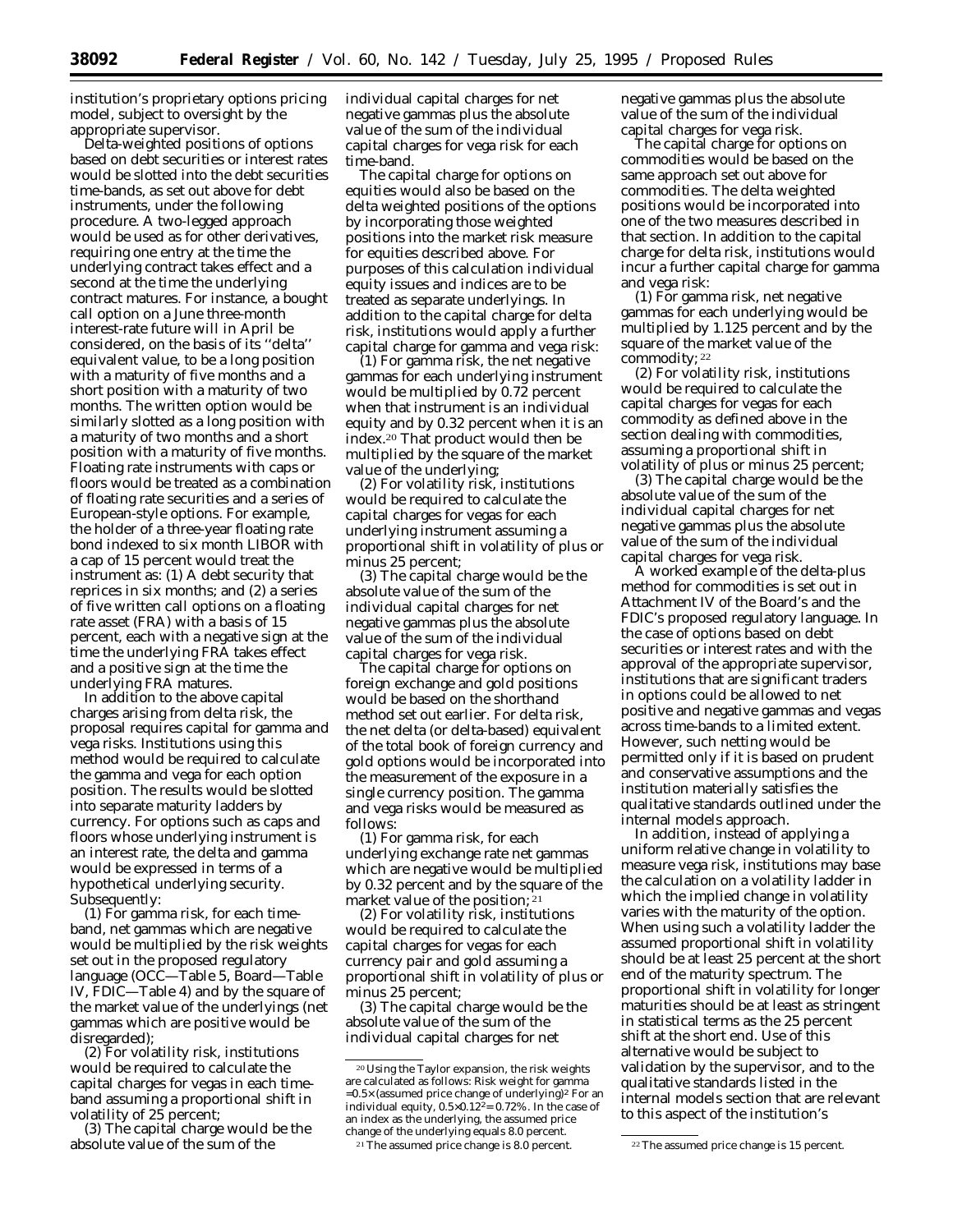business. In the long term, institutions using this alternative would be expected to move to fully articulated value-at-risk models, subject to the full qualitative and quantitative standards for models.

Besides the options risks mentioned above, the Agencies recognize that there are other risks associated with options, e.g., rho and theta. While they are not proposing a measurement system for those risks at present, institutions undertaking significant options business would still be expected to monitor such risks closely.

# **VII. Questions on Which the Agencies Specifically Request Comment**

#### *General Topics*

1. The Agencies propose to apply these standards to a relatively small number of institutions that have material trading activities. As the criteria are proposed, about 25 ''large'' institutions and a few other smaller institutions with relatively more significant trading activities would meet the requirements and be subject to the new capital standards. Is the exemption of smaller institutions appropriate, given their risk profile and the implied regulatory burden, or does it provide them with an undue competitive advantage? On the other hand, would the amendment affect too many institutions, given the nature of their trading activities and market risk profiles?

2. Consistent with their procedures for existing capital standards, the Agencies would apply the proposed standard to any national bank, state member bank and bank holding company that meets the criteria on a consolidated basis. What are the burden implications of applying the standard to both banks and bank holding companies?

3. The Board currently evaluates the capital adequacy of bank holding companies that have Section 20 subsidiaries on a fully consolidated basis and also without the assets and capital of the Section 20 subsidiaries. Should it continue this practice regarding market risk, or should it focus on only the consolidated holding company?

4. Should the Agencies permit institutions the choice of the standardized or internal model approaches, or should it permit only the internal model approach on the basis that the institution's trading activities are sufficient to warrant the more accurate measure of risk?

5. The Agencies are interested in comments on whether the internal model quantitative standards, together

with the scaling factor, could result in capital requirements that on average are significantly different (for example, higher) than those required under the standardized approach.

6. The Agencies propose to allow institutions to use the standardized method for measuring some categories of risk (e.g., debt, equities, etc.), and internal models for other categories. Should institutions be given this flexibility, or should they be required to use one approach throughout?

7. The Agencies propose a reduced capital charge for specific risk in equities if an institution's equities portfolio is ''liquid and welldiversified,'' a concept that is defined in qualitative terms in the proposal. Should this concept be described more specifically and, if so, what criteria should be applied?

#### *Questions on the Standardized Method*

1. Under the proposal, institutions would be allowed to net offsetting positions in different commodities only if the commodities were deliverable against each other. To what extent, if any, should the Agencies allow netting on the basis of the historical correlations of price movements of different commodities within the standardized approach? If netting is allowed on the basis of past correlations, what specific criteria should be required?

2. One of the alternative ways of measuring the market risk of options in the standardized approach is to calculate separate charges for an option's delta, gamma, and vega risk (see the delta-plus method). This approach permits an institution to measure the risk of its options positions while measuring the risk of its other positions and, thereby, to evaluate them more fully on a portfolio basis. It also permits an institution to avoid incurring the worst-case charge for the option under the scenario method. The deltaplus calculations, however, are complex and potentially inaccurate since they do not permit full use of a revaluation model. Is the method sufficiently useful to warrant its complexity, and does it provide a sufficiently conservative measure of risk for institutions that write options but do not have options pricing models integrated into their risk measurement systems?

#### *Questions on the Internal Model Method*

1. The Agencies are considering whether to require institutions to calculate their VARs using two observation periods (one long, one short) and basing the capital requirement on the larger figure. What are the costs and burden implications of requiring such a dual calculation?

2. All institutions affected by the proposal would be required to have capital covering both general market and specific risks. Institutions using the internal model approach would be required to apply the specific risk charge (or a portion thereof) calculated using the standardized approach, if their models do not adequately capture specific risk. What modelling techniques should the Agencies consider when evaluating an institution's model and determining the extent to which the model includes specific risk in its VAR measure?

3. As part of an on-going process of evaluating the accuracy of an institution's internal model, actual daily trading profits and losses would be compared with the measured VAR (socalled ''back-testing''). The Agencies would expect this back-testing normally to rely upon the VARs actually used by the institution for nonregulatory purposes, which in most cases would reflect a confidence level less than the 99 percent level on which the capital requirement would be based. Would this approach be less burdensome to the institution than requiring a separate calculation for the 99 percent confidence level, and would it provide a more statistically reliable basis for evaluating the results? Please comment on these procedures and any other considerations the Federal Reserve should take into account in reviewing back-tests.

4. The Agencies recognize that daily VAR is used by institutions for setting daily trading limits, rather than for evaluating capital adequacy. The regulatory use of VAR as a basis for a capital requirement is predicated on the specification of several constraints on modelling parameters, as well as the use of a multiplication factor. Do these constraints provide sufficient capital for the underlying activities?

5. To qualify for the use of the internal models approach, an institution must have a rigorous stress testing program which would be subject to supervisory review. What stress tests for market risk should institutions be expected to perform as part of their internal management process?

# **VIII. Regulatory Flexibility Act Analysis**

# *OCC Regulatory Flexibility Act Analysis*

Pursuant to section 605(b) of the Regulatory Flexibility Act, the Comptroller of the Currency certifies that this proposal would not have a significant impact on a substantial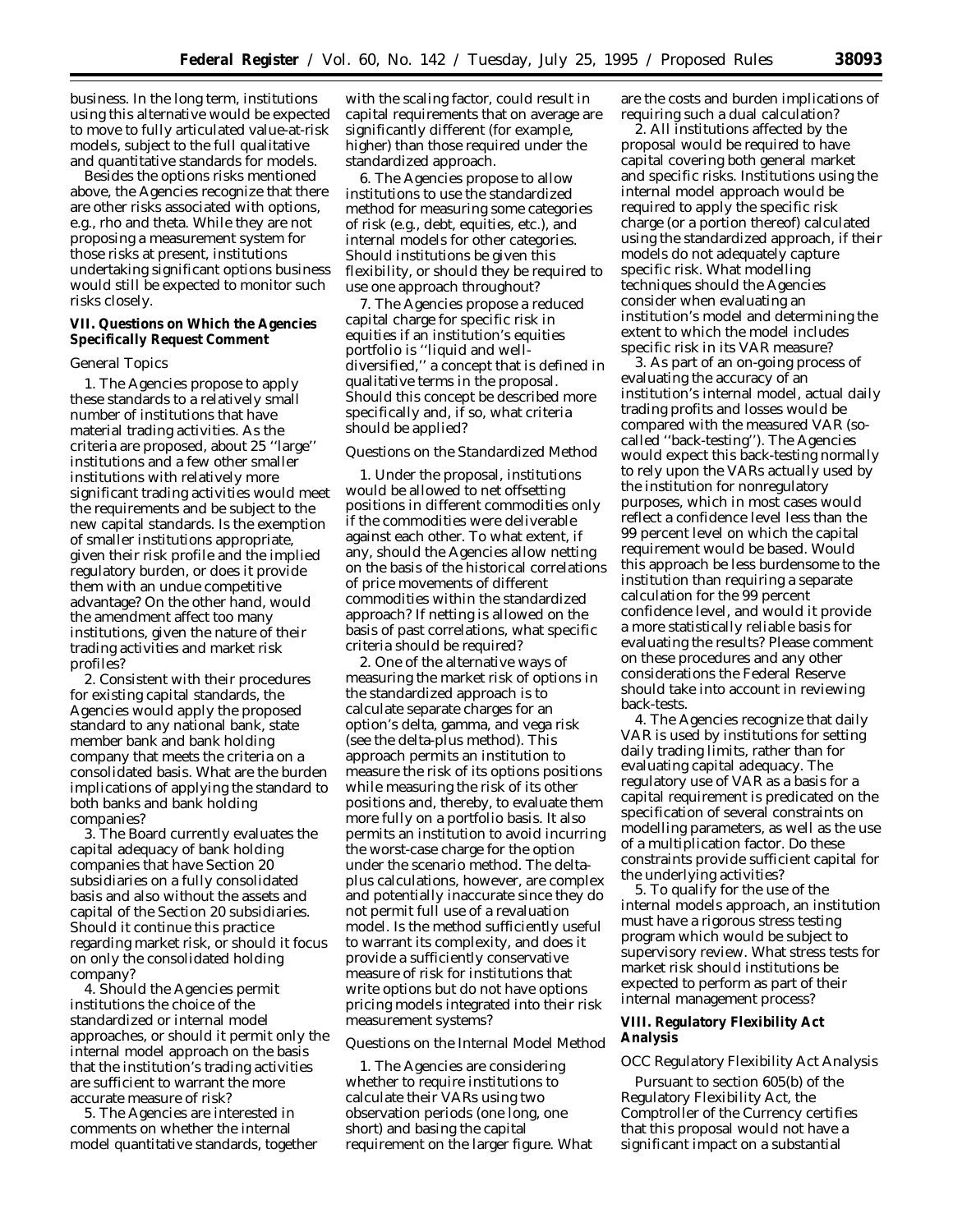number of small business entities in accord with the spirit and purposes of the Regulatory Flexibility Act (5 U.S.C. 601 *et seq.*). Accordingly, a regulatory flexibility analysis is not required. The impact of this proposed rule on banks regardless of size is expected to be minimal. Further, this proposed rule generally would apply to larger banks with significant trading account activities and would cover only trading activities and foreign exchange and commodity positions throughout the bank.

# *Board Regulatory Flexibility Act Analysis*

Pursuant to section 605(b) of the Regulatory Flexibility Act, the Board does not believe this proposal would have a significant impact on a substantial number of small business entities in accord with the spirit and purposes of the Regulatory Flexibility Act (5 U.S.C. 601 *et seq.*). Accordingly, a regulatory flexibility analysis is not required. In addition, because the riskbased capital standards generally do not apply to bank holding companies with consolidated assets of less than \$150 million, this proposal would not affect such companies.

#### *FDIC Regulatory Flexibility Act Analysis*

Pursuant to section 605(b) of the Regulatory Flexibility Act (Pub. L. 96– 354, 5 U.S.C. 601 *et seq.*), it is certified that the proposed rule would not have a significant impact on a substantial number of small entities.

# **IX. Paperwork Reduction Act and Regulatory Burden**

#### *OCC Regulatory Burden*

Section 302 of the Riegle Community Development and Regulatory Improvement Act of 1994, Pub. L. 103– 325, 108 Stat. 2160 (September 23, 1994), provides that the federal banking agencies must consider the administrative burdens and benefits of any new regulations that impose additional requirements on insured depository institutions. As discussed, this proposed rule would affect only a small number of banks and generally would cover only trading account activities and foreign exchange and commodity positions throughout the bank. Additionally, any burden imposed would be lessened to the extent that a bank may use its own qualifying internal market risk model. The OCC believes that any additional burden placed on a bank is outweighed by the advantages of greater accuracy in risk management and capital allocation,

which contribute to increased safety and soundness in the banking system.

# *Board Paperwork Reduction Act and Regulatory Burden*

The Board has determined that this proposal would not increase the regulatory paperwork burden of banking organizations pursuant to the provisions of the Paperwork Reduction Act (44 U.S.C. 3501 *et seq.*). Section 302 of the Riegle Community Development and Regulatory Improvement Act of 1994 (Pub. L. 103–325, 108 Stat 2160) provides that the federal banking agencies must consider the administrative burdens and benefits of any new regulations that impose additional requirements on insured depository institutions. As noted above, the proposed market risk measure would affect only a small number of institutions. The Board believes that any additional burden placed on these institutions is outweighed by the advantages of greater accuracy in risk measurement and capital allocation, which contribute to increased safety and soundness in the banking system.

# *FDIC Paperwork Reduction Act*

The FDIC has determined that his proposed rulemaking does not contain any collections of information as defined by the Paperwork Reduction Act (44 U.S.C. 3501 *et seq.*).

# **X. OCC Executive Order 12866 Determination**

The Comptroller of the Currency has determined that this notice of proposed rulemaking is not a significant regulatory action under Executive Order 12866.

# **XI. OCC Unfunded Mandates Reform Act of 1995 Determination**

Section 202 of the Unfunded Mandates Reform Act of 1995 (Unfunded Mandates Act), Pub. L. 104– 4, 109 Stat. 48 (March 22, 1995) requires that an agency prepare a budgetary impact statement before promulgating a rule that includes a Federal mandate that may result in the expenditure by state, local, and tribal governments, in the aggregate, or by the private sector, of \$100 million or more in any one year. If a budgetary impact statement is required, section 205 of the Unfunded Mandates Act also requires an agency to identify and consider a reasonable number of regulatory alternatives before promulgating a rule. Because the OCC has determined that this notice of proposed rulemaking will not result in expenditures by state, local and tribal governments, or by the private sector, of more than \$100 million in any one year,

the OCC has not prepared a budgetary impact statement or specifically addressed the regulatory alternatives considered. As discussed in the preamble, this proposed rule may require additional capital for market risks. However, the application of this proposed rule would be generally limited to banks with significant trading account activities and would cover only foreign exchange and commodity positions throughout the bank. Currently, the OCC estimates that less than 25 national banks will be subject to the requirements of this proposed rule. In addition, any burden imposed on this small group of national banks would be lessened to the extent that a bank may use its own qualifying internal market risk model.

#### **List of Subjects**

#### *12 CFR Part 3*

Administrative practice and procedure, Capital, National banks, Reporting and recordkeeping requirements, Risk.

## *12 CFR Part 208*

Accounting, Agriculture, Banks, banking, Confidential business information, Crime, Currency, Federal Reserve System, Mortgages, Reporting and recordkeeping requirements, Securities.

#### *12 CFR Part 225*

Administrative practice and procedure, Banks, banking, Federal Reserve System, Holding companies, Reporting and recordkeeping requirements, Securities.

# *12 CFR Part 325*

Administrative practice and procedure, Banks, banking, Capital adequacy, Reporting and recordkeeping requirements, Savings associations, State non-member banks.

#### **Authority and Issuance**

# **OFFICE OF THE COMPTROLLER OF THE CURRENCY**

#### **12 CFR Chapter I**

For the reasons set out in the preamble, part 3 of title 12, chapter I of the Code of Federal Regulations is proposed to be amended as set forth below.

# **PART 3—MINIMUM CAPITAL RATIOS; ISSUANCE OF DIRECTIVES**

1. The authority citation for part 3 continues to read as follows:

**Authority:** 12 U.S.C. 93a, 161, 1818, 1828(n), 1828 note, 1831n note, 1835, 3907, and 3909.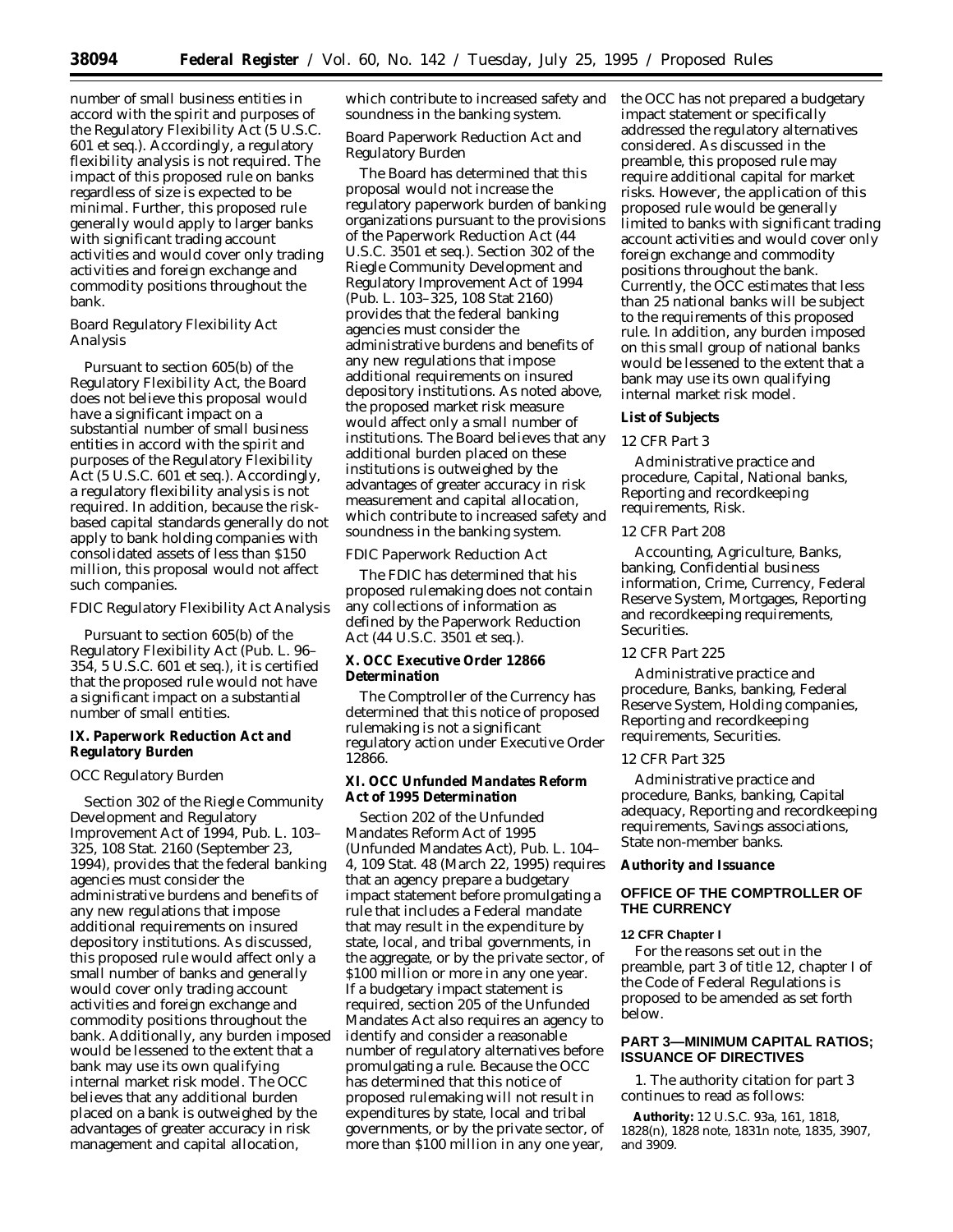2. New appendix B is added to part 3 to read as follows:

#### **Appendix B to Part 3—Market Risk**

#### *Section 1. Purpose, Applicability, Effective Date, and Definitions*

(a) *Purpose.* The purpose of this appendix B is to ensure that banks maintain adequate capital for market risk. Market risk is generally the risk of loss arising from movements in market prices. The market risk requirements of this appendix B are limited to the market risk associated with the trading account of the bank and to the overall foreign exchange risk and the commodities risk throughout the bank, including related options and other derivative contracts. Under this appendix B a bank may measure its market risk exposure with either its own qualifying internal market risk model or the alternative standardized market risk model provided. However, the OCC generally expects that banks with significant trading activities will calculate their market risk using a qualifying internal market risk model.

(b) *Applicability.* The market risk requirement of this appendix B applies to the following banks:

(1) Any bank with total assets in excess of \$5 billion and either total on-balance sheet trading account activities of 3 percent or more of the total assets of the bank, or total notional off-balance sheet trading account activities in excess of \$5 billion; and

(2) Any bank with total assets of \$5 billion or less and total trading account activities in excess of 10 percent of the total assets of the bank; and

(3) Any bank with a significant exposure to market risk and the OCC deems necessary to protect the safety and soundness of the bank.

(c) *Effective date.* The market risk requirements of this appendix B are effective December 31, 1997.

(d) *Definitions.* For the purposes of this appendix B, the following definitions apply:

(1) *Covered market risk assets* means all trading account assets plus all other on- and off-balance sheet assets which have foreign exchange risk, equity price risk, and commodity risk throughout the bank including related options and other derivative contracts.

(2) *Derivative contract* means generally a financial contract whose value is derived from the values of one or more underlying asset, reference rate or index of asset values. Derivative contracts include both standardized contracts that are traded on exchanges and customized, privately negotiated contracts known as over-thecounter (OTC) derivative contracts.

(3) *Lock-in clause* means a provision in a subordinated debt agreement that precludes payment by the bank of either interest or principal (even upon maturity) of the subordinated debt if such payment would cause the issuing bank to fall or remain below the minimum risk-based capital requirement as provided in appendix A of this part 3 as adjusted for market risk.

(4) *Market risk* means the risk of loss resulting from movements in market prices. Market risks consist of both general and specific market risks. General market risk is the change in market value of a particular asset that results from broad market movements such as a change in market interest rates, foreign exchange rates, equity prices, and commodity prices. Specific market risks are those risks that affect the market value of a specific instrument, such as the credit risk of the issuer of that particular instrument, but do not materially alter broad market conditions.

(5) *Tier 3 capital* means capital that may be used by a bank to satisfy the market risk capital requirements under this appendix B as determined in accordance with section 3 of this appendix B.

(6) *Total assets* means the quarter-end total assets figure required to be computed for and stated in a bank's most recent quarterly Consolidated Report of Condition and Income (Call Report).

(7) *Trading account activities* means the sum of trading account assets and trading account liabilities.

(8) *Trading account assets* means all positions in financial instruments acquired with the intent to resell in order to profit from short-term price movements. Trading account assets include, but are not limited to:

(i) Assets acquired with the intent to resell to customers;

(ii) Positions in financial instruments arising from matched principal brokering or market making; or

(iii) Positions in financial instruments taken in order to hedge positions in other financial instruments of the trading account.<sup>1</sup>

(9) *Value-at-risk* means the statistical estimate representing the maximum amount by which the market value of covered market risk assets could decline during a specific period for a stated level of statistical confidence.

#### *Section 2. Market Risk Capital Requirement*

(a) *Capital requirement.* All banks subject to this appendix B shall maintain a minimum market risk capital ratio of 8 percent. The market risk capital ratio is the ratio of eligible market risk capital to adjusted market risk assets. Eligible market risk capital consists of Tier 1, Tier 2, and Tier 3 capital as determined in accordance with section 3 of this appendix B. Adjusted market risk assets is the sum of the risk weighted assets as determined in accordance with appendix A of this part 3 (risk-based capital guidelines) plus the market risk equivalent assets. The market rate equivalent assets equal 12.5 times the market risk exposure as determined in accordance with section 4 of this appendix B.

(b) *Relationship to risk-based capital requirement.* The amount of capital required for market risk is in addition to the amount of capital required for counterparty credit risk under the risk-based capital guidelines as determined in accordance with appendix A of this part 3.

#### *Section 3. Eligible Market Risk Capital*

(a) *Types of eligible market risk capital.* A bank may use Tier 1 and Tier 2 capital, as determined in accordance with § 3.2 of this part 3, to satisfy the market risk requirement. A bank also may use Tier 3 capital to satisfy its market risk requirement as determined in accordance with section 3(b) and subject to the limitations of section 3(c) of this appendix B.

(b) *Tier 3 capital.* For the purposes of this appendix B, Tier 3 capital consists of shortterm subordinated debt subject to a lock-in clause. In addition, the subordinated debt must have an original maturity of at least two years, be unsecured and subordinated to the claims of depositors must be fully paid-in, and may not be subject to any covenants, terms, or restrictions inconsistent with safe and sound banking practices.

(c) *Limitations.* Tier 3 capital only may be used to satisfy the market risk capital requirements under this appendix B and may not be used to satisfy the capital risk-based capital requirements for counterparty risk under appendix A of this part 3, including counterpart credit risk associated with derivative transactions in either the trading or nontrading accounts. In addition, the use of Tier 3 capital is subject to the following quantitative limitations:

(1) Tier 3 capital may not exceed 250 percent of a bank's Tier 1 capital allocated for market risk.

(2) The total of Tier 2 capital and Tier 3 capital is limited to 100 percent of Tier 1 capital.

(3) Tier 2 capital may be substituted for Tier 3 capital up subject to the same 250 percent limitation on Tier 3 capital and all other limitations on Tier 2 capital under the risk-based capital guidelines, as determined by appendix A of this part 3.

#### *Section 4. Market Risk Exposure*

Market risk exposure represents the total dollar amount at risk arising from movements in market prices. A bank may determine its market risk exposure either through a qualifying internal market risk model as provided in accordance with section 5 of this appendix B, or through the standardized market risk model as provided in accordance with section 6 of this appendix B.

(a) *Qualifying internal market risk model.* For a bank permitted or required by the OCC to use a qualifying internal market risk model, the market risk exposure of covered market risk assets is equal to the greater of:

(1) The aggregate value-at-risk amount for the previous day; or

(2) The average of the daily value-at-risk amounts for each of the preceding 60 business days times a multiplication factor of three.

(b) *Standardized market risk model.* For banks using the standardized market risk model, the market risk exposure equals the measured value-at-risk amount for covered market risk assets as determined in section 6 of this appendix B.

#### *Section 5. Qualifying Internal Market Risk Model*

As provided in this section, a bank may use a qualifying internal market risk model

<sup>1</sup>When non-trading account instruments are hedged with trading account instruments, whether on- or off-balance-sheet, the bank may include the non-trading account instruments in the measure for general market risk. However, such non-trading account instruments remain subject to the credit risk capital charges of appendix A of this part.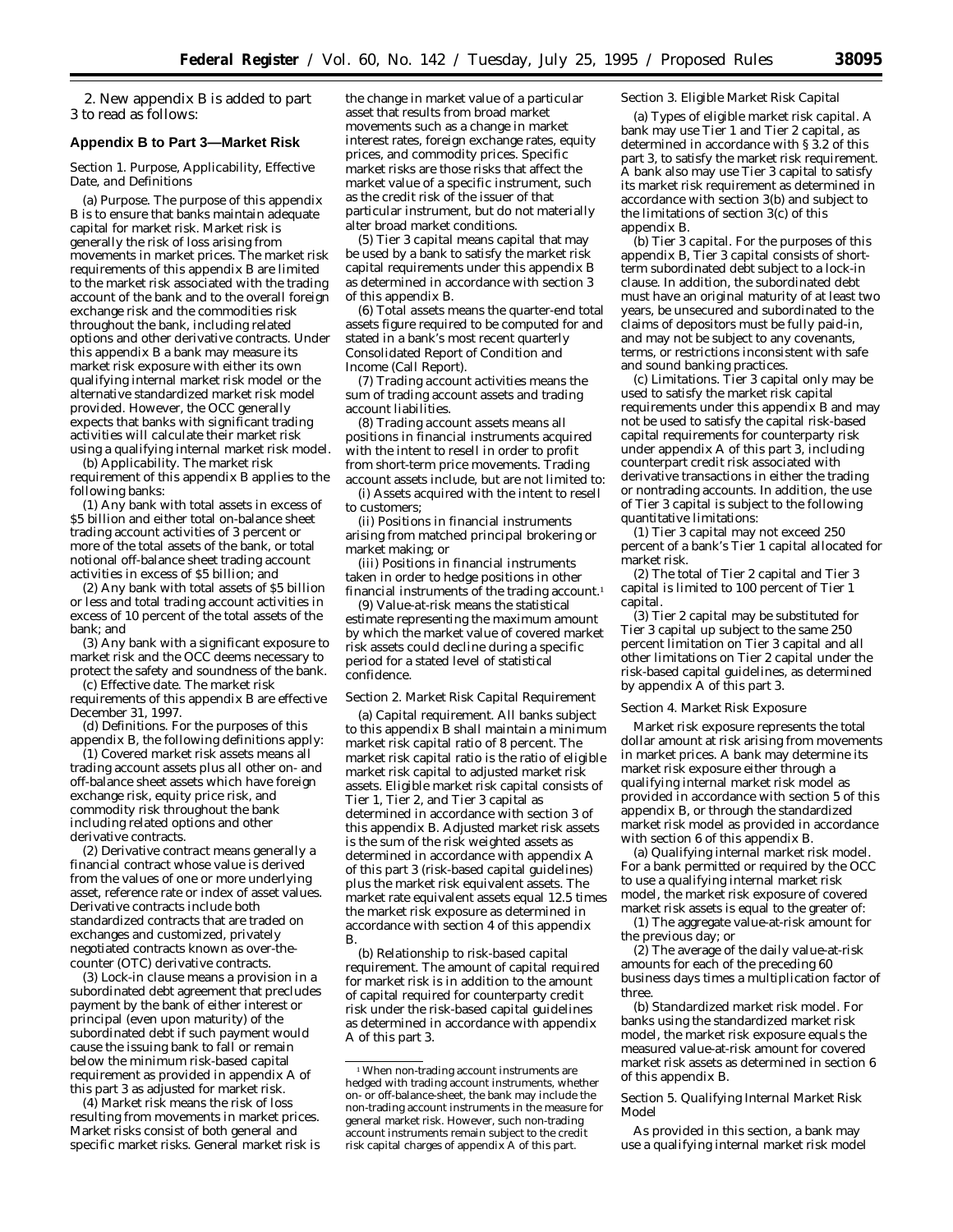to determine its market risk exposure. The qualifying internal market risk model may use any generally accepted measurement technique including, but not limited to, variance-covariance models, historical simulations, or monte carlo simulations; however, the qualifying internal market risk model must capture all material market risk.

(a) *Value-at-risk measurement.* A qualifying internal market risk model must incorporate a value-at-risk measurement that adequately evaluates the market risk associated with all covered market risk assets.

(b) *Risk factor categories.* The value-at-risk measurement must include risk factors sufficient to capture the market risk inherent in all covered market risk assets. In addition, the risk factors must cover the risk categories of interest rates, exchange rates, equity prices, commodity prices, and the volatility of related market factors.

(c) *Prior approval.* Prior OCC approval is required before a bank may use an internal market risk model for the purposes of the market risk requirement of this appendix B. A qualifying internal market risk model must satisfy the following criteria:

(1) *Qualitative factors.* (i) The level of sophistication and accuracy of the internal market risk model must be commensurate with the nature and volume of bank's trading account activities.

(ii) The market risk management systems must adequately monitor compliance with internal procedures and controls which generally would include independent risk management, annual internal audits, back testing, and stress testing.

(2) *Quantitative factors.* (i) The value-atrisk measurement must be calculated with sufficient frequency to allow the bank enough time to react to changing market conditions.

(ii) The value-at-risk measurement must be based on a 99th percentile, one-tailed confidence interval 2 with an assumed holding period of ten trading days.

(iii) For positions that display linear price relationships, a bank may use value-at-risk measurement using shorter holding periods which are scaled up to ten days by the square root of time.<sup>3</sup>

(iv) The value-at-risk measurement must be calculated using an observation period of at least one year to measure historical changes in rates and prices.

(v) A bank must update its historical rates and prices at least once every three months and must reassess them whenever market conditions change materially.

(vi) A bank may incorporate into its valueat-risk measurement empirical correlations

<sup>3</sup>This transformation entails multiplying a bank's value-at-risk by the square root of the ratio of the required holding period (ten days) to the holding period embodied in the value-at-risk exposure. For example, the value-at-risk calculated according to a one-day holding period would be scaled-up by the ''square root of time'' by multiplying the value-atrisk by 3.16 (the square root of the ratio of a tenday holding period to a one-day holding period).

within each risk category. However, empirical correlations across risk categories may not be incorporated. The value-at-risk measurement for each risk category must be added together on a simple sum basis to determine the aggregate value-at-risk exposure.

(vii) The value-at-risk measurement must capture the unique risks associated with options within each of the risk categories subject to the following criteria:

(A) The value-at-risk measurement must capture the non-linear price characteristics of option positions using an options pricing technique.

(B) The bank must apply a minimum tenday holding period to option positions or positions that display option-like characteristics. Options may not be scale-up the daily value-at-risk exposure by the square root of time.

(C) The value-at-risk measurement must capture the volatilities of the rates and prices underlying option positions.

(viii) The accuracy of a bank's qualifying internal market risk model must be validated by auditors.

#### *Section 6. Standardized Market Risk Model*

As provided in this section, a bank may use the standardized market risk model to determine its market risk exposure.

(a) *Debt Instruments.* (1) *Specific Risk.* (i) The market risk requirement for specific risk is based on the identity of the obligor and, in the case of corporate securities, on the credit rating and maturity of the instrument. The specific risk is calculated by weighting the current market value of each individual position, whether long or short, by the appropriate specific risk factor and summing the weighted values. In measuring specific risk, the bank may offset and exclude from its calculations any matched positions in the identical issue (including positions in derivative contracts). Even if the issuer is the same, offsetting is not permitted between different issues. The specific risk factors are set forth in Table 1—Specific Risk Factors for Debt Instruments, as follows:

# TABLE 1.—SPECIFIC RISK FACTORS FOR DEBT INSTRUMENTS

| Category                 | Remaining<br>contractual<br>maturity | Factor (In<br>percent) |
|--------------------------|--------------------------------------|------------------------|
| Government<br>Qualifying | N/A<br>6 months or                   | 0.00<br>0.25           |
|                          | less.                                |                        |
|                          | Over 6 to 12<br>months.              | 1.00                   |
|                          | Over 12                              | 1.60                   |
| Other                    | months.                              | 8.00                   |

(ii) The government category includes all forms of debt instruments of central governments of the OECD-based group of countries including bonds, Treasury bills and other short-term instruments, as well as local currency instruments of non-OECD central governments to the extent that the bank has liabilities booked in that currency.

(iii) The qualifying category includes securities of U.S. government-sponsored agencies, general obligation securities issued by states and other political subdivisions of the OECD-based group of countries, multilateral development banks, and debt instruments issued by U.S. depository institutions or OECD-banks that do not qualify as capital of the issuing institution. It also includes other securities, including revenue securities issued by states and other political subdivisions of the OECD-based group of countries, that are rated investmentgrade by at least two nationally recognized credit rating services, or rated investmentgrade by one nationally recognized credit rating agency and not less than investmentgrade by any other credit rating agency, or, with the exception of securities issued by U.S. firms and subject to review by the OCC, unrated but deemed to be of comparable investment quality by the reporting bank *and* the issuer has securities listed on a recognized stock exchange.

(iv) The other category includes debt securities not qualifying as government or qualifying securities. This would include non-OECD central government securities that do not meet the criteria for the government or qualifying categories. This category also includes instruments that qualify as capital issued by other banking organizations.

(v) The OCC will consider the extent of a bank's position in non-investment grade instruments (sometimes referred to as ''high yield debt'') that do not have investmentgrade ratings. If those holdings are not welldiversified or otherwise represent a material position to the institution, the OCC may prohibit a bank from offsetting positions in these instruments with other positions in qualifying instruments that may be offset when calculating its general market risk requirement. In addition, the OCC may impose a specific risk capital requirement as high as 16.0 percent.

(2) *General Market Risk.* (i) A bank may measure its exposure to general market risk using, on a continuous basis, either the maturity method (which uses standardized risk weights that approximate the price sensitivity of various instruments) or the duration method (where the institution calculates the precise duration of each instrument, weighted by a specified change in interest rates).

(ii) Both methods use a maturity-ladder that incorporates a series of ''time bands'' and ''zones'' to group together securities of similar maturities and that are designed to take into account differences in price sensitivities and interest rate volatilities across different maturities. Under either method, the capital requirement for general market risk is the sum of a base charge that results from fully netting various riskweighted positions and a series of additional charges (add-ons), which effectively ''disallow'' part of the previous full netting to address basis and yield curve risk.

(iii) For each currency in which a bank has significant positions, a separate capital requirement must be calculated. No netting of positions is permitted across different currencies. Offsetting positions of the same amount in the same issues, whether actual or

<sup>2</sup>A one-tailed confidence interval of 99 percent means that there is a 1 percent probability based on historical experience that the combination of positions in a bank's portfolio would result in a loss higher than the measured value-at-risk.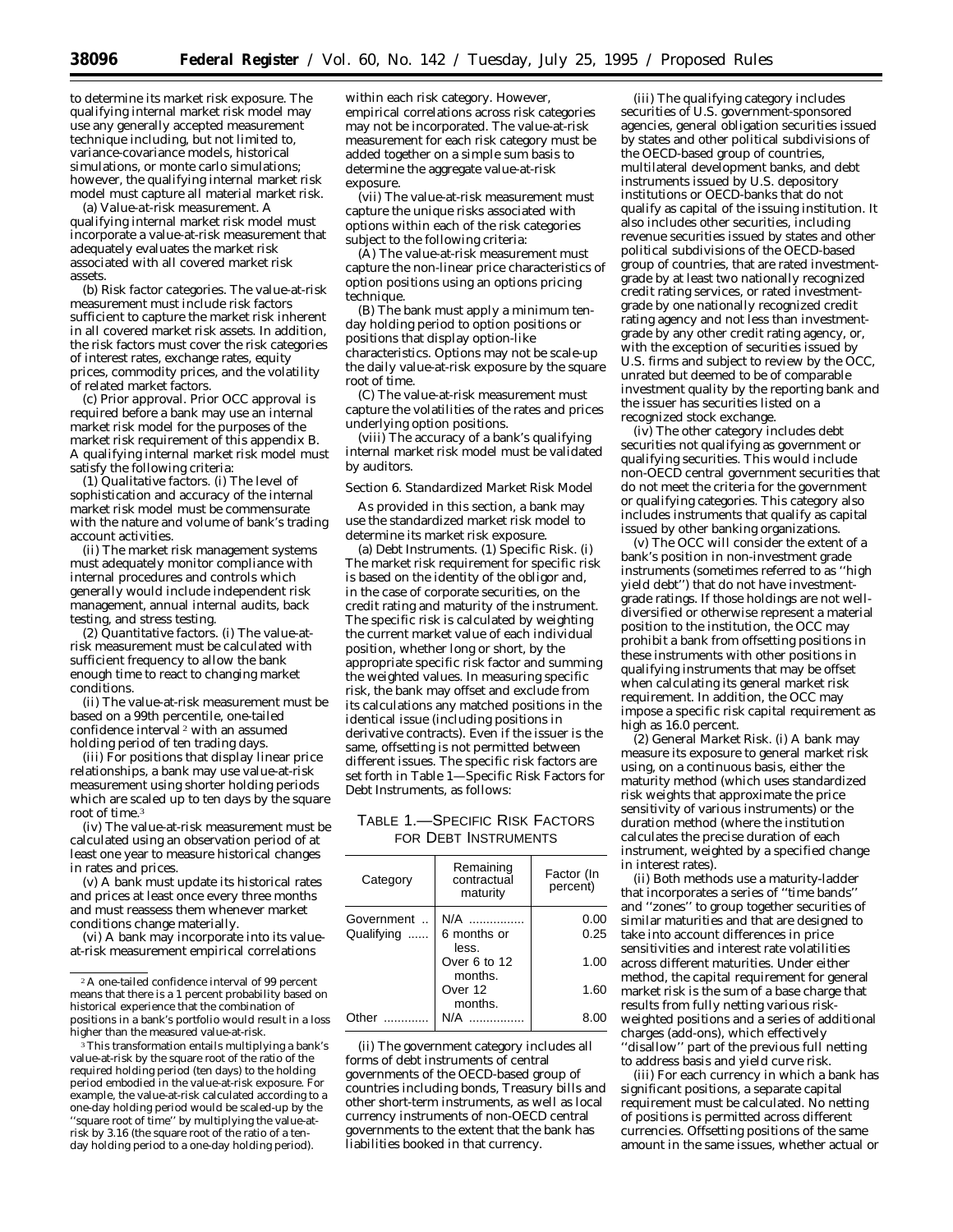notional, may be excluded from the calculation, as well as closely matched swaps, forwards, futures, and forward rate agreements (FRAs) that meet the conditions set out in section 6(a)(3) of this appendix B.

(iv) In the maturity method, the bank distributes each long or short position (at current market value) of a debt instrument into the time bands of the maturity ladder. Fixed-rate instruments are allocated according to the remaining term to maturity and floating-rate instruments according to the next repricing date. A callable bond trading above par is slotted according to its first call date, while a callable bond priced below par is slotted according to remaining maturity. Fixed-rate mortgage-backed securities, including collateralized mortgage obligations (CMOs) and real estate mortgage investment conduits (REMICs), are slotted according to their expected weighted average lives.

(v) Once all long and short positions are slotted into the appropriate time band, the long positions in each time-band are summed

and the short positions in each time-band are summed. The summed long and/or short positions are multiplied by the appropriate risk-weight factor (reflecting the price sensitivity of the positions to changes in interest rates) to determine the risk-weighted long and/or short position for each timeband. The risk weights for each time-band are set out in Table 2—Maturity Method: Time-Band and Weights, as follows:

| TABLE 2.-MATURITY METHOD: TIME-BANDS AND WEIGHTS |  |
|--------------------------------------------------|--|
|--------------------------------------------------|--|

| Zone              | Coupon 3% or more | Coupon less than 3% and zero coupon bonds | Risk<br>weights                                                                                              |
|-------------------|-------------------|-------------------------------------------|--------------------------------------------------------------------------------------------------------------|
| $1$<br>$2$<br>$3$ |                   |                                           | 0.00<br>0.20<br>0.40<br>0.70<br>1.25<br>1.75<br>2.25<br>2.75<br>3.25<br>3.75<br>4.50<br>5.25<br>6.00<br>8.00 |
|                   |                   |                                           | 12.50                                                                                                        |

(vi) Within each time-band for which there are risk-weighted long and short positions, the risk-weighted long and short positions are then netted, resulting in a single net riskweighted long or short position for each timeband. Because different instruments and different maturities may be included and netted within each time-band, a capital requirement, referred to as the vertical disallowance, is assessed for basis risk. The vertical disallowance capital requirement is 10.0 percent of the position eliminated by the intra-time-band netting, that is, 10.0 percent of the smaller of the net risk-weighted long or net risk-weighted short position, or if the positions are equal, 10.0 percent of either position.4 The vertical disallowances for each time-band are absolute values, that is, neither long nor short. The vertical disallowances for all time-bands in the maturity ladder are summed and included as an element of the general market risk capital requirement.

(vii) Within each zone for which there are risk-weighted long and short positions in

different time-bands, the weighted long and short positions in all of the time-bands within the zone are then netted, resulting in a single net long or short position for each zone. Because different instruments and different maturities may be included and netted within each zone, a capital requirement, referred to as the horizontal disallowance, is assessed to allow for the imperfect correlation of interest rates along the yield curve. The horizontal disallowance capital requirement is calculated as a percentage of the position eliminated by the intra-zone netting, that is, a percentage of the smaller of the net risk-weighted long or net risk-weighted short position, or if the positions are equal, a percentage of either position.5 The percent disallowance factors for intra-zone netting are set out in Table 3— Horizontal Disallowances in section  $6(a)(2)$ (H). The horizontal disallowances, like the vertical disallowances, are absolute values that are summed and included as an

element of the general market risk capital requirement.

(viii) Risk-weighted long and short positions in different zones are then netted between the zones. Zone 1 and zone 2 are netted if possible, reducing or eliminating the net long or short position in zone 1 or zone 2 as appropriate. Zone 2 and zone 3 are then netted if possible, reducing or eliminating the net long or short position in zone 2 or zone 3 as appropriate. Zone 3 and zone 1 are then netted if possible, reducing or eliminating the long or short position in zone 3 and zone 1 as appropriate. A horizontal disallowance capital requirement is then assessed, calculated as a percentage of the position eliminated by the inter-zone netting. The horizontal disallowance capital requirements for each zone are then summed as absolute values and included in the general market risk capital charge. The percent disallowance factors for inter-zone netting are set out in Table 3—Horizontal Disallowances, as follows:

# TABLE 3.—HORIZONTAL DISALLOWANCES

| Zone | Time-band                                                                                                                     | Within the<br>zone (per-<br>cent) | <b>Between</b><br>adjacent<br>zones (per-<br>cent) | Between<br>zones 1 and<br>3 (percent) |
|------|-------------------------------------------------------------------------------------------------------------------------------|-----------------------------------|----------------------------------------------------|---------------------------------------|
|      | $\begin{array}{ c c } \hline 1 & \text{up to } 3 & \text{months.} \\ \hline 3 & \text{up to } 6 & \text{months.} \end{array}$ | 40                                | 40                                                 | 100                                   |

<sup>4</sup>For example, if the sum of the weighted longs in a time-band is \$100 million and the sum of the weighted shorts is \$90 million, the vertical

disallowance for the time-band is 10.0 percent of \$90 million, or \$9 million.

5For example, if the sum of the weighted longs in the 1- to 3-month time-band in Zone 1 is \$8

million and the sum of the weighted shorts in the 3- to 6-month time-band is \$10 million, the horizontal disallowance for the zone is 40 percent of \$8 million, or \$3.2 million.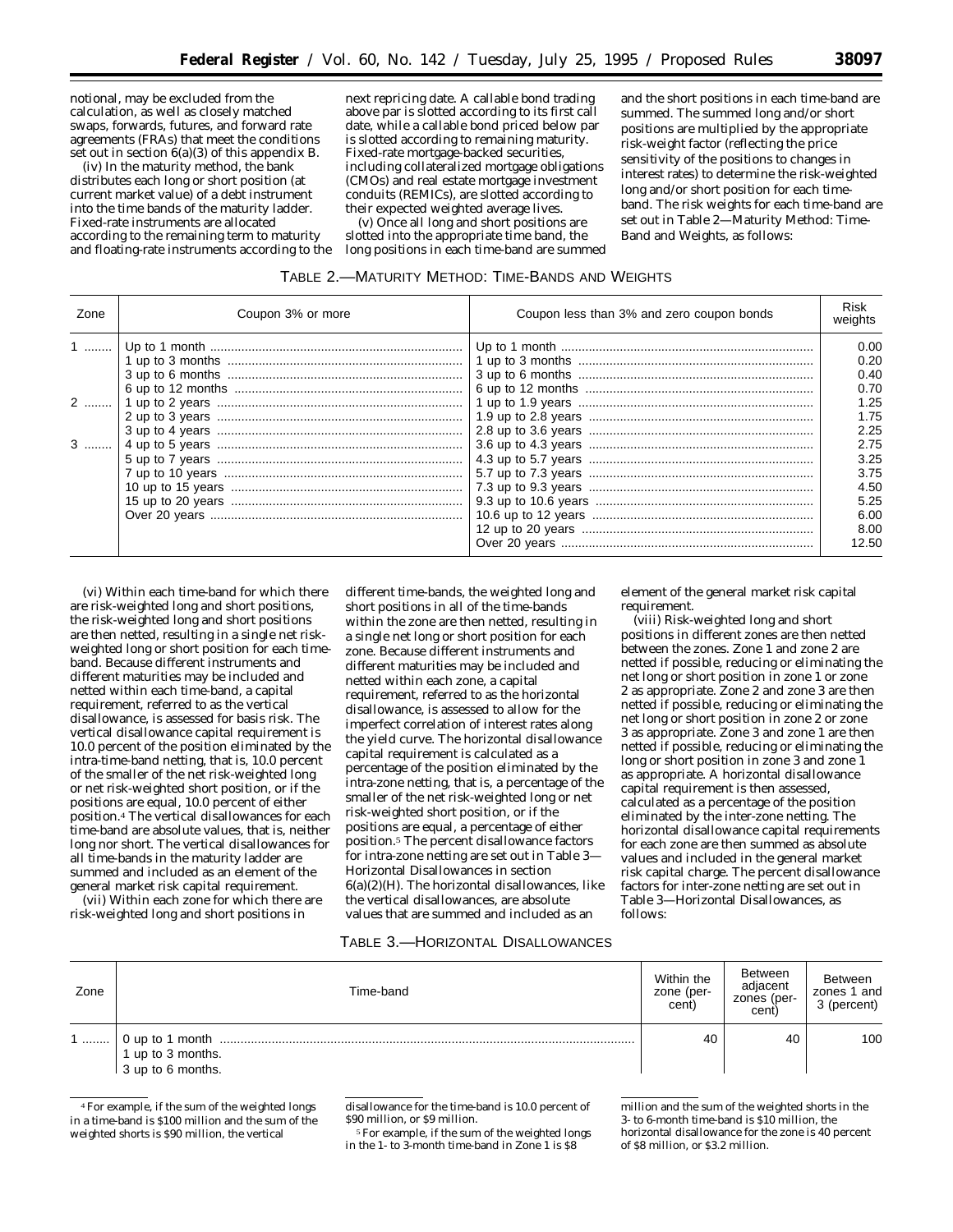| Zone | Time-band                                                                                      | Within the<br>zone (per-<br>cent) | <b>Between</b><br>adjacent<br>zones (per-<br>cent) | Between<br>zones 1 and<br>3 (percent) |
|------|------------------------------------------------------------------------------------------------|-----------------------------------|----------------------------------------------------|---------------------------------------|
|      | 6 up to 12 months.<br>2 up to 3 years<br>3 up to 4 years                                       | 30                                | 40                                                 | 100                                   |
|      | 5 up to 7 years<br>7 up to 10 years<br>10 up to 15 years<br>15 up to 20 years<br>Over 20 years | 30                                | 40                                                 | 100                                   |

(ix) Finally, the net risk-weighted long or net risk-weighted short positions remaining in the zones are summed to reach a single net risk-weighted long or net risk-weighted short position for the bank's portfolio. The sum of the absolute value of this position and the vertical and horizontal disallowances is the capital requirement for general market risk.

(x) In the duration method, the bank, after calculating each instrument's modified duration,6 multiplies that modified duration by the interest rate shock specified for an instrument of that duration in Table 4— Duration Method: Time-Band and Assumed Changes in Yield in section  $6(a)(2)(K)$ . The resulting product (representing the expected percentage change in the price of the instrument for the given interest rate shock) is then multiplied by the current market value of the instrument. The resulting amount is then slotted as a long or short position into a time-band in the maturity ladder in Table 4—Duration Method: Time-Band and Assumed Changes in Yield on the basis of the instrument's modified duration.7

(xi) Once all of the bank's traded debt instruments have been slotted into the maturity ladder, the bank conducts the same rounds of netting and disallowances described in sections  $6(a)(2)(F)$  through (H) of the maturity method in this appendix B, with the exception that the vertical disallowance requirement for the duration method is 5.0 percent (horizontal disallowances continue to be those set out in Table 3—Horizontal Disallowances). As with the maturity method, the sum of the absolute value of the final net position and the vertical and horizontal disallowances is the general market risk capital requirement.

(xii) The duration method maturity ladder is set out in Table 4—Duration Method: Time Bands and Assumed Changes in Yield, as follows:

TABLE 4.—DURATION METHOD: TIME-BANDS AND ASSUMED CHANGES IN YIELD

| Time-band                   | Assumed<br>change in<br>vield |
|-----------------------------|-------------------------------|
| Up to 1 month               | 1.00                          |
| 1 up to 3 months            | 1.00                          |
| 3 up to 6 months            | 1.00                          |
| 6 up to 12 months           | 1.00                          |
| 1.0 up to 1.8 years         | 0.90                          |
| 1.8 up to 2.6 years $\dots$ | 0.80                          |
| 2.6 up to 3.3 years         | 0.75                          |
| 3.3 up to 4.0 years         | 0.75                          |
| 4.0 up to 5.2 years         | 0.70                          |
| 5.2 up to 6.8 years         | 0.65                          |
| 6.8 up to 8.6 years         | 0.60                          |
| 8.6 up to 9.9 years         | 0.60                          |
| 9.9 up to 11.3 years        | 0.60                          |
| 11.3 up to 16.6 years       | 0.60                          |
| Over 16.6 years             | 0.60                          |
|                             |                               |

(3) *Interest rate derivative contracts.* (i) Derivative contracts and other off-balance sheet positions that are affected by changes in interest rates are included in the measurement system under section 6(a) of this appendix B (except for options and the associated underlyings, which are included in the measurement system under the treatment discussed in section 6(e) of this appendix B).

(ii) Derivatives are converted into positions in the relevant underlying instrument and are included in the calculation of specific and general market risk capital charges as described above. The amount to be included is the market value of the principal amount of the underlying or of the notional underlying.

(iii) Futures and forward contracts (including FRAs) are broken down into a combination of a long position and short position in the notional security. The maturity of a future or a FRA is the period until delivery or exercise of the contract, plus

the life of the underlying instrument.8 Where a range of instruments may be delivered to fulfill the contract, the bank may chose which deliverable instrument goes into the maturity or duration ladder as the notional underlying. In the case of a future on a corporate bond index, positions are included at the market value of the notional underlying portfolio of securities.

(iv) Swaps are treated as two notional positions in the relevant instruments with appropriate maturities. The receiving side is treated as the long position and the paying side is treated as the short position.<sup>9</sup> The separate sides of cross-currency swaps or forward foreign exchange transactions are slotted in the relevant maturity ladders for the currencies concerned. For swaps that pay or receive a fixed or floating interest rate against some other reference price, for example, an equity index, the interest rate component is slotted into the appropriate repricing maturity category, with the long or short position attributable to the equity component being included in the equity framework set out in section 6(b) of this appendix B.10

9For example, an interest rate swap in which a bank is receiving floating-rate interest and paying fixed is treated as a long position in a floating rate instrument with a maturity equivalent to the period until the next interest rate reset date and a short position in a fixed-rate instrument with a maturity equivalent to the remaining life of the swap.

10A bank with a large swap book may, with prior approval of the OCC, use alternative formulae to calculate the positions to be included in the maturity or duration ladder. For example, a bank could first convert the payments required by the swap into present values. For that purpose, each payment would be discounted using zero coupon yields, and the payment's present value entered into the appropriate time-band using procedures that apply to zero (or low) coupon bonds. The net amounts would then be treated as bonds, and slotted into the general market risk framework. Such alternative treatments will, however, only be allowed if: (i) the OCC is satisfied with the accuracy of the system being used, (ii) the calculated positions fully reflect the sensitivity of the cash flows to interest rate changes; and (iii) the positions are denominated in the same currency.

<sup>6</sup>The duration of an instrument is its approximate percentage change in price for a 100 basis point parallel shift in the yield curve assuming that its cash flows do not change when the yield curve shifts. Modified duration is duration divided by a factor of 1 plus the interest rate.

<sup>7</sup>Example, an instrument held by a bank with a maturity of 4 years and 3 months and a current market value of \$1,000 might have a modified duration of 3.5 years. Based on its modified duration, it would be subjected to the 75-basis point interest rate shock, resulting in an expected price change of 2.625 percent  $(3.5 \times 0.75)$ . The corresponding expected change in price of \$26.25, calculated as 2.625 percent of \$1,000, would be slotted as a long position in the 3.3 to 4.0 year timeband of the maturity ladder.

<sup>8</sup>For example, a long position in a June threemonth interest rate future (taken in April) is reported as a long position in a government security with a maturity of five months and a short position in a government security with a maturity of two months.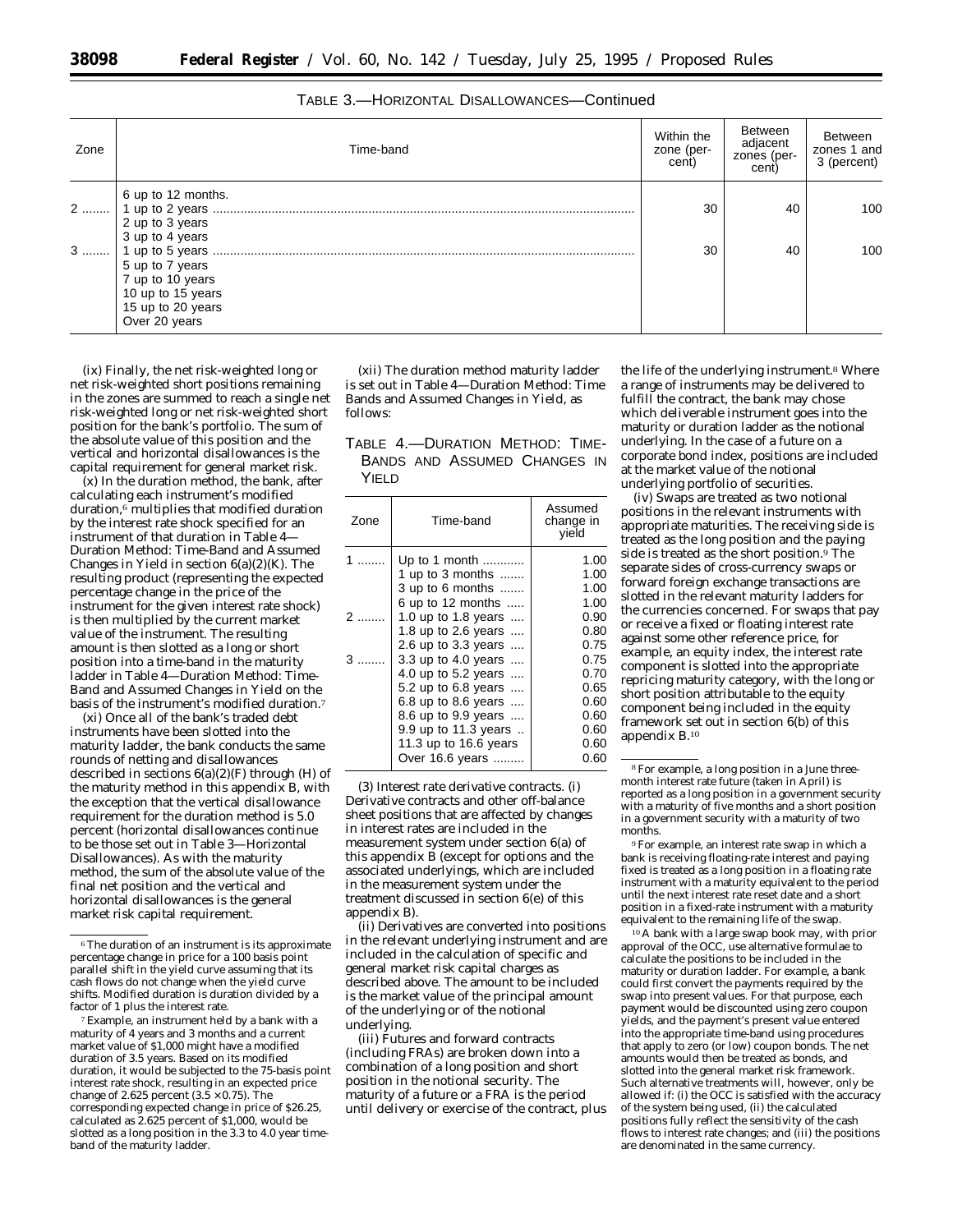(v) A bank may offset long and short positions (both actual and notional) in identical derivative instruments with exactly the same issuer, coupon, currency, and maturity before slotting these positions into time-bands. A matched position in a future and its corresponding underlying may also be fully offset and, thus, excluded from the calculation, except when the future comprises a range of deliverable instruments. However, in cases where, among the range of deliverable instruments, there is a readily identifiable underlying instrument that is most profitable for the trader with a short position to deliver, positions in the futures contract and the instrument may be offset. No offsetting is allowed between positions in different currencies.

(vi) Offsetting positions in the same category of instruments can in certain circumstances be regarded as matched and treated by the bank as a single net position which should be entered into the appropriate time-band. To qualify for this treatment the positions must be based on the same underlying instrument, be of the same nominal value, and be denominated in the same currency. The separate sides of different swaps may also be ''matched'' subject to the same conditions. In addition:

(A) For futures, offsetting positions in the notional or underlying instruments to which the futures contract relates must be for identical instruments and the instruments must mature within seven days of each other;

(B) For swaps and FRAs, the reference rate (for floating rate positions) must be identical and the coupon closely matched; and

(C) For swaps, FRAs and forwards, the next interest reset date, or for fixed coupon positions or forwards the remaining maturity, must correspond within the following limits: If the reset (remaining maturity) dates occur within one month, then the reset (remaining maturity) dates must be on the same day; if the reset (remaining maturity) dates occur between one month and one year later, then the reset (remaining maturity) dates must occur within seven days of each other, or if the reset (remaining maturity) dates occur over one year later, then the reset (remaining maturity) dates must occur within thirty days of each other.

(vii) Interest rate and currency swaps, FRAs, forward foreign exchange contracts and interest rate futures are not subject to a specific risk charge. This exemption also applies to futures on a short-term (e.g., LIBOR) interest rate index. However, in the case of futures contracts where the underlying is a debt security, or an index representing a basket of debt securities, a specific risk charge will apply according to the category of the issuer as set out in section 6(a)(2) of this appendix B.

(b) *Equities.* (1) *Specific risk.* The measure of specific risk is calculated on the basis of the bank's gross equity positions, that is, the absolute sum of the current market value of all long equity positions and of all short equity positions.11 The specific risk capital

requirement is 8.0 percent of that sum, unless the portfolio is both liquid and welldiversified, in which case the specific risk capital requirement is 4.0 percent of the gross equity position. A specific risk charge of 2.0 percent applies to the net long or short position in a broad, diversified equity index.

(2) *General market risk.* The measure of general market risk is based on the difference between the sum of the long positions and the sum of the short positions (i.e., the overall net position in an equity market) at current market value. An overall net position must be separately calculated for each national market in which the bank holds equities. The capital requirement for general market risk is 8.0 percent of the net position in each equity market.

(3) *Equity derivatives.* (i) Equity derivatives and other off-balance-sheet positions that are affected by changes in equity prices are included in the measurement system under section 6(b) of this appendix B (except for equity options, equity index options, and the associated underlying, which are included in the measurement system under the treatment discussed in section 6(e) of this appendix B).12 This includes futures and swaps on both individual equities and on equity indices. Equity derivatives should be converted into notional equity positions in the relevant underlying.

(ii) Futures and forward contracts relating to individual equities should be reported as current market prices of the underlying. Futures relating to equity indices should be reported as the marked-to-market value of the notional underlying equity portfolio. Equity swaps are treated as two notional positions, with the receiving side as the long position and the paying side as the short position.13 If one of the legs involves receiving/paying a fixed or floating interest rate, the exposure should be slotted into the appropriate repricing maturity band for debt securities. The stock index is covered by the equity treatment.

(iii) In the case of futures-related arbitrage strategies, the 2.0 percent specific risk charge applicable to broad diversified equity indices may be applied to only one index. The opposite position is exempt from a specific risk charge. The strategies qualifying for this treatment are:

(A) When the bank takes an opposite position in exactly the same index at different dates; and

(B) When the bank has an opposite position in different but similar indices at the same date, subject to supervisory oversight.

(iv) If a bank engages in a deliberate arbitrage strategy, in which a futures contract

12Where equities are part of a forward contract (both equities to be received or to be delivered), any interest rate or foreign currency exposure from the other side of the contract should be appropriately included in sections 6(a) and (c) of this appendix B.

on a broad diversified equity index matches a basket of securities, it may exclude both positions from the standardized approach on the condition that the trade has been deliberately entered into and separately controlled and the composition of the basket of stocks represents at least 90 percent of the market value of the index. In such a case, the minimum capital requirement is 4.0 percent (that is, 2.0 percent of the gross value of the positions on each side). This applies even if all of the securities comprising the index are held in identical proportions. Any excess value of the securities comprising the basket over the value of the futures contract or excess value of the futures contract over the value of the basket is treated as an open long or short position.

(v) If a bank takes a position in depository receipts 14 against an opposite position in the underlying equity, it may offset the position.

(c) *Foreign Exchange Risk.* (1) The capital requirement for foreign exchange risk covers the risk of holding or taking positions in foreign currencies, including gold, and is based on a bank's net open long positions or net open short positions in each currency, whether or not those positions are in the trading portfolio, plus the net open position in gold, regardless of sign.15

(2) A bank's net open position in each currency (and gold) is calculated by summing:

(i) The net spot position (i.e., all asset items less all liability items, including accrued interest earned but not yet received and accrued expenses, denominated in the currency in question);

(ii) All foreign exchange derivative instruments and other off-balance-sheet positions that are affected by changes in exchange rates are included in the measurement system under section 6(c) of this appendix B (except for options and their associated underlyings, which are included in the measurement system under the treatment discussed in section 6(e) of this appendix B). Forward currency positions should be valued at current spot market exchange rates. For a bank in which the basis of its normal management accounting is to use net present values, forward positions may be discounted to net present values as an acceptable way of measuring currency positions for regulatory capital purposes;

(iii) Guarantees (and similar instruments) that are certain to be called and are likely to be irrevocable;

(iv) Net future income/expenses not yet accrued but already fully hedged (at the discretion of the bank). A bank that includes future income and expenses must do so on a consistent basis without selecting expected future flows in order to reduce the bank's position; and

(v) Any other item representing a profit or loss in foreign currencies.

<sup>11</sup>Matched positions in each identical equity in each national market may be treated as offsetting and excluded from the capital calculation, with any remaining position included in the calculations for

specific and general market risk. For example, a future in a given equity may be offset against an opposite cash position in the same equity.

<sup>13</sup>For example, an equity swap in which a bank is receiving an amount based on the change in value of one particular equity or equity index and paying a different index will be treated as a long position in the former and a short position in the latter.

<sup>14</sup> Depository receipts are instruments issued by a trust company or other depository institution evidencing the deposit of foreign securities and facilitating trading in such instruments on U.S. stock exchanges.

<sup>15</sup>Where a bank has future and forward contracts to deliver and receive gold, a maturity ladder should be constructed in accordance with section 6(a) of this appendix B treating gold as a zero coupon instrument.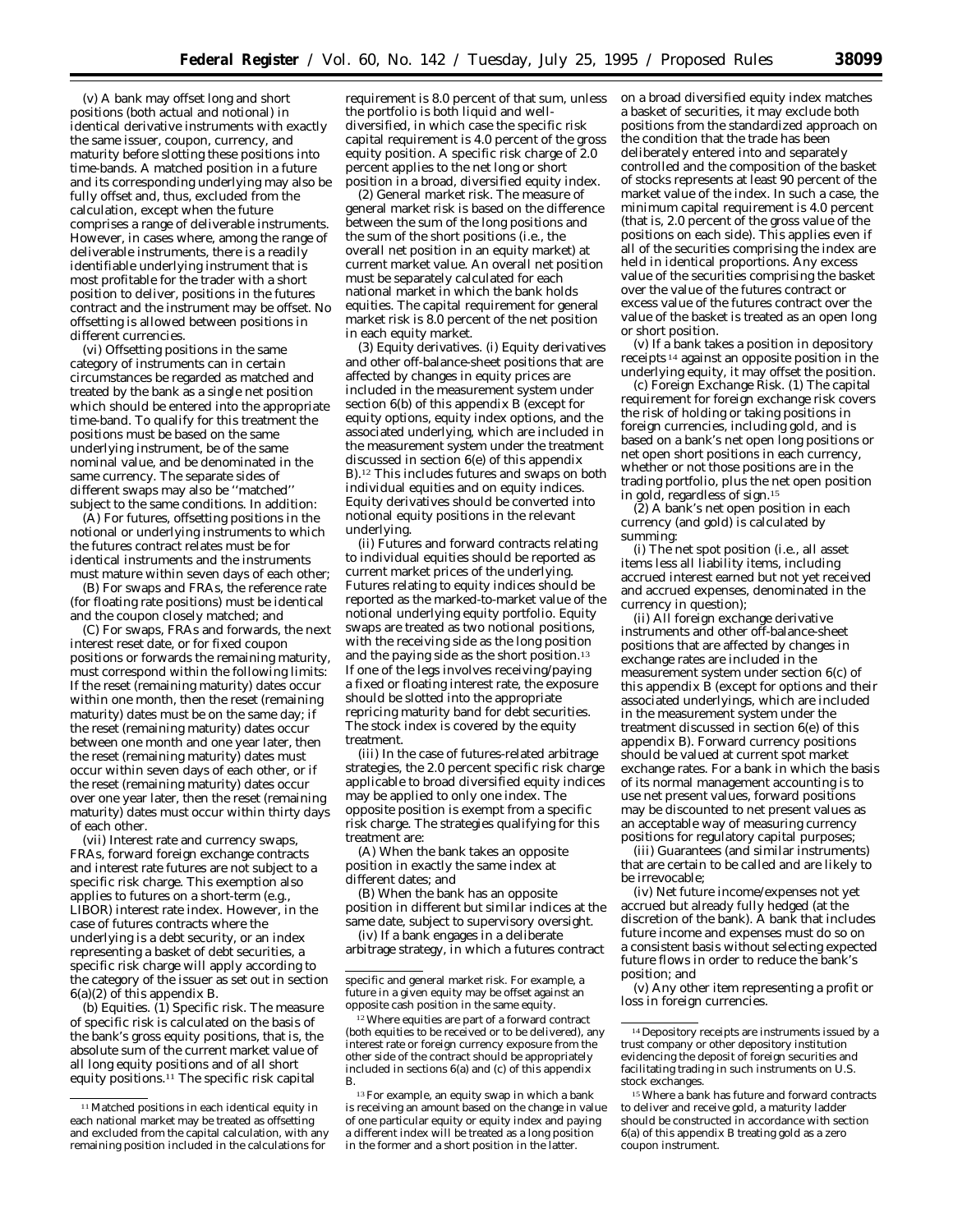(3) For measuring a bank's open positions, positions in composite currencies, such as the ECU, may be either treated as a currency in their own right or split into their component parts on a consistent basis. Positions in gold are measured in the same manner as described in section 6(d) of this appendix B.16

(4) The capital requirement is determined by converting the nominal amount (or net present value) of the net open position in each foreign currency (and gold) at spot rates into the reporting currency. The capital requirement is 8.0 percent of the sum of:

(i) The greater of the sum of the net short open positions or, the sum of the net long open positions; and

(ii) The net open position in gold, regardless of sign.17

(5) A bank doing negligible business in foreign currency and that does not take foreign exchange positions for its own account may be exempted from the capital requirement for foreign exchange risk provided that:

(i) Its foreign currency business, defined as the greater of the sum of its gross long positions and the sum of its gross short positions in all foreign currencies, does not exceed 100 percent of eligible capital as defined in section 3 of this appendix B; and

(ii) Its overall net open foreign exchange position as determined in section  $6(c)(2)$  does not exceed 2.0 percent of its eligible capital.

(6) Where a bank is assessing its foreign exchange risk on a consolidated basis, it may be impractical in the case of some marginal operations to include the currency positions of a foreign branch or subsidiary of the bank. In such cases, the internal limit in each currency may be used as a proxy for the positions, provided there is adequate ex post monitoring of actual positions complying with such limits. In these circumstances, the limits should be added, regardless of sign, to the net open position in each currency.

(d) *Commodities risk.* (1) *Measurement methods.* This section provides a minimum capital requirement to cover the risk of holding or taking positions in commodities. There are two methods under the standardized approach for measuring commodity market risk—the simplified method and the maturity method. These methods are only appropriate for banks that conduct a limited amount of commodities business. All other banks must adopt an internal measurement system conforming to the criteria in section 5 of this appendix B.

(2) *Base capital requirement.* Under both the simplified and maturity methods, each long and short commodity position (spot and

forward) is expressed in terms of the standard unit of measurement (such as barrels, kilos, or grams). The open positions in each category of commodities are then converted at current spot rates into U.S. currency, with long and short positions offset to arrive at the net open position in each commodity. Positions in different categories of commodities may not, generally, be offset.18 Under either method, the base capital requirement is 15.0 percent of the net open position, long or short, in each commodity.<sup>19</sup>

(3) *Simplified method.* To protect a bank against basis risk, interest rate risk, and forward gap risk, each category of commodity is also subject to a 3.0 percent capital requirement on the bank's gross positions, long plus short, in the particular commodity. In valuing gross positions in commodity derivatives for this purpose, a bank should use the current spot price. The total capital requirement for commodities risk is the sum of the 15.0 percent base charges for each net commodity position and the 3.0 percent requirements on the gross commodity positions.

(4) *Maturity method.* (i) Under this method, a bank must slot each long and short commodity position (converted into U.S. currency at current spot rates) into a maturity ladder. The time-bands for the maturity ladder are; from zero to one month, one up to three months, three up to six months, six up to twelve months, one up to two years, two up to three years, and over three years. A separate maturity ladder is used for each category of commodity. Physical commodities are allocated to the first timeband.

(ii) In order to capture forward gap and interest rate risk within a time-band (together sometimes referred to as curvature/spread risk), offsetting long and short positions in each time-band are subject to an additional capital requirement. Beginning with the shortest-term time-band and continuing with subsequent time-bands, the amount of the matched short positions plus the amount of the matched long position is multiplied by a spread rate of 1.5 percent.

(iii) The unmatched net position from a shorter-term time-band must be carried forward to offset exposures in longer-term time-bands. A capital requirement of 0.6 percent of the net position carried forward is added for each time-band that the net position is carried forward.20 The total capital requirement for commodities risk is

the sum of the 15.0 percent base capital requirement for each net commodity position and the additional requirements for matched positions and for unmatched positions carried forward.

(5) Commodity derivatives and other offbalance-sheet positions that are affected by changes in commodity prices are included in the measurement system under section 6(d) of this appendix B (except for options and the associated underlying, which are included in the measurement system under the treatment discussed in section 6(e) of this appendix B). Commodity derivatives are converted into notional commodity positions. Under the maturity method, the positions are slotted into maturity time-bands as follows:

(i) Futures and forward contracts relating to individual commodities are incorporated in the measurement system as notional amounts (of, for example, barrels or kilos) that are converted to U.S. dollars at current spot rates and are assigned a maturity according to expiration date;

(ii) Commodity swaps where one side of the contract is a fixed price and the other side is the current market price are incorporated as a series of positions equal to the notional amount of the contract at current spot rates, with one position corresponding to each payment on the swap and slotted in the maturity ladder accordingly. The positions are long positions if the bank is paying a fixed price and receiving a floating price, and short positions if the bank is receiving a fixed price and paying a floating price; 21 and

(iii) Commodity swaps where the sides of the transaction are in different commodities are included in the relevant reporting ladder. No offsetting is allowed unless the commodities are in the same sub-category.

(e) *Options.* (1) Several alternatives are available for a bank to use in measuring its market risk for options activities. A bank that only has purchased options may use the simplified method set forth in section 6(e)(2) of this appendix B. A bank that also writes options may use the scenario method described in section 6(e)(3) of this appendix B, or the delta-plus method set forth in section  $6(e)(4)$  of this appendix B.<sup>22</sup> These methods may only be used by banks which, in relative terms, have limited options activities. Banks with more significant options business are expected to adopt an internal measurement system conforming to the criteria in section 5 of this appendix B. Regardless of the method used, specific risk related to the issuer of an instrument still applies to options positions for equities, equity indices and corporate debt securities as set forth in sections 6(a) and (b) of this appendix B. There remains a separate capital

<sup>16</sup>Where gold is part of a forward contract (quantity of gold to be received or to be delivered), any interest rate or foreign currency exposure from the other side of the contract should be reported as set out in section 6(a) and (c) of this appendix B.

<sup>&</sup>lt;sup>17</sup> For example, a bank has the following net currency positions: Yen =  $+50$ , DM =  $+100$ , GB = +150,  $\overrightarrow{FFR}$  = -20, US\$= -180, and gold = -35. The bank would sum its long positions (total = +300) and sum its short positions (total =  $-200$ ). The bank's capital requirement for foreign exchange market risk would be: (300 (the larger of the summed long and short positions) + 35 (gold))  $\times$  $8.0\% = $26.80.$ 

<sup>18</sup>However, netting is permitted between different sub-categories of the same commodity in cases where the sub-categories are deliverable against each other.

<sup>19</sup>When the funding of a commodity position opens a bank to interest rate or foreign exchange exposure the relevant positions should be included in the measures of interest rate and foreign exchange risk described in sections 6(a) and (c) of this appendix B. When a commodity is part of a forward contract, any interest or foreign currency exposure from the other side of the contract should be appropriately included in sections 6(a) and 6(c) of this appendix B.

<sup>20</sup>For example, if \$200 short is carried forward from the 3–6 month time-band to the 1–2 year timeband, the capital charge would be  $$200 \times 0.06 \times 2$  $=$  \$2.40.

<sup>21</sup> If one of the sides of the transaction involves receiving/paying a fixed or floating interest rate, that exposure should be slotted into the appropriate repricing maturity band in section 6(a) of this appendix B.

<sup>22</sup>Unless all their written option positions are hedged by perfectly matched long positions in exactly the same options, in which case there is no capital requirement for market risk.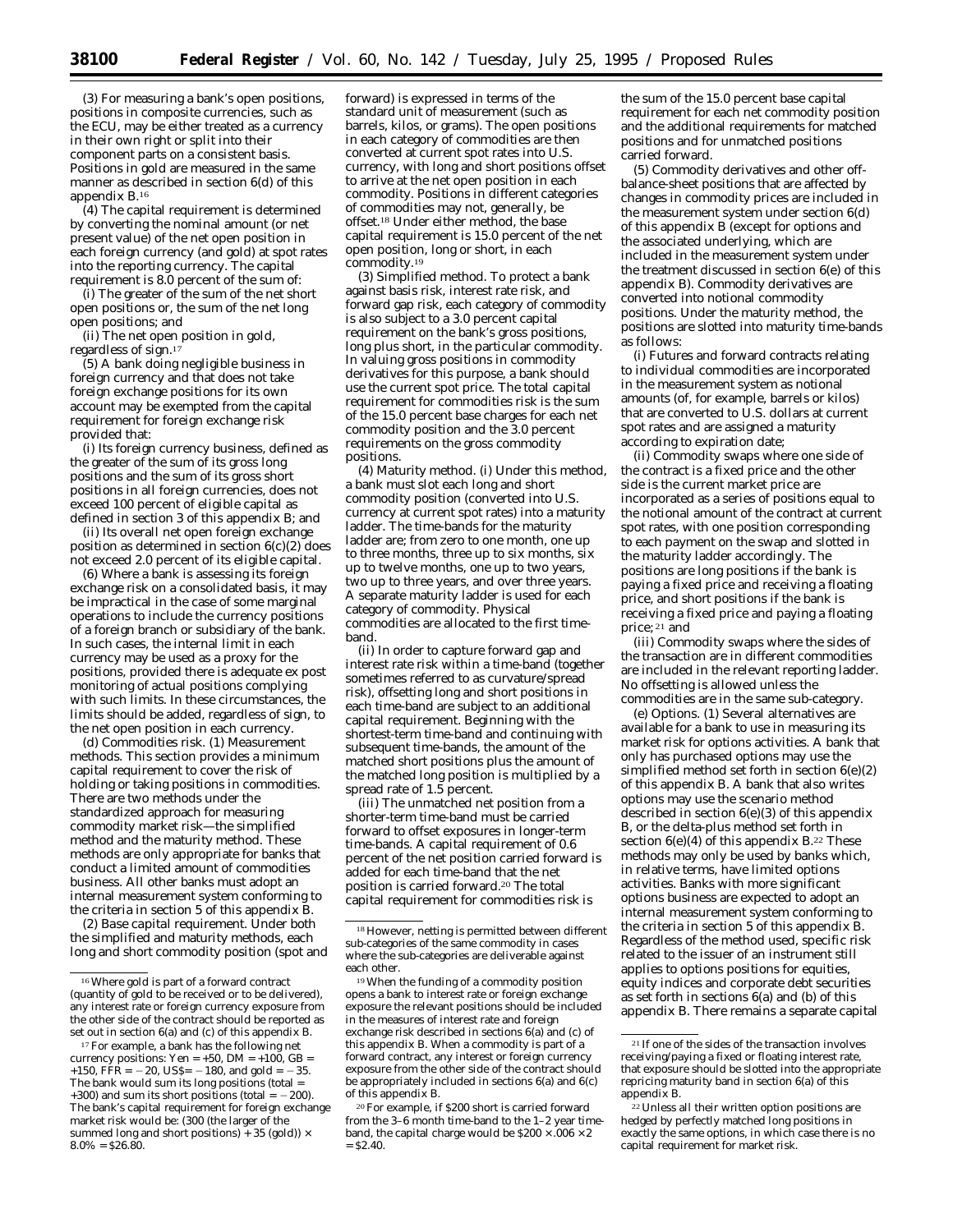requirement for counterparty credit risk as set forth in appendix A to this part 3.

(2) Under the simplified and scenario methods, the positions for the options and the associated underlying, cash or forward, are not included in the measurement framework for debt securities, equities, foreign exchange or commodities risk as set forth in sections 6(a) through (d) of this appendix B. Rather, they are subject to capital requirements as calculated in this section. The capital requirements calculated under this section should then be added to the capital requirements for debt securities, equities, foreign exchange and commodities risk as appropriate. Under the delta-plus method, the delta equivalent position 23 for each option is included in the measurement frameworks set forth in sections 6(a) through (d) of this appendix B.

(3) A bank that has only a limited amount and range of purchased options may use the following simplified approach to measure its market risk exposure: 24

(i) For a bank with a long cash position and a long put or with a short cash position and a long call, the capital requirement is the market value of the underlying instrument multiplied by the sum of the specific and general market risk requirements for the underlying (that is, the specific and general market risk requirements that would have applied to the underlying directly under sections 6(a) through (d) of this appendix B), less the amount the option is in the money (if any) bounded at zero.25

(ii) For a bank with a long call or a long put, the capital charge is the lesser of:

(A) The market value of the underlying security multiplied by the sum of specific and general market risk requirements for the underlying (that is, the specific and general market risk requirements that would have applied to the underlying directly under sections 6(a) through (d) of this appendix B); or

(B) The market value of the option.

(iii) Under this measure, the capital requirement for currency options is 8.0 percent of the market value of the underlying and for commodity options is 15.0 percent of the market value of the underlying.

(4) Under the scenario approach, a bank revalues its options and related hedging

24For example, if a holder of 100 shares currently valued at \$10 each has an equivalent put option with a strike price of \$11, the capital charge would be: \$1,000 × 16.0 percent (e.g., 8.0 percent specific plus 8.0 percent general market risk) = \$160, less the amount the option is in the money  $( $11 - $10)$  $\times 100 =$  \$100, i.e., the capital charge would be \$60. A similar methodology applies for options whose underlying is a foreign currency, a debt security or a commodity.

25Some options (e.g., where the underlying is an interest rate, a currency, or a commodity) bear no specific risk but specific risk will be present in the case of options on corporate debt securities and for options on equities and equity indices.

positions by changing the underlying rate or price over a specified range and by assuming different levels of volatility for that rate or price.

(i) For each of its option portfolios, a bank constructs a grid based on a fixed range of changes in the portfolio's risk factors and calculates changes in the value of the option portfolio at each point within the grid. For this purpose, an option portfolio consists of an option and any related hedging positions or multiple options and related hedging positions that are grouped together according to their remaining maturity or the type of underlying.

(ii) Options based on interest rates and debt instruments are grouped into portfolios according to the maturity zones that are set forth in section 6(a) of this appendix B. (Zone 1 instruments have a remaining maturity of up to 1 year, zone 2 instruments have a remaining maturity from 1 year up to 4 years, and zone 3 instruments have a remaining maturity of 4 years or more.)

(iii) These options and the associated hedging positions should be evaluated under the assumption that the relevant interest rates move simultaneously. For options based on equities, separate grids are constructed for each individual equity issue and index. For options based on exchange rates, separate grids are constructed for individual exchange rates. For options based on commodities, separate grids are constructed for each category of commodity (as defined in sections 6(a) and (d) of this appendix B).

(iv) For option portfolios with options based on equities, exchange rates, and commodities, the first dimension of the grid consists of rate or price changes within a specified range above and below the current market value of the underlying; for equities, the range is  $+/- 12.0$  percent (or in the case of an index  $+/-$  8.0 percent), for exchange rates the range is  $+/-$  8.0 percent, and for commodities the range is  $\frac{1}{2}$  / - 15.0 percent. For option portfolios with options based on interest rates, the range for the first dimension of the grid depends on the remaining maturity zone. The range for zone 1 is  $+/-$  100 basis points, the range for zone 2 is  $+/-$  90 basis points, and the range for zone 3 is  $+/-$  75 basis points. For all option portfolios, the range is divided into at least ten equally spaced intervals. The second dimension of each grid is a shift in the volatility of the underlying rate or price equal to  $+/- 25.0$  percent of the current volatility.26

(v) For each assumed volatility and rate or price change (a scenario), the bank revalues each option portfolio. The market risk capital requirement for the portfolio is the largest loss in value from among the scenario revaluations. The total market risk capital requirement for all option portfolios is the sum of the individual option portfolio capital requirements.

(vi) The OCC will review the application of the scenario approach, particularly

regarding the precise way the analysis is constructed. A bank using the scenario approach should meet the appropriate qualitative criteria set forth in section 5 of this appendix B.

(5) Under the delta-plus method, a bank that writes options may include deltaweighted options positions within each measurement framework as set forth in sections 6(a) through 6(d) of this appendix B.

(i) Options positions should be measured as a position equal to the market value of the underlying instrument multiplied by the delta. In addition, a bank must measure the sensitivities of the option's gamma (the change of the delta for a given change in the price of the underlying) and vega (the sensitivity of the option price with respect to a change in volatility) to calculate the total capital requirement. These sensitivities may be calculated according to an exchange model approved by the OCC or to the bank's own options pricing model, subject to oversight by the OCC.

(ii) For options with debt instruments or interest rates as the underlying instrument, delta-weighted options positions should be slotted into the debt instrument time-bands in section 6(a) of this appendix B using a two-legged approach (as is used for other derivatives), requiring one entry at the time the underlying contract takes effect and one at the time the underlying contract matures.27 Floating rate instruments with caps or floors should be treated as a combination of floating rate securities and a series of European-style options.28 A bank must also calculate the gamma and vega for each such option position (including hedge positions). The results should be slotted into separate maturity ladders by currency. For options such as caps and floors whose underlying instrument is an interest rate, the delta and gamma should be expressed in terms of a hypothetical underlying security. Subsequently:

(A) For gamma risk, for each time-band, net gammas that are negative are multiplied by the risk weights set out in Table 5 and by the square of the market value of the underlying instrument (net positive gammas may be disregarded);

(B) For volatility risk, a bank calculates the capital requirements for vega in each timeband assuming a proportional shift in volatility of ±25.0 percent;

(C) The capital requirement is the absolute value of the sum of the individual capital requirements for net negative gammas plus the absolute value of the sum of the

<sup>23</sup>The delta equivalent of an option is the option's delta value multiplied by its principal or notional value. The delta value of an option represents the expected change in the option's price as a proportion of a small change in the price of the underlying instrument. For example, an option whose price changes \$1 for every \$2 dollar change in the price of the underlying instrument has a delta of 0.50.

<sup>26</sup>For example, if the underlying in an equity instrument with a current market value of \$100 and a volatility of 20 percent, the first dimension of the grid would range from \$88 to \$112, divided into ten intervals of \$2.40 and the second dimension would assume volatilities of 15 percent, 20 percent, and 25 percent.

<sup>27</sup>For example, in April a purchased call option on a June three-month interest-rate future would be considered on the basis of its delta-equivalent value to be a long position with a maturity of five months and a short position with a maturity of two months. The written option would be slotted as a long position with a maturity of two months and a short position with a maturity of five months.

<sup>28</sup>For example, the holder of a three-year floating rate bond indexed to six-month LIBOR with a cap of 15 percent would treat the bond as a debt security that reprices in six months, and a series of five written call options on a FRA with a strike rate of 15 percent, each slotted as a short position at the expiration date of the option and as a long position at the time the FRA matures.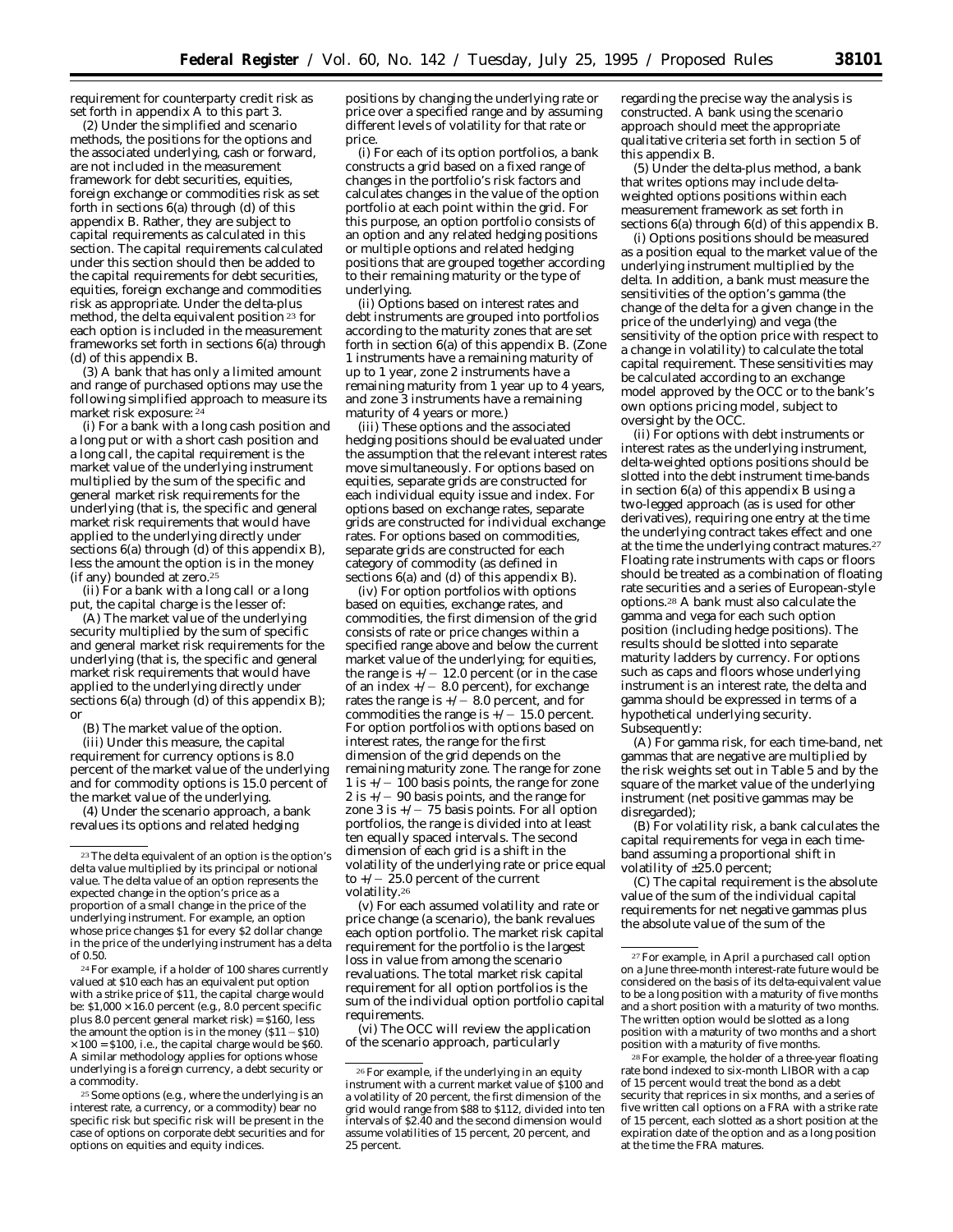individual capital requirements for vega risk for each time-band; and

(D) The delta plus method risk weights are:

| Time-band | Modified du-<br>ration (aver-<br>age as-<br>sumed for<br>time-band) | Assumed<br>interest rate<br>change (%) | Risk-weight<br>for gamma <sup>1</sup> |
|-----------|---------------------------------------------------------------------|----------------------------------------|---------------------------------------|
|           | 0.00                                                                | 1.00                                   | 0.00000                               |
|           | 0.20                                                                | 1.00                                   | 0.00020                               |
|           | 0.40                                                                | 1.00                                   | 0.00080                               |
|           | 0.70                                                                | 1.00                                   | 0.00245                               |
|           | 1.40                                                                | 0.90                                   | 0.00794                               |
|           | 2.20                                                                | 0.80                                   | 0.01549                               |
|           | 3.00                                                                | 0.75                                   | 0.02531                               |
|           | 3.65                                                                | 0.75                                   | 0.03747                               |
|           | 4.65                                                                | 0.70                                   | 0.05298                               |
|           | 5.80                                                                | 0.65                                   | 0.07106                               |
|           | 7.50                                                                | 0.60                                   | 0.10125                               |
|           | 8.75                                                                | 0.60                                   | 0.13781                               |
|           | 10.00                                                               | 0.60                                   | 0.18000                               |

1According to the Taylor expansion, the risk weights are calculated as 1⁄2 (modified duration x assumed interest rate change) 2/100.

(iii) For options with equities as the underlying, delta-weighted option positions should be incorporated in the measure of market risk set forth in section 6(b) of this appendix B. Individual equity issues and indices should be treated as separate underlyings. In addition to the capital requirement for delta risk, a bank should apply a further capital charge for gamma and vega risk:

(A) For gamma risk, the net gammas that are negative for each underlying are multiplied by 0.72 percent (in the case of an individual equity) or 0.32 percent (in the case of an index as the underlying) and by the square of the market value of the underlying;

(B) For volatility risk, a bank calculates the capital requirement for vega for each underlying, assuming a proportional shift in volatility of ±25.0 percent; and

(C) The capital requirement is the absolute value of the sum of the individual capital requirements for net negative gammas plus the absolute value of the individual capital requirements for vega risk.

(iv) For options on foreign exchange and gold, the net delta (or delta-based) equivalent of the total book of foreign currency and gold options is incorporated into the measurement of the exposure in a single currency position as set forth in section  $6(c)$  of this appendix B. The gamma and vega risks should be measured as follows:

(A) For gamma risk, for each underlying exchange rate, net gammas that are negative are multiplied by 0.32 percent and by the square of the market value of the positions;

(B) For volatility risk, a bank calculates the capital requirements for vega for each currency pair and gold assuming a proportional shift in volatility of  $\pm 25.0$ percent; and

(C) The capital requirement is the absolute value of the sum of the individual capital requirements for net negative gammas plus the absolute value of the sum of the individual capital requirements for vega risk.

(v) For options on commodities, the deltaweighted positions are incorporated in one of the measures described in section 6(d) of this appendix B. In addition, a bank must apply a capital requirement for gamma and vega risk:

(A) For gamma risk, net gammas that are negative for each underlying are multiplied by 1.125 percent and by the square of the market value of the commodity;

(B) For volatility risk, a bank calculates the capital requirements for vega for each commodity assuming a proportional shift in volatility of ±25.0 percent; and

(C) The capital requirement is the absolute value of the sum of the individual capital requirements for net negative gammas plus the absolute value of the sum of the individual capital requirements for vega risk.

(vi) Under certain conditions and to a limited extent, the OCC may permit banks that are significant traders in options with debt securities or interest rates as the underlying to net positive and negative gammas and vegas across time-bands. Such netting must be based on prudent and conservative assumptions and the bank must materially meet the qualitative standards set forth in section 5 of this appendix B.

(vii) A bank may base the calculation of vega risk on a volatility ladder in which the implied change in volatility varies with the maturity of the option. The assumed proportional shift in volatility must be at least ±25.0 percent at the short end of the maturity spectrum. The proportional shift for longer maturities must be at least as stringent in statistical terms as the 25.0 percent shift at the short end.

(viii) A bank should also monitor the risks of rho (the rate of change of the value of the option with respect to the interest rate) and theta (the rate of change of the value of the option with respect to time).

#### *Section 7. Reservation of authority*

(a) *Partial models.* The OCC reserves the authority to require a bank subject to the market risk requirements of this appendix B to develop or use an internal market risk model, the supervisory market risk model, or any combination thereof, for the purposes of compliance with the capital requirements of this appendix B.29

(b) *De minimis exposures.* The OCC also may permit a bank with negligible exposures to certain types of market risk (activities in remote locations and minor currencies) to adopt alternative measurements for those exposures if the alternative measurements are able to adequately measure the risk.

(c) *Multiplication factor for qualifying internal market risk model.* The OCC may increase or decrease the multiplication factor applicable to the capital requirement under a qualifying internal market risk model based on an assessment of the quality and historic accuracy of the bank's risk management system.

Office of the Comptroller of the Currency.

# Dated: July 10, 1995.

**Eugene A. Ludwig,**

*Comptroller of the Currency.*

# **FEDERAL RESERVE BOARD**

#### **12 CFR Chapter II**

For the reasons set out in the preamble, parts 208 and 225 of title 12 of the Code of Federal Regulations are proposed to be amended as set forth below.

# **PART 208—MEMBERSHIP OF STATE BANKING INSTITUTIONS IN THE FEDERAL RESERVE SYSTEM (REGULATION H)**

1. The authority citation for part 208 is revised to read as follows:

**Authority:** 12 U.S.C. 36, 248(a), 248(c), 321–338a, 371d, 461, 481–486, 601, 611, 1814, 1823(j), 1828(o), 1831o, 1831p–1, 3105, 3310, 3331–3351, and 3905–3909; 15 U.S.C.

<sup>29</sup>The OCC generally expect banks with significant trading positions to use internal market risk models for the purposes of this appendix B.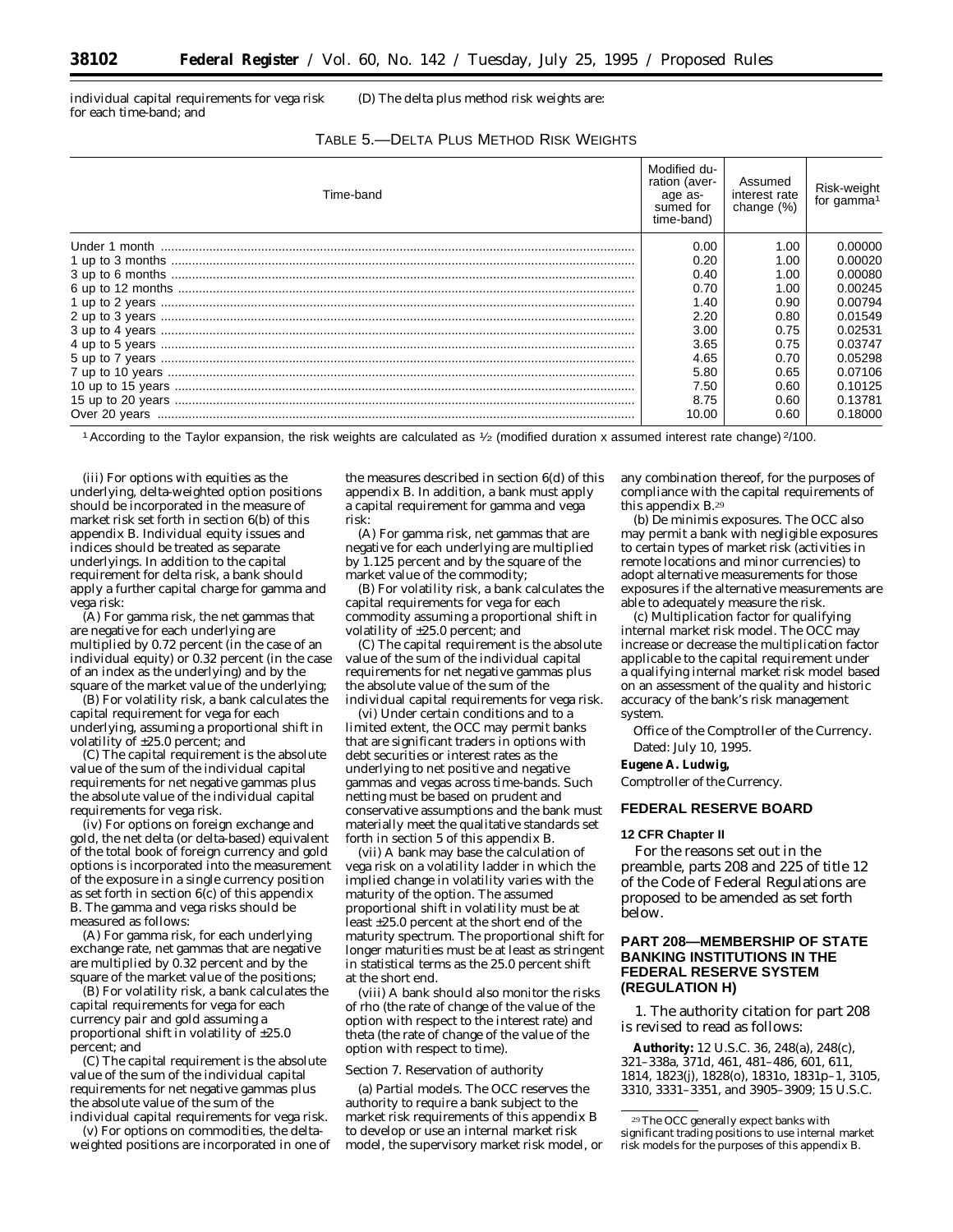78b, 78l(b), 78l(g), 78l(i), 78o–4(c)(5), 78q, 78q–1 and 78w; 31 U.S.C. 5318; 42 U.S.C. 4012a, 4104a, 4104b, 4106, and 4128.

2. In Part 208, § 208.13 is revised to read as follows:

# **§ 208.13 Capital adequacy.**

The standards and guidelines by which the capital adequacy of state member banks will be evaluated by the Board are set forth in appendix A and appendix E to part 208 for risk-based capital purposes, and, with respect to the ratios relating capital to total assets, in appendix B to part 208 and in appendix B to the Board's Regulation Y, 12 CFR part 225.

3. In Part 208, § 208.31 is amended by revising paragraphs (e), (h), and (j) to read as follows:

#### **§ 208.31 Definitions.**

\* \* \* \* \* (e) *Risk-weighted assets* means total weighted risk assets, as calculated in accordance with the Board's Capital Adequacy Guidelines for State Member Banks: Risk-Based Measure (appendix A to this part 208) and adjusted for market risk in accordance with the Board's Capital Adequacy Guidelines for State Member banks: Market Risk Measure (appendix E to this part 208).

\* \* \* \* \* (h) *Tier 1 risk-based capital ratio* means the ratio of Tier 1 capital to weighted risk assets, as calculated in accordance with the Board's Capital Adequacy Guidelines for State Member Banks: Risk-Based Measure (appendix A to this part 208) and adjusted for market risk in accordance with the Board's Capital Adequacy Guidelines for State Member Banks: Market Risk Measure (appendix E to this part 208).

\* \* \* \* \* (j) *Total risk-based capital ratio* means the ratio of qualifying total capital to weighted risk assets, as calculated in accordance with the Board's Capital Adequacy Guidelines for State Member Banks: Risk-Based Measure (appendix A to this part 208) and adjusted for market risk in accordance with the Board's Capital Adequacy Guidelines for State Member Banks: Market Risk Measure (appendix E to this part 208).

4. In part 208, Appendix A is amended by revising the first and second paragraphs of section I. to read as follows:

# **Appendix A to Part 208—Capital Adequacy Guidelines for State Member Banks: Risk-Based Measure**

#### *I. Overview*

The Board of Governors of the Federal Reserve System has adopted a risk-based capital measure to assist in the assessment of the capital adequacy of state member banks.<sup>1</sup> The principal objectives of this measure are to (i) make regulatory capital requirements more sensitive to differences in risk profiles among banks; (ii) factor off-balance-sheet exposures into the assessment of capital adequacy; (iii) minimize disincentives to holding liquid, low-risk assets; and (iv) achieve greater consistency in the evaluation of the capital adequacy of major banks throughout the world.

The risk-based capital guidelines include both a definition of capital and a framework for calculating weighted risk assets by assigning assets and off-balance-sheet items to broad risk categories.2 A bank's risk-based capital ratio is calculated by dividing its qualifying capital (the numerator of the ratio) by its weighted risk assets (the denominator).3 The definition of qualifying capital is outlined below in section II. of this appendix A, and the procedures for calculating weighted risk assets are discussed in section III. of this appendix A. Attachment I to this appendix A illustrates a sample calculation of weighted risk assets and the risk-based capital ratio.

\* \* \* \* \* 5. In Part 208, a new Appendix E is added to read as follows:

## **Appendix E to Part 208—Capital Adequacy Guidelines for State Member Banks: Market Risk Measure**

# *I. Introduction*

A. Overview

1. The Board of Governors of the Federal Reserve System has adopted a framework for determining capital requirements for the market risk exposure of state member banks.<sup>1</sup>

<sup>1</sup> Some banks are also subject to capital requirements for market risk as set forth in appendix E of this part. Banks that are subject to the market risk measure are required to follow the guidelines set forth in appendix E of this part for determining qualifying and eligible capital, calculating market risk-equivalent assets and adding them into weighted-risk assets, and calculating risk-based capital ratios adjusted for market risk. Supervisory ratios that relate capital to total assets for state member banks are outlined in appendix B of this part and in appendix B to part 225 of the Board's Regulation Y, 12 CFR part 225.

2The risk-based capital measure is based upon a framework developed jointly by supervisory authorities from the countries represented on the Basle Committee on Banking Regulations and Supervisory Practices (Basle Supervisors' Committee) and endorsed by the Group of Ten Central Bank Governors. The framework is described in a paper prepared by the Basle Supervisors' Committee entitled ''International Convergence of Capital Measurement,'' July 1988.

3Banks generally are expected to utilize periodend amounts in calculating their risk-based capital ratios. When necessary and appropriate, ratios based on average balances may also be calculated on a case-by-case basis. Moreover, to the extent banks have data on average balances that can be used to calculate risk-based ratios, the Federal Reserve will take such data into account.

1The market risk measure is based on a framework developed jointly by supervisory authorities from the countries represented on the Basle Committee on Banking Supervision (Basle Supervisors Committee) and endorsed by the Group For this purpose, market risk is defined as the risk of losses in a bank's on- and offbalance-sheet positions arising from movements in market prices. The market risks subject to these capital requirements are those associated with debt and equity instruments held in the bank's trading account, as well as foreign exchange risk and commodities risk throughout the bank, including options and other derivative contracts in each risk category.

2. Effective December 31, 1997, the market risk measure will be applied to all state member banks that, on a consolidated basis:

a. Have total assets in excess of \$5 billion; and either have a total volume of trading activities (measured as the sum of the bank's trading assets and liabilities<sup>2</sup> on a daily average basis for the quarter) that is 3.0 percent or more of the total assets of the bank, or have interest rate, foreign exchange, equity, and commodity off-balance-sheet derivative contracts relating to trading activities whose total notional amounts exceed \$5 billion; or

b. Have total assets of \$5 billion or less; *and* have trading activities exceeding 10.0 percent of the total assets of the bank.

3. Such banks are still subject to the riskbased capital measure set forth in appendix A of this part, subject to the exclusion of certain assets specified in this appendix E. However, these banks must calculate their market risk-equivalent assets and determine risk-based capital ratios adjusted for market risk in accordance with this appendix E.3

4. The market risk measure provides two ways for a bank to determine its exposure to market risk. A bank may use its internal risk measurement model, subject to the conditions and criteria set forth in section III. of this appendix E (referred to as the internal models approach), or when appropriate, a bank may use all or portions of the alternative measurement system described in section IV. of this appendix E (referred to as the standardized approach).

a. With prior approval from the Federal Reserve, for regulatory capital purposes, a bank may use its internal risk measurement model to measure its value-at-risk 4 for each of the following risk factor categories; interest rates, exchange rates, equity prices, and commodity prices. The value-at-risk amount for each risk factor category should include volatilities of related options. The value-atrisk amount for each risk factor category is

2As reflected in the bank's quarterly Consolidated Reports of Condition and Income (call report).

3The Federal Reserve may apply all or portions of this Appendix E to other banks when deemed necessary for safety and soundness purposes.

4A bank evaluates its current positions and estimates future market volatility through a valueat-risk measure, which is an estimate representing, with a certain degree of statistical confidence, the maximum amount by which the market value of trading positions could decline during a specific period of time. The value-at-risk is generated through an internal model that employs a series of market risk factors (for example, market rates and prices that affect the value of trading positions).

of Ten Central Bank Governors. The framework is described in a paper prepared by the Basle Supervisors Committee entitled ''[Proposal to issue a] Supplement to the Basle Capital Accord to Cover Market Risks.'' [April] 1995.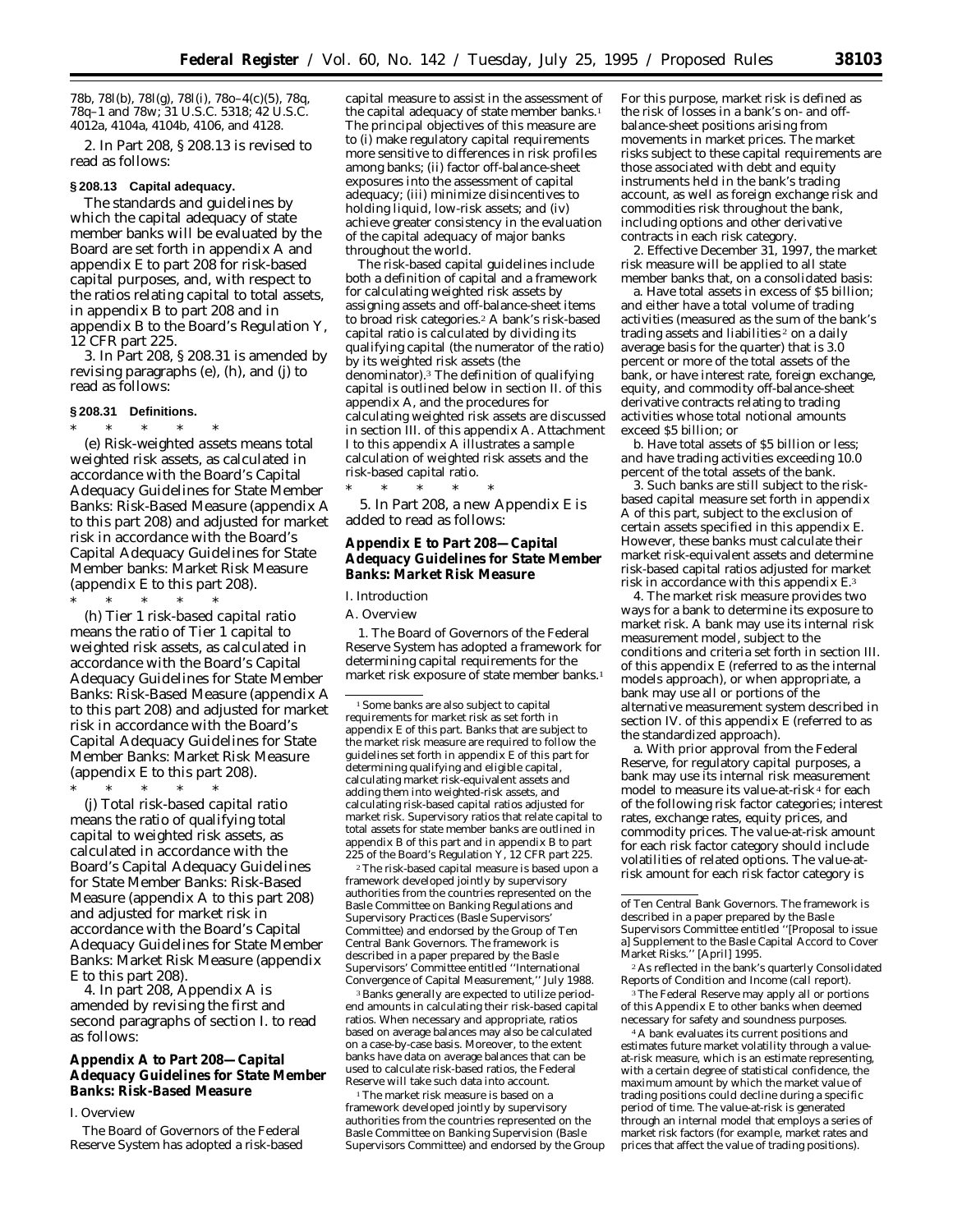summed to determine the aggregate value-atrisk for the bank.

b. The standardized approach uses a set of standardized calculations and assumptions to measure market risk exposure depending on its source; debt instruments, equities, foreign currencies, and commodities, including volatilities of related options.

5. The Board generally expects any bank that is subject to the market risk measure, especially those with large trading accounts, to comply with the measure by using internal risk-measurement models. A bank may not change its measurement approach for the purpose of minimizing capital requirements. In limited instances, on a case-by-case basis, the Federal Reserve may permit a bank that has internal models to incorporate risk measures of negligible exposures, for example, *de minimis* positions, activities in remote locations, minor exposures in a currency, or activities that present negligible risk to the bank, in an alternative manner, so long as it adequately captures the risk.

6. The risk-based capital ratios adjusted for market risk determined in accordance with this appendix E are *minimum* supervisory ratios. Banks generally are expected to operate with capital positions well above the minimum ratios. In all cases, banks should hold capital commensurate with the level and nature of the risks to which they are exposed.

7. The Federal Reserve will monitor the implementation and effect of these guidelines in relation to domestic and international developments in the banking industry. When necessary and appropriate, the Board will consider the need to modify this appendix E in light of any significant changes in the economy, financial markets, banking practices, or other relevant factors. B. Market Risks Subject to a Capital Requirement

1. *General Market Risk and Specific Risk.* A bank must hold capital against exposure to general market risk and specific risk arising from its trading and other foreign exchange and commodity activities. For this purpose, general market risk refers to changes in the market value of covered transactions resulting from market movements, such as changing levels of market interest rates, broad equity indices, or currency exchange rates. Specific risk refers to credit risk, that is, the risk that the issuer of a debt or equity instrument might default, as well as to other factors that affect the market value of specific instruments but that do not materially alter market conditions.5

2. *Trading Activities.* a. The general market risk and specific risk capital requirements for trading activities are based on on- and offbalance-sheet positions in a bank's trading account. For this purpose, trading account means positions in financial instruments acquired with the intent to resell in order to profit from short-term price movements (or other price or interest-rate variations), including, but not limited to:

i. Assets acquired with the intent to resell to customers;

ii. Positions in financial instruments arising from matched principal brokering and market making; or

iii. Positions taken in order to hedge other elements of the trading account (that is, reduce risk by offsetting other positions that have exposure to changes in market rates or prices). $\delta$  Trading activities may include positions in debt instruments, equities, foreign currencies, and commodity instruments, or related derivative 7 or other off-balance-sheet contracts.

b. Debt instruments in the trading account are all fixed-rate and floating-rate debt securities and instruments that behave like debt, including non-convertible preferred stock. Convertible bonds, i.e., preferred stock or debt issues that are convertible, at a stated price, into common shares of the issuer, should be treated as debt instruments if they trade like debt instruments and as equities if they trade like equities. Also included are derivative contracts of debt instruments and other off-balance-sheet instruments in the trading account that react to changes in interest rates. A security that has been sold subject to a repurchase agreement or lent subject to a securities lending agreement is treated as if it were still owned by the lender of the security. Such transactions remain subject to capital requirements for credit risk for the off-balance-sheet portion of the transaction as set forth in section III.D. of appendix A of this part.

c. Equities in the trading account are equity instruments that behave like equities. The instruments covered include common stocks (whether voting or non-voting), convertible securities that behave like equities, and commitments to buy or sell equity securities. Also included are derivative contracts of equity instruments and other off-balancesheet instruments in the trading account that are affected by changes in equity prices. However, non-convertible preferred stock is included in debt instruments.

3. *Foreign Exchange and Commodities Risk.* Foreign exchange or commodities positions, whether or not included in a bank's trading account, are subject to a capital requirement for the market risk of those positions.

a. The capital requirement for foreign exchange risk applies to a bank's total currency and gold positions. This includes spot positions (that is, asset items and liability items, including accrued interest and expenses, denominated in each currency); forward positions (that is, forward foreign exchange transactions, including currency

futures and the principal on currency swaps not included in the spot position); and certain guarantees. It includes future income and expenses from foreign currency transactions not yet accrued but already fully hedged (at the discretion of the reporting bank), foreign exchange derivative and other off-balance-sheet positions that are affected by changes in exchange rates, and any other item representing a profit or loss in foreign currencies.

b. A bank may, subject to approval by the Federal Reserve, exclude from its foreign exchange positions any structural positions in foreign currencies. For this purpose, such structural positions are limited to transactions designed to hedge a bank's capital ratios against the effect of adverse exchange rate movements on subordinated debt, equity, or minority interests in consolidated subsidiaries and dotation capital assigned to foreign branches that are denominated in foreign currencies. Also included are any positions related to unconsolidated subsidiaries and to other items that are deducted from a bank's capital when calculating its capital base. In any event, such structural foreign currency positions must reflect long-term policies of the institution and not relate to trading positions.

c. A bank doing negligible business in foreign currency and that does not take foreign exchange positions for its own account may be exempted from the capital requirement for foreign exchange risk provided that:

i. Its foreign currency business, defined as the greater of the sum of its gross long positions and the sum of its gross short positions in all foreign currencies, does not exceed 100 percent of eligible capital as defined in section II. of this appendix E; and

ii. Its overall net open foreign exchange position as determined in section IV.C.2. of this appendix E does not exceed 2.0 percent of its eligible capital.

d. The capital requirement for commodities risk applies to a bank's total commodities positions, including commodity futures, commodity swaps, and all other commodity derivatives or other off-balance-sheet positions that are affected by changes in commodity prices. A commodity is defined as a physical product that is or can be traded on a secondary market (such as agricultural products, minerals (including oil), and precious metals), but excluding gold (which is treated as foreign exchange).

#### *C. Capital Requirements*

1. *Capital Requirements.* The minimum capital requirement for a state member bank subject to the market risk measure is the sum of:

a. The capital requirement for credit risk as determined in accordance with appendix A of this part, *excluding* debt and equity instruments in the trading book and positions in commodities, but *including* the counterparty credit risk requirements on all over-the-counter derivative activities whether in the bank's trading account or not; and

b. The capital requirement for market risk as determined by the internal models approach, the standardized approach, or a

<sup>5</sup>This appendix E does not impose specific risk capital requirements for foreign exchange risk and commodities positions because they do not have the type of issuer-specific risk associated with debt and equity instruments in the trading account.

<sup>6</sup>At a bank's option, when non-trading account instruments are hedged with instruments in the trading account, on- or off-balance-sheet, the nontrading account instruments may be included in the measure for general market risk. Such non-trading account instruments remain subject to the credit risk capital requirements of appendix A of this part.

<sup>7</sup> In general terms, a derivative is a financial contract whose value is derived from the values of one or more underlying assets or reference rates or indexes of asset values (referred to as ''the underlying''). Derivatives include standardized contracts that are traded on exchanges and customized, privately negotiated contracts known as over-the-counter (OTC) derivatives.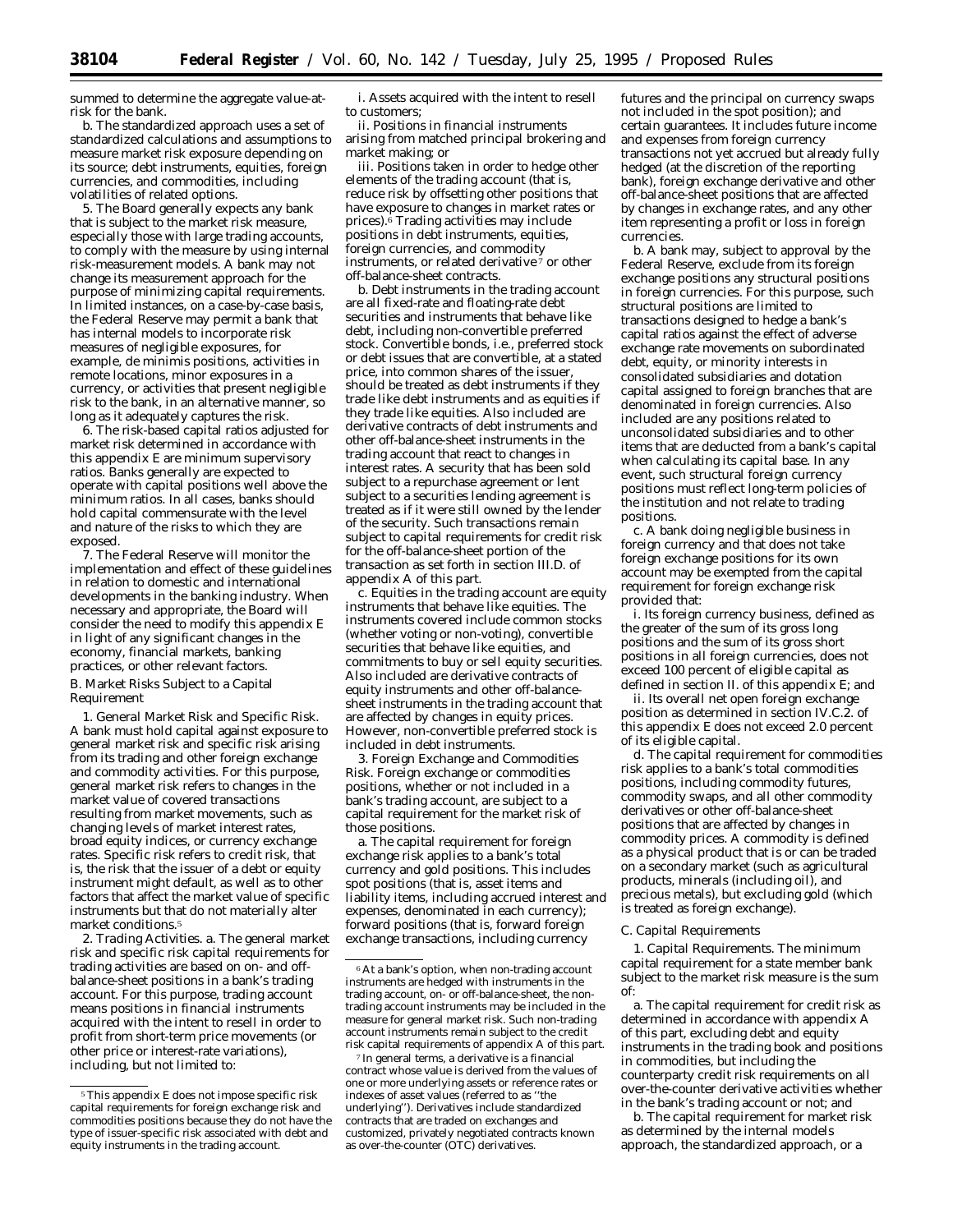combination of the two approaches deemed to be appropriate by the Federal Reserve.

2. *Internal Models.* a. For a bank approved to use the internal models approach, the capital requirement for market risk is the higher of:

i. The bank's previous day's aggregate value-at-risk amount calculated subject to certain supervisory requirements set forth in section III. of this appendix E; or

ii. An average of the daily aggregate valueat-risk amounts, calculated subject to the same restrictions, measured on each of the preceding sixty (60) business days, multiplied by a minimum ''multiplication factor'' of three (3).8

b. A bank approved to use the internal models approach may also be subject to a separate capital requirement for specific market risk of traded debt and equity instruments to the extent that the specific market risk associated with these instruments is not captured by the bank's models. However, for all banks using internal models, the total specific risk charge should in no case be less than one-half the specific risk charges calculated according to the standardized approach.

3. *Standardized approach.* A bank whose model has not been approved by the Federal Reserve must use the standardized approach for measuring its market risk. For a bank using this approach, the capital requirement for market risk is the sum of the market risk capital requirement for debt and equity instruments in the trading account, foreign exchange and commodities risk throughout the bank, and options and other derivative positions in each risk category as set forth in sections IV.A. to IV.E. of this appendix E.9

4. *Partial models.* a. With approval from the Federal Reserve, a bank whose internal model does not cover all risk factor categories may use the standardized approach to measure market risk exposure arising from the risk factor categories that are not covered. The Federal Reserve will approve combining the two approaches only on a temporary basis in situations where the bank is developing, but has not fully implemented, a comprehensive value-at-risk measurement system. When a bank uses both approaches, each risk factor category (that is, interest rates, exchange rates, equity prices, and commodity prices) must be measured using one or the other approach. The methods may not be combined within a risk factor

9Section IV.E. of this appendix E provides several alternatives for measuring the market risk of options. Under two of the alternatives, the simplified and scenario methods, the underlying position of an option is ''carved-out,'' and is not included in the prescribed risk measure for the underlying. Instead it is evaluated together with the related option according to the procedures described for options to determine the capital requirement. Under the third alternative, the ''deltaplus'' approach, the delta-equivalent value of each position is included in the measurement framework for the appropriate risk category (that is, debt or equity instruments in the trading account, foreign exchange or commodities risk).

category. Once a bank adopts an acceptable value-at-risk model for a particular risk factor category, it may not revert to the standardized approach except in unusual circumstances and with prior approval of the Federal Reserve.

b. For a bank using a combination of approaches, the capital requirement for market risk is the sum of (i) the appropriate value-at-risk amount (as determined under section I.C.2.a. of this appendix E), and (ii) the capital requirement for each risk category that is calculated using the standardized approach.

5. *Application.* The capital requirements for market risk apply to state member banks on a worldwide consolidated basis. The Federal Reserve may, however, evaluate market risk on an unconsolidated basis when necessary. For example, when there are obstacles to the repatriation of profits from a foreign subsidiary or where management structure does not allow timely management of risk on a consolidated basis.

6. *Other considerations.* All transactions, including forward sales and purchases, should be included in the calculation of market risk capital requirements from the date on which they were entered into. The Federal Reserve expects a bank to meet its capital requirements for market risk on a continuous basis (that is, at a minimum, at the close of each business day).

#### **II. Qualifying Capital and the Market Risk-Adjusted Capital Ratio**

#### *A. Qualifying and Eligible Capital*

1. The principal forms of qualifying capital for market risk are Tier 1 capital and Tier 2 capital as defined in section II. of appendix A of this part and subject to the conditions and limitations of appendix A of this part. A bank may use Tier 3 capital for the sole purpose of meeting a portion of the capital requirements for market risk.10

2. Tier 3 capital consists of short-term subordinated debt that is subject to a lock-in clause providing that neither interest nor principal payment is due (even at maturity) if such payment would cause the issuing bank to fall or remain below the minimum 8.0 percent risk-based capital requirement as set forth in appendix A and adjusted for market risk.

3. In order to qualify as Tier 3 capital, the short-term debt must be unsecured, subordinated, and fully paid up; it must have an original maturity of at least two years; and it may not be redeemed before maturity without prior approval by the Federal Reserve. In addition, it may not contain or be covered by any covenants, terms, or restrictions that are inconsistent with safe and sound banking practices.

4. Eligible Tier 3 capital may not exceed 250 percent of a bank's Tier 1 capital allocated for market risk and the maximum eligible amount of Tier 2 and Tier 3 capital together is limited to 100 percent of Tier 1

capital. (Examples of how to calculate these limits are set forth in Attachment I to this appendix E.) Tier 2 elements may be substituted for Tier 3 up to the same limit of 250 percent, so long as the overall limits for Tier 2 capital set forth in appendix A of this part are not exceeded, that is, Tier 2 capital may not exceed total Tier 1 capital, and longterm subordinated debt may not exceed 50 percent of Tier 1 capital.

#### *B. Calculation of Eligible Capital and the Capital Ratio*

1. In order to calculate eligible capital, a bank must first calculate its minimum capital requirement for credit risk in accordance with appendix A of this part and then its capital requirement for market risk. Eligible capital is the sum of the bank's qualifying Tier 1 capital, its qualifying Tier 2 capital subject to the limits stated above, and its eligible Tier 3 capital subject to the conditions set out under section II. of this appendix E.

2. A bank that is subject to the market risk measure must calculate its risk-based capital ratios as follows:

a. Determine total weighted-risk assets using the procedures and criteria set forth in appendix A of this part, excluding debt and equity instruments in the trading book and positions in commodities, but including all over-the-counter derivative activities whether in the bank's trading account or not.

b. Calculate the measure for market risk using the internal models approach, the standardized approach, or an approved combination of these two approaches.

c. Multiply the measure for market risk by 12.5 (i.e., the reciprocal of the 8.0 percent minimum risk-based capital ratio). The resulting product is referred to as ''market risk-equivalent assets.''

d. Add market risk-equivalent assets to the weighted-risk assets compiled for credit risk purposes (section II.B.2.a. of this appendix E). The sum of these two amounts is the denominator of risk-based capital ratios adjusted for market risk. The numerator of the total risk-based capital ratio is eligible capital and the numerator of the Tier 1 riskbased capital ratio is Tier 1 capital.

#### **III. The Internal Models Approach**

#### *A. Use of Models*

1. With prior approval of the Federal Reserve, a bank may use its internal risk measurement model(s) for purposes of measuring value-at-risk and determining the associated regulatory capital requirements for market risk exposure.

a. Requests for approval under section III.A.1. of this appendix E should include, at a minimum, a complete description of the bank's internal modeling and risk management systems and how these systems conform to the criteria set forth in this section III., an explanation of the policies and procedures established by the bank to ensure continued compliance with such criteria, a discussion of internal and external validation procedures, and a description of other relevant policies and procedures consistent with sound practices.

b. The Federal Reserve will approve an internal model for regulatory capital

<sup>8</sup>The Federal Reserve may adjust the multiplication factor for a bank to increase its capital requirement based on an assessment of the quality and historic accuracy of the bank's risk management system.

<sup>10</sup>A bank may not use Tier 3 capital to satisfy any capital requirements for counterparty credit risk under appendix A of this part, including counterparty credit risk associated with derivative transactions in either trading or non-trading accounts.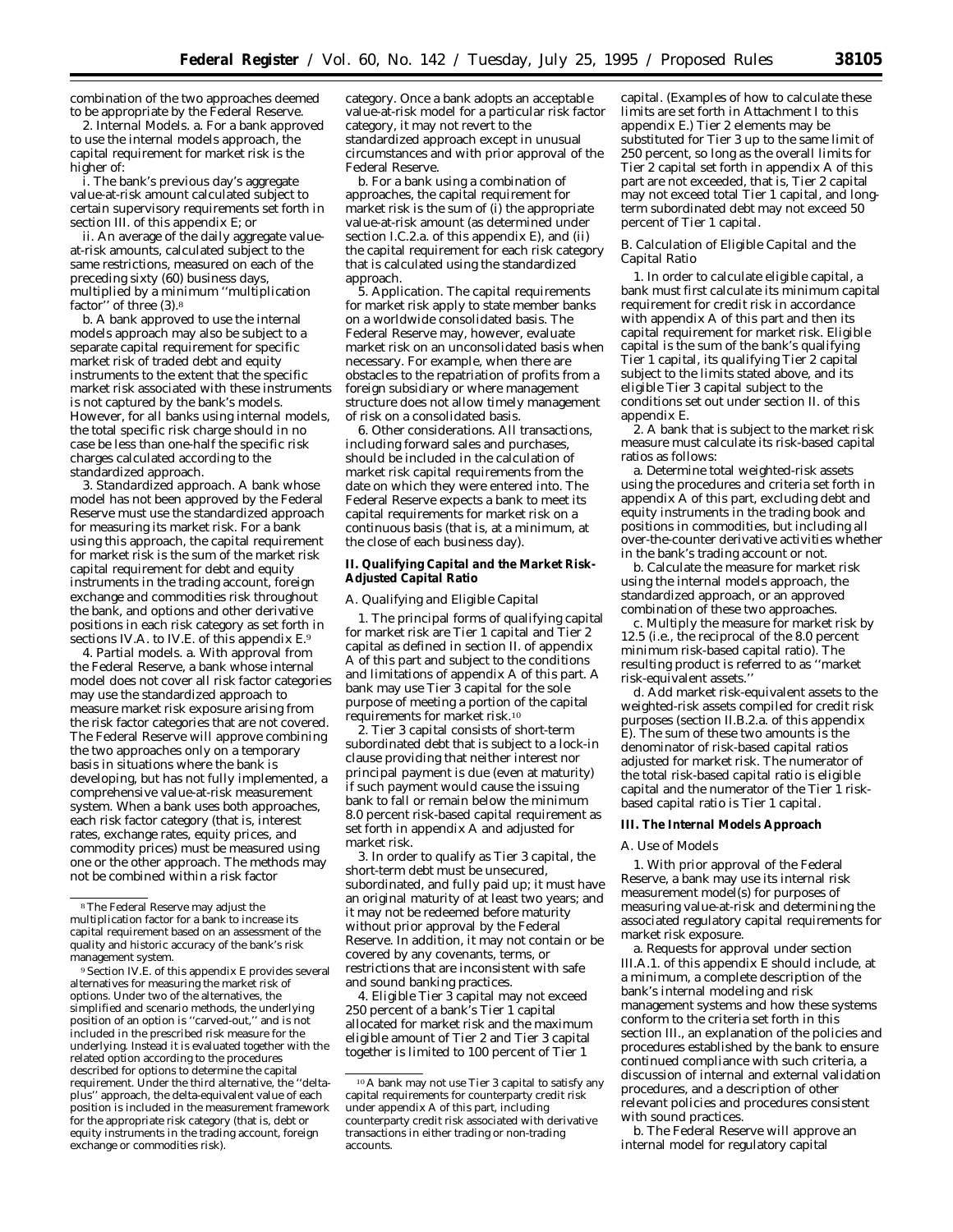purposes only after determining that the bank's internal model and risk management systems meet the criteria in section III. of this appendix E. Such a determination may require on-site examinations of the systems. The Federal Reserve may require modification to an internal model as deemed necessary to ensure compliance, on a continuing basis, with the provisions of this appendix E. A bank's internal model will be subject to continuing review, both on- and off-site, by the Federal Reserve.<sup>11</sup>

2. A bank should ensure that the level of sophistication of its internal model is commensurate with the nature and volume of the bank's trading activity in the risk factor categories covered by this appendix E and measures market risk as accurately as possible. In addition, the model should be adjusted to reflect changing portfolio composition and changing market conditions.

#### *B. Qualitative Criteria*

1. A bank using the internal models approach should have market risk management systems that are conceptually sound and implemented with integrity. Internal risk measurement models must be closely integrated into the day-to-day risk management process of the bank. For example, the risk measurement model must be used in conjunction with internal trading and exposure limits.

2. A bank must meet the following minimum qualitative criteria before using its internal model to measure its exposure to market risk.12

a. A bank must have a risk control unit that is independent from business trading units and reports directly to senior management of the bank. The unit must be responsible for designing and implementing the bank's risk management system and analyzing daily reports on the output of the bank's risk measurement model in the context of trading limits. The unit must conduct regular backtesting.13

b. Senior management must be actively involved in the risk control process. The daily reports produced by the risk management unit must be reviewed by a level of management with sufficient authority to enforce both reductions in positions taken by individual traders, as well as in the bank's overall risk exposure.

c. The bank must have a routine and rigorous program of stress-testing 14 to

12 If the Federal Reserve is not satisfied with the extent to which a bank meets these criteria, the Federal Reserve may adjust the multiplication factor used to calculate market risk capital requirements or otherwise increase capital requirements.

13Back-testing includes *ex post* comparisons of the risk measures generated by the model against the actual daily changes in portfolio value.

14Bank stress-testing should cover a range of factors that can create extraordinary losses or gains in trading portfolios or make the control of risk in those portfolios difficult. These factors include low-

identify the effect of low-probability events on the bank's trading portfolio. Senior management must routinely review the results of stress-testing in the context of the potential effect of the events on bank capital and the appropriate procedures the bank should take to minimize losses. The policies of the bank set by management and the board of directors should identify appropriate stress-tests and the procedures to follow in response to the test results.

d. The bank must have established procedures for ensuring compliance with a documented set of internal policies and controls, as well as for monitoring the overall operation of the risk measurement system.

e. Not less than once a year, the bank must conduct, as part of its regular internal audit process, an independent review of the risk measurement system. This review must include both the activities of the business trading units and of the independent risk control unit of the bank.

f. Not less than once a year, the bank must conduct a review of its overall risk management process. The review must consider:

i. The adequacy of the documentation of the risk management system and process and the organization of the risk control unit;

ii. The integration of market risk measures into daily risk management and the integrity of the management information system;

iii. The process the bank employs for approving risk pricing models and valuation systems that are used by front- and backoffice personnel;

iv. The scope of market risks captured by the risk measurement model and the validation of any significant changes in the risk measurement process;

v. The accuracy and completeness of position data, the accuracy and appropriateness of volatility and correlation assumptions, and the accuracy of valuation and risk sensitivity calculations;

vi. The verification process the bank employs to evaluate the consistency, timeliness, and reliability of data sources used to run internal models, including the independence of such data sources; and

vii. The verification process the bank uses to evaluate back-testing that is conducted to assess the model's accuracy.

#### *C. Market Risk Factors*

1. *Overview.* For regulatory capital purposes, a bank's internal risk measurement system(s) must use sufficient risk factors to capture the risks inherent in the bank's portfolio of on- and off-balance-sheet trading positions and must, subject to the following guidelines, cover interest rates, equity prices, exchange rates, commodity prices, and volatilities related to options positions in each risk factor category. The level of sophistication of the bank's risk factors must be commensurate with the nature and scope of the risks taken by the bank.

2. *Interest Rates.* a. A bank must use a set of market risk factors corresponding to interest rates in each currency in which it has material interest rate-sensitive on- or off-

balance- sheet positions. The risk measurement system must model the yield curve 15 using one of a number of generally accepted approaches, for example, by estimating forward rates of zero coupon yields. The yield curve must be divided into various maturity segments in order to capture variation in the volatility of rates along the yield curve; there will typically be one risk factor corresponding to each maturity segment.

b. For material exposures to interest rate movements in the major currencies and markets, a bank must model the yield curve using a minimum of six risk factors. However, the number of risk factors used should ultimately be driven by the nature of the bank's trading strategies.<sup>16</sup> The risk measurement system must incorporate separate risk factors to capture spread risk.17

3. *Exchange rates.* A bank must use market risk factors corresponding to the exchange rate between the domestic currency and each foreign currency in which the bank has a significant exposure. The risk measurement system must incorporate market risk factors corresponding to the individual foreign currencies in which the bank's positions are denominated.

4. *Equity prices.* A bank must use market risk factors corresponding to each of the equity markets in which it holds significant positions. The sophistication and nature of the modeling technique for a given market must correspond to the bank's exposure to the overall market as well as to the bank's concentration in individual equity issues in that market. At a minimum, there must be a risk factor designed to capture market-wide movements in equity prices (such as a market index), but additional risk factors could track various sectors or individual issues.

5. *Commodity prices.* A bank must use market risk factors corresponding to each of the commodity markets in which it holds significant positions. The internal model must encompass directional risk, forward gap and interest rate risk, and basis risk.18 The

16For example, a bank that has a portfolio of various types of securities across many points of the yield curve and that engages in complex arbitrage strategies would require a greater number of risk factors to capture interest rate risk accurately.

17Spread risk refers to the potential changes in value of an instrument or portfolio arising from differences in the behavior of baseline yield curves, such as those for U.S. Treasury securities, and yield curves reflecting sector, quality, or instrument specific factors. A variety of approaches may be used to capture the spread risk arising from less than perfectly correlated movements between government and other interest rates, such as specifying a completely separate yield curve for non-government instruments (for example, swaps or municipal securities) or estimating the spread over government rates at various points along the yield curve.

18 Directional risk is the risk that a spot price will increase or decrease. Forward gap risk refers to the effects of owning a physical commodity versus owning a forward position in a commodity. Interest

<sup>11</sup>Banks that need to modify their existing modeling procedures to accommodate the requirements of this appendix E should, nonetheless, continue to use the internal models they consider most appropriate in evaluating risks for other purposes.

probability events of all types, including the various components of market, credit, and operational risks.

<sup>15</sup> Generally, a yield curve is a graph showing the term structure of interest rates by plotting the yields of all instruments of the same quality by maturities ranging from the shortest to the longest available. The resulting curve shows whether short-term interest rates are higher or lower than long-term interest rates.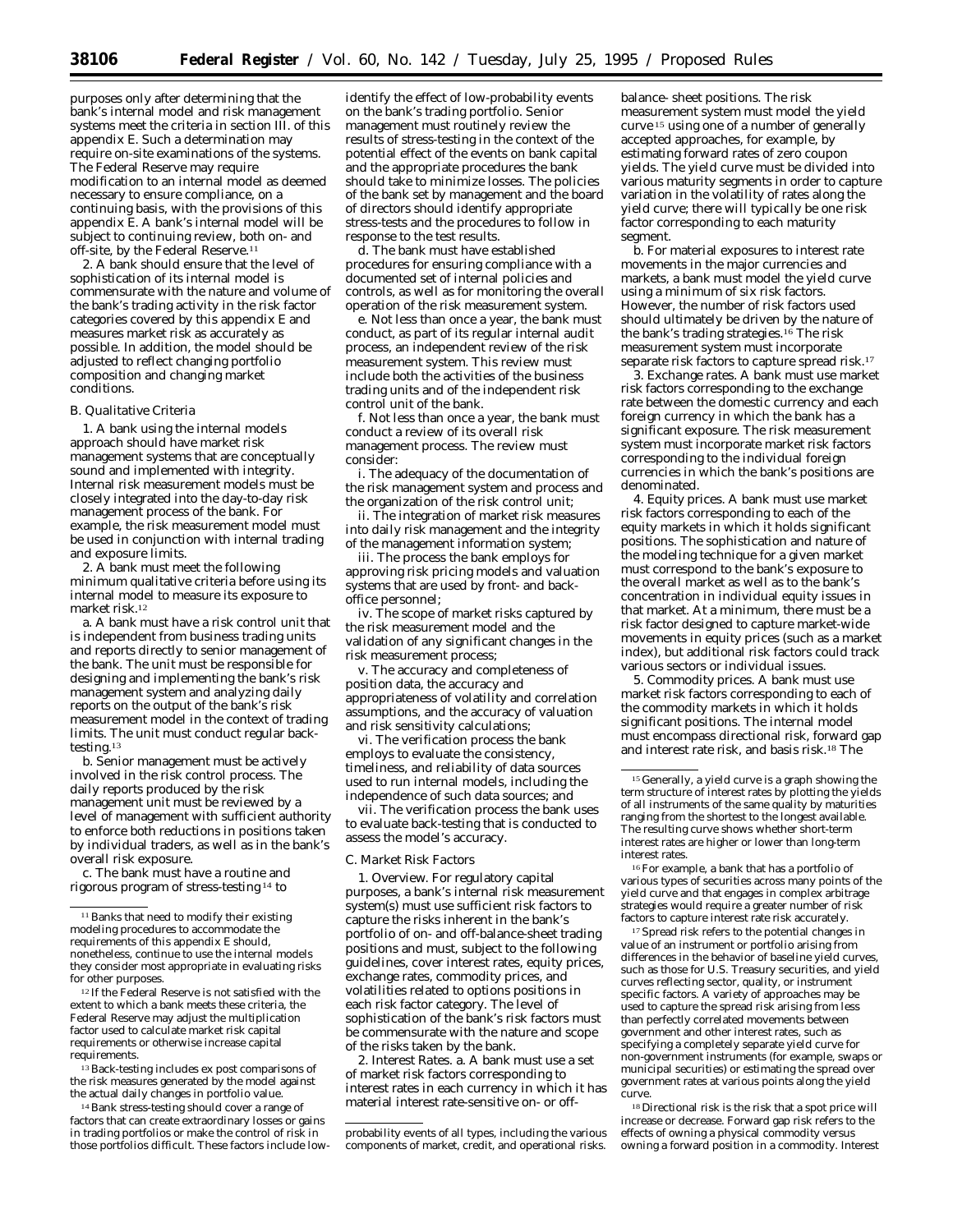model should also take into account the market characteristics, for example, delivery dates and the scope provided to traders to close out positions.

#### *D. Quantitative Standards*

1. A bank may use one of a number of generally accepted measurement techniques including, for example, an internal model based on variance-covariance matrices, historical simulations, or Monte Carlo simulations so long as the model employed captures all the material market risks.19 The following minimum standards apply for purposes of using an internal model for calculating market risk capital requirements:

a. Value-at-risk must be calculated on a daily basis using a 99th percentile, onetailed confidence interval 20 and the holding period must be ten trading days. For positions that display linear price characteristics, a bank may use value-at-risk numbers calculated according to shorter holding periods scaled up to ten days by the square root of time.<sup>21</sup>

b. Value-at-risk must be calculated using an observation period of at least one year to measure historical changes in rates and prices.

c. A bank must update its historical rates and prices at least once every three months and must reassess them whenever market conditions change materially.

2. A bank may use discretion in recognizing empirical correlations within each market risk factor category.22 However, empirical correlations among risk categories are not recognized. The value-at-risk measure

19 In a variance/covariance approach, the change in value of the portfolio is calculated by combining the risk factor sensitivities of the individual positions—derived from valuation models—with a variance/covariance matrix based on risk factor volatilities and correlations. A bank using this approach would calculate the volatilities and correlations of the risk factors on the basis of the holding period and the observation period. A bank using a historical simulation would calculate the hypothetical change in value of the current portfolio in the light of historical movements in risk factors. This calculation would be done for each of the defined holding periods over a given historical measurement horizon to arrive at a range of simulated profits and losses. A bank using a Monte Carlo technique would consider historical movements to determine the probability of particular price and rate changes.

20A one-tailed confidence interval of 99 percent means that there is a 1 percent probability based on historical experience that the combination of positions in a bank's portfolio would result in a loss higher than the measured value-at-risk.

21This transformation entails multiplying a bank's value-at-risk by the square root of the ratio of the required holding period (ten days) to the holding period embodied in the value-at-risk figure. For example, the value-at-risk calculated according to a one-day holding period would be scaled-up by the ''square root of time'' by multiplying the valueat-risk by 3.16 (the square root of the ratio of a tenday holding period to a one-day holding period).

22While a bank has flexibility to use correlations, the Federal Reserve must be satisfied that there is integrity in the bank's process for calculating correlations.

for each risk category must be added together on a simple sum basis to determine the aggregate value-at-risk amount.

3. A bank's models must accurately capture the unique risks associated with options within each of the market risk factor categories. The following minimum criteria apply to the measurement of options risk:

a. A bank's internal model must capture the non-linear price characteristics of option positions using an options pricing technique. The bank must apply a minimum ten-day holding period to option positions or positions that display option-like characteristics. Banks may not scale-up the daily value-at-risk numbers by the square root of time.

b. A bank's internal model must capture the volatilities of the rates and prices (that is, the vega) underlying option positions and a bank should measure the volatilities of the underlying instruments broken down by different option maturities.

4. The accuracy of a bank's internal model will be reviewed periodically by the Federal Reserve. Such review, during which, when appropriate, the Federal Reserve may take into consideration reports and opinions generated by external auditors or qualified consultants, will include, at a minimum:

a. Verification that the internal validation processes described in section III.B.2. of this Appendix E are operating in a satisfactory manner;

b. Affirmation that the formulae used in the calculation process and for the pricing of options and other complex instruments, are validated by a qualified unit of the bank, which in all cases must be independent from the trading areas;

c. Confirmation that the structure of the internal model is adequate with respect to the bank's activities and geographical coverage;

d. Confirmation that the results of the bank's back-testing of its internal measurement system (that is, comparing value-at-risk estimates with actual profits and losses) are being used effectively to monitor reliability of the model's estimates over time; and

e. Affirmation that, for regulatory capital purposes, the model processes all relevant data and that the modeling procedures conform with the parameters and specifications set forth in this appendix E.

#### **IV. The Standardized Approach**

#### *A. Debt Instruments*

1. *Specific Risk.* a. The capital requirement for specific risk is based on the identity of the obligor and, in the case of corporate securities, on the credit rating and maturity of the instrument. The specific risk capital requirement is calculated by weighting the current market value of each individual position, whether long or short, by the appropriate category factor as set forth below and summing the weighted values. In measuring specific risk, the bank may offset and exclude from its calculations any matched positions in the *identical* issue (including positions in derivatives). Even if the issuer is the same, no offsetting is permitted between different issues since differences in coupon rates, liquidity, call

features, etc., mean that prices may diverge in the short run. The categories and factors are:

| Category                 | Remaining ma-<br>turity (contrac-<br>tual) | Factor<br>(In per-<br>cent) |
|--------------------------|--------------------------------------------|-----------------------------|
| Government<br>Qualifying | N/A<br>6 months or less<br>6 to 12 months. | 0.00<br>0.25<br>1.00        |
| Other                    | Over 12 months                             | 1.60<br>8.00                |

b. The *government* category includes all forms of debt instruments of central governments of the OECD-based group of countries 23 including bonds, Treasury bills and other short-term instruments, as well as local currency instruments of non-OECD central governments to the extent that the bank has liabilities booked in that currency.

c. The *qualifying* category includes securities of U.S. government-sponsored agencies, general obligation securities issued by states and other political subdivisions of the OECD-based group of countries, multilateral development banks, and debt instruments issued by U.S. depository institutions or OECD-banks that do not qualify as capital of the issuing institution.24 It also includes other securities, including revenue securities issued by states and other political subdivisions of the OECD-based group of countries, that are rated investmentgrade by at least two nationally recognized credit rating services, or rated investmentgrade by one nationally recognized credit rating agency and not less than investmentgrade by any other credit rating agency, or, with the exception of securities issued by U.S. firms and subject to review by the Federal Reserve, unrated but deemed to be of comparable investment quality by the reporting bank *and* the issuer has securities listed on a recognized stock exchange.

d. The *other* category includes debt securities not qualifying as government or qualifying securities. This would include non-OECD central government securities that do not meet the criteria for the government or qualifying categories. This category also includes instruments that qualify as capital issued by other banking organizations.

e. The Federal Reserve will consider the extent of a bank's position in non-investment grade instruments (sometimes referred to as high yield debt). If those holdings are not well-diversified or otherwise represent a material position to the institution, the Federal Reserve may prevent a bank from offsetting positions in these instruments with other positions in qualifying instruments that may be offset when calculating its general market risk requirement. In addition, the Board may impose a specific risk capital requirement as high as 16.0 percent.

2. *General Market Risk.* a. A bank may measure its exposure to general market risk using, on a continuous basis, either the

rate risk is the risk of a change in the cost of carrying forward positions and options. Basis risk is the risk that the relationship between the prices of similar commodities changes over time.

 $^{\rm 23}$  The OECD-based group of countries is defined in section III.B.1. of appendix A of this part.

<sup>24</sup>U.S. government-sponsored agencies, multilateral development banks, and OECD banks are defined in section III.C.2. of appendix A of this part.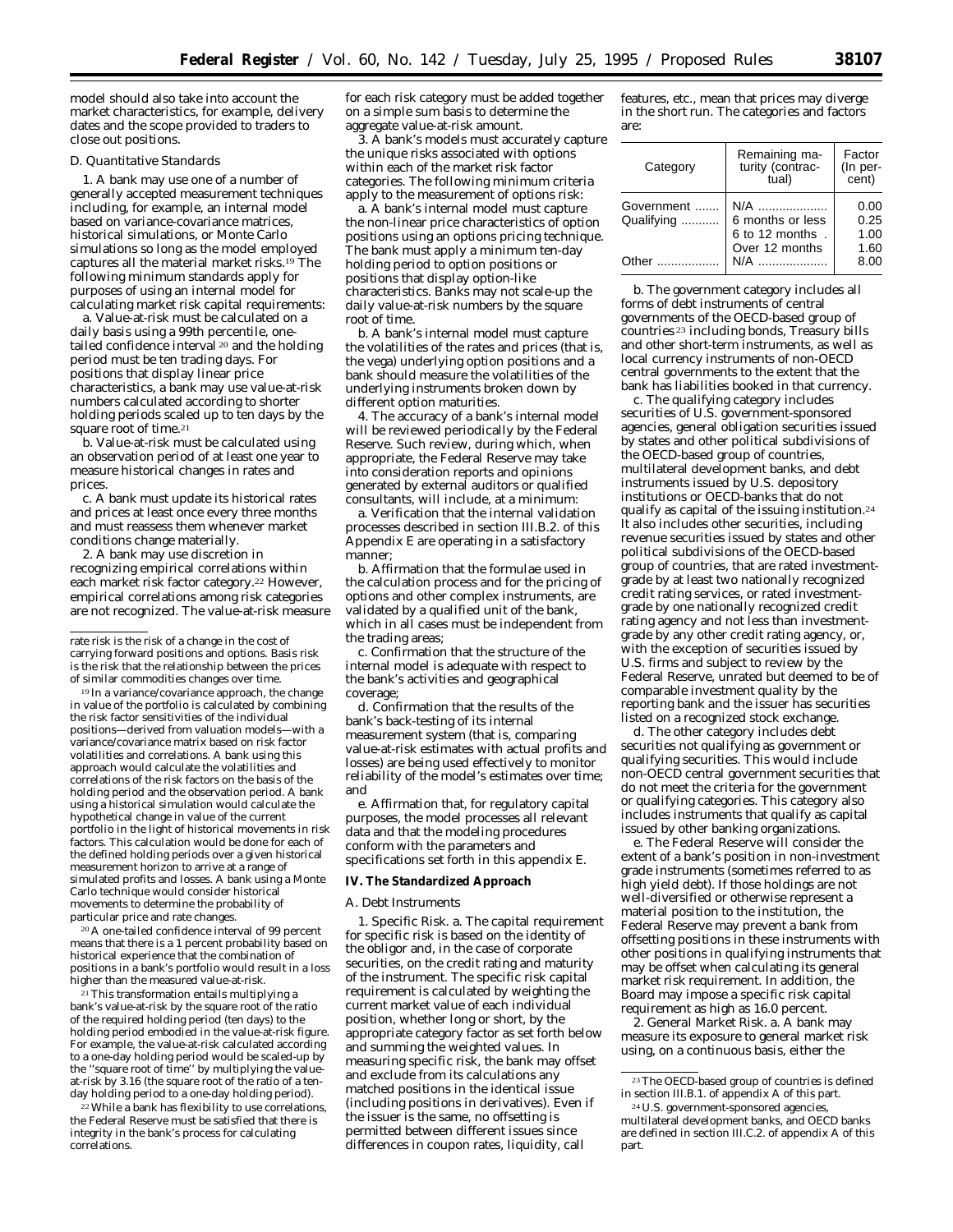maturity method (which uses standardized risk weights that approximate the price sensitivity of various instruments) or the duration method (where the institution calculates the precise duration of each instrument, weighted by a specified change in interest rates).

b. Both methods use a maturity-ladder that incorporates a series of ''time-bands'' and ''zones'' to group together securities of similar maturities and that are designed to take into account differences in price sensitivities and interest rate volatilities across different maturities. Under either method, the capital requirement for general market risk is the sum of a base charge that results from fully netting various riskweighted positions and a series of additional charges (add-ons), which effectively ''disallow'' part of the previous full netting to address basis and yield curve risk.

c. For each currency in which a bank has significant positions, a separate capital requirement must be calculated. No netting of positions is permitted across different currencies. Offsetting positions of the same amount in the same issues, whether actual or notional, may be excluded from the calculation, as well as closely matched swaps, forwards, futures, and forward rate agreements (FRAs) that meet the conditions set out in section IV.A.3. of this Appendix E.

d. In the *maturity method,* the bank distributes each long or short position (at current market value) of a debt instrument into the time-bands of the maturity ladder. Fixed-rate instruments are allocated according to the remaining term to maturity and floating-rate instruments according to the next repricing date. A callable bond trading above par is slotted according to its first call date, while a callable bond priced below par

is slotted according to remaining maturity. Fixed-rate mortgage-backed securities, including collateralized mortgage obligations (CMOs) and real estate mortgage investment conduits (REMICs), are slotted according to their expected weighted average lives.

e. Once all long and short positions are slotted into the appropriate time-band, the long positions in each time-band are summed and the short positions in each time-band are summed. The summed long and/or short positions are multiplied by the appropriate risk-weight factor (reflecting the price sensitivity of the positions to changes in interest rates) to determine the risk-weighted long and/or short position for each timeband. The risk weights for each time-band are set out in Table I below:

# TABLE I.—MATURITY METHOD: TIME-BANDS AND WEIGHTS

| Zone             | Coupon 3% or more | Coupon less than 3% and zero coupon bonds | <b>Risk</b><br>weights<br>[percent] |
|------------------|-------------------|-------------------------------------------|-------------------------------------|
| 1  1             |                   |                                           | 0.00<br>0.20                        |
|                  |                   |                                           | 0.40                                |
|                  |                   |                                           | 0.70                                |
| $2$ $^{\dagger}$ |                   |                                           | 1.25                                |
|                  |                   |                                           | 1.75                                |
|                  |                   |                                           | 2.25                                |
| $3$              |                   |                                           | 2.75                                |
|                  |                   |                                           | 3.25                                |
|                  |                   |                                           | 3.75                                |
|                  |                   |                                           | 4.50                                |
|                  |                   |                                           | 5.25                                |
|                  |                   |                                           | 6.00                                |
|                  |                   |                                           | 8.00                                |
|                  |                   |                                           | 12.50                               |

f. Within each time-band for which there are risk-weighted long and short positions, the risk-weighted long and short positions are then netted, resulting in a single net riskweighted long or short position for each timeband. Since different instruments and different maturities may be included and netted within each time-band, a capital requirement, referred to as the vertical disallowance, is assessed to allow for basis risk. The vertical disallowance capital requirement is 10.0 percent of the position eliminated by the intra-time-band netting, that is, 10.0 percent of the smaller of the net risk-weighted long or net risk-weighted short position, or if the positions are equal, 10.0 percent of either position.25 The vertical disallowances for each time-band are absolute values, that is, neither long nor short. The vertical disallowances for all timebands in the maturity ladder are summed and included as an element of the general market risk capital requirement.

25For example, if the sum of the weighted longs in a time-band is \$100 million and the sum of the weighted shorts is \$90 million, the vertical

g. Within each zone for which there are risk-weighted long and short positions in different time-bands, the weighted long and short positions in all of the time-bands within the zone are then netted, resulting in a single net long or short position for each zone. Since different instruments and different maturities may be included and netted within each zone, a capital requirement, referred to as the horizontal disallowance, is assessed to allow for the imperfect correlation of interest rates along the yield curve. The horizontal disallowance capital requirement is calculated as a percentage of the position eliminated by the intra-zone netting, that is, a percentage of the smaller of the net risk-weighted long or net risk-weighted short position, or if the positions are equal, a percentage of either position.26 The percent disallowance factors for intra-zone netting are set out in Table II in section IV.A.2.h. of this Appendix E. The horizontal disallowances, like the vertical disallowances, are absolute values that are

26For example, if the sum of the weighted longs in the 1–3 month time-band in Zone 1 is \$8 million summed and included as an element of the general market risk capital requirement.

h. Risk-weighted long and short positions in different zones are then netted between the zones. Zone 1 and zone 2 are netted if possible, reducing or eliminating the net long or short position in zone 1 or zone 2 as appropriate. Zone 2 and zone 3 are then netted if possible, reducing or eliminating the net long or short position in zone 2 or zone 3 as appropriate. Zone 3 and zone 1 are then netted if possible, reducing or eliminating the long or short position in zone 3 and zone 1 as appropriate. A horizontal disallowance capital requirement is then assessed, calculated as a percentage of the position eliminated by the inter-zone netting. The horizontal disallowance capital requirements for each zone are then summed as absolute values and included in the general market risk capital charge. The percent disallowance factors for inter-zone netting are set out in Table II below:

disallowance for the time-band is 10.0 percent of \$90 million, or \$9 million.

and the sum of the weighted shorts in the 3–6 month time-band is \$10 million, the horizontal disallowance for the zone if forty percent of \$8 million, or \$3.2 million.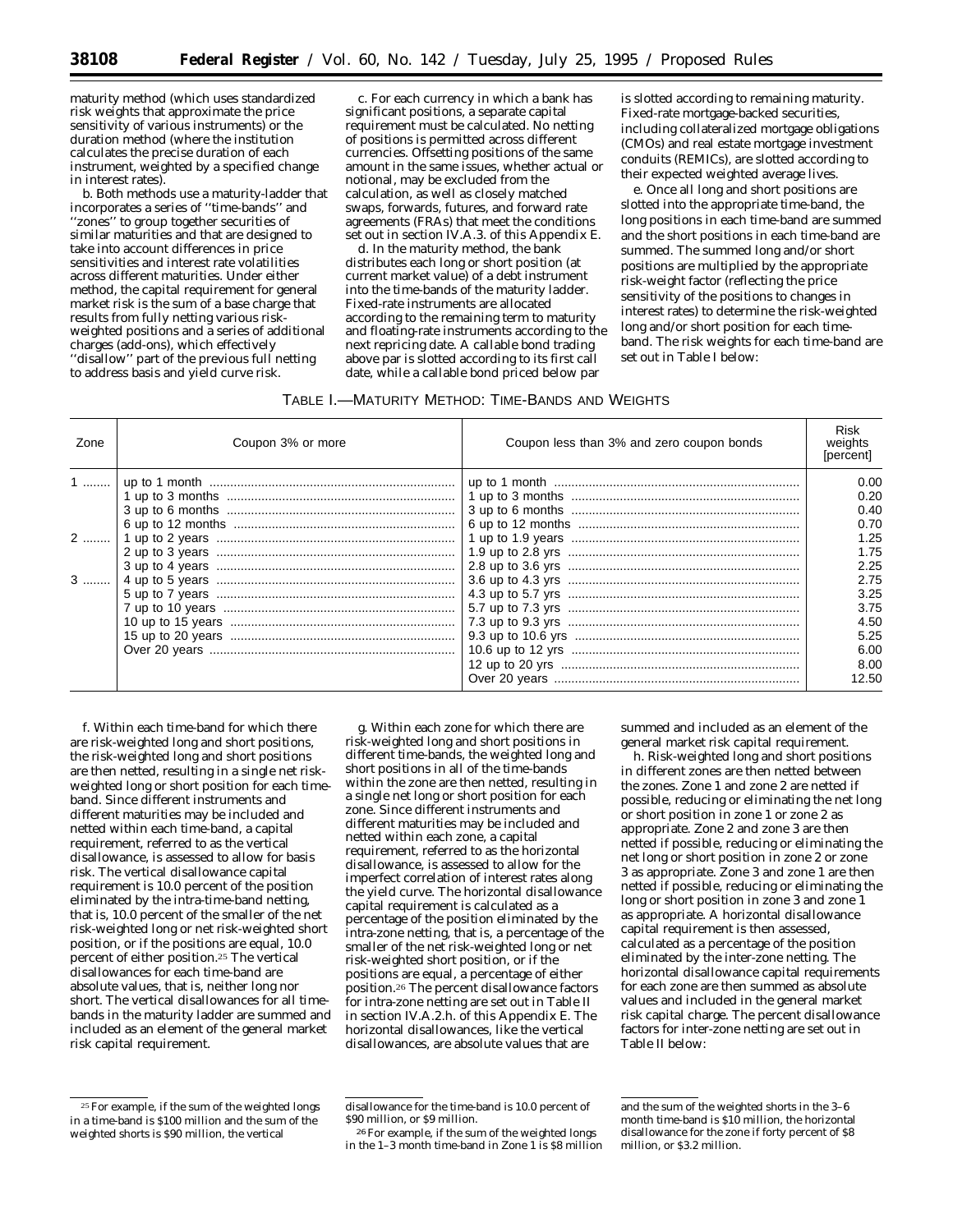# TABLE II.—HORIZONTAL DISALLOWANCES

| Zone | Time-band                                                              | Within the<br>zone (per-<br>cent) | Between<br>adjacent<br>zones (per-<br>cent) | Between<br>$20nes$ 1-3<br>(percent) |
|------|------------------------------------------------------------------------|-----------------------------------|---------------------------------------------|-------------------------------------|
| $1$  | $1-3$ months<br>3-6 months                                             | 40                                | 40                                          | 100                                 |
|      | 6-12 months<br>2-3 years<br>3-4 years                                  | 30                                | 40                                          | 100                                 |
| $3$  | 5-7 years<br>7-10 years<br>$0-15$ years<br>5-20 years<br>over 20 years | 30                                | 40                                          | 100                                 |

i. Finally, the net risk-weighted long or net risk-weighted short positions remaining in the zones are summed to reach a single net risk-weighted long or net risk-weighted short position for the bank's portfolio. The sum of the absolute value of this position and the vertical and horizontal disallowances is the capital requirement for general market risk. An example of the calculation of general market risk under the maturity method is in Attachment II to this appendix E.

j. In the *duration method*, the bank, after calculating each instrument's modified duration  $27$  using a formula that is subject to supervisory review, multiplies that modified duration by the interest rate shock specified for an instrument of that duration in Table III in section IV.A.2.k. of this appendix E. The resulting product (representing the expected percentage change in the price of the instrument for the given interest rate shock) is then multiplied by the current market value of the instrument. The resulting amount is then slotted as a long or short position into a time-band in the maturity ladder in Table III on the basis of the instrument's modified duration.28

k. Once all of the bank's traded debt instruments have been slotted into the maturity ladder, the bank conducts the same rounds of netting and disallowances described in sections IV.A.2.f. through IV.A.2.h. of this appendix E for the maturity method, with the exception that the vertical disallowance requirement for the duration method is 5.0 percent (horizontal disallowances continue to be those set out in

28For example, an instrument held by a bank with a maturity of 4 years and 3 months and a current market value of \$1,000 might have a modified duration of 3.5 years. Based on its modified duration, it would be subjected to the 75 basis point interest rate shock, resulting in an expected price change of 2.625 percent  $(3.5 \times 0.75)$ . The corresponding expected change in price of \$26.25, calculated as 2.625 percent of \$1,000, would be slotted as a long position in the 3.3 to 4.0 year time-band of the maturity ladder.

Table II).29 As with the maturity method, the sum of the absolute value of the final net position and the vertical and horizontal disallowances is the general market risk capital requirement:

TABLE III.—DURATION METHOD: TIME-BANDS AND ASSUMED CHANGES IN YIELD

| Assumed<br>Time-band<br>Zone<br>change in<br>yield<br>Up to 1 month<br>1<br>1 up to 3 months $\ldots$<br>$3$ up to $6$ months<br>6 up to 12 months $\ldots$<br>1.0 up to 1.8 years<br>1.8 up to 2.6 years<br>2.6 up to 3.3 years<br>3.3 up to 4.0 years |  |                                                                                                                      |
|---------------------------------------------------------------------------------------------------------------------------------------------------------------------------------------------------------------------------------------------------------|--|----------------------------------------------------------------------------------------------------------------------|
|                                                                                                                                                                                                                                                         |  |                                                                                                                      |
| 4.0 up to 5.2 years<br>5.2 up to 6.8 years<br>6.8 up to 8.6 years<br>8.6 up to 9.9 years<br>9.9 up to 11.3 years<br>11.3 up to 16.6 years<br>Over 16.6 years                                                                                            |  | 1.00<br>1.00<br>1.00<br>1.00<br>0.90<br>0.80<br>0.75<br>0.75<br>0.70<br>0.65<br>0.60<br>0.60<br>0.60<br>0.60<br>0.60 |

3. *Interest rate derivatives*. a. Debt derivatives and other off-balance-sheet positions that are affected by changes in interest rates are included in the measurement system under section IV.A. of this Appendix E (except for options and the associated underlyings, which are included in the measurement system under the treatment discussed in section IV.E. of this Appendix E). A summary of the treatment for debt derivatives is set out in Attachment III to this Appendix E.

b. Derivatives are converted into positions in the relevant underlying instrument and are included in the calculation of specific and general market risk capital charges as described above. The amount to be included is the market value of the principal amount

of the underlying or of the notional underlying. For instruments where the apparent notional amount differs from the effective notional amount, a bank must use the effective notional amount.

c. Futures and forward contracts (including FRAs) are broken down into a combination of a long position and short position in the notional security. The maturity of a future or a FRA is the period until delivery or exercise of the contract, plus the life of the underlying instrument.30 Where a range of instruments may be delivered to fulfill the contract, the bank may chose which deliverable instrument goes into the maturity or duration ladder as the notional underlying. In the case of a future on a corporate bond index, positions are included at the market value of the notional underlying portfolio of securities.

d. Swaps are treated as two notional positions in the relevant instruments with appropriate maturities. The receiving side is treated as the long position and the paying side is treated as the short position.<sup>31</sup> The separate sides of cross-currency swaps or forward foreign exchange transactions are slotted in the relevant maturity ladders for the currencies concerned. For swaps that pay or receive a fixed or floating interest rate against some other reference price, for example, an equity index, the interest rate component is slotted into the appropriate repricing maturity category, with the long or short position attributable to the equity component being included in the equity framework set out in section IV.B. of this Appendix E.32

<sup>31</sup> For example, an interest rate swap under which a bank is receiving floating-rate interest and paying fixed is treated as a long position in a floating rate instrument with a maturity equivalent to the period until the next interest reset date and a short position in a fixed-rate instrument with a maturity equivalent to the remaining life of the swap.

<sup>32</sup> A bank with a large swap book may, with prior approval of the Federal Reserve, use alternative Continued

<sup>27</sup>The duration of an instrument is its approximate percentage change in price for a 100 basis point parallel shift in the yield curve assuming that its cash flow does not change the yield curve shifts. Modified duration is duration divided by a factor of 1 plus the interest rate.

<sup>29</sup>Two different vertical disallowances are used since the duration method takes into account an instrument's specific characteristics (maturity and coupon) and there is less opportunity for measurement error.

<sup>30</sup>For example, a long position in a June threemonth interest rate future (taken in April) is reported as a long position in a government security with a maturity of five months an a short position in a government security with a maturity to two months.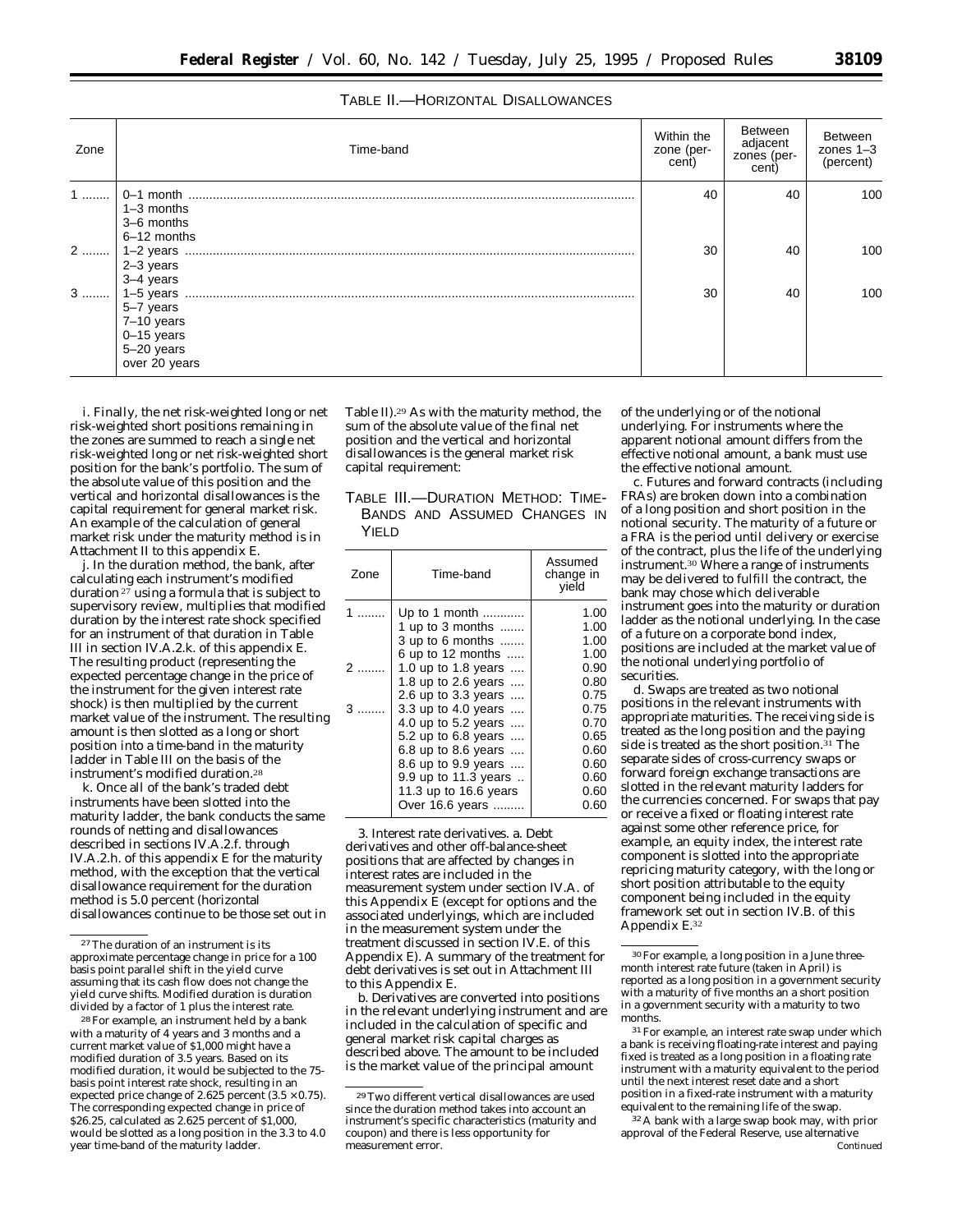e. A bank may offset long and short positions (both actual and notional) in identical derivative instruments with exactly the same issuer, coupon, currency, and maturity before slotting these positions into time-bands. A matched position in a future and its corresponding underlying may also be fully offset and, thus, excluded from the calculation, except when the future comprises a range of deliverable instruments. However, in cases where, among the range of deliverable instruments, there is a readily identifiable underlying instrument that is most profitable for the trader with a short position to deliver, positions in the futures contract and the instrument may be offset. No offsetting is allowed between positions in different currencies.

f. Offsetting positions in the same category of instruments can in certain circumstances be regarded as matched and treated by the bank as a single net position which should be entered into the appropriate time-band. To qualify for this treatment the positions must be based on the same underlying instrument, be of the same nominal value, and be denominated in the same currency. The separate sides of different swaps may also be ''matched'' subject to the same conditions. In addition:

i. For futures, offsetting positions in the notional or underlying instruments to which the futures contract relates must be for identical instruments and the instruments must mature within seven days of each other;

ii. For swaps and FRAs, the reference rate (for floating rate positions) must be identical and the coupon closely matched (i.e., within 15 basis points); and

iii. For swaps, FRAs and forwards, the next interest reset date, or for fixed coupon positions or forwards the remaining maturity, must correspond within the following limits: If the reset (remaining maturity) dates occur within one month, then the reset dates must be on the same day; if the reset dates occur between one month and one year later, then the reset dates must occur within seven days of each other, or if the reset dates occur over one year later, then the reset dates must occur within thirty days of each other.

g. Interest rate and currency swaps, FRAs, forward foreign exchange contracts and interest rate futures are not subject to a specific risk charge. This exemption also applies to futures on a short-term (e.g., LIBOR) interest rate index. However, in the case of futures contracts where the underlying is a debt security, or an index representing a basket of debt securities, a specific risk charge will apply according to

the category of the issuer as set out in section IV.A.1. of this Appendix E.

#### *B. Equities*

1. *Specific risk*. The measure of specific risk is calculated on the basis of the bank's gross equity positions, that is, the absolute sum of all long equity positions and of all short equity positions at current market value.33 The specific risk capital requirement is 8.0 percent of that sum, unless the portfolio is both liquid and well-diversified, in which case the specific risk capital requirement is 4.0 percent of the gross equity position. A specific risk charge of 2.0 percent applies to the net long or short position in a broad, diversified equity index and is viewed as necessary to provide for risks associated with contract execution.34

2. *General Market risk.* The measure of general market risk is based on the difference between the sum of the long positions and the sum of the short positions (i.e., the overall net position in an equity market) at current market value. An overall net position must be separately calculated for each national market in which the bank holds equities. The capital requirement for general market risk is 8.0 percent of the net position in each equity market.

3. *Equity derivatives*. a. Equity derivatives and other off-balance-sheet positions that are affected by changes in equity prices are included in the measurement system under section IV.B. of this Appendix E (except for equity options, equity index options, and the associated underlying, which are included in the measurement system under the treatment discussed in section IV.E. of this Appendix E).35 This includes futures and swaps on both individual equities and on equity indices. Equity derivatives should be converted into notional equity positions in the relevant underlying. A summary of the rules for equity derivatives is set out in Attachment III to this Appendix E.

b. Futures and forward contracts relating to individual equities should be reported at current market prices of the underlying.

34A portfolio that is liquid and well-diversified is characterized by a limited sensitivity to price changes of any single equity issue or closely related group of equity issues held in the portfolio. The volatility of the portfolio's value should not be dominated by the volatility of any individual equity issue or by equity issues from any single industry or economic sector. In general, such portfolios should be characterized by a large number of individual equity positions, with no single position representing a large portion of the portfolio's total market value. In addition, it would generally be the case that a sizeable proportion of the portfolio would be comprised of issues traded on organized exchanges or in well-established over-the-counter markets.

35Where equities are part of a forward contract (both equities to be received or to be delivered), any interest rate or foreign currency exposure from the other side of the contract should be appropriately included in the measurement systems in sections IV.A. and IV.C. of this Appendix E.

Futures relating to equity indices should be reported as the marked-to-market value of the notional underlying equity portfolio. Equity swaps are treated as two notional positions, with the receiving side as the long position and the paying side as the short position.36 If one of the legs involves receiving/paying a fixed or floating interest rate, the exposure should be slotted into the appropriate repricing maturity band for debt securities. The stock index is covered by the equity treatment.

c. In the case of futures-related arbitrage strategies, the 2.0 percent specific risk charge applicable to broad diversified equity indices may be applied to only one index. The opposite position is exempt from a specific risk charge. The strategies qualifying for this treatment are:

i. When the bank takes an opposite position in exactly the same index at different dates; and

ii. When the bank has an opposite position in different but similar indices at the same date, subject to supervisory oversight.

d. If a bank engages in a deliberate arbitrage strategy, in which a futures contract on a broad diversified equity index matches a basket of securities, it may exclude both positions from the standardized approach on condition that the trade has been deliberately entered into and separately controlled and the composition of the basket of stocks represents at least 90 percent of the market value of the index. In such a case, the minimum capital requirement is 4.0 percent (that is, 2.0 percent of the gross value of the positions on each side) to reflect risk associated with executing the transaction. This applies even if all of the securities comprising the index are held in identical proportions. Any excess value of the securities comprising the basket over the value of the futures contract or excess value of the futures contract over the value of the basket is treated as an open long or short position.

e. If a bank takes a position in depository receipts 37 against an opposite position in the underlying equity, it may offset the position.

#### *C. Foreign Exchange Risk*

1. The capital requirement for foreign exchange risk covers the risk of holding or taking positions in foreign currencies, including gold, and is based on a bank's net open long positions or net open short positions in each currency, whether or not those positions are in the trading portfolio, plus the net open position in gold, regardless of sign.38

formulae to calculate the positions to be included in the maturity or duration ladder. For example, a bank could first convert the payments required by the swap into present values. For that purpose, each payment would be discounted using zero coupon yields, and the payment's present value entered into the apprioriate time-band using procedures that apply to zero (or low) coupon bonds. The net amounts would then be treated as bonds, and slotted into the general market risk framework. Such alternative treatments will, however, only be allowed if: (i) the Federal Reserve is fully satisified with the accuracy of the system being used, (ii) the positions calculated fully reflect the sensitivity of the cash flows to interest rate changes; and (iii) the positions are denominated in the same currency.

<sup>33</sup>Matched positions in each additional equity in each national market may be treated as offsetting and excluded from the capital calculation, with any remaining position included in the calculations for specific and general market risk. For example, a future in a given equity may be offset against an opposite cash position in the same equity.

<sup>36</sup>For example, an equity swap in which a bank is receiving an amount based on the change in value of one particular equity or equity index and paying a different index will be trated as a long position in the former and a short position in the latter.

<sup>37</sup> Depository receipts are instruments issued by a trust company or other depository institution evidencing the deposit of foreign securities and facilitating trading in such instruments on U.S. stock exchanges.

<sup>38</sup> Gold is treated as a foreign exchange position rather than a commodity because its volatility is more in line with foreign currencies and banks manage it in a manner similar to foreign currencies.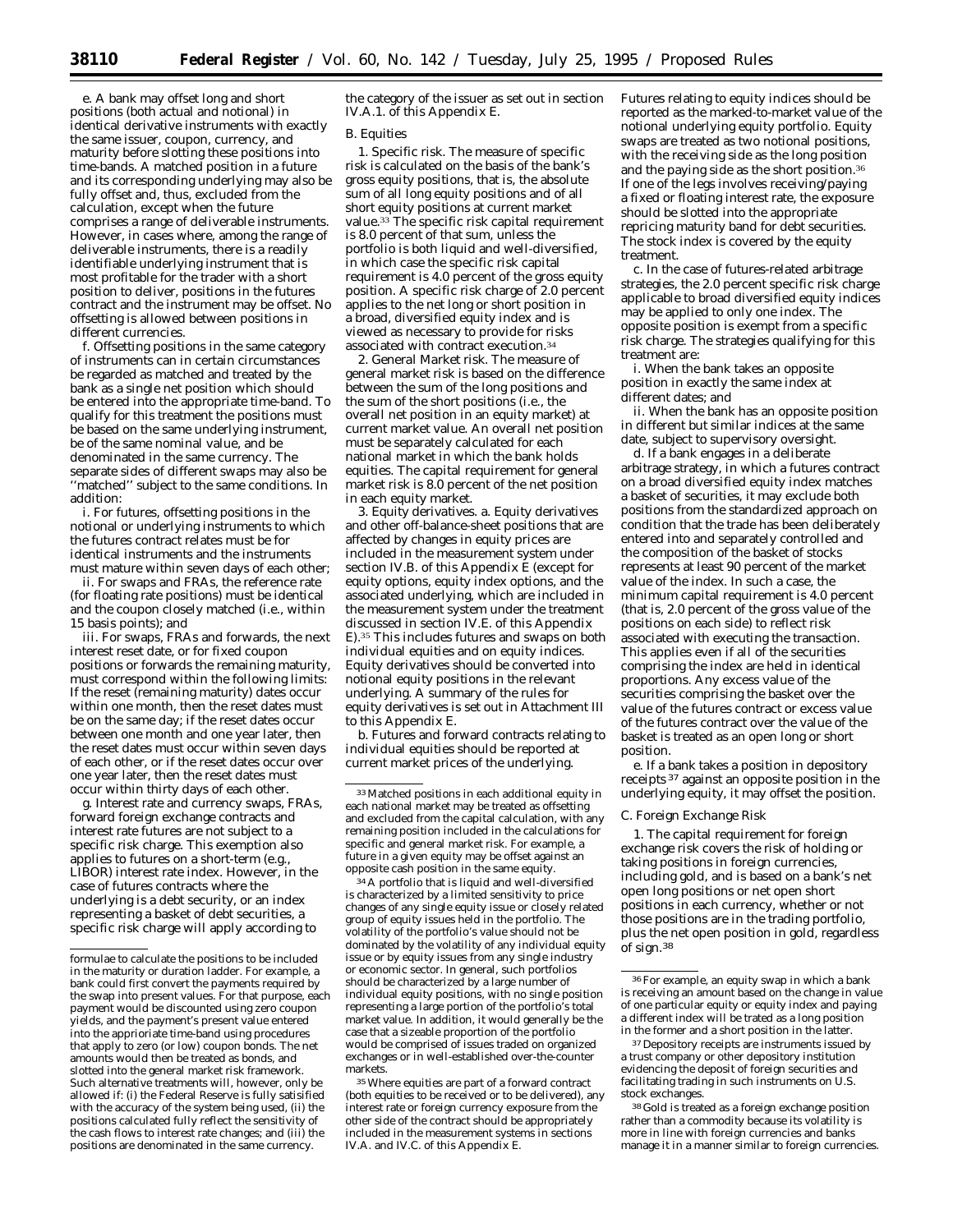2. A bank's net open position in each currency (and gold) is calculated by summing:

a. The net spot position (i.e., all asset items less all liability items, including accrued interest earned but not yet received and accrued expenses, denominated in the currency in question);

b. All foreign exchange derivative instruments and other off-balance-sheet positions that are affected by changes in exchange rates are included in the measurement system under section IV.C. of this Appendix E (except for options and their associated underlyings, which are included in the measurement system under the treatment discussed in section IV.E. of this Appendix E). Forward currency positions should be valued at current spot market exchange rates. For a bank in which the basis of its normal management accounting is to use net present values, forward positions may be discounted to net present values as an acceptable way of measuring currency positions for regulatory capital purposes;

c. Guarantees (and similar instruments) that are certain to be called and are likely to be irrevocable;

d. Net future income/expenses not yet accrued but already fully hedged (at the discretion of the bank). A bank that includes future income and expenses must do so on a consistent basis without selecting expected future flows in order to reduce the bank's position; and

e. Any other item representing a profit or loss in foreign currencies.

3. For measuring a bank's open positions, positions in composite currencies, such as the ECU, may be either treated as a currency in their own right or split into their component parts on a consistent basis. Positions in gold are measured in the same manner as described in section IV.D. of this Appendix E.39

4. The capital requirement is determined by converting the nominal amount (or net present value) of the net open position in each foreign currency (and gold) at spot rates into the reporting currency. The capital requirement is 8.0 percent of the sum of:

a. The greater of the sum of the net short open positions or the sum of the net long open positions (absolute values); and

b. The net open position in gold, regardless of sign.40

5. Where a bank is assessing its foreign exchange risk on a consolidated basis, it may be technically impractical in the case of some marginal operations to include the currency positions of a foreign branch or subsidiary of the bank. In such cases, the internal limit in

each currency may be used as a proxy for the positions, provided there is adequate ex post monitoring of actual positions complying with such limits. In these circumstances, the limits should be added, regardless of sign, to the net open position in each currency.

#### *D. Commodities Risk*

1. *Measurement methods.* This section provides a minimum capital requirement to cover the risk of holding or taking positions in commodities. There are two methods under the standardized approach for measuring commodity market risk—the simplified method and the maturity method. These methods are only appropriate for banks that conduct a limited amount of commodities business. All other banks must adopt an internal measurement system conforming to the criteria in section III. of this Appendix E.

2. *Base capital requirement.* Under both the simplified and maturity methods, each long and short commodity position (spot and forward) is expressed in terms of the standard unit of measurement (such as barrels, kilos, or grams). The open positions in each category of commodities are then converted at current spot rates into U.S. currency, with long and short positions offset to arrive at the net open position in each commodity. Positions in different categories of commodities may not, generally, be offset.41 Under either method, the base capital requirement is 15.0 percent of the net open position, long or short, in each commodity.42

3. *Simplified method.* To protect a bank against basis risk, interest rate risk, and forward gap risk, each category of commodity is also subject to a 3.0 percent capital requirement on the bank's gross positions, long plus short, in the particular commodity. In valuing gross positions in commodity derivatives for this purpose, a bank should use the current spot price. The total capital requirement for commodities risk is the sum of the 15.0 percent base charges for each net commodity position and the 3.0 percent requirements on the gross commodity positions.

4. *Maturity method.* a. Under this method, a bank must slot each long and short commodity position (converted into U.S. currency at current spot rates) into a maturity ladder. The time-bands for the maturity ladder are; from zero to one month, one up to three months, three up to six months, six up to twelve months, one up to two years, two up to three years, and over three years. A separate maturity ladder is used for each category of commodity. Physical

commodities are allocated to the first timeband.

b. In order to capture forward gap and interest rate risk within a time-band (together sometimes referred to as curvature/spread risk), offsetting long and short positions in each time-band are subject to an additional capital requirement. Beginning with the shortest-term time-band and continuing with subsequent time-bands, the amount of the matched short position plus the amount of the matched long position is multiplied by a spread rate of 1.5 percent.

c. The unmatched net position from shorter-term time-bands must be carried forward to offset exposures in longer-term time-bands. A capital requirement of 0.6 percent of the net position carried forward is added for each time-band that the net position is carried forward.43 The total capital requirement for commodities risk is the sum of the 15.0 percent base capital requirement for each net commodity position and the additional requirements for matched positions and for unmatched positions carried forward. An example of this calculation is in Attachment IV to this Appendix E.

5. *Commodity derivatives.* Commodity derivatives and other off-balance-sheet positions that are affected by changes in commodity prices are included in the measurement system under section IV.D. of this Appendix E (except for options and the associated underlying, which are included in the measurement system under the treatment discussed in section IV.E. of this Appendix E). Commodity derivatives are converted into notional commodity positions. Under the maturity method, the positions are slotted into maturity time-bands as follows:

a. Futures and forward contracts relating to individual commodities are incorporated in the measurement system as notional amounts (of, for example, barrels or kilos) that are converted to U.S. dollars at current spot rates and are assigned a maturity according to expiration date;

b. Commodity swaps where one side of the contract is a fixed price and the other side is the current market price are incorporated as a series of positions equal to the notional amount of the contract at current spot rates, with one position corresponding to each payment on the swap and slotted in the maturity ladder accordingly. The positions are long positions if the bank is paying a fixed price and receiving a floating price, and short positions if the bank is receiving a fixed price and paying a floating price; 44 and

c. Commodity swaps where the sides of the transaction are in different commodities are included in the relevant reporting ladder. No offsetting is allowed unless the commodities are in the same sub-category.

<sup>39</sup>Where gold is part of a forward contract (quantity of gold to be received or to be delivered), any interest rate or foreign currency exposure from the other side of the contract should be included in measurement system in section IV.A. (as a zero coupon instrument) and IV.C. of this Appendix E.

<sup>40</sup>For example, a bank has the following net currency positions: Yen=+50, DM=+100, GB=+150,  $FFR = -20$ , US\$ =  $-180$ , and gold =  $-35$ . The bank would sum its long positions (total=+300) and sum its short positions (total= $-200$ ). The bank's capital requirement for foreign exchange market risk would be: (300 (the larger of the summed long and short positions) +35 (gold))  $\times 8.0\% = $26.80$ .

 $^{\rm 41}\,$  However, offsetting is permitted between different sub-categories of the same commodity in cases where the sub-categories are deliverable against each other.

<sup>42</sup>When the funding of a commodity position opens a bank to interest rate or foreign exchange exposure the relevant positions should be included in the measures of interest rate and foreign exchange risk described in sections IV.A. and IV.C. of this Appendix E. When a commodity is part of a forward contract, any interest or foreign currency exposure from the other side of the contract should be appropriately included in the measurement systems in sections IV.A. and IV.C. of this Appendix E.

<sup>43</sup>For example, if \$200 short is carried forward from the 3–6 month time-band to the 1–2 year timeband, the capital charge would be \$200×.006×2=\$2.40.

<sup>44</sup> If one of the sides of the transaction involves receiving/paying a fixed or floating interest rate, that exposure should be slotted into the appropriate repricing maturity band in section IV.A. of this Appendix E.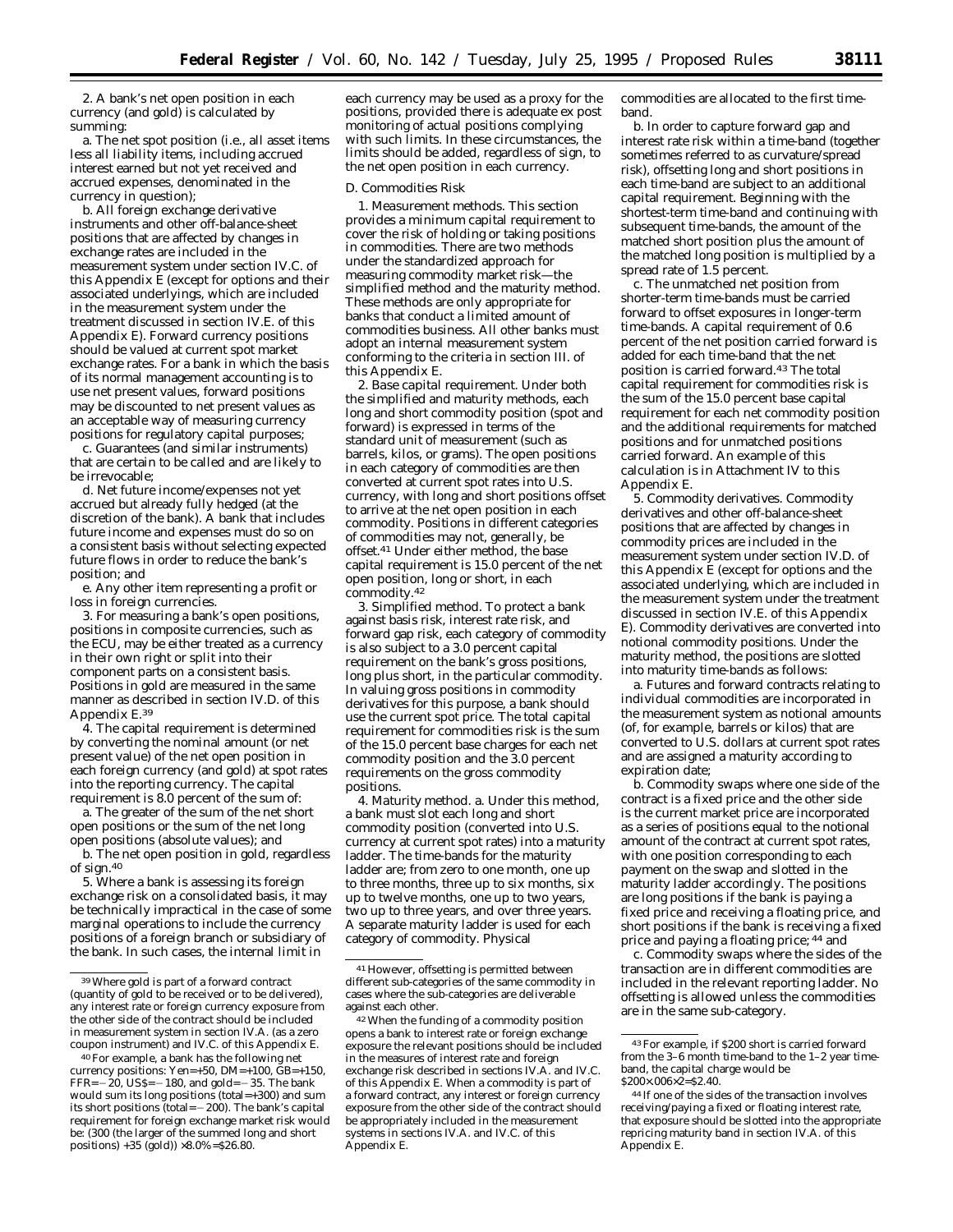#### *E. Options*

1. Three alternatives are available for a bank to use in measuring its market risk for options activities. A bank that only has purchased options may use the simplified method set forth in section IV.E.2. of this Appendix E. A bank that also writes options may use the scenario method described in section IV.E.3. of this Appendix E or the delta-plus method set forth in section IV.E.4. of this Appendix E.45 These methods may only be used by banks which, in relative terms, have limited options activities. Banks with more significant options business are expected to adopt an internal measurement system conforming to the criteria in section III. of this Appendix E. Regardless of the method used, specific risk related to the issuer of an instrument still applies to options positions for equities, equity indices and corporate debt securities as set forth in sections IV.A. and IV.B. of this Appendix E. There remains a separate capital requirement for counterparty credit risk as set forth in appendix A to this part.

2. Under the simplified and scenario methods, the positions for the options and the associated underlying, cash or forward, are not included in the measurement framework for debt securities, equities, foreign exchange or commodities risk as set forth in sections IV.A. through IV.D. of this Appendix E. Rather, they are subject to capital requirements as calculated in this section IV.E. The capital requirements calculated under this section IV.E. should then be added to the capital requirements for debt securities, equities, foreign exchange, and commodities risk as appropriate. Under the delta-plus method, the delta equivalent position 46 for each option is included in the measurement frameworks set forth in sections IV.A. through IV.D. of this Appendix E.

3. A bank that has only a limited amount and range of purchased options may use the following simplified approach to measure its market risk exposure.

a. For a bank with a long cash position and a long put or with a short cash position and a long call, the capital requirement is the market value of the underlying instrument multiplied by the sum of the specific and general market risk requirements for the underlying (that is, the specific and general market risk requirements that would have applied to the underlying directly under sections IV.A. through IV.D. of this Appendix  $E<sup>47</sup>$ ), less the amount the option is in the money (if any) bounded at zero.48

b. For a bank with a long call or a long put, the capital charge is the lesser of:

i. The market value of the underlying security multiplied by the sum of specific and general market risk requirements for the underlying (that is, the specific and general market risk requirements that would have applied to the underlying directly under sections IV.A. through IV.D. of this Appendix E 49); or

ii. The market value of the option.

c. Under this measure, the capital requirement for currency options is 8.0 percent of the market value of the underlying and for commodity options is 15.0 percent of the market value of the underlying.

4. Under the scenario approach, a bank revalues its options and related hedging positions by changing the underlying rate or price over a specified range and by assuming different levels of volatility for that rate or price.

a. For each of its option portfolios, a bank constructs a grid based on a fixed range of changes in the portfolio's risk factors and calculates changes in the value of the option portfolio at each point within the grid. For this purpose, an option portfolio consists of an option and any related hedging positions or multiple options and related hedging positions that are grouped together according to their remaining maturity or the type of underlying.

b. Options based on interest rates and debt instruments are grouped into portfolios according to the maturity zones that are set forth in section IV.A. of this Appendix E. (Zone 1 instruments have a remaining maturity of up to 1 year, zone 2 instruments have a remaining maturity from 1 year up to 4 years, and zone 3 instruments have a remaining maturity of 4 years or more.) These options and the associated hedging positions should be evaluated under the assumption that the relevant interest rates move simultaneously. For options based on equities, separate grids are constructed for each individual equity issue and index. For options based on exchange rates, separate grids are constructed for individual exchange rates. For options based on commodities, separate grids are constructed for each category of commodity (as defined in sections I.B.3. and IV.D. of this Appendix E).

c. For option portfolios with options based on equities, exchange rates, and commodities, the first dimension of the grid consists of rate or price changes within a

specified range above and below the current market value of the underlying; for equities, the range is  $\pm 12.0$  percent (or in the case of an index  $\pm 8.0$  percent), for exchange rates the range is ±8.0 percent, and for commodities the range is  $\pm 15.0$  percent. For option portfolios with options based on interest rates, the range for the first dimension of the grid depends on the remaining maturity zone. The range for zone 1 is  $\pm 100$  basis points, the range for zone 2 is ±90 basis points, and the range for zone 3 is  $\pm 75$  basis points. For all option portfolios, the range is divided into at least ten equally spaced intervals. The second dimension of each grid is a shift in the volatility of the underlying rate or price equal to ±25.0 percent of the current volatility.50

d. For each assumed volatility and rate or price change (a scenario), the bank revalues each option portfolio. The market risk capital requirement for the portfolio is the largest loss in value from among the scenario revaluations. The total market risk capital requirement for all option portfolios is the sum of the individual option portfolio capital requirements.

e. The Federal Reserve will review the application of the scenario approach, particularly regarding the precise way the analysis is constructed. A bank using the scenario approach should meet the appropriate qualitative criteria set forth in section III.B. of this Appendix E.

5. Under the delta-plus method, a bank that writes options may include delta-weighted options positions within each measurement framework as set forth in sections IV.A. through IV.D. of this Appendix E.

a. Options positions should be measured as a position equal to the market value of the underlying instrument multiplied by the delta. In addition, a bank must measure the sensitivities of the option's gamma (the change of the delta for a given change in the price of the underlying) and vega (the sensitivity of the option price with respect to a change in volatility) to calculate the total capital requirement. These sensitivities may be calculated according to an exchange model approved by the Federal Reserve or to the bank's own options pricing model, subject to review by the Federal Reserve.

b. For options with debt instruments or interest rates as the underlying instrument, delta-weighted options positions should be slotted into the debt instrument time-bands in section IV.A. of this Appendix E using a two-legged approach (as is used for other derivatives), requiring one entry at the time the underlying contract takes effect and one at the time the underlying contract matures.51 Floating rate instruments with

<sup>45</sup>Unless all their written option positions are hedged by perfectly matched long positions in exactly the same options, in which case there is no capital requirement for market risk.

<sup>46</sup>The delta equivalent of an option is the option's delta value multiplied by its principal or notional value. The delta value of an option represents the expected change in the option's price as a proportion of a small change in the price of the underlying instrument. For example, an option whose price changes \$1 for every \$2 dollar change in the price of the underlying instrument has a delta of 0.50.

<sup>47</sup>Some options (e.g., where the underlying is an interest rate, a currency, or a commodity) bear no specific risk but specific risk will be present in the case of options on corporate debt securities and for options on equities and equity indices.

<sup>48</sup>For example, if a holder of 100 shares currently valued at \$10 each has an equivalent put option with a strike price of \$11, the capital charge would be:  $$1,000 \times 16.0$  percent (e.g., 8.0 percent specific plus 8.0 percent general market risk)=\$160, less the amount the option is in the money

 $(511 - 510) \times 100 = $100$ , i.e., the capital charge would be \$60. A similar methodology applies for options whose underlying is a foreign currency, a debt security or a commodity.

<sup>49</sup>See footnote 47 in section IV.E.3.a. of this appendix E.

<sup>50</sup>For example, if the underlying of an equity instrument has a current market value of \$100 and a volatility of 20 percent, the first dimension of the grid would range from \$88 to \$112, divided into ten intervals of \$2.40 and the second dimension would assume volatilities of 15 percent, 20 percent, and 25 percent.

<sup>&</sup>lt;sup>51</sup> For example, in April, a purchased call option on a June three-month interest-rate future would be considered on the basis of its delta-equivalent value to be a long position with a maturity of five months and a short position with a maturity of two months. The written option would be slotted as a long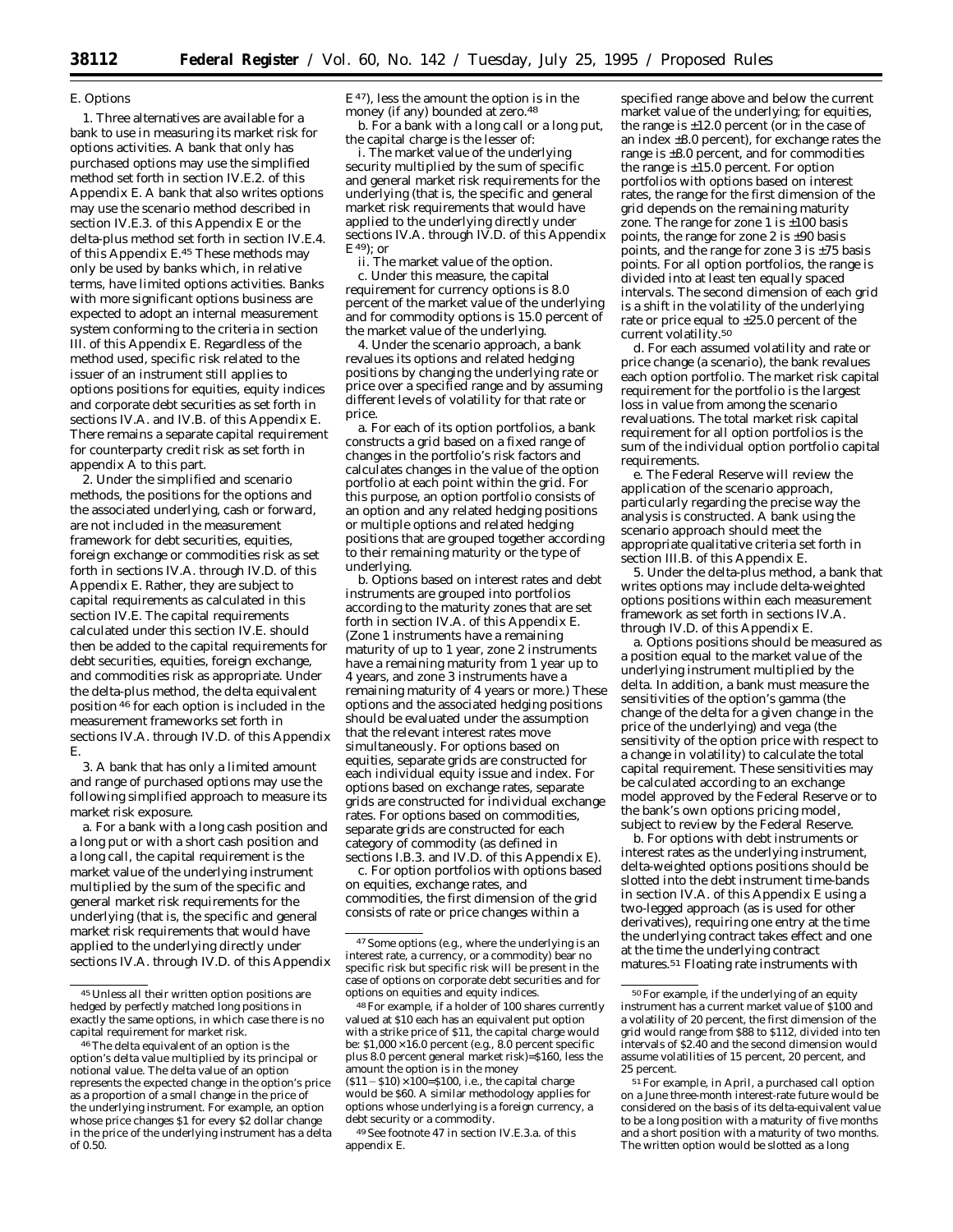caps or floors should be treated as a combination of floating rate securities and a series of European-style options.52 A bank must also calculate the gamma and vega for each such option position (including hedge positions). The results should be slotted into separate maturity ladders by currency. For options such as caps and floors whose underlying instrument is an interest rate, the delta and gamma should be expressed in

terms of a hypothetical underlying security. Subsequently:

i. For gamma risk, for each time-band, net gammas that are negative are multiplied by the risk weights set out in Table IV in section IV.E.5.b.iv. of this Appendix E and by the square of the market value of the underlying instrument (net positive gammas may be disregarded);

ii. For volatility risk, a bank calculates the capital requirements for vega in each timeband assuming a proportional shift in volatility of ±25.0 percent;

iii. The capital requirement is the absolute value of the sum of the individual capital requirements for net negative gammas plus the absolute value of the sum of the individual capital requirements for vega risk for each time-band; and

iv. The delta plus method risk weights are:

| TABLE IV.-DELTA PLUS METHOD RISK WEIGHTS |  |  |  |  |
|------------------------------------------|--|--|--|--|
|------------------------------------------|--|--|--|--|

| Time-band | Modified duration<br>(average assumed<br>for time band) | Assumed interest<br>rate change (%) | Risk-weight for<br>qamma <sup>1</sup> |
|-----------|---------------------------------------------------------|-------------------------------------|---------------------------------------|
|           | 0.00                                                    | 1.00                                | 0.00000                               |
|           | 0.20                                                    | 1.00                                | 0.00020                               |
|           | 0.40                                                    | 1.00                                | 0.00080                               |
|           | 0.70                                                    | 1.00                                | 0.00245                               |
|           | 1.40                                                    | 0.90                                | 0.00794                               |
|           | 2.20                                                    | 0.80                                | 0.01549                               |
|           | 3.00                                                    | 0.75                                | 0.02531                               |
|           | 3.65                                                    | 0.75                                | 0.03747                               |
|           | 4.65                                                    | 0.70                                | 0.05298                               |
|           | 5.80                                                    | 0.65                                | 0.07106                               |
|           | 7.50                                                    | 0.60                                | 0.10125                               |
|           | 8.75                                                    | 0.60                                | 0.13781                               |
|           | 10.00                                                   | 0.60                                | 0.18000                               |

1According to the Taylor expansion, the risk weights are calculated as 1⁄2 (modified duration x assumed interest rate change) 2/100.

c. For options with equities as the underlying, delta-weighted option positions should be incorporated in the measure of market risk set forth in section IV.B. of this Appendix E. Individual equity issues and indices should be treated as separate underlyings. In addition to the capital requirement for delta risk, a bank must apply a further capital charge for gamma and vega risk:

i. For gamma risk, the net gammas that are negative for each underlying are multiplied by 0.72 percent (in the case of an individual equity) or 0.32 percent (in the case of an index as the underlying) and by the square of the market value of the underlying;

ii. For volatility risk, a bank calculates the capital requirement for vega for each underlying, assuming a proportional shift in volatility of ±25.0 percent; and

iii. The capital requirement is the absolute value of the sum of the individual capital requirements for net negative gammas plus the absolute value of the individual capital requirements for vega risk.

d. For options of foreign exchange and gold positions, the net delta (or delta-based) equivalent of the total book of foreign currency and gold options is incorporated into the measurement of the exposure in a single currency position as set forth in section IV.C. of this Appendix E. The gamma and vega risks are measured as follows:

i. For gamma risk, for each underlying exchange rate, net gammas that are negative are multiplied by 0.32 percent and by the square of the market value of the positions;

ii. For volatility risk, a bank calculates the capital requirements for vega for each currency pair and gold assuming a proportional shift in volatility of ±25.0 percent; and

iii. The capital requirement is the absolute value of the sum of the individual capital requirements for net negative gammas plus the absolute value of the sum of the individual capital requirements for vega risk.

e. For options on commodities, the deltaweighted positions are incorporated in one of the measures described in section IV.D. of this Appendix E. In addition, a bank must apply a capital requirement for gamma and vega risk:

i. For gamma risk, net gammas that are negative for each underlying are multiplied by 1.125 percent and by the square of the market value of the commodity;

ii. For volatility risk, a bank calculates the capital requirements for vega for each commodity assuming a proportional shift in volatility of ±25.0 percent; and

iii. The capital requirement is the absolute value of the sum of the individual capital requirements for net negative gammas plus the absolute value of the sum of the individual capital requirements for vega risk.

f. Under certain conditions and to a limited extent, the Federal Reserve may permit banks that are significant traders in options with debt securities or interest rates as the underlying to net positive and negative

gammas and vegas across time-bands. Such netting must be based on prudent and conservative assumptions and the bank must materially meet the qualitative standards set forth in section III.B. of this Appendix E.

g. A bank may base the calculation of vega risk on a volatility ladder in which the implied change in volatility varies with the maturity of the option. The assumed proportional shift in volatility must be at least ±25.0 percent at the short end of the maturity spectrum. The proportional shift for longer maturities must be at least as stringent in statistical terms as the 25.0 percent shift at the short end.

h. A bank should also monitor the risks of rho (the rate of change of the value of the option with respect to the interest rate) and theta (the rate of change of the value of the option with respect to time).

## **Attachments to Appendix E**

# **Attachment I—Sample Calculation of Eligible Tier 1, Tier 2, and Tier 3 Capital for the Risk-Based Capital Ratio Adjusted for Market Risk**

a. In each example the weighted-risk assets are \$8000 and the market risk-adjusted assets are \$625 (capital requirement for market risk=\$50 \$50×12.5=\$625):

**Example 1:** A bank has the following qualifying capital:

Tier 1=\$600 Tier 2=\$100 Tier 3=\$1000

position with a maturity of two months and short position with a maturity of five months.

<sup>52</sup>For example, the holder of a three-year floating rate bond indexed to six-month LIBOR with a cap of 15 percent would treat the bond as a debt

security that reprices in six months, and a series of five written call options a FRA with a strike rate of 15 percent, each slotted as a short position at the expiration date of the option and as a long position at the time the FRA matures.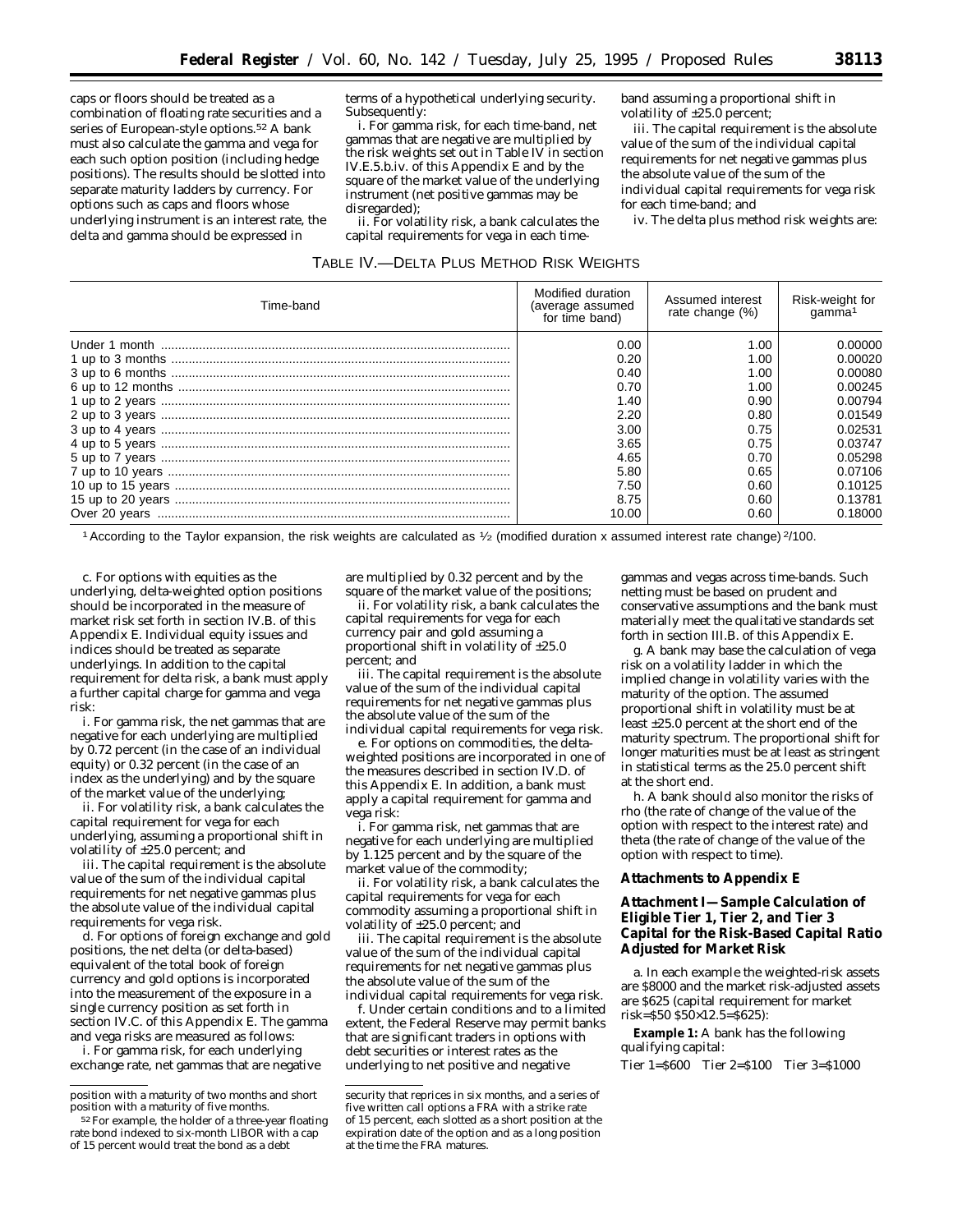(1) The minimum capital requirement for credit risk is \$640 (\$8000×8.0%). This requirement could be satisfied with \$540 of

Tier 1 capital and \$100 of Tier 2 capital. (2) The remaining capital available for market risk would be:

Tier 1=\$60, Tier 2=0, and Tier 3=\$1000. The minimum capital requirement for market risk is \$50 (\$625×8.0%). Eligible Tier 3 capital would be limited to \$125  $(S50 \times 2.5)$ .

(3) The Tier 1 capital required to support market risk could be satisfied by allocating \$14 (\$50×.285), with eligible Tier 3 capital

used for market risk being \$36 (\$50  $-$  \$14). (4) Total qualifying and eligible capital would be:

\$540 (Tier 1)+\$100 (Tier 2)+\$60 (Tier 1, comprising \$14 allocated for market risk and \$46 unallocated)+\$36 (Tier 3)=\$736. The bank's ratio of qualifying and eligible capital to weighted-risk assets adjusted for market risk would be: \$736/ \$8,625)=8.5%.

**Example 2:** A bank has the following qualifying capital:

Tier 1=\$500 Tier 2=\$140 Tier 3=\$600 (1) The minimum capital requirement for credit risk is \$640 (\$8000×8.0%). This requirement could be satisfied with \$500 of Tier 1 capital and \$140 of Tier 2 capital.

(2) The remaining capital available for market risk would be: Tier  $1=0$ , Tier  $2=80$ , and Tier 3=\$600. Eligible Tier 3 capital would be limited to  $\overline{S}0$  (0×2.5). Because there is no Tier 1 capital required to support market risk, no eligible Tier 3 capital may be used for market risk.

(3) Total qualifying and eligible capital would be: \$500 (Tier 1)+\$140 (Tier 2)=\$640. The bank's ratio of qualifying and eligible capital to weighted-risk assets adjusted for market risk would be: \$640/\$8,625)=7.4%.

b. In both of the examples described in paragraph a. of this attachment the total of Tier 2 and Tier 3 capital for credit and market risk is not greater than 100 percent of Tier 1 capital for credit and market risk and the total of Tier 2 capital for credit risk is not greater than 100 percent of Tier 1 capital for credit risk.

# **Attachment II—Sample Calculation of General Market Risk for Debt Instruments Using the Maturity Method**

a. A bank with the following positions would slot them into a maturity ladder as shown below:

i. Qualifying bond, \$13.33mn market value, remaining maturity 8 years, coupon 8%;

ii. Government bond, \$75mn market value, remaining maturity 2 months, coupon 7%;

iii. Interest rate swap, \$150 mn, bank receives floating rate interest and pays fixed, next interest reset after 12 months, remaining life of swap is 8 years (assumes the current interest rate is identical to the one the swap is based on); and

iv. Long position in interest rate future, \$50mn, delivery date after 6 months, life of underlying government security is 3.5 years (assumes the current interest rate is identical to the one the swap is based on).

| Zone | Time-band and position | Risk wght<br>$\sqrt{8}$ | Risk-weighted<br>position | Net time-band<br>positions             | Net zone<br>positions |
|------|------------------------|-------------------------|---------------------------|----------------------------------------|-----------------------|
| $1$  |                        | 0.00                    |                           |                                        |                       |
|      |                        | 0.20                    |                           | Long 0.15    Long 0.15    Long 1.00.   |                       |
|      |                        | 0.40                    |                           | Short 0.20  Short 0.20                 |                       |
|      | Short 50 Future        |                         |                           |                                        |                       |
|      |                        | 0.70                    |                           | Long 1.05    Long 1.05                 |                       |
|      | Long 150 Swap          |                         |                           |                                        |                       |
|      |                        | 1.25                    |                           |                                        |                       |
|      |                        | 1.75                    |                           |                                        |                       |
|      |                        | 2.25                    |                           | Long 1.125    Long 1.125    Long 1.125 |                       |
|      | Long 50 Future         |                         |                           |                                        |                       |
|      |                        | 2.75                    |                           |                                        |                       |
|      |                        | 3.25                    |                           |                                        |                       |
|      |                        | 3.75                    |                           | Short 5.625  Short 5.125               | Short 5.125           |
|      | Short 150 Swap         |                         |                           |                                        |                       |
|      | Long 13.33 Qual Bond   |                         | Long $0.50$               |                                        |                       |
|      |                        | 4.50                    |                           |                                        |                       |
|      |                        | 5.25                    |                           |                                        |                       |
|      |                        | 6.00                    |                           |                                        |                       |

b. A vertical disallowance would be calculated for time-band 7–10 years. It would be 10 percent of the matched positions in the time-band—10.0×0.5=0.05 (\$50,000).

c. A horizontal disallowance would be calculated for zone 1. It would be 40 percent of the matched positions in the zone— 40.0×0.20=0.80 (\$80,000). The remaining net position in Zone 1 would be +1.00.

d. A horizontal disallowance would be calculated for adjacent zones 2 and 3. It would be 40 percent of the matched positions between the zones—40.0×1.125=0.45

(450,000). The remaining position in zone 3 would be  $-4.00$ .

e. A horizontal disallowance would be calculated between zones 1 and 3. It would be 100 percent of the matched positions between the zones— 100×1.00=1.00 (1,000,000).

f. The remaining net open position for the bank would be 3.00 (\$3,000,000). The total capital requirement for general market risk for this portfolio would be: The vertical disallowance ....... \$50,000

| Horizontal disallowance in |           |
|----------------------------|-----------|
|                            | 80.000    |
| Horizontal disallowance—   |           |
|                            | 450.000   |
| Horizontal disallowance-   |           |
|                            | 1.000.000 |
| Overall net open position  | 3,000,000 |

Total requirement for general market risk ............. 4,580,000

# **Attachment III—Summary of Treatment for Interest Rate and Equity Derivatives**

#### **Summary of Treatment for Interest Rate Derivatives**

| Instrument                                   | $Specific$ risk charge | General market risk charge |
|----------------------------------------------|------------------------|----------------------------|
| <b>Exchange-Traded Future</b><br>OTC Forward |                        |                            |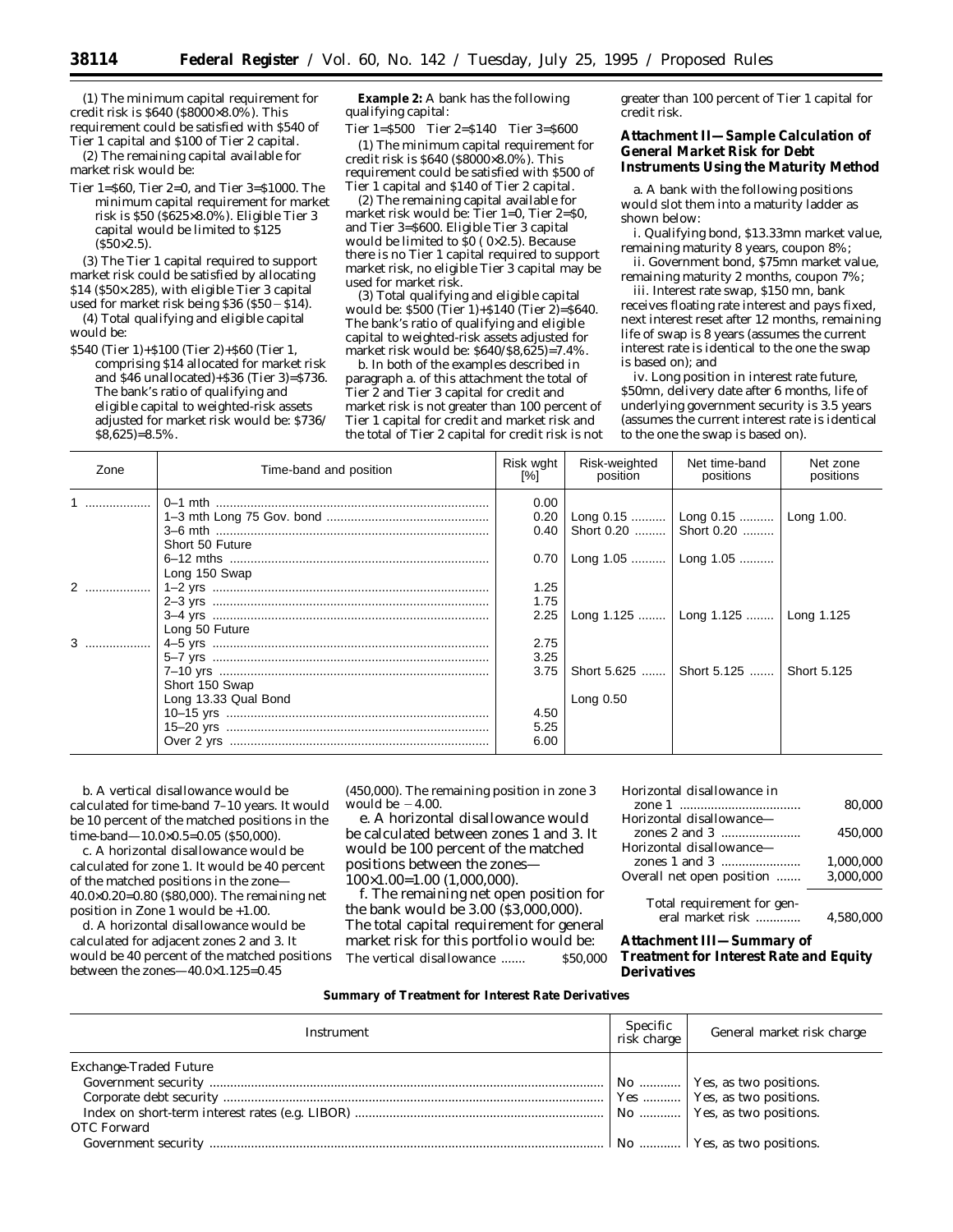#### **Summary of Treatment for Interest Rate Derivatives**—Continued

| Instrument                                                                                                                                                                                                                                                                                                                                                                                                                                                                             | Specific<br>risk charge | General market risk charge                                                                                                                                                                                                                    |
|----------------------------------------------------------------------------------------------------------------------------------------------------------------------------------------------------------------------------------------------------------------------------------------------------------------------------------------------------------------------------------------------------------------------------------------------------------------------------------------|-------------------------|-----------------------------------------------------------------------------------------------------------------------------------------------------------------------------------------------------------------------------------------------|
|                                                                                                                                                                                                                                                                                                                                                                                                                                                                                        |                         | Yes    Yes, as two positions.                                                                                                                                                                                                                 |
| $\label{prop:optimal} \begin{minipage}{0.9\textwidth} \centering \textbf{Corporte debt security} \end{minipage} \begin{minipage}{0.9\textwidth} \centering \begin{minipage}{0.9\textwidth} \centering \textbf{C} & \textbf{C} & \textbf{C} & \textbf{C} & \textbf{C} & \textbf{C} \\ \textbf{C} & \textbf{D} & \textbf{S} & \textbf{D} & \textbf{C} & \textbf{C} & \textbf{C} & \textbf{C} \\ \textbf{D} & \textbf{D} & \textbf{D} & \textbf{D} & \textbf{D} & \textbf{C} & \textbf{D$ |                         | No    Yes, as two positions.                                                                                                                                                                                                                  |
|                                                                                                                                                                                                                                                                                                                                                                                                                                                                                        |                         | No    Yes, as two positions.                                                                                                                                                                                                                  |
|                                                                                                                                                                                                                                                                                                                                                                                                                                                                                        |                         | No  Yes, as one position in each                                                                                                                                                                                                              |
|                                                                                                                                                                                                                                                                                                                                                                                                                                                                                        |                         | currency.                                                                                                                                                                                                                                     |
| Options:                                                                                                                                                                                                                                                                                                                                                                                                                                                                               |                         | For each type of transaction, ei-                                                                                                                                                                                                             |
|                                                                                                                                                                                                                                                                                                                                                                                                                                                                                        |                         | ther:                                                                                                                                                                                                                                         |
|                                                                                                                                                                                                                                                                                                                                                                                                                                                                                        | No                      | (a) Carve out together with                                                                                                                                                                                                                   |
|                                                                                                                                                                                                                                                                                                                                                                                                                                                                                        | Yes                     | the associated hedging<br>positions<br>-simplified method<br>-scenario analysis<br>-internal models, or<br>General market risk<br>(b)<br>charge according to the<br>Delta-plus method<br>(gamma and vega receive<br>separate capital charges) |
|                                                                                                                                                                                                                                                                                                                                                                                                                                                                                        | No                      |                                                                                                                                                                                                                                               |

**Note:** Specific risk charges relate to the issuer of the instrument. There remains a separate capital requirement for counterparty credit risk.

# **Summary of Treatment for Equity Derivatives**

| Instrument                                 | Specific<br>risk charge | General market risk charge                                                                                                               |
|--------------------------------------------|-------------------------|------------------------------------------------------------------------------------------------------------------------------------------|
| Exchange-Traded or OTC Future:<br>Options: |                         | Yes    Yes, as underlying.<br>$2.0\%$   Yes, as underlying.<br>ther:                                                                     |
|                                            | yes                     | (a) Carve out together with<br>the associated hedging<br>positions<br>-simplified method<br>-scenario approach<br>-internal models, or   |
|                                            | $2.0\%$                 | (b) General market risk require-<br>ment according to the Delta-<br>plus method (gamma and<br>vega receive separate capital<br>charges). |

**Note:** Specific risk charges relate to the issuer of the instrument. There remains a separate capital requirement for counterparty credit risk.

# **Attachment IV—Sample Calculation of Standardized Approach for Commodities Risk**

| Time-band                 | Position           | Spread<br>rate | Capital calculation                                                                     | Capital<br>charge |
|---------------------------|--------------------|----------------|-----------------------------------------------------------------------------------------|-------------------|
|                           | None<br>Short 1000 | $1.5\%$<br>.   | 200 short carried forward to 1–2 yrs, capital charge:<br>$200 \times 2 \times 0.6\% =$  | 24<br>2.4         |
| 6 up to 12 months    None |                    |                | 400 long carried forward to over 3 yrs capital charge:<br>$400 \times 2 \times 0.6\% =$ | 6<br>4.8          |
|                           | None               | .              | Net position: 200 capital charge: 200×15.0%=                                            | 12<br>30          |

NOTE: Assume all positions are in the same commodity and converted at current spot rates into U.S. dollars. The total capital requirement would be \$79.2.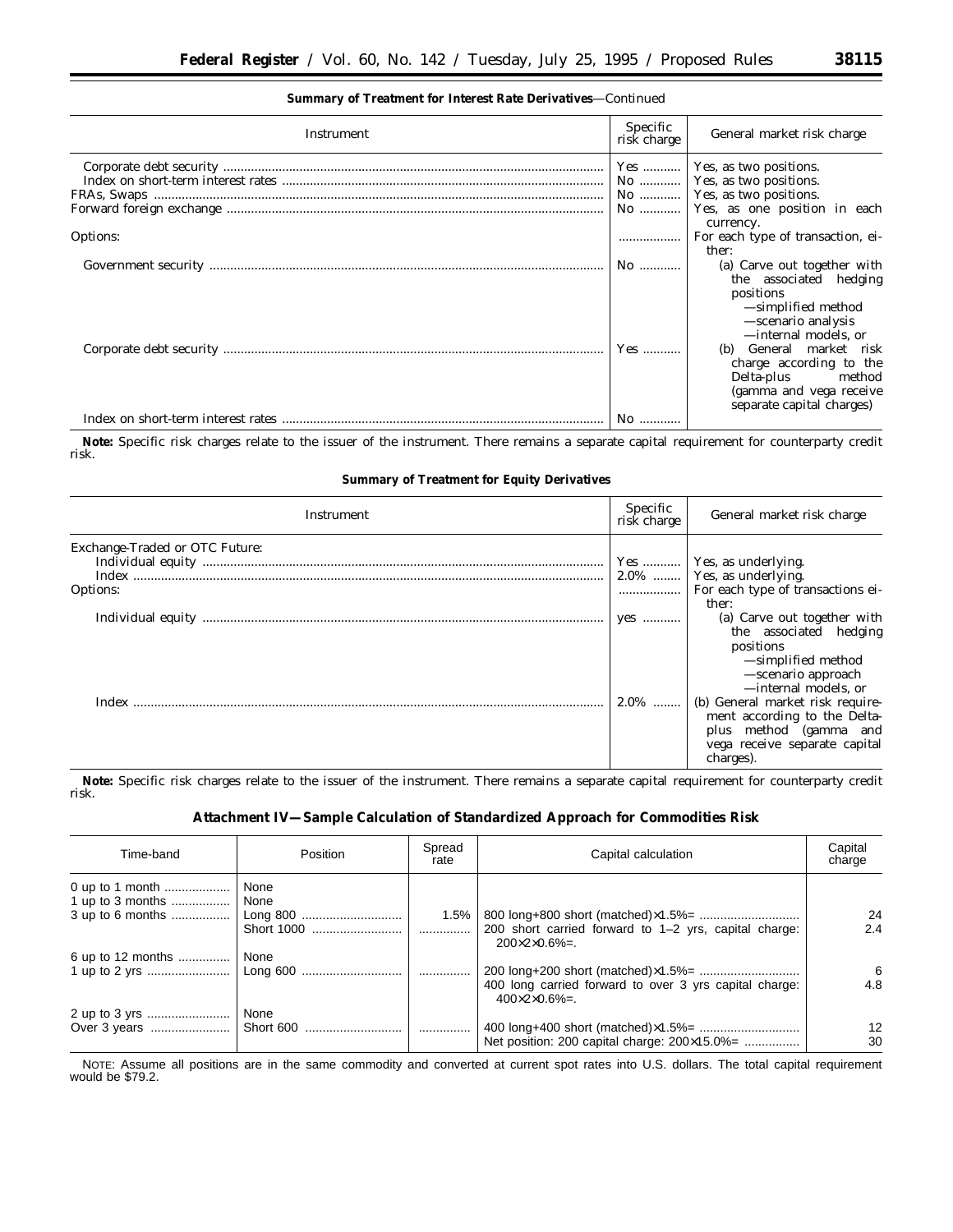# **Attachment V—Sample Calculation for Delta-Plus Method for Options**

a. Assume a bank has a European short call option on a commodity with an exercise price of 490 and a market value of the underlying 12 months from the expiration of the option at 500; a risk-free interest rate at 8% per annum, and the volatility at 20 percent. The current delta for this position is according to the Black-Scholes formula  $-0.721$  (that is, the price of the option changes by  $-0.721$  if the price of the underlying moves by 1). The gamma is  $-0.0034$  (that is, the delta changes by  $-0.0034$  from  $-0.721$  to  $-0.7244$  if the price of the underlying moves by 1). The current value of the option is 65.48.

b. The first step under the delta-plus method is to multiply the market value of the commodity by the absolute value of the delta.  $500 \times 0.721 = 360.5$ . The delta-weighted position is then incorporated into the measure described in section IV.D. of this Appendix E. If the bank uses the maturity approach and no other positions exist, the delta-weighted position is multiplied by 0.15 to calculate the capital requirement for delta.  $360.5 \times 0.15 = 54.075$ .

c. The capital requirement for gamma is calculated according to the Taylor expansion by multiplying the absolute value of the assumed gamma of  $-0.0034$  by 1.125% and by the square of the market value of the underlying.  $-0.0034 \times 0.0125 \times 500^2 =$ 10.625.

d. The capital requirement for vega is calculated next. The assumed current (implied) volatility is 20%. Since only an increase in volatility carries a risk of loss for a short call option, the volatility has to be increased by a relative shift of 25%. This means that the vega capital requirement has to be calculated on the basis of a change in volatility of 5 percentage points from 20% to 25% in this example. According to the Black-Scholes formula used here, the vega equals 168. Thus, a 1% or 0.01 increase in volatility increases the value of the option by 1.68. Accordingly, a change in volatility of 5 percentage points increases the value of 5 x 1.68 = 8.4. This is the capital requirement for vega risk. The total capital requirement would be \$73.10 (54.075 + 10.625 + 8.4).

# **PART 225—BANK HOLDING COMPANIES AND CHANGE IN BANK CONTROL (REGULATION Y)**

1. The authority citation for part 225 continues to read as follows:

**Authority:** 12 U.S.C. 1817(j)(13), 1818, 1828(o), 1831i, 1831p-1, 1843(c)(8), 1844(b), 1972(1), 3106, 3108, 3310, 3331–3351, 3907, and 3909.

2. In part 225, appendix A to part 225 is amended by revising the first and second paragraphs of section I. to read as follows:

# **Appendix A to Part 225—Capital Adequacy Guidelines for Bank Holding Companies: Risk-Based Measure**

#### *I. Overview*

The Board of Governors of the Federal Reserve System has adopted a risk-based capital measure to assist in the assessment of the capital adequacy of bank holding companies (banking organizations).<sup>1</sup> The principal objectives of this measure are to (i) make regulatory capital requirements more sensitive to differences in risk profiles among banking organizations; (ii) factor off-balancesheet exposures into the assessment of capital adequacy; (iii) minimize disincentives to holding liquid, low-risk assets; and (iv) achieve greater consistency in the evaluation of the capital adequacy of major banking organizations throughout the world.

The risk-based capital guidelines include both a definition of capital and a framework for calculating weighted risk assets by assigning assets and off-balance-sheet items to broad risk categories.2 An institution's risk-based capital ratio is calculated by dividing its qualifying capital (the numerator of the ratio) by its weighted risk assets (the denominator).3 The definition of qualifying capital is outlined below in section II. of this appendix A, and the procedures for calculating weighted risk assets are discussed in section III. of this appendix A. Attachment I to this appendix A illustrates a sample calculation of weighted risk assets and the risk-based capital ratio.

\* \* \* \* \*

3. In Part 225 a new appendix E is added to read as follows:

1Some banking organizations are also subject to capital requirements for market risk as set forth in appendix E of this part. Banking organizations that are subject to the market risk measure are required to follow the guidelines set forth in appendix E of this part for determining qualifying and eligible capital, calculating market risk-equivalent assets and adding them into weighted-risk assets, and calculating risk-based capital ratios adjusted for market risk. Supervisory ratios that relate capital to total assets for bank holding companies are outlined in appendices B and D of this part.

2The risk-based capital measure is based upon a framework developed jointly by supervisory authorities from the countries represented on the Basle Committee on Banking Regulations and Supervisory Practices (Basle Supervisors' Committee) and endorsed by the Group of Ten Central Bank Governors. The framework is described in a paper prepared by the Basle Supervisors' Committee entitled ''International Convergence of Capital Measurement,'' July 1988.

3Banking organizations generally are expected to utilize period-end amounts in calculating their riskbased capital ratios. When necessary and appropriate, ratios based on average balances may also be calculated on a case-by-case basis. Moreover, to the extent banking organizations have data on average balances that can be used to calculate risk-based ratios, the Federal Reserve will take such data into account.

# **Appendix E to Part 225—Capital Adequacy Guidelines for Bank Holding Companies: Market Risk Measure**

*I. Introduction*

A. Overview

1. The Board of Governors of the Federal Reserve System has adopted a framework for determining capital requirements for the market risk exposure of bank holding companies (banking organizations).<sup>1</sup> For this purpose, market risk is defined as the risk of losses in a banking organization's on- and offbalance-sheet positions arising from movements in market prices. The market risks subject to these capital requirements are those associated with debt and equity instruments held in the banking organization's trading account, as well as foreign exchange risk and commodities risk throughout the organization, including options and other derivative contracts in each risk category.

2. Effective December 31, 1997, the market risk measure will be applied to all bank holding companies that, on a consolidated basis:

a. Have total assets in excess of \$5 billion; *and* have a total volume of trading activities (measured as the sum of the banking organization's trading assets and liabilities 2 on a daily average basis for the quarter) that is 3.0 percent or more of the total assets of the banking organization, or have interest rate, foreign exchange, equity, and commodity off-balance-sheet derivative contracts relating to trading activities whose total notional amounts exceed \$5 billion; or

b. Have total assets of \$5 billion or less; *and* have trading activities exceeding 10.0 percent of the total assets of the banking organization.

3. Such banking organizations are still subject to the risk-based capital measure set forth in appendix A of this part, subject to the exclusion of certain assets specified in this appendix E. However, these banking organizations must calculate their market risk-equivalent assets and determine riskbased capital ratios adjusted for market risk in accordance with this appendix E.3

4. The market risk measure provides two ways for a banking organization to determine its exposure to market risk. A banking organization may use its internal risk measurement model, subject to the conditions and criteria set forth in section III. of this appendix E (referred to as the internal models approach), or when appropriate, a

2As reflected in the Consolidated Financial Statements for Bank Holding Companies (FR Y–9C Report).

3The Federal Reserve may apply all or portions of this appendix E to other banking organizations when deemed necessary for safety and soundness purposes.

<sup>1</sup>The market risk measure is based on a framework developed jointly by supervisory authorities from the countries represented on the Basle Committee on Banking Supervision (Basle Supervisors Committee) and endorsed by the Group of Ten Central Bank Governors. The framework is described in a paper prepared by the Basle Supervisors Committee entitled ''[Proposal to issue a] Supplement to the Basle Capital Accord to Cover Market Risks.'' [April] 1995.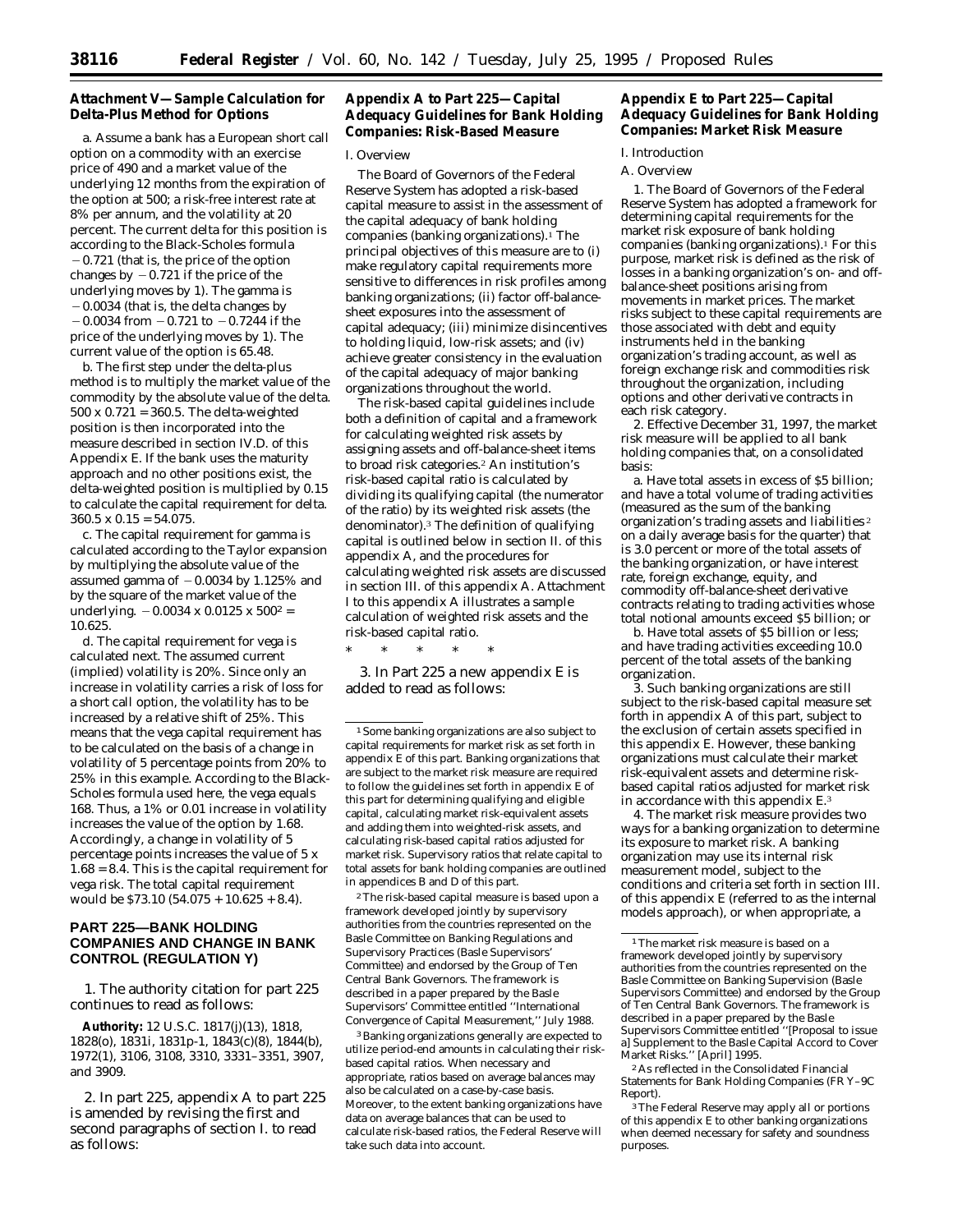banking organization may use all or portions of the alternative measurement system described in section IV. of this appendix E (referred to as the standardized approach).

a. With prior approval from the Federal Reserve, for regulatory capital purposes, a banking organization may use its internal risk measurement model to measure its value-atrisk 4 for each of the following risk factor categories; interest rates, exchange rates, equity prices, and commodity prices. The value-at-risk amount for each risk factor category should include volatilities of related options. The value-at-risk amount for each risk factor category is summed to determine the aggregate value-at-risk for the banking organization.

b. The standardized approach uses a set of standardized calculations and assumptions to measure market risk exposure depending on its source; debt instruments, equities, foreign currencies, and commodities, including volatilities of related options.

5. The Board generally expects any banking organization that is subject to the market risk measure, especially those with large trading accounts, to comply with the measure by using internal risk-measurement models. A banking organization may not change its measurement approach for the purpose of minimizing capital requirements. In limited instances, on a case-by-case basis, the Federal Reserve may permit a banking organization that has internal models to incorporate risk measures of negligible exposures, for example, *de minimis* positions, activities in remote locations, minor exposures in a currency, or activities that present negligible risk to the banking organization, in an alternative manner, so long as it adequately captures the risk.

6. The risk-based capital ratios adjusted for market risk determined in accordance with this appendix E are *minimum* supervisory ratios. Banking organizations generally are expected to operate with capital positions well above the minimum ratios. In all cases, banking organizations should hold capital commensurate with the level and nature of the risks to which they are exposed.

7. The Federal Reserve will monitor the implementation and effect of these guidelines in relation to domestic and international developments in the banking industry. When necessary and appropriate, the Board will consider the need to modify this appendix E in light of any significant changes in the economy, financial markets, banking practices, or other relevant factors.

B. Market Risks Subject to a Capital Requirement.

1. *General Market Risk and Specific Risk.* A banking organization must hold capital against exposure to general market risk and specific risk arising from its trading and other

foreign exchange and commodity activities. For this purpose, general market risk refers to changes in the market value of covered transactions resulting from market movements, such as changing levels of market interest rates, broad equity indices, or currency exchange rates. Specific risk refers to credit risk, that is, the risk that the issuer of a debt or equity instrument might default, as well as to other factors that affect the market value of specific instruments but that do not materially alter market conditions.<sup>5</sup>

2. *Trading Activities*. a. The general market risk and specific risk capital requirements for trading activities are based on on- and offbalance-sheet positions in a banking organization's trading account. For this purpose, trading account means positions in financial instruments acquired with the intent to resell in order to profit from shortterm price movements (or other price or interest-rate variations), including, but not limited to:

i. Assets acquired with the intent to resell to customers;

ii. Positions in financial instruments arising from matched principal brokering and market making; or

iii. Positions taken in order to hedge other elements of the trading account (that is, reduce risk by offsetting other positions that have exposure to changes in market rates or prices).6 Trading activities may include positions in debt instruments, equities, foreign currencies, and commodity instruments, or related derivative<sup>7</sup> or other off-balance-sheet contracts.

b. Debt instruments in the trading account are all fixed-rate and floating-rate debt securities and instruments that behave like debt, including non-convertible preferred stock. Convertible bonds, i.e., preferred stock or debt issues that are convertible, at a stated price, into common shares of the issuer, should be treated as debt instruments if they trade like debt instruments and as equities if they trade like equities. Also included are derivative contracts of debt instruments and other off-balance-sheet instruments in the trading account that react to changes in interest rates. A security that has been sold subject to a repurchase agreement or lent subject to a securities lending agreement is treated as if it were still owned by the lender of the security. Such transactions remain subject to the capital requirements for credit

6At a banking organization's option, when nontrading account instruments are hedged with instruments in the trading account, on- or offbalance-sheet, the non-trading account instruments may be included in the measure for general market risk. Such non-trading account instruments remain subject to the credit risk capital charges of appendix A of this part.

7 In general terms, a derivative is a financial contract whose value is derived from the values of one or more underlying assets or reference rates or indexes of asset values (referred to as ''the underlying''). Derivatives include standardized contracts that are traded on exchanges and customized, privately negotiated contracts known as over-the-counter (OTC) derivatives.

risk for the off- balance-sheet portion of the transaction as set forth in section III.D. of appendix A of this part.

c. Equities in the trading account are equity instruments that behave like equities. The instruments covered include common stocks (whether voting or non-voting), convertible securities that behave like equities, and commitments to buy or sell equity securities. Also included are derivative contracts of equity instruments and other off-balancesheet instruments in the trading account that are affected by changes in equity prices. However, non-convertible preferred stock is included in debt instruments.

3. *Foreign Exchange and Commodities Risk.* Foreign exchange or commodities positions, whether or not included in a banking organization's trading account, are subject to a capital requirement for the market risk of those positions.

a. The capital requirement for foreign exchange risk applies to a banking organization's total currency and gold positions. This includes spot positions (that is, asset items and liability items, including accrued interest and expenses, denominated in each currency); forward positions (that is, forward foreign exchange transactions, including currency futures and the principal on currency swaps not included in the spot position); and certain guarantees. It includes future income and expenses from foreign currency transactions not yet accrued but already fully hedged (at the discretion of the reporting bank), foreign exchange derivative and other off-balance-sheet positions that are affected by changes in exchange rates, and any other item representing a profit or loss in foreign currencies.

b. A banking organization may, subject to approval by the Federal Reserve, exclude from its foreign exchange positions any structural positions in foreign currencies. For this purpose, such structural positions are limited to transactions designed to hedge a banking organization's capital ratios against the effect of adverse exchange rate movements on subordinated debt, equity, or minority interests in consolidated subsidiaries and dotation capital assigned to foreign branches that are denominated in foreign currencies. Also included are any positions related to unconsolidated subsidiaries and to other items that are deducted from a banking organization's capital when calculating its capital base. In any event, such structural foreign currency positions must reflect long-term policies of the institution and not relate to trading positions.

c. A banking organization doing negligible business in foreign currency and that does not take foreign exchange positions for its own account may be exempted from the capital requirement for foreign exchange risk provided that:

i. Its foreign currency business, defined as the greater of the sum of its gross long positions and the sum of its gross short positions in all foreign currencies, does not exceed 100 percent of eligible capital as defined in section II. of this appendix E; and

ii. Its overall net open foreign exchange position as determined in section IV.C.2. of this appendix E does not exceed 2.0 percent of its eligible capital.

<sup>4</sup>A banking organization evaluates its current positions and estimates future market volatility through a value-at-risk measure, which is an estimate representing, with a certain degree of statistical confidence, the maximum amount by which the market value of trading positions could decline during a specific period of time. The valueat-risk is generated through an internal model that employs a series of market risk factors (for example, market rates and princes that affect the value of trading positions).

<sup>5</sup>This Appendix E does not impose specific risk capital requirements for foreign exchange risk and commodities positions because they do not have the type of issuer-specific risk associated with debt and equity instruments in the trade account.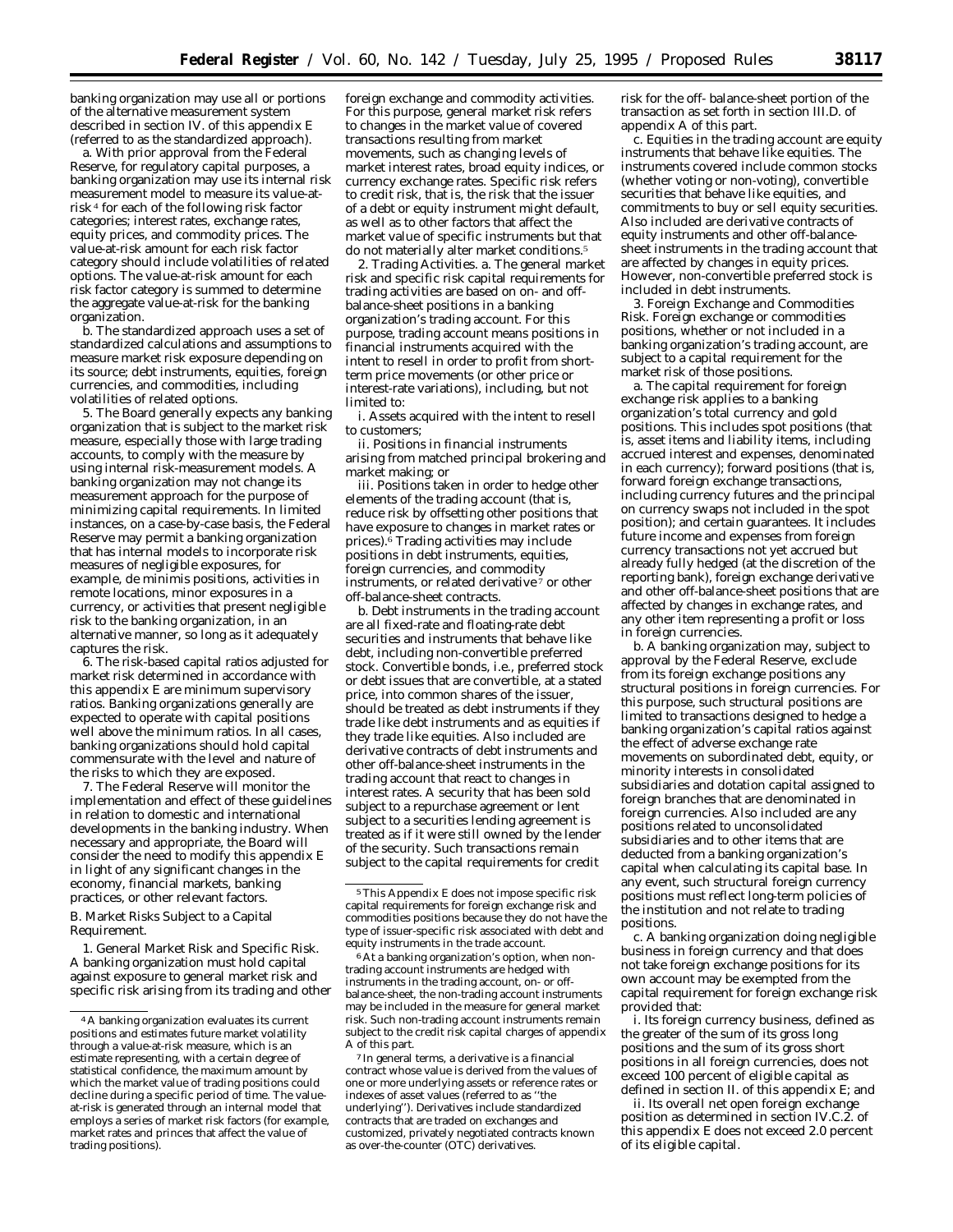d. The capital requirement for commodities risk applies to a banking organization's total commodities positions, including commodity futures, commodity swaps, and all other commodity derivatives or other off-balancesheet positions that are affected by changes in commodity prices. A commodity is defined as a physical product that is or can be traded on a secondary market (such as agricultural products, minerals (including oil), and precious metals), but excluding gold (which is treated as foreign exchange).

#### C. Capital Requirements

1. *Capital Requirements.* The minimum capital requirement for a bank holding company subject to the market risk measure is the sum of:

a. The capital requirement for credit risk as determined in accordance with appendix A of this part, *excluding* debt and equity instruments in the trading book and positions in commodities, but *including* the counterparty credit risk requirements on all over-the-counter derivative activities whether in the banking organization's trading account or not; and

b. The capital requirement for market risk as determined by the internal models approach, the standardized approach, or a combination of the two approaches deemed to be appropriate by the Federal Reserve.

2. *Internal Models.* a. For a banking organization approved to use the internal models approach, the capital requirement for market risk is the higher of:

i. The banking organization's previous day's aggregate value-at-risk amount calculated subject to certain supervisory requirements set forth in section III. of this appendix E; or

ii. An average of the daily aggregate valueat-risk amounts, calculated subject to the same restrictions, measured on each of the preceding sixty (60) business days, multiplied by a minimum ''multiplication factor" of three  $(3)$ .<sup>8</sup>

b. A banking organization approved to use the internal models approach may also be subject to a separate capital requirement for specific market risk of traded debt and equity instruments to the extent that the specific market risk associated with these instruments is not captured by the banking organization's models. However, for all banking organizations using internal models, the total specific risk charge should in no case be less than one-half the specific risk charges calculated according to the standardized approach.

3. *Standardized approach*. A banking organization whose model has not been approved by the Federal Reserve must use the standardized approach for measuring its market risk. For a banking organization using this approach, the capital requirement for market risk is the sum of the market risk capital requirement for debt and equity instruments in the trading account, foreign exchange and commodities risk throughout the banking organization, and options and

other derivative positions in each risk category as set forth in sections IV.A to IV.E. of this appendix E.9

4. *Partial models*. a. With approval from the Federal Reserve, a banking organization whose internal model does not cover all risk factor categories may use the standardized approach to measure market risk exposure arising from the risk factor categories that are not covered. The Federal Reserve will approve combining the two approaches only on a temporary basis in situations where the banking organization is developing, but has not fully implemented, a comprehensive value-at-risk measurement system. When a banking organization uses both approaches, each risk factor category (that is, interest rates, exchange rates, equity prices, and commodity prices) must be measured using one or the other approach. The methods may not be combined within a risk factor category. Once a banking organization adopts an acceptable value-at-risk model for a particular risk factor category, it may not revert to the standardized approach except in unusual circumstances and with prior approval of the Federal Reserve.

b. For a banking organization using a combination of approaches, the capital requirement for market risk is the sum of (i) the appropriate value-at-risk amount (as determined under section I.C.2.a. of this appendix E, aggregating the value-at-risk amount for each risk factor category included in the internal model), and (ii) the capital requirement for each risk category that is calculated using the standardized approach.

5. *Application.* The capital requirements for market risk apply to bank holding companies on a worldwide consolidated basis. The Federal Reserve may, however, evaluate market risk on an unconsolidated basis when necessary. For example, when there are obstacles to the repatriation of profits from a foreign subsidiary or where management structure does not allow timely management of risk on a consolidated basis.

6. *Other Considerations.* All transactions, including forward sales and purchases, should be included in the calculation of market risk capital requirements from the date on which they were entered into. The Federal Reserve expects banking organizations to meet their capital requirements for market risk on a continuous basis (that is, at a minimum, at the close of each business day).

# *II. Qualifying Capital and the Market Risk-Adjusted Capital Ratio*

#### A. Qualifying and Eligible Capital

1. The principal forms of qualifying capital for market risk are Tier 1 capital and Tier 2 capital as defined in section II. of appendix A of this part and subject to the conditions and limitations of appendix A of this part. A banking organization may use Tier 3 capital for the sole purpose of meeting a portion of the capital requirements for market risk.10

2. Tier 3 capital consists of short-term subordinated debt that is subject to a lock-in clause providing that neither interest nor principal payment is due (even at maturity) if such payment would cause the issuing banking organization to fall or remain below the minimum 8.0 percent risk-based capital requirement as set forth in appendix A of this part and adjusted for market risk.

3. In order to qualify as Tier 3 capital, the short-term debt must be unsecured, subordinated, and fully paid up; it must have an original maturity of at least two years; and it may not be redeemed before maturity without prior approval by the Federal Reserve. In addition, it may not contain or be covered by any covenants, terms, or restrictions that are inconsistent with safe and sound banking practices.

4. Eligible Tier 3 capital may not exceed 250 percent of a banking organization's Tier 1 capital allocated for market risk and the maximum eligible amount of Tier 2 and Tier 3 capital together is limited to 100 percent of Tier 1 capital. (Examples of how to calculate these limits are set forth in Attachment I to this appendix E.) Tier 2 elements may be substituted for Tier 3 up to the same limit of 250 percent, so long as the overall limits for Tier 2 capital set forth in appendix A of this part are not exceeded, that is, Tier 2 capital may not exceed total Tier 1 capital, and longterm subordinated debt may not exceed 50 percent of Tier 1 capital.

B. Calculation of Eligible Capital and the Capital Ratio

1. In order to calculate eligible capital, a banking organization must first calculate its minimum capital requirement for credit risk in accordance with appendix A of this part and then its capital requirement for market risk. Eligible capital is the sum of the banking organization's qualifying Tier 1 capital, its qualifying Tier 2 capital subject to the limits stated above, and its eligible Tier 3 capital subject to the conditions set out under section II. of this appendix E.

2. A banking organization that is subject to the market risk measure must calculate its risk-based capital ratios as follows:

a. Determine total weighted-risk assets using the procedures and criteria set forth in appendix A of this part, excluding debt and equity instruments in the trading book and positions in commodities, but including all over-the-counter derivative activities whether in the banking organization's trading account or not.

<sup>8</sup>The Federal Reserve may adjust the multiplication factor for a banking organization to increase its capital requirement based on an assessment of the quality and historic accuracy of the banking organization's risk management system.

<sup>9</sup>Section IV.E. provides several alternatives for measuring the market risk of options. Under two of the alternatives, the simplified and scenario methods, the underlying position of an option is "carved-out," and is not included in the prescribed risk measure for the underlying. Instead it is evaluated together with the related option according to the procedures described for options to determine the capital requirement. Under the third alternative, the ''delta-plus'' approach, the delta-equivalent value of each position is included in the measurement framework for the appropriate risk category (that is, debt or equity instruments in the trading account, foreign exchange or commodities risk).

<sup>10</sup>A banking organization may not use Tier 3 capital to satisfy any capital requirements for counterparty credit risk under appendix A of this part, including counterparty credit risk associated with derivative transactions in either the trading or non-trading accounts.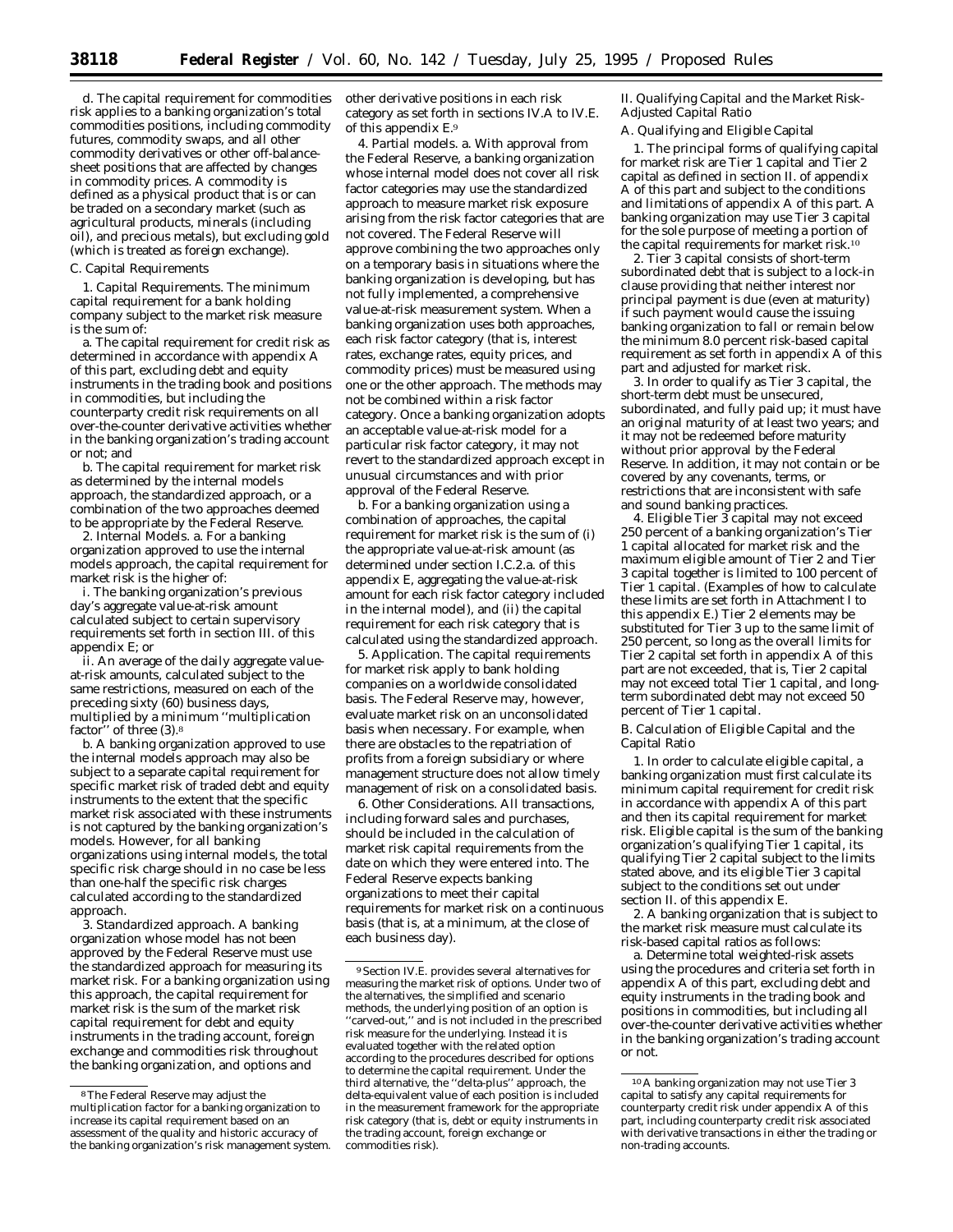b. Calculate the measure for market risk using the internal models approach, the standardized approach, or an approved combination of these two approaches.

c. Multiply the measure for market risk by 12.5 (i.e., the reciprocal of the 8.0 percent minimum risk-based capital ratio). The resulting product is referred to as ''market risk-equivalent assets.''

d. Add market risk-equivalent assets to the weighted-risk assets compiled for credit risk purposes (section II.B.2.a. of this appendix E). The sum of these two amounts is the denominator of the risk-based capital ratios adjusted for market risk. The numerator of the total risk-based capital ratio is eligible capital and the numerator of the Tier 1 riskbased capital ratio is Tier 1 capital.

#### *III. The Internal Models Approach*

#### A. Use of Models

1. With prior approval of the Federal Reserve, a banking organization may use its internal risk measurement model(s) for purposes of measuring value-at-risk and determining the associated regulatory capital requirements for market risk exposure.

a. Requests for approval under section III.A.1. of this appendix E should include, at a minimum, a complete description of the banking organization's internal modeling and risk management systems and how these systems conform to the criteria set forth in this section III., an explanation of the policies and procedures established by the banking organization to ensure continued compliance with such criteria, a discussion of internal and external validation procedures, and a description of other relevant policies and procedures consistent with sound practices.

b. The Federal Reserve will approve an internal model for regulatory capital purposes only after determining that the banking organization's internal model and risk management systems meet the criteria in section III. of this appendix E. Such a determination may require on-site examinations of the systems. The Federal Reserve may require modification to an internal model as deemed necessary to ensure compliance, on a continuing basis, with the provisions of this appendix E. A banking organization's internal model will be subject to continuing review, both on-and offsite, by the Federal Reserve.<sup>11</sup>

2. A banking organization should ensure that the level of sophistication of its internal model is commensurate with the nature and volume of the banking organization's trading activity in the risk factor categories covered by this appendix E and measures market risk as accurately as possible. In addition, the model should be adjusted to reflect changing portfolio composition and changing market conditions.

#### B. Qualitative Criteria

1. A banking organization using the internal models approach should have market risk management systems that are

conceptually sound and implemented with integrity. Internal risk measurement models must be closely integrated into the day-to-day risk management process of the banking organization. For example, the risk measurement model must be used in conjunction with internal trading and exposure limits.

2. A banking organization must meet the following minimum qualitative criteria before using its internal model to measure its exposure to market risk.12

a. A banking organization must have a risk control unit that is independent from business trading units and reports directly to senior management of the banking organization. The unit must be responsible for designing and implementing the banking organization's risk management system and analyzing daily reports on the output of the banking organization's risk measurement model in the context of trading limits. The unit must conduct regular back-testing.13

b. Senior management must be actively involved in the risk control process. The daily reports produced by the risk management unit must be reviewed by a level of management with sufficient authority to enforce both reductions in positions taken by individual traders, as well as in the banking organization's overall risk exposure.

c. The banking organization must have a routine and rigorous program of stresstesting14 to identify the effect of lowprobability events on the banking organization's trading portfolio. Senior management must routinely review the results of stress-testing in the context of the potential effect of the events on bank capital and the appropriate procedures the banking organization should take to minimize losses. The policies of the banking organization set by management and the board of directors should identify appropriate stress-tests and the procedures to follow in response to the test results.

d. The banking organization must have established procedures for ensuring compliance with a documented set of internal policies and controls, as well as for monitoring the overall operation of the risk measurement system.

e. Not less than once a year, the banking organization must conduct, as part of its regular internal audit process, an independent review of the risk measurement system. This review must include both the activities of the business trading units and of the independent risk control unit of the banking organization.

f. Not less than once a year, the banking organization must conduct a review of its

13Back-testing includes *ex post* comparisons of the risk measures generated by the model against the actual daily changes in portfolio value.

overall risk management process. The review must consider:

i. The adequacy of the documentation of the risk management system and process and the organization of the risk control unit;

ii. The integration of market risk measures into daily risk management and the integrity of the management information system;

iii. The process the banking organization employs for approving risk pricing models and valuation systems that are used by frontand back-office personnel;

iv. The scope of market risks captured by the risk measurement model and the validation of any significant changes in the risk measurement process;

v. The accuracy and completeness of position data, the accuracy and appropriateness of volatility and correlation assumptions, and the accuracy of valuation and risk sensitivity calculations;

vi. The verification process the banking organization employs to evaluate the consistency, timeliness, and reliability of data sources used to run internal models, including the independence of such data sources; and

vii. The verification process the banking organization uses to evaluate back-testing that is conducted to assess the model's accuracy.

C. Market Risk Factors

1. *Overview.* For regulatory capital purposes, a banking organization's internal risk measurement system(s) must use sufficient risk factors to capture the risks inherent in the banking organization's portfolio of on- and off-balance-sheet trading positions and must, subject to the following guidelines, cover interest rates, equity prices, exchange rates, commodity prices, and volatilities related to options positions in each risk factor category. The level of sophistication of the banking organization's risk factors must be commensurate with the nature and scope of the risks taken by the banking organization.

2. *Interest Rates.* a. A banking organization must use a set of market risk factors corresponding to interest rates in each currency in which it has material interest rate-sensitive on- or off-balance-sheet positions. The risk measurement system must model the yield curve 15 using one of a number of generally accepted approaches, for example, by estimating forward rates of zero coupon yields. The yield curve must be divided into various maturity segments in order to capture variation in the volatility of rates along the yield curve; there will typically be one risk factor corresponding to each maturity segment.

b. For material exposures to interest rate movements in the major currencies and markets, a banking organization must model the yield curve using a minimum of six risk factors. However, the number of risk factors used should ultimately be driven by the

<sup>&</sup>lt;sup>11</sup> Banking organizations that need to modify their existing modeling procedures to accommodate the requirements of this appendix E should, nonetheless, continue to use the internal models they consider most appropriate in evaluating risks for other purposes.

<sup>12</sup> If the Federal Reserve is not satisfied with the extent to which a banking organization meets these criteria, the Federal Reserve may adjust the multiplication factor used to calculate market risk capital requirements or otherwise increase capital requirements.

<sup>14</sup>Stress-testing should cover a range of factors that can create extraordinary losses or gains in trading portfolios or make the control of risk in those portfolios difficult. These factors include lowprobability events of all types, including the various components of market, credit, and operational risks.

<sup>15</sup> Generally, a yield curve is a graph showing the term structure of interest rates by plotting the yields of all instruments of the same quality by maturities ranging from the shortest to the longest available. The resulting curve shows whether short-term interest rates are higher or lower than long-term interest rates.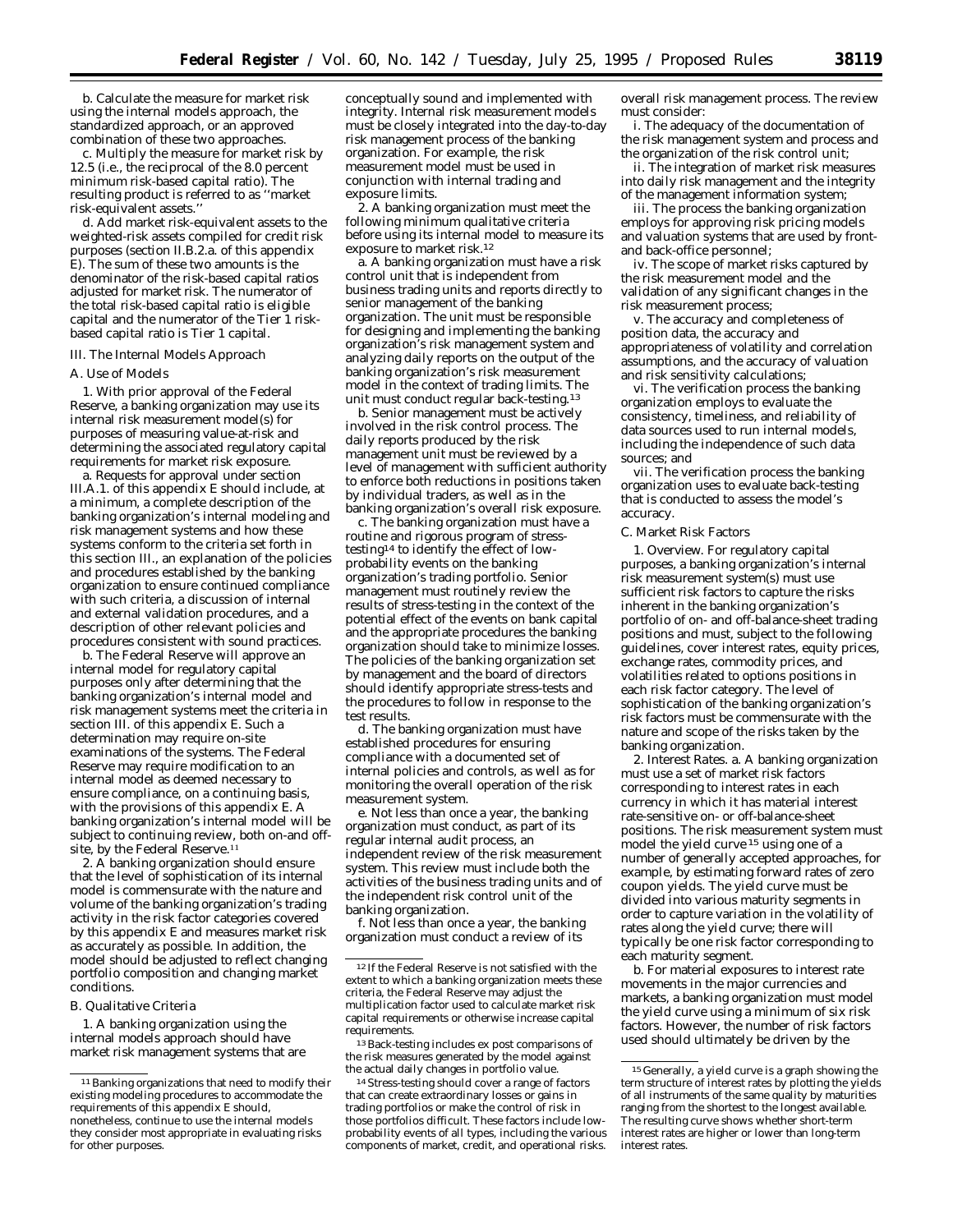nature of the banking organization's trading strategies.<sup>16</sup> The risk measurement system must incorporate separate risk factors to capture spread risk.17

3. *Exchange rates.* A banking organization must use market risk factors corresponding to the exchange rate between the domestic currency and each foreign currency in which the banking organization has a significant exposure. The risk measurement system must incorporate market risk factors corresponding to the individual foreign currencies in which the banking organization's positions are denominated.

4. *Equity prices.* A banking organization must use risk factors corresponding to each of the equity markets in which it holds significant positions. The sophistication and nature of the modeling technique for a given market must correspond to the banking organization's exposure to the overall market as well as to the banking organization's concentration in individual equity issues in that market. At a minimum, there must be a risk factor designed to capture market-wide movements in equity prices (such as a market index), but additional risk factors could track various sectors or individual issues.

5. *Commodity prices.* A banking organization must use market risk factors corresponding to each of the commodity markets in which it holds significant positions. The internal model must encompass directional risk, forward gap and interest rate risk, and basis risk.18 The model should also take into account the market characteristics, for example, delivery dates and the scope provided to traders to close out positions.

# D. Quantitative Standards

1. A banking organization may use one of a number of generally accepted measurement techniques including, for example, an internal model based on variance-covariance matrices, historical simulations, or Monte Carlo simulations so long as the model employed captures all the material market risks.19 The following minimum standards

<sup>17</sup> Spread risk refers to the potential changes in value of an instrument or portfolio arising from differences in the behavior of baseline yield curves, such as those for U.S. Treasury securities, and yield curves reflecting sector, quality, or instrument specific factors. A variety of approaches may be used to capture the spread risk arising from less than perfectly correlated movements between government and other interest rates, such as specifying a completely separate yield curve for non-government instruments (for example, swaps or municipal securities) or estimating the spread over government rates at various points along the yield curve.

18 Directional risk is the risk that a spot price will increase or decrease. Forward gap risk refers to the effects of owning a physical commodity versus owning a forward position in a commodity. Interest rate risk is the risk of a change in the cost of carrying forward positions and options. Basis risk is the risk that the relationship between the prices of similar commodities changes over time.

19 In a variance/covariance approach, the change in value of the portfolio is calculated by combining

apply for purposes of using an internal model for calculating market risk capital requirements:

a. Value-at-risk must be calculated on a daily basis using a 99th percentile, one-tailed confidence interval 20 and the holding period must be ten trading days. For positions that display linear price characteristics, a banking organization may use value-at-risk numbers calculated according to shorter holding periods scaled up to ten days by the square root of time.21

b. Value-at-risk must be calculated using an observation period of at least one year to measure historical changes in rates and prices.

c. A banking organization must update its historical rates and prices at least once every three months and must reassess them whenever market conditions change materially.

2. A banking organization may use discretion in recognizing empirical correlations within each market risk factor category.22 However, empirical correlations among risk categories are not recognized. The value-at-risk measure for each risk category must be added together on a simple sum basis to determine the aggregate value-at-risk amount.

3. A banking organization's models must accurately capture the unique risks associated with options within each of the market risk factor categories. The following minimum criteria apply to the measurement of options risk:

a. A banking organization's internal model must capture the non-linear price characteristics of option positions using an options pricing technique. The banking organization must apply a minimum ten-day holding period to option positions or

the risk factor sensitivities of the individual positions—derived from valuation models—with a variance/covariance matrix based on risk factor volatilities and correlations. A banking organization using this approach would calculate the volatilities and correlations of the risk factors on the basis of the holding period and the observation period. A banking organization using a historical simulation would calculate the hypothetical change in value of the current portfolio in the light of historical movements in risk factors. This calculation would be done for each of the defined holding periods over a given historical measurement horizon to arrive at a range of simulated profits and losses. A banking organization using a Monte Carlo technique would consider historical movements to determine the probability of particular price and rate changes.

20A one-tailed confidence interval of 99 percent means that there is a 1 percent probability based on historical experience that the combination of positions in a banking organization's portfolio would result in a loss higher than the measured value-at-risk.

21This transformation entails multiplying a banking organization's value-at-risk by the square root of the ratio of the required holding period (ten days) to the holding period embodied in the valueat-risk figure. For example, the value-at-risk calculated according to a one-day holding period would be scaled-up by the ''square root of time'' by multiplying the value-at-risk by 3.16 (the square root of the ratio of a ten-day holding period to a one-day holding period).

22While a banking organization has flexibility to use correlations, the Federal Reserve must be satisfied that there is integrity in the banking organization's process for calculating correlations.

positions that display option-like characteristics. Banking organizations may not scale-up the daily value-at-risk numbers by the square root of time.

b. A banking organization's internal model must capture the volatilities of the rates and prices (that is, the vega) underlying option positions and a banking organization should measure the volatilities of the underlying instruments broken down by different option maturities.

4. The accuracy of a banking organization's internal model will be reviewed periodically by the Federal Reserve. Such review, during which, when appropriate, the Federal Reserve may take into consideration reports and opinions generated by external auditors or qualified consultants, will include, at a minimum:

a. Verification that the internal validation processes described in section III.B.2. of this appendix E are operating in a satisfactory manner;

b. Affirmation that the formulae used in the calculation process and for the pricing of options and other complex instruments, are validated by a qualified unit of the banking organization, which in all cases must be independent from the trading areas;

c. Confirmation that the structure of the internal model is adequate with respect to the banking organization's activities and geographical coverage;

d. Confirmation that the results of the banking organization's back-testing of its internal measurement system (that is, comparing value-at-risk estimates with actual profits and losses) are being used effectively to monitor reliability of the model's estimates over time; and

e. Affirmation that, for regulatory capital purposes, the model processes all relevant data and that the modeling procedures conform with the parameters and specifications set forth in this appendix E.

#### *IV. The Standardized Approach*

#### A. Debt Instruments

1. *Specific Risk.* a. The capital requirement for specific risk is based on the identity of the obligor and, in the case of corporate securities, on the credit rating and maturity of the instrument. The specific risk capital requirement is calculated by weighting the current market value of each individual position, whether long or short, by the appropriate category factor as set forth below and summing the weighted values. In measuring specific risk, the banking organization may offset and exclude from its calculations any matched positions in the *identical* issue (including positions in derivatives). Even if the issuer is the same, no offsetting is permitted between different issues since differences in coupon rates, liquidity, call features, etc., mean that prices may diverge in the short run. The categories and factors are:

| Category                 | Remaining ma-<br>turity [contrac-<br>tuall | Factor<br>[In per-<br>cent] |
|--------------------------|--------------------------------------------|-----------------------------|
| Government<br>Qualifying | $N/A$<br>6 months or<br>less.              | 0.00<br>0.25                |

<sup>16</sup>For example, a banking organization that has a portfolio of various types of securities across many points of the yield curve and that engages in complex arbitrage strategies would require a greater number of risk factors to accurately capture interest rate risk.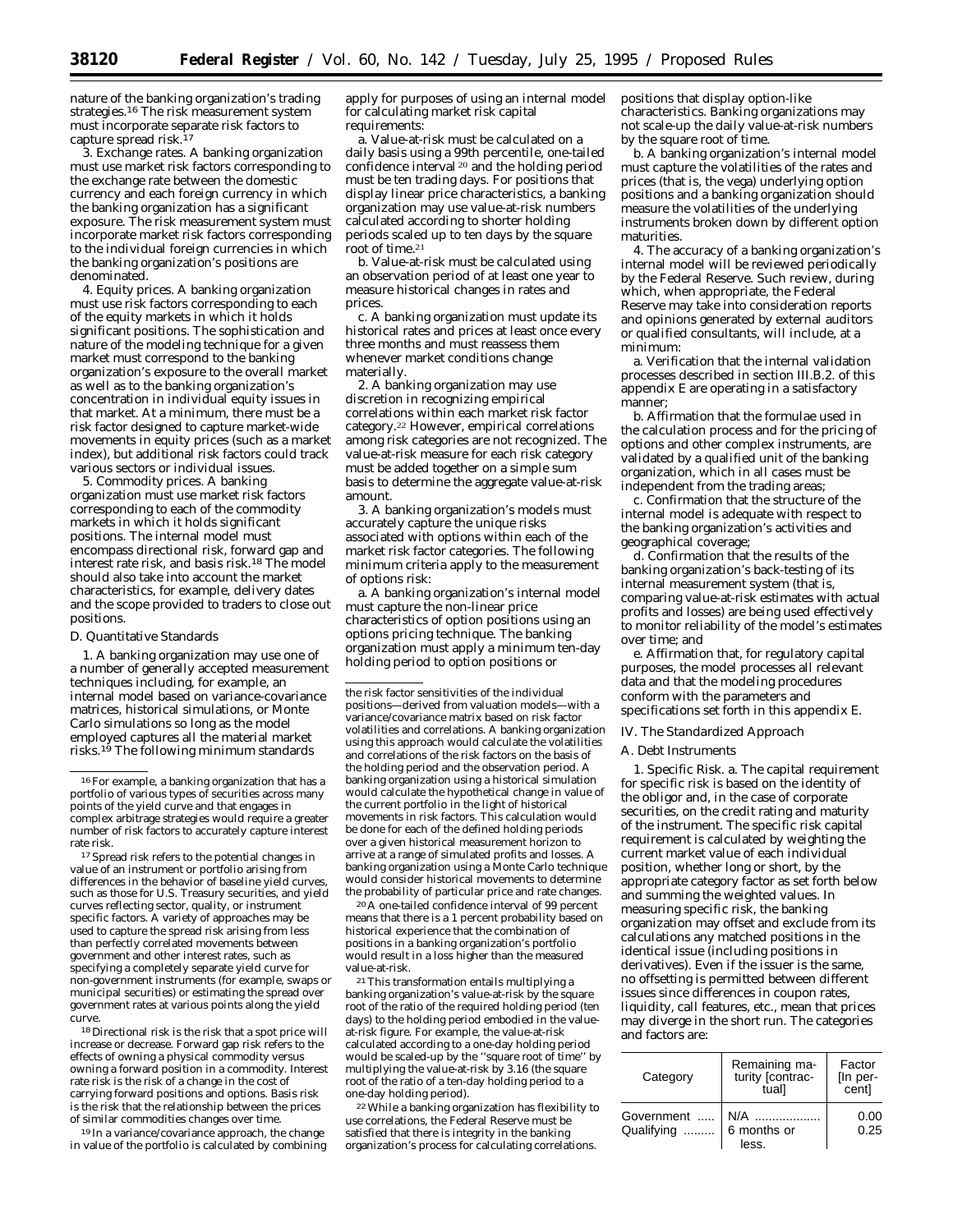| Category | Remaining ma-<br>turity [contrac-<br>tual] | Factor<br>[In per-<br>cent] |
|----------|--------------------------------------------|-----------------------------|
| Other    | 6 to 12 months.<br>over 12 months<br>N/A   | 1.00<br>1.60<br>8.00        |

b. The *government* category includes all forms of debt instruments of central governments of the OECD-based group of countries 23 including bonds, Treasury bills and other short-term instruments, as well as local currency instruments of non-OECD central governments to the extent that the subsidiary depository institutions have liabilities booked in that currency.

c. The *qualifying* category includes securities of U.S. government-sponsored agencies, general obligation securities issued by states and other political subdivisions of the OECD-based group of countries, multilateral development banks, and debt instruments issued by U.S. depository institutions or OECD-banks that do not qualify as capital of the issuing institution.24 It also includes other securities, including revenue securities issued by states and other political subdivisions of the OECD-based group of countries, that are rated investmentgrade by at least two nationally recognized credit rating services, or rated investmentgrade by one nationally recognized credit rating agency and not less than investmentgrade by any other credit rating agency, or, with the exception of securities issued by U.S. firms and subject to review by the Federal Reserve, unrated but deemed to be of comparable investment quality by the reporting banking organization *and* the issuer has securities listed on a recognized stock exchange.

d. The *other* category includes debt securities not qualifying as government or qualifying securities. This would include non-OECD central government securities that do not meet the criteria for the government or qualifying categories. This category also includes instruments that qualify as capital issued by other banking organizations.

e. The Federal Reserve will consider the extent of a banking organization's position in non-investment grade instruments (sometimes referred to as high yield debt). If those holdings are not well-diversified or otherwise represent a material position to the institution, the Federal Reserve may prevent a banking organization from offsetting positions in these instruments with other positions in qualifying instruments that may be offset when calculating its general market risk requirement. In addition, the Board may impose a specific risk capital requirement as high as 16.0 percent.

2. *General Market Risk.* a. A banking organization may measure its exposure to general market risk using, on a continuous basis, either the maturity method (which uses standardized risk weights that approximate the price sensitivity of various instruments) or the duration method (where the institution calculates the precise duration of each instrument, weighted by a specified change in interest rates).

b. Both methods use a maturity-ladder that incorporates a series of ''time-bands'' and ''zones'' to group together securities of similar maturities and that are designed to take into account differences in price sensitivities and interest rate volatilities across different maturities. Under either method, the capital requirement for general market risk is the sum of a base charge that results from fully netting various riskweighted positions and a series of additional charges (add-ons), which effectively

''disallow'' part of the previous full netting to address basis and yield curve risk.

c. For each currency in which a banking organization has significant positions, a separate capital requirement must be calculated. No netting of positions is permitted across different currencies. Offsetting positions of the same amount in the same issues, whether actual or notional, may be excluded from the calculation, as well as closely matched swaps, forwards, futures, and forward rate agreements (FRAs) that meet the conditions set out in section IV.A.3. of this appendix E.

d. In the *maturity method*, the banking organization distributes each long or short position (at current market value) of a debt instrument into the time bands of the maturity ladder. Fixed-rate instruments are allocated according to the remaining term to maturity and floating-rate instruments according to the next repricing date. A callable bond trading above par is slotted according to its first call date, while a callable bond priced below par is slotted according to remaining maturity. Fixed-rate mortgage-backed securities, including collateralized mortgage obligations (CMOs) and real estate mortgage investment conduits (REMICs), are slotted according to their expected weighted average lives.

e. Once all long and short positions are slotted into the appropriate time band, the long positions in each time-band are summed and the short positions in each time-band are summed. The summed long and/or short positions are multiplied by the appropriate risk-weight factor (reflecting the price sensitivity of the positions to changes in interest rates) to determine the risk-weighted long and/or short position for each timeband. The risk weights for each time-band are set out in Table I below:

#### TABLE I.—MATURITY METHOD: TIME-BANDS AND WEIGHTS

| Zone | Coupon 3% or more | Coupon less than 3% and zero coupon bonds | <b>Risk</b><br>weights<br>[percent] |
|------|-------------------|-------------------------------------------|-------------------------------------|
| 1    |                   |                                           | 0.00                                |
|      |                   |                                           | 0.20                                |
|      |                   |                                           | 0.40                                |
|      |                   |                                           | 0.70                                |
| 2    |                   |                                           | 1.25                                |
|      |                   |                                           | 1.75                                |
|      |                   |                                           | 2.25                                |
|      |                   |                                           | 2.75                                |
|      |                   |                                           | 3.25                                |
|      |                   |                                           | 3.75                                |
|      |                   |                                           | 4.50                                |
|      |                   |                                           | 5.25                                |
|      |                   |                                           | 6.00<br>8.00<br>12.50               |

f. Within each time-band for which there are risk-weighted long and short positions, the risk-weighted long and short positions

are then netted, resulting in a single net riskweighted long or short position for each timeband. Since different instruments and

different maturities may be included and netted within each time, a capital requirement, referred to as the vertical

<sup>23</sup>The OECD-based group of countries is defined in section III.B.1 of appendix A of this part.

<sup>24</sup>U.S. government-sponsored agencies, multilateral development banks, and OECD banks are defined in section III.C.2. of appendix A of this part.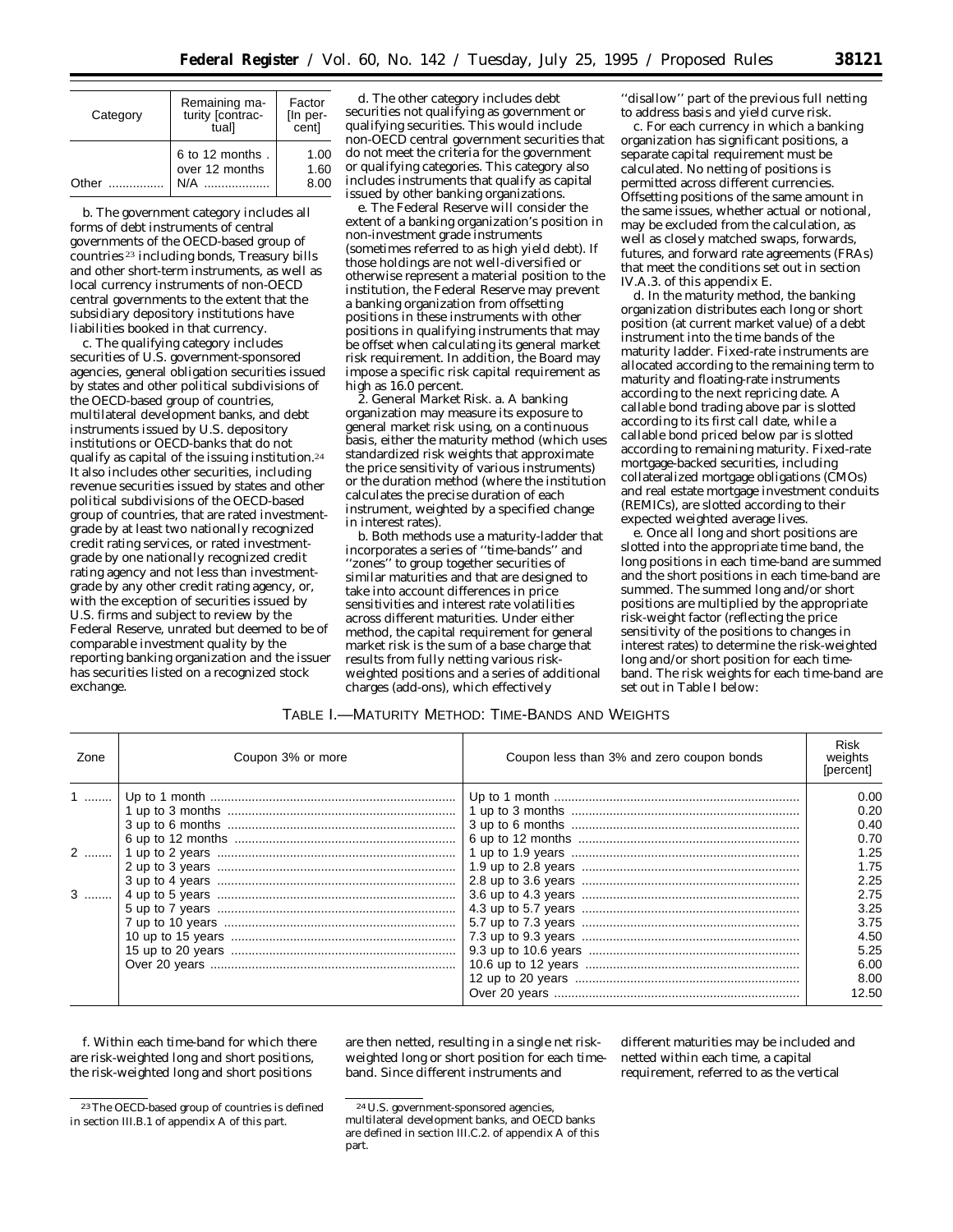disallowance, is assessed to allow for basis risk. The vertical disallowance capital requirement is 10.0 percent of the position eliminated by the intra-time-band netting, that is, 10.0 percent of the smaller of the net risk-weighted long or net risk-weighted short position, or if the positions are equal, 10.0 percent of either position.25 The vertical disallowances for each time-band are absolute values, that is, neither long nor short. The vertical disallowances for all timebands in the maturity ladder are summed and included as an element of the general market risk capital requirement.

g. Within each zone for which there are risk-weighted long and short positions in different time-bands, the weighted long and short positions in all of the time-bands within the zone are then netted, resulting in a single net long or short position for each zone. Since different instruments and

different maturities may be included and netted within each zone, a capital requirement, referred to as the horizontal disallowance, is assessed to allow for the imperfect correlation of interest rates along the yield curve. The horizontal disallowance capital requirement is calculated as a percentage of the position eliminated by the intra-zone netting, that is, a percentage of the smaller of the net risk-weighted long or net risk-weighted short position, or if the positions are equal, a percentage of either position.26 The percent disallowance factors for intra-zone netting are set out in Table II in section IV.A.2.h. of this appendix E. The horizontal disallowances, like the vertical disallowances, are absolute values that are summed and included as an element of the general market risk capital requirement. h. Risk-weighted long and short positions

in different zones are then netted between

TABLE II.—HORIZONTAL DISALLOWANCES

the zones. Zone 1 and zone 2 are netted if possible, reducing or eliminating the net long or short position in zone 1 or zone 2 as appropriate. Zone 2 and zone 3 are then netted if possible, reducing or eliminating the net long or short position in zone 2 or zone 3 as appropriate. Zone 3 and zone 1 are then netted if possible, reducing or eliminating the long or short position in zone 3 and zone 1 as appropriate. A horizontal disallowance capital requirement is then assessed, calculated as a percentage of the position eliminated by the inter-zone netting. The horizontal disallowance capital requirements for each zone are then summed as absolute values and included in the general market risk capital charge. The percent disallowance factors for inter-zone netting are set out in Table II below:

| Zone | Time-band                                                                                       | Within the zone | Between adjacent zones | Between<br>zones $1-3$ |
|------|-------------------------------------------------------------------------------------------------|-----------------|------------------------|------------------------|
|      | $1-3$ months.<br>3-6 months.<br>$6-12$ months.                                                  |                 |                        | 100 percent.           |
| 2    | $2-3$ years.<br>3-4 years.                                                                      |                 |                        | 100 percent            |
| 3    | $1-5$ years.<br>5-7 years.<br>$7-10$ years.<br>$10-15$ years.<br>15-20 years.<br>Over 20 years. |                 |                        | 100 percent            |

i. Finally, the net risk-weighted long or net risk-weighted short positions remaining in the zones are summed to reach a single net risk-weighted long or net risk-weighted short position for the banking organization's portfolio. The sum of the absolute value of this position and the vertical and horizontal disallowances is the capital requirement for general market risk. An example of the calculation of general market risk under the maturity method is in Attachment II to this appendix E.

j. In the *duration method*, the banking organization, after calculating each instrument's modified duration<sup>27</sup> using a formula that is subject to supervisory review, multiplies that modified duration by the interest rate shock specified for an instrument of that duration in Table III in section IV.A.2.k. of this appendix E. The resulting product (representing the expected percentage change in the price of the

instrument for the given interest rate shock) is then multiplied by the current market value of the instrument. The resulting amount is then slotted as a long or short position into a time-band in the maturity ladder in Table III on the basis of the instrument's modified duration.28

k. Once all of the banking organization's traded debt instruments have been slotted into the maturity ladder, the banking organization conducts the same rounds of netting and disallowances described in sections IV.A.2.f. through IV.A.2.h. of this appendix E for the maturity method, with the exception that the vertical disallowance requirement for the duration method is 5.0 percent (horizontal disallowances continue to be those set out in Table II).29 As with the maturity method, the sum of the absolute value of the final net position and the vertical and horizontal disallowances is the general market risk capital requirement:

# TABLE III—DURATION METHOD: TIME-BANDS AND ASSUMED CHANGES IN YIELD

| Time-band<br>Zone |                           | Assumed<br>change in<br>vield |
|-------------------|---------------------------|-------------------------------|
|                   | Up to 1 month             | 1.00                          |
|                   | 1 up to 3 months $\ldots$ | 1.00                          |
|                   | 3 up to 6 months          | 1.00                          |
|                   | 6 up to 12 months         | 1.00                          |
| $\mathcal{P}$     | 1.0 up to 1.8 years       | 0.90                          |
|                   | 1.8 up to 2.6 years       | 0.80                          |
|                   | 2.6 up to 3.3 years       | 0.75                          |
|                   | 3.3 up to 4.0 years       | 0.75                          |
|                   | 4.0 up to 5.2 years       | 0.70                          |
|                   | 5.2 up to 6.8 years       | 0.65                          |
|                   | 6.8 up to 8.6 years       | 0.60                          |
|                   | 8.6 up to 9.9 years       | 0.60                          |
|                   | 9.9 up to 11.3 yrs        | 0.60                          |

basis point interest rate shock, resulting in an expected price change of 2.625 percent (3.5×0.75). the corresponding expected change in price of \$26.25, calculated as 2.625 percent of \$1,000, would be slotted as a long position in the 3.3 to 4.0 year time-band of the maturity ladder.

29Two different vertical disallowances are used since the duration method takes into account an instrument's specific characteristics (maturity and coupon) and there is less opportunity for measurement error.

<sup>25</sup>For example, if the sum of the weighted longs in a time-band is \$100 million and the sum of the weighted shorts is \$90 million, the vertical disallowance for the time-band is 10.0 percent of \$90 million, or \$9 million.

<sup>26</sup>For example, if the sum of the weighted longs in the 1–3 month time-band in Zone 1 is \$8 million and the sum of the weighted shorts in the 3–6 month time-band is \$10 million, the horizontal disallowance for the zone is forty percent of \$8 million, or \$3.2 million.

 $\rm ^{27}The$  duration of an instrument is its approximate percentage change in price for a 100 basis point parallel shift in the yield curve assuming that its cash flow does not change when the yield curve shifts. Modified duration is duration divided by a factor of 1 plus the interest rate.

<sup>28</sup>For example, an instrument held by a banking organization with a maturity of 4 years and 3 months and a current market value of \$1,000 might have a modified duration of 3.5 years. Based on its modified duration, it would be subjected to the 75-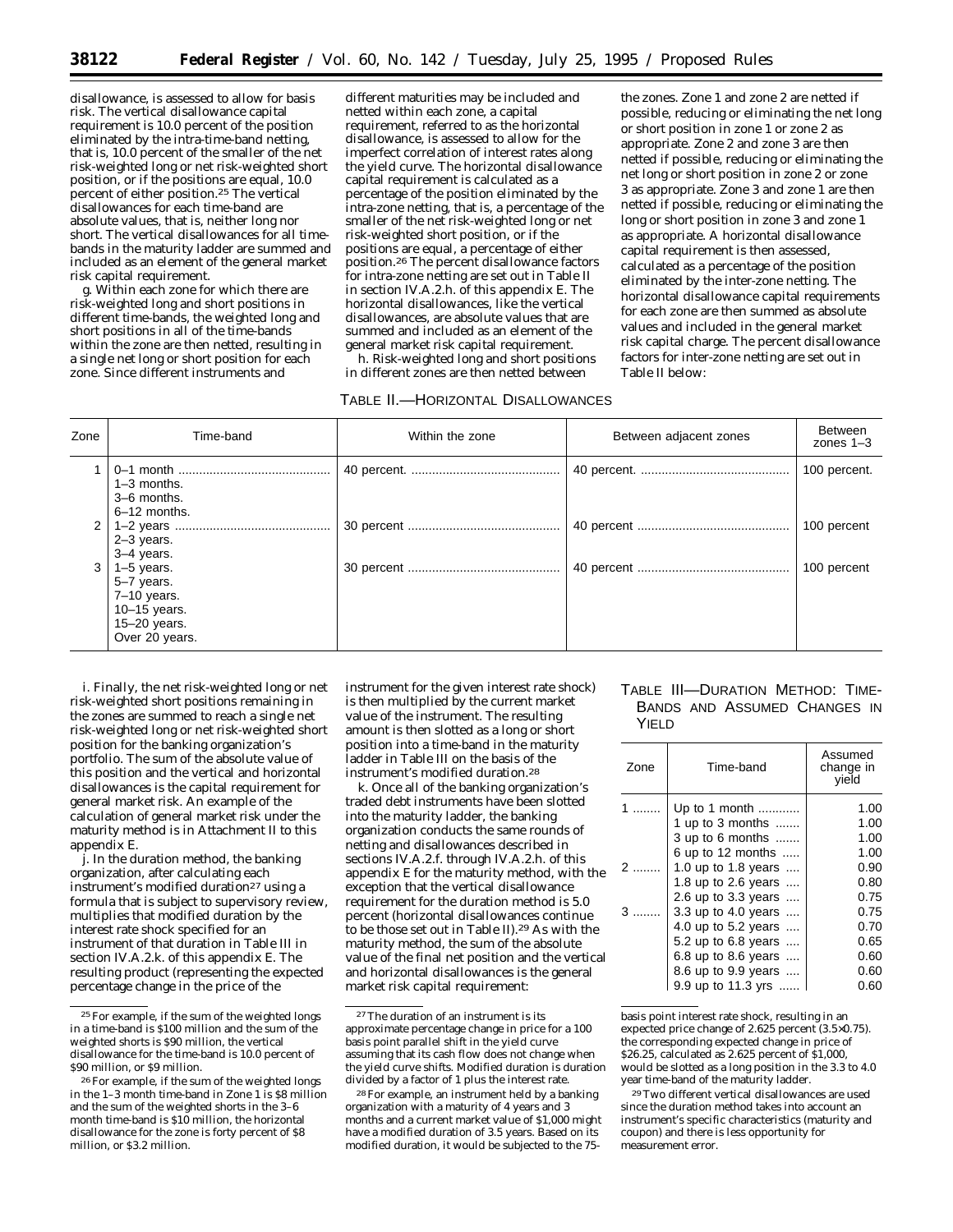TABLE III—DURATION METHOD: TIME-BANDS AND ASSUMED CHANGES IN YIELD—Continued

| Zone | Time-band                              | Assumed<br>change in<br>vield |  |
|------|----------------------------------------|-------------------------------|--|
|      | 11.3 up to 16.6 yrs<br>Over 16.6 years | 0.60<br>0.60                  |  |

3. *Interest rate derivatives.* a. Debt derivatives and other off-balance-sheet positions that are affected by changes in interest rates are included in the measurement system under section IV.A. of this appendix  $\tilde{E}$  (except for options and the associated underlyings, which are included in the measurement system under the treatment discussed in section IV.E. of this appendix E). A summary of the treatment for debt derivatives is set out in Attachment III to this appendix E.

b. Derivatives are converted into positions in the relevant underlying instrument and are included in the calculation of specific and general market risk capital charges as described above. The amount to be included is the market value of the principal amount of the underlying or of the notional underlying. For instruments where the apparent notional amount differs from the effective notional amount, a banking organization must use the effective notional amount.

c. Futures and forward contracts (including FRAs) are broken down into a combination of a long position and short position in the notional security. The maturity of a future or a FRA is the period until delivery or exercise of the contract, plus the life of the underlying instrument.30 Where a range of instruments may be delivered to fulfill the contract, the banking organization may chose which deliverable instrument goes into the maturity or duration ladder as the notional underlying. In the case of a future on a corporate bond index, positions are included at the market value of the notional underlying portfolio of securities.

d. Swaps are treated as two notional positions in the relevant instruments with appropriate maturities. The receiving side is treated as the long position and the paying side is treated as the short position. $31$  The separate sides of cross-currency swaps or forward foreign exchange transactions are slotted in the relevant maturity ladders for the currencies concerned. For swaps that pay or receive a fixed or floating interest rate against some other reference price, for example, an equity index, the interest rate

component is slotted into the appropriate repricing maturity category, with the long or short position attributable to the equity component being included in the equity framework set out in section IV.B. of this appendix E.32

e. A banking organization may offset long and short positions (both actual and notional) in identical derivative instruments with exactly the same issuer, coupon, currency, and maturity before slotting these positions into time-bands. A matched position in a future and its corresponding underlying may also be fully offset and, thus, excluded from the calculation, except when the future comprises a range of deliverable instruments. However, in cases where, among the range of deliverable instruments, there is a readily identifiable underlying instrument that is most profitable for the trader with a short position to deliver, positions in the futures contract and the instrument may be offset. No offsetting is allowed between positions in different currencies.

f. Offsetting positions in the same category of instruments can in certain circumstances be regarded as matched and treated by the banking organization as a single net position which should be entered into the appropriate time-band. To qualify for this treatment the positions must be based on the same underlying instrument, be of the same nominal value, and be denominated in the same currency. The separate sides of different swaps may also be ''matched'' subject to the same conditions. In addition:

i. For futures, offsetting positions in the notional or underlying instruments to which the futures contract relates must be for identical instruments and the instruments must mature within seven days of each other;

ii. For swaps and FRAs, the reference rate (for floating rate positions) must be identical and the coupon closely matched (i.e., within 15 basis points); and

iii. For swaps, FRAs and forwards, the next interest reset date, or for fixed coupon positions or forwards the remaining maturity, must correspond within the following limits: If the reset (remaining maturity) dates occur within one month, then the reset dates must be on the same day; if the reset dates occur between one month and one year later, then the reset dates must occur within seven days of each other, or if the reset dates occur over one year later, then the reset dates must occur within thirty days of each other.

g. Interest rate and currency swaps, FRAs, forward foreign exchange contracts and

interest rate futures are not subject to a specific risk charge. This exemption also applies to futures on a short-term (e.g., LIBOR) interest rate index. However, in the case of futures contracts where the underlying is a debt security, or an index representing a basket of debt securities, a specific risk charge will apply according to the category of the issuer as set out in section IV.A.2. of this appendix E.

#### B. Equities

1. *Specific risk.* The measure of specific risk is calculated on the basis of the banking organization's gross equity positions, that is, the absolute sum of all long equity positions and of all short equity positions at current market value.33 The specific risk capital requirement is 8.0 percent of that sum, unless the portfolio is both liquid and welldiversified, in which case the specific risk capital requirement is 4.0 percent of the gross equity position. A specific risk charge of 2.0 percent applies to the net long or short position in a broad, diversified equity index and is viewed as necessary to provide for risks associated with contract execution.34

2. *General Market risk.* The measure of general market risk is based on the difference between the sum of the long positions and the sum of the short positions (i.e., the overall net position in an equity market) at current market value. An overall net position must be separately calculated for each national market in which the banking organization holds equities. The capital requirement for general market risk is 8.0 percent of the net position in each equity market.

3. *Equity derivatives.* a. Equity derivatives and other off-balance-sheet positions that are affected by changes in equity prices are included in the measurement system under section IV.B. of this appendix E (except for equity options, equity index options, and the associated underlying, which are included in the measurement system under the treatment discussed in section IV.E. of this appendix E).35 This includes futures and swaps on both

34A portfolio that is liquid and well-diversified is characterized by a limited sensitivity to price changes of any single equity issue or closely related group of equity issues held in the portfolio. The volatility of the portfolio's value should not be dominated by the volatility of any individual equity issue or by equity issues from any single industry or economic sector. In general, such portfolios should be characterized by a large number of individual equity positions, with no single position representing a large portion of the portfolio's total market value. In addition, it would generally be the case that a sizable proportion of the portfolio would be comprised of issues traded on organized exchanges or in well-established over-the-counter markets.

35Where equities are part of a forward contract (both equities to be received or to be delivered), any interest rate or foreign currency exposure from the other side of the contract should be appropriately included in the measurement system in sections IV.A. and IV.C. of this appendix E.

<sup>30</sup>For example, a long position in a June threemonth interest rate future (taken in April) is reported as a long position in a government security with a maturity of five months and a short position in a government security with a maturity of two months.

<sup>31</sup>For example, an interest rate swap under which a banking organization is receiving floating-rate interest and paying fixed is treated as a long position in a floating rate instrument with a maturity equivalent to the period until the next interest reset date and a short position in a fixedrate instrument with a maturity equivalent to the remaining life of the swap.

<sup>32</sup>A banking organization with a large swap book may, with prior approval of the Federal Reserve, use alternative formulae to calculate the positions to be included in the maturity or duration ladder. For example, a banking organization could first convert the payments required by the swap into present values. For that purpose, each payment would be discounted using zero coupon yields, and the payment's present value entered into the appropriate time-band using procedures that apply to zero (or low) coupon bonds. The net amounts would then be treated as bonds, and slotted into the general market risk framework. Such alternative treatments will, however, only be allowed if: (i) the Federal Reserve is fully satisfied with the accuracy of the system being used, (ii) the positions calculated fully reflect the sensitivity of the cash flows to interest rate changes; and (iii) the positions are denominated in the same currency.

<sup>33</sup>Matched positions in each identical equity in each national market may be treated as offsetting and excluded from the capital calculation, with any remaining position included in the calculations for specific and general market risk. For example, a future in a given equity may be offset against an opposite cash position in the same equity.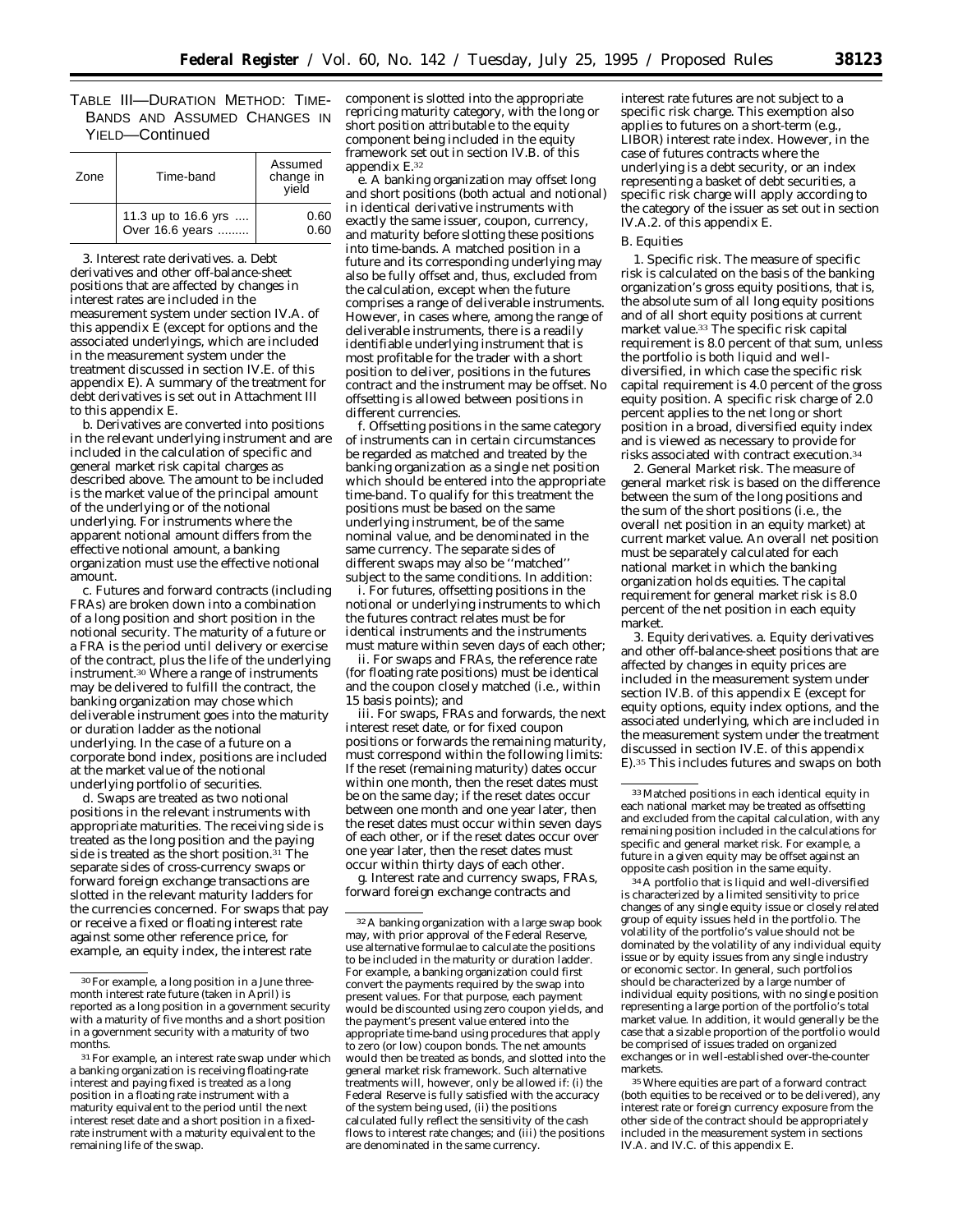individual equities and on equity indices. Equity derivatives should be converted into notional equity positions in the relevant underlying. A summary of the rules for equity derivatives is set out in Attachment III to this appendix E.

b. Futures and forward contracts relating to individual equities should be reported at current market prices of the underlying. Futures relating to equity indices should be reported as the marked-to-market value of the notional underlying equity portfolio. Equity swaps are treated as two notional positions, with the receiving side as the long position and the paying side as the short position.36 If one of the legs involves receiving/paying a fixed or floating interest rate, the exposure should be slotted into the appropriate repricing maturity band for debt securities. The stock index is covered by the equity treatment.

c. In the case of futures-related arbitrage strategies, the 2.0 percent specific risk charge applicable to broad diversified equity indices may be applied to only one index. The opposite position is exempt from a specific risk charge. The strategies qualifying for this treatment are:

i. When the banking organization takes an opposite position in exactly the same index at different dates; and

ii. When the banking organization has an opposite position in different but similar indices at the same date, subject to supervisory oversight.

d. If a banking organization engages in a deliberate arbitrage strategy, in which a futures contract on a broad diversified equity index matches a basket of securities, it may exclude both positions from the standardized approach on condition that the trade has been deliberately entered into and separately controlled and the composition of the basket of stocks represents at least 90 percent of the market value of the index. In such a case, the minimum capital requirement is 4.0 percent (that is, 2.0 percent of the gross value of the positions on each side) to reflect risk associated with executing the transaction. This applies even if all of the securities comprising the index are held in identical proportions. Any excess value of the securities comprising the basket over the value of the futures contract or excess value of the futures contract over the value of the basket is treated as an open long or short position.

e. If a banking organization takes a position in depository receipts 37 against an opposite position in the underlying equity, it may offset the position.

C. Foreign Exchange Risk

1. The capital requirement for foreign exchange risk covers the risk of holding or

taking positions in foreign currencies, including gold, and is based on a banking organization's net open long positions or net open short positions in each currency, whether or not those positions are in the trading portfolio, plus the net open position in gold, regardless of sign.38

2. A banking organization's net open position in each currency (and gold) is calculated by summing:

a. The net spot position (i.e., all asset items less all liability items, including accrued interest earned but not yet received and accrued expenses, denominated in the currency in question);

b. All foreign exchange derivative instruments and other off-balance-sheet positions that are affected by changes in exchange rates are included in the measurement system under section IV.C. of this appendix  $\hat{E}$  (except for options and their associated underlyings, which are included in the measurement system under the treatment discussed in section IV.E. of this appendix E). Forward currency positions should be valued at current spot market exchange rates. For a banking organization in which the basis of its normal management accounting is to use net present values, forward positions may be discounted to net present values as an acceptable way of measuring currency positions for regulatory capital purposes;

c. Guarantees (and similar instruments) that are certain to be called and are likely to be irrevocable;

d. Net future income/expenses not yet accrued but already fully hedged (at the discretion of the banking organization). A banking organization that includes future income and expenses must do so on a consistent basis without selecting expected future flows in order to reduce the banking organization's position; and

e. Any other item representing a profit or loss in foreign currencies.

3. For measuring a banking organization's open positions, positions in composite currencies, such as the ECU, may be either treated as a currency in their own right or split into their component parts on a consistent basis. Positions in gold are measured in the same manner as described in section IV.D. of this appendix E.39

4. The capital requirement is determined by converting the nominal amount (or net present value) of the net open position in each foreign currency (and gold) at spot rates into the reporting currency. The capital requirement is 8.0 percent of the sum of:

a. The greater of the sum of the net short open positions or, the sum of the net long open positions; and

b. The net open position in gold, regardless of sign.40

5. Where a banking organization is assessing its foreign exchange risk on a consolidated basis, it may be technically impractical in the case of some marginal operations to include the currency positions of a foreign branch or subsidiary of the banking organization. In such cases, the internal limit in each currency may be used as a proxy for the positions, provided there is adequate ex post monitoring of actual positions complying with such limits. In these circumstances, the limits should be added, regardless of sign, to the net open position in each currency.

D. Commodities Risk.

1. *Measurement methods.* This section provides a minimum capital requirement to cover the risk of holding or taking positions in commodities. There are two methods under the standardized approach for measuring commodity market risk—the simplified method and the maturity method. These methods are only appropriate for banking organizations that conduct a limited amount of commodities business. All other banking organizations must adopt an internal measurement system conforming to the criteria in section III. of this appendix E.

2. *Base capital requirement.* Under both the simplified and maturity methods, each long and short commodity position (spot and forward) is expressed in terms of the standard unit of measurement (such as barrels, kilos, or grams). The open positions in each category of commodities are then converted at current spot rates into U.S. currency, with long and short positions offset to arrive at the net open position in each commodity. Positions in different categories of commodities may not, generally, be offset.41 Under either method, the base capital requirement is 15.0 percent of the net open position, long or short, in each commodity.42

3. *Simplified method.* To protect a banking organization against basis risk, interest rate risk, and forward gap risk, each category of commodity is also subject to a 3.0 percent capital requirement on the banking organization's gross positions, long plus short, in the particular commodity. In

<sup>41</sup> However, offsetting is permitted between different sub-categories of the same commodity in cases where the sub-categories are deliverable against each other.

42When the funding of a commodity position opens a banking organization to interest rate or foreign exchange exposure the relevant positions should be included in the measures of interest rate and foreign exchange risk described in section IV.A. and IV.C of this appendix E. When a commodity is part of a forward contract, any interest or foreign currency exposure from the other side of the contract should be appropriately included in the measurement systems in sections IV.A. and IV.C. of this appendix E.

<sup>36</sup>For example, an equity swap in which a banking organization is receiving an amount based on the change in value of one particular equity or equity index and paying a different index will be treated as a long position in the former and a short position in the latter.

<sup>37</sup> Depository receipts are instruments issued by a trust company or other depository institution evidencing the deposit of foreign securities and facilitating trading in such instruments on U.S. stock exchanges.

 $^{\rm 38}\,$  Gold is treated as a foreign exchange position rather than a commodity because its volatility is more in line with foreign currencies and banking organizations manage it in a manner similar to foreign currencies.

<sup>39</sup>Where gold is part of a forward contract (quantity of gold to be received or to be delivered), any interest rate or foreign currency exposure from the other side of the contract should be included in the measurement system in section IV.A. (as a zero coupon instrument) and IV.C. of this appendix E.

<sup>40</sup>For examples, a banking organizations has the following net currency positions: Yen=+50, DM=+100, GB=+150,  $\overline{FFR}$ = -20, US\$= -180, and  $gold = -35$ . The banking organization would sum its long positions (total=+300) and sum its short positions (total= $-200$ ). The banking organization's capital requirement for foreign exchange market risk would be: (300 (the larger of the summed long and short positions) + 35 (gold)) $\times8.0\%$ =26.80.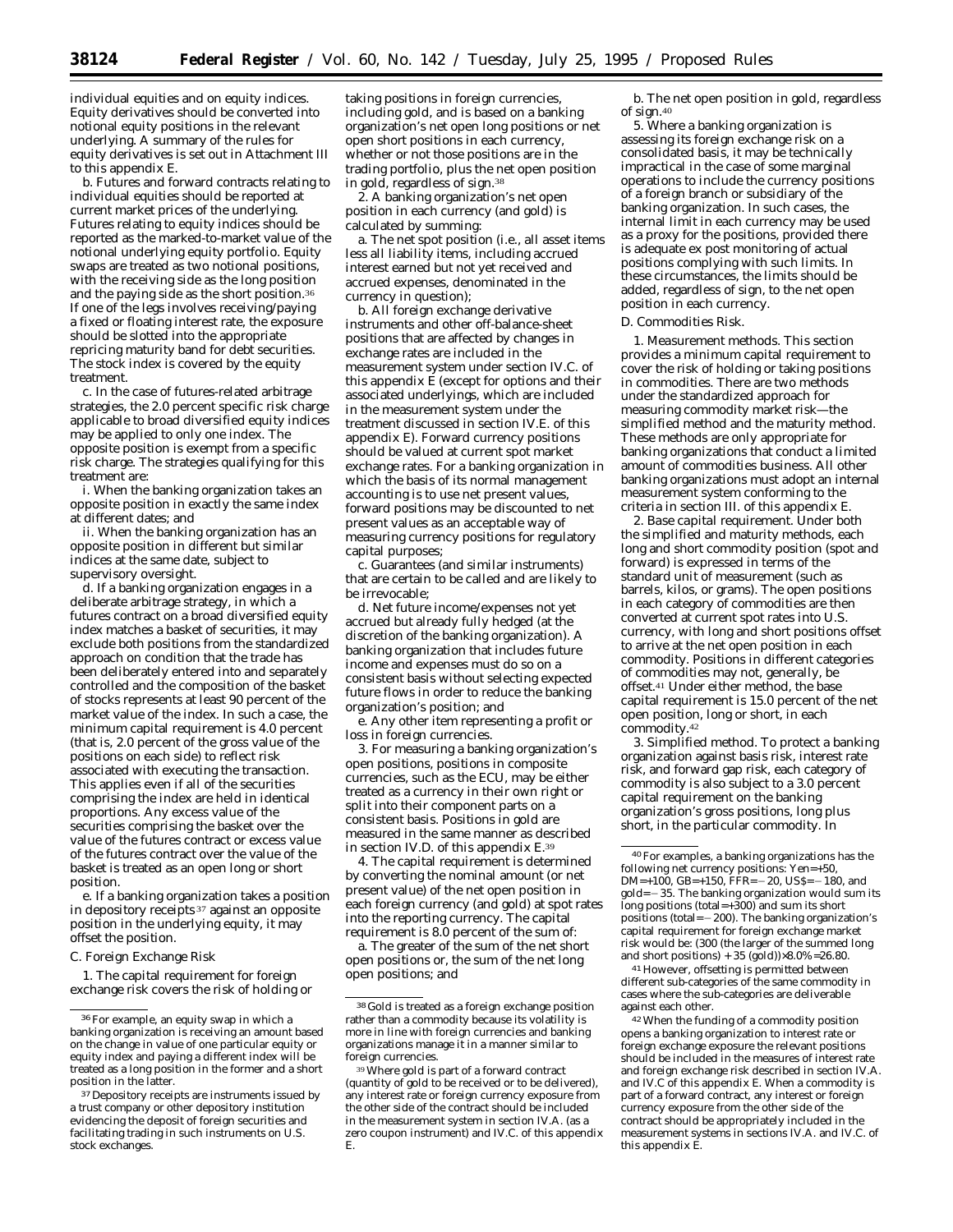valuing gross positions in commodity derivatives for this purpose, a banking organization should use the current spot price. The total capital requirement for commodities risk is the sum of the 15.0 percent base charges for each net commodity position and the 3.0 percent requirements on the gross commodity positions.

4. *Maturity method.* a. Under this method, a banking organization must slot each long and short commodity position (converted into U.S. currency at current spot rates) into a maturity ladder. The time-bands for the maturity ladder are; from zero to one month, one up to three months, three up to six months, six up to twelve months, one up to two years, two up to three years, and over three years. A separate maturity ladder is used for each category of commodity. Physical commodities are allocated to the first time-band.

b. In order to capture forward gap and interest rate risk within a time-band (together sometimes referred to as curvature/spread risk), offsetting long and short positions in each time-band are subject to an additional capital requirement. Beginning with the shortest-term time-band and continuing with subsequent time-bands, the amount of the matched short positions plus the amount of the matched long position is multiplied by a spread rate of 1.5 percent.

c. The unmatched net position from shorter-term time-bands must be carried forward to offset exposures in longer-term time-bands. A capital requirement of 0.6 percent of the net position carried forward is added for each time-band that the net position is carried forward.43 The total capital requirement for commodities risk is the sum of the 15.0 percent base capital requirement for each net commodity position and the additional requirements for matched positions and for unmatched positions carried forward. An example of this calculation is in Attachment IV to this appendix E.

5. *Commodity derivatives*. Commodity derivatives and other off-balance-sheet positions that are affected by changes in commodity prices are included in the measurement system under section IV.D. of this appendix E (except for options and the associated underlying, which are included in the measurement system under the treatment discussed in section IV.E. of this appendix E). Commodity derivatives are converted into notional commodity positions. Under the maturity method, the positions are slotted into maturity time-bands as follows:

a. Futures and forward contracts relating to individual commodities are incorporated in the measurement system as notional amounts (of, for example, barrels or kilos) that are converted to U.S. dollars at current spot rates and are assigned a maturity according to expiration date;

b. Commodity swaps where one side of the contract is a fixed price and the other side is the current market price are incorporated as a series of positions equal to the notional

amount of the contract at current spot rates, with one position corresponding to each payment on the swap and slotted in the maturity ladder accordingly. The positions are long positions if the banking organization is paying a fixed price and receiving a floating price, and short positions if the banking organization is receiving a fixed price and paying a floating price; 44 and

c. Commodity swaps where the sides of the transaction are in different commodities are included in the relevant reporting ladder. No offsetting is allowed unless the commodities are in the same sub-category.

# E. Options

1. Three alternatives are available for a banking organization to use in measuring its market risk for options activities. A banking organization that only has purchased options may use the simplified method set forth in section IV.E.2. of this appendix E. A banking organization that also writes options may use the scenario method described in section IV.E.3. of this appendix E or the delta-plus method set forth in section IV.E.4. of this appendix E.45 These methods may only be used by banking organizations which, in relative terms, have limited options activities. Banking organizations with more significant options business are expected to adopt an internal measurement system conforming to the criteria in section III. of this appendix E. Regardless of the method used, specific risk related to the issuer of an instrument still applies to options positions for equities, equity indices and corporate debt securities as set forth in sections IV.A. and IV.B. of this appendix E. There remains a separate capital requirement for counterparty credit risk as set forth in appendix A to this part.

2. Under the simplified and scenario methods, the positions for the options and the associated underlying, cash or forward, are not included in the measurement framework for debt securities, equities foreign exchange or commodities risk as set forth in sections IV.A. through IV.D. of this appendix E. Rather, they are subject to capital requirements as calculated in this section. The capital requirements calculated under this section IV.E. should then be added to the capital requirements for debt securities, equities, foreign exchange and commodities risk as appropriate. Under the delta-plus method, the delta equivalent position 46 for each option is included in the measurement frameworks set forth in

45 Unless all their written option positions are hedged by perfectly matched long positions in exactly the same options, in which case there is no capital requirement for market risk.

46The delta equivalent of an option is the option's delta value multiplied by its principal or notional value. The delta value of an option represents the expected change in the option's price as a proportion of a small change in the price of the underlying instrument. For example, an option whose price changes \$1 for every \$2 dollar change in the price of the underlying instrument has a delta of 0.50.

sections IV.A. through IV.D. of this appendix E.

3. A banking organization that has only a limited amount and range of purchased options may use the following simplified approach to measure its market risk exposure.

a. For a banking organization with a long cash position and a long put or with a short cash position and a long call, the capital requirement is the market value of the underlying instrument multiplied by the sum of the specific and general market risk requirements for the underlying (that is, the specific and general market risk requirements that would have applied to the underlying directly under sections IV.A. through IV.D. of this appendix E.47), less the amount the option is in the money (if any) bounded at  $\frac{1}{2}$ ero. 48

b. For a banking organization with a long call or a long put, the capital charge is the lesser of:

i. The market value of the underlying security multiplied by the sum of specific and general market risk requirements for the underlying (that is, the specific and general market risk requirements that would have applied to the underlying directly under sections IV.A. through IV.D. of this appendix E<sup>49</sup>); or

ii. The market value of the option. c. Under this measure, the capital requirement for currency options is 8.0 percent of the market value of the underlying and for commodity options is 15.0 percent of the market value of the underlying.

4. Under the scenario approach, a banking organization revalues its options and related hedging positions by changing the underlying rate or price over a specified range and by assuming different levels of volatility for that rate or price.

a. For each of its option portfolios, a banking organization constructs a grid based on a fixed range of changes in the portfolio's risk factors and calculates changes in the value of the option portfolio at each point within the grid. For this purpose, an option portfolio consists of an option and any related hedging positions or multiple options and related hedging positions that are grouped together according to their remaining maturity or the type of underlying.

b. Options based on interest rates and debt instruments are grouped into portfolios according to the maturity zones that are set forth in section IV.A. of this appendix E. (Zone 1 instruments have a remaining maturity of up to 1 year, zone 2 instruments

48For example, if a holder of 100 shares currently valued at \$10 each has an equivalent put option with a strike price of \$11, the capital charge would be: \$1,000×16.0 percent (e.g., 8.0 percent specific plus 8.0 percent general market risk) = \$160, less the amount the option is in the money  $(811 - $10) \times 100 = $100$ , i.e., the capital charge

would be \$60. A similar methodology applies for options whose underlying is a foreign currency, a debt security or a commodity.

49See footnote 47 in section IV.E.3.a of this appendix E.

<sup>43</sup>For example, if \$200 short is carried forward from the 3–6 month time-band to the 1–2 year timeband, the capital charge would be  $$200 \times 0.06 \times 2$  $=$  \$2.40.

<sup>44</sup> If one of the sides of the transaction involves receiving/paying a fixed or floating interest rate, that exposure should be slotted into the appropriate repricing maturity band in section IV.A. of this appendix E.

<sup>47</sup>Some options (e.g., where the underlying is an interest rate, a currency, or a commodity) bear no specific risk but specific risk will be present in the case of options on corporate debt securities and for options on equities and equity indices.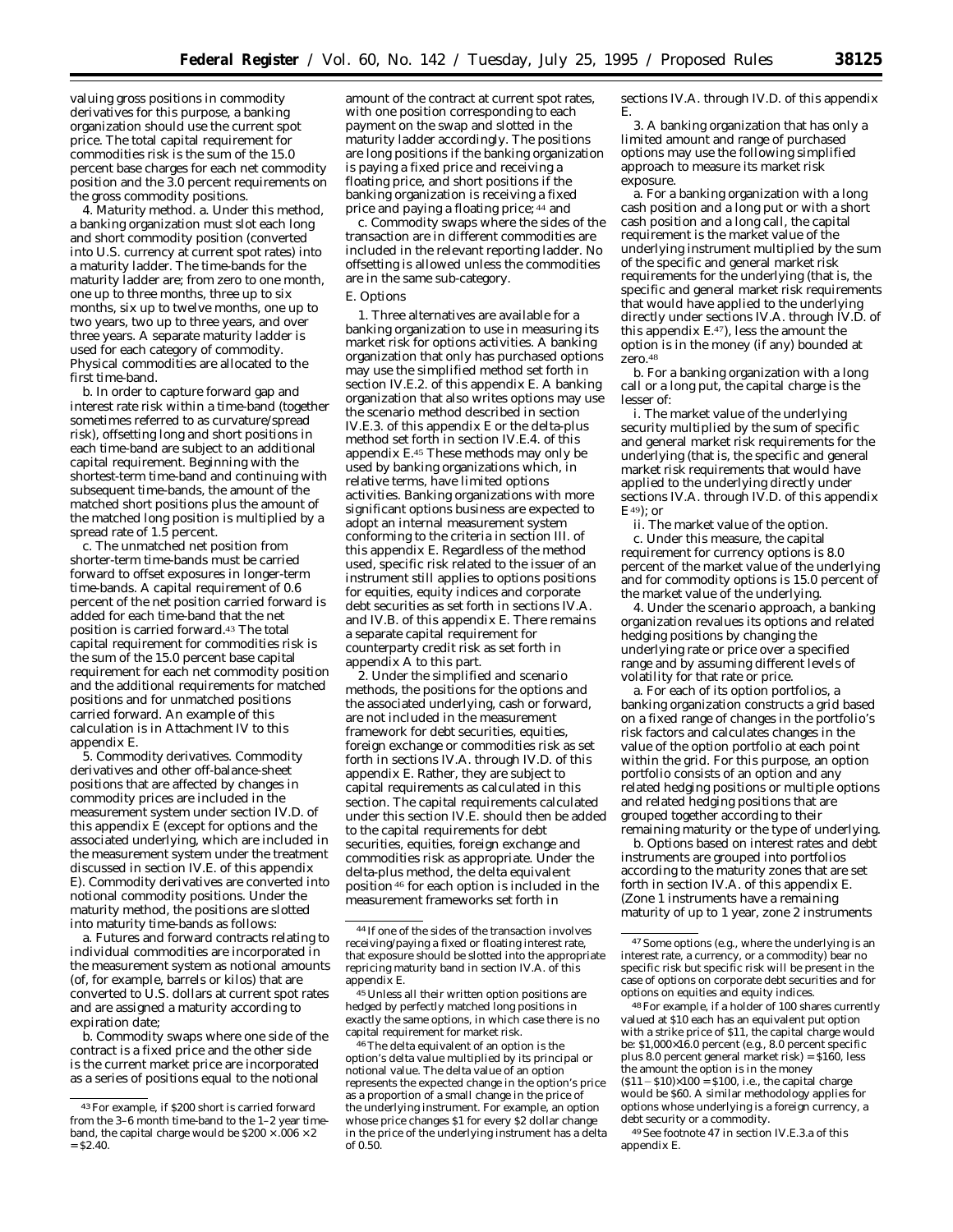have a remaining maturity from 1 year up to 4 years, and zone 3 instruments have a remaining maturity of 4 years or more.) These options and the associated hedging positions should be evaluated under the assumption that the relevant interest rates move simultaneously. For options based on equities, separate grids are constructed for each individual equity issue and index. For options based on exchange rates, separate grids are constructed for individual exchange rates. For options based on commodities, separate grids are constructed for each category of commodity (as defined in sections I.B.3. and IV.D. of this appendix E).

c. For option portfolios with options based on equities, exchange rates, and commodities, the first dimension of the grid consists of rate or price changes within a specified range above and below the current market value of the underlying; for equities, the range is  $\pm$  12.0 percent (or in the case of an index  $\pm$  8.0 percent), for exchange rates the range is  $\pm 8.0$  percent, and for commodities the range is  $\pm$  15.0 percent. For option portfolios with options based on interest rates, the range for the first dimension of the grid depends on the remaining maturity zone. The range for zone 1 is  $\pm$  100 basis points, the range for zone 2 is  $\pm$  90 basis points, and the range for zone  $3$  is  $\pm$  75 basis points. For all option portfolios, the range is divided into at least ten equally spaced intervals. The second dimension of each grid is a shift in the volatility of the underlying rate or price equal to  $\pm$  25.0 percent of the current volatility.<sup>50</sup>

d. For each assumed volatility and rate or price change (a scenario), the banking

organization revalues each option portfolio. The market risk capital requirement for the portfolio is the largest loss in value from among the scenario revaluations. The total market risk capital requirement for all option portfolios is the sum of the individual option portfolio capital requirements.

e. The Federal Reserve will review the application of the scenario approach, particularly regarding the precise way the analysis is constructed. A banking organization using the scenario approach should meet the appropriate qualitative criteria set forth in section III.B. of this appendix E.

5. Under the delta-plus method, a banking organization that writes options may include delta-weighted options positions within each measurement framework as set forth in sections IV.A. through IV.D. of this appendix E.

a. Options positions should be measured as a position equal to the market value of the underlying instrument multiplied by the delta. In addition, a banking organization must measure the sensitivities of the option's gamma (the change of the delta for a given change in the price of the underlying) and vega (the sensitivity of the option price with respect to a change in volatility) to calculate the total capital requirement. These sensitivities may be calculated according to an exchange model approved by the Federal Reserve or to the banking organization's own options pricing model, subject to review by the Federal Reserve.

b. For options with debt instruments or interest rates as the underlying instrument, delta-weighted options positions should be

# TABLE IV.—DELTA PLUS METHOD RISK WEIGHTS

slotted into the debt instrument time-bands in section IV.A. of this appendix E using a two-legged approach (as is used for other derivatives), requiring one entry at the time the underlying contract takes effect and one at the time the underlying contract matures.51 Floating rate instruments with caps or floors should be treated as a combination of floating rate securities and a series of European-style options.52 A banking organization must also calculate the gamma and vega for each such option position (including hedge positions). The results should be slotted into separate maturity ladders by currency. For options such as caps and floors whose underlying instrument is an interest rate, the delta and gamma should be expressed in terms of a hypothetical underlying security. Subsequently:

i. For gamma risk, for each time-band, net gammas that are negative are multiplied by the risk weights set out in Table IV in section IV.E.5.b.iv. of this appendix E and by the square of the market value of the underlying instrument (net positive gammas may be disregarded);

ii. For volatility risk, a banking organization calculates the capital requirements for vega in each time-band assuming a proportional shift in volatility of  $± 25.0$  percent:

iii. The capital requirement is the absolute value of the sum of the individual capital requirements for net negative gammas plus the absolute value of the sum of the individual capital requirements for vega risk for each time-band; and

iv. The delta plus method risk weights are:

| Time-band | Modified du-<br>ration (aver-<br>age as-<br>sumed for<br>time band) | Assumed<br>interest rate<br>change (%) | Risk-weight<br>for gamma <sup>1</sup> |
|-----------|---------------------------------------------------------------------|----------------------------------------|---------------------------------------|
|           | 0.00                                                                | 1.00                                   | 0.00000                               |
|           | 0.20                                                                | 1.00                                   | 0.00020                               |
|           | 0.40                                                                | 1.00                                   | 0.00080                               |
|           | 0.70                                                                | 1.00                                   | 0.00245                               |
|           | 1.40                                                                | 0.90                                   | 0.00794                               |
|           | 2.20                                                                | 0.80                                   | 0.01549                               |
|           | 3.00                                                                | 0.75                                   | 0.02531                               |
|           | 3.65                                                                | 0.75                                   | 0.03747                               |
|           | 4.65                                                                | 0.70                                   | 0.05298                               |
|           | 5.80                                                                | 0.65                                   | 0.07106                               |
|           | 7.50                                                                | 0.60                                   | 0.10125                               |
|           | 8.75                                                                | 0.60                                   | 0.13781                               |
|           | 10.00                                                               | 0.60                                   | 0.18000                               |

1 According to the Taylor expansion, the risk weights are calculated as  $1/2$  (modified duration  $\times$  assumed interest rate change)  $2$  100.

c. For options with equities as the underlying, delta-weighted option positions should be incorporated in the measure of

market risk set forth in section IV.B. of this appendix E. Individual equity issues and indices should be treated as separate

underlyings. In addition to the capital requirement for delta risk, a banking

<sup>50</sup>For example, if the underlying in an equity instrument with a current market value of \$100 and a volatility of 20 percent, the first dimension of the grid would range from \$88 to \$112, divided into ten intervals of \$2.40 and the second dimension would assume volatilities of 15 percent, 20 percent, and 25 percent.

<sup>51</sup>For example, in April, a purchased call option on a June three-month interest-rate future would be considered on the basis of its delta-equivalent value to be a long position with a maturity of five months and a short position with a maturity of two months. The written option would be slotted as a long position with a maturity of two months and a short position with a maturity of five months.

<sup>52</sup>For example, the holder of a three-year floating rate bond indexed to six-month LIBOR with a cap of 15 percent would treat the bond as a debt security that reprices in six months, and a series of five written call options on a FRA with a strike rate of 15 percent, each slotted as a short position at the expiration date of the option and as a long position at the time the FRA matures.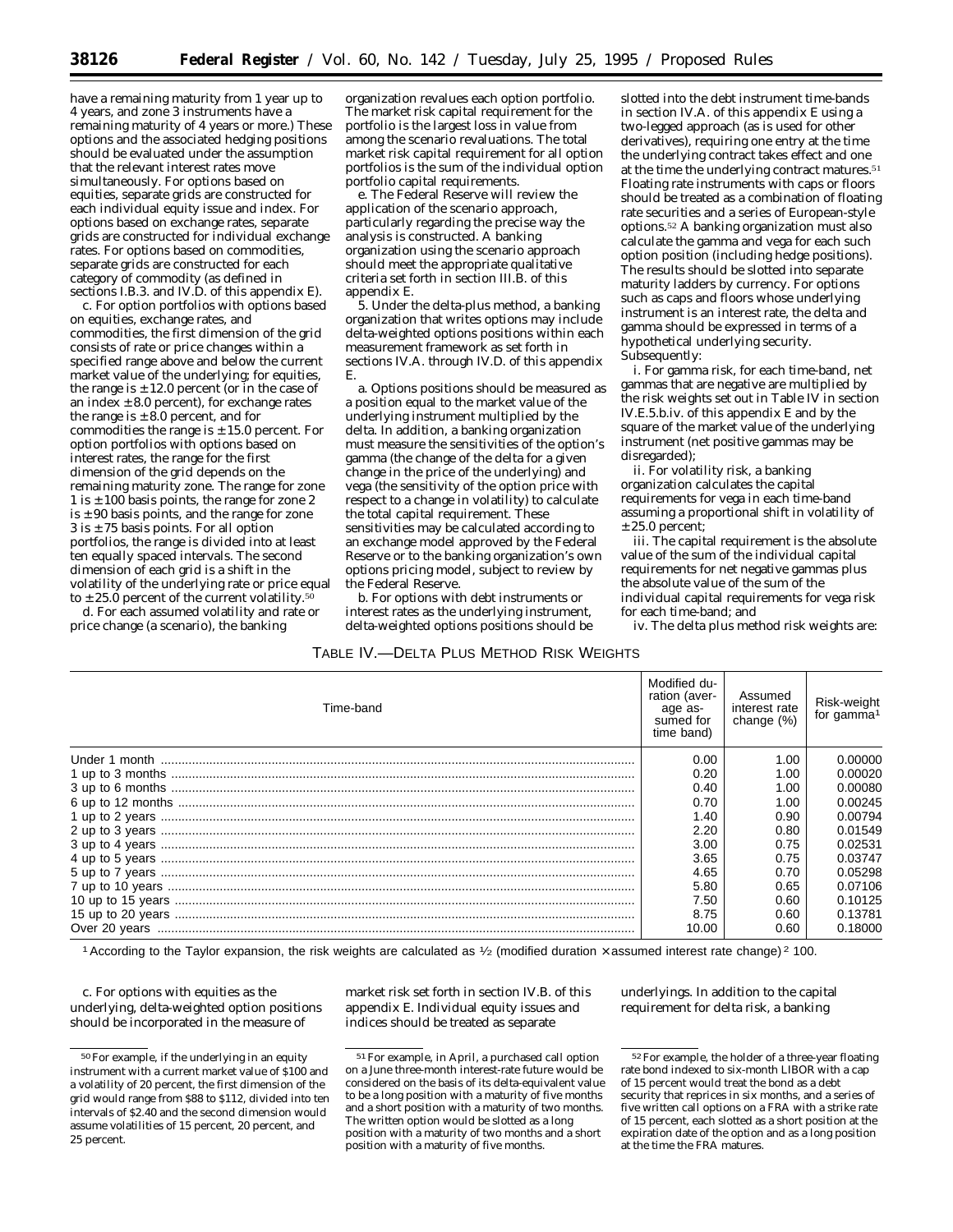organization should apply a further capital charge for gamma and vega risk:

i. For gamma risk, the net gammas that are negative for each underlying are multiplied by 0.72 percent (in the case of an individual equity) or 0.32 percent (in the case of an index as the underlying) and by the square of the market value of the underlying;

ii. For volatility risk, a banking organization calculates the capital requirement for vega for each underlying, assuming a proportional shift in volatility of ±25.0 percent; and

iii. The capital requirement is the absolute value of the sum of the individual capital requirements for net negative gammas plus the absolute value of the individual capital requirements for vega risk.

d. For options of foreign exchange and gold positions, the net delta (or delta-based) equivalent of the total book of foreign currency and gold options is incorporated into the measurement of the exposure in a single currency position as set forth in section IV.C. of this appendix E. The gamma and vega risks should be measured as follows:

i. For gamma risk, for each underlying exchange rate, net gammas that are negative are multiplied by 0.32 percent and by the square of the market value of the positions;

ii. For volatility risk, a banking organization calculates the capital requirements for vega for each currency pair and gold assuming a proportional shift in volatility of  $\pm 25.0$  percent; and

iii. The capital requirement is the absolute value of the sum of the individual capital requirements for net negative gammas plus the absolute value of the sum of the individual capital requirements for vega risk.

e. For options on commodities, the deltaweighted positions are incorporated in one of the measures described in section IV.D. of this appendix E. In addition, a banking organization must apply a capital requirement for gamma and vega risk:

i. For gamma risk, net gammas that are negative for each underlying are multiplied by 1.125 percent and by the square of the market value of the commodity;

ii. For volatility risk, a banking organization calculates the capital requirements for vega for each commodity assuming a proportional shift in volatility of  $+/- 25.0$  percent; and

iii. The capital requirement is the absolute value of the sum of the individual capital requirements for net negative gammas plus

the absolute value of the sum of the individual capital requirements for vega risk.

f. Under certain conditions and to a limited extent, the Federal Reserve may permit banking organizations that are significant traders in options with debt securities or interest rates as the underlying to net positive and negative gammas and vegas across timebands. Such netting must be based on prudent and conservative assumptions and the banking organization must materially meet the qualitative standards set forth in section III.B. of this appendix E.

g. A banking organization may base the calculation of vega risk on a volatility ladder in which the implied change in volatility varies with the maturity of the option. The assumed proportional shift in volatility must be at least  $+\sqrt{-25.0}$  percent at the short end of the maturity spectrum. The proportional shift for longer maturities must be at least as stringent instatistical terms as the 25.0 percent shift at the short end.

h. A banking organization should also monitor the risks of rho (the rate of change of the value of the option with respect to the interest rate) and theta (the rate of change of the value of the option with respect to time).

# **Attachments to Appendix E**

# **Attachment I—Sample Calculation of Eligible Tier 1, Tier 2, and Tier 3 Capital for the Risk-Based Capital Ratio Adjusted for Market Risk**

a. In each example the weighted-risk assets are \$8000 and the market risk-adjusted assets are \$625 (capital requirement for market risk  $=$  \$50, \$50 x 12.5 = \$625):

**Example 1:** A banking organization has the following qualifying capital: Tier  $1 = $600$ , Tier  $2 = 100$ , Tier  $3 = 1000$ .

(1) The minimum capital requirement for credit risk is \$640 (\$8000 x 8.0%). This requirement could be satisfied with \$540 of Tier 1 capital and \$100 of Tier 2 capital.

(2) The remaining capital available for market risk would be: Tier  $1 = $60$ . Tier 2  $= 0$ , and Tier  $3 = $1000$ . The minimum capital requirement for market risk is \$50 (\$625 x 8.0%). Eligible Tier 3 capital would be limited to \$125 (\$50 x 2.5).

(3) The Tier 1 capital required to support market risk could be satisfied by allocating \$14 (\$50 x .285), with eligible Tier 3 capital used for market risk being \$36 (\$50  $-$  \$14).

(4) Total qualifying and eligible capital would be:  $$540$  (Tier 1) +  $$100$  (Tier 2) +  $$60$ 

(Tier 1, comprising \$14 allocated for market risk and  $$46$  unallocated) +  $$36$  (Tier 3) = \$736. The banking organization's ratio of qualifying and eligible capital to weightedrisk assets adjusted for market risk would be:  $$736/$8,625$ ) = 8.5%.

**Example 2:** A banking organization has the following qualifying capital: Tier  $1 = $500$ , Tier  $2 = 8140$ , Tier  $3 = 8600$ .

(1) The minimum capital requirement for credit risk is \$640 (\$8000 x 8.0%). This requirement could be satisfied with \$500 of Tier 1 capital and \$140 of Tier 2 capital.

(2) The remaining capital available for market risk would be: Tier  $1 = 0$ , Tier  $2 = 1$ \$0, and Tier 3 = \$600. Eligible Tier 3 capital would be limited to \$0 (0 x 2.5). Because there is no Tier 1 capital required to support market risk, no eligible Tier 3 capital may be used for market risk.

(3) Total qualifying and eligible capital would be:  $$500$  (Tier 1) +  $$140$  (Tier 2) = \$640. The banking organization's ratio of qualifying and eligible capital to weightedrisk assets adjusted for market risk would be:  $$640/\$8,625$  = 7.4%.

b. In both of the examples described in paragraph a. of this attachment the total of Tier 2 and Tier 3 capital for credit and market risk is not greater than 100 percent of Tier 1 capital for credit and market risk and the total of Tier 2 capital for credit risk is not greater than 100 percent of Tier 1 capital for credit risk.

# **Attachment II—Sample Calculation of General Market Risk for Debt Instruments Using the Maturity Method**

a. A banking organization with the following positions would slot them into a maturity ladder as shown below:

i. Qualifying bond, \$13.33mn market value, remaining maturity 8 years, coupon 8%;

ii. Government bond, \$75mn market value, remaining maturity 2 months, coupon 7%;

iii. Interest rate swap, \$150mn, banking organization receives floating rate interest and pays fixed, next interest reset after 12 months, remaining life of swap is 8 years (assumes the current interest rate is identical to the one the swap is based on); and

iv. Long position in interest rate future, \$50mn, delivery date after 6 months, life of underlying government security is 3.5 years (assumes the current interest rate is identical to the one the swap is based on).

| Zone | Time-band and position                       | Risk wght<br>(% )    | Risk-weighted<br>position                                     | Net time-band<br>positions             | Net zone posi-<br>tions |
|------|----------------------------------------------|----------------------|---------------------------------------------------------------|----------------------------------------|-------------------------|
| 1 1  |                                              | 0.00<br>0.20<br>0.70 | $0.40$   Short 0.20    Short 0.20<br>Long 1.05    Long 1.05.  | Long 0.15    Long 0.15    Long 1.00    |                         |
|      | Future                                       | 1.25<br>1.75<br>2.25 |                                                               | Long 1.125    Long 1.125    Long 1.125 |                         |
|      | 7-10 yrs Short 150 Swap Long 13.13 Qual Bond | 2.75<br>3.25         | 3.75   Short 5.625    Short 5.125    Short 5.125<br>Long 0.50 |                                        |                         |
|      |                                              | 4.50                 |                                                               |                                        |                         |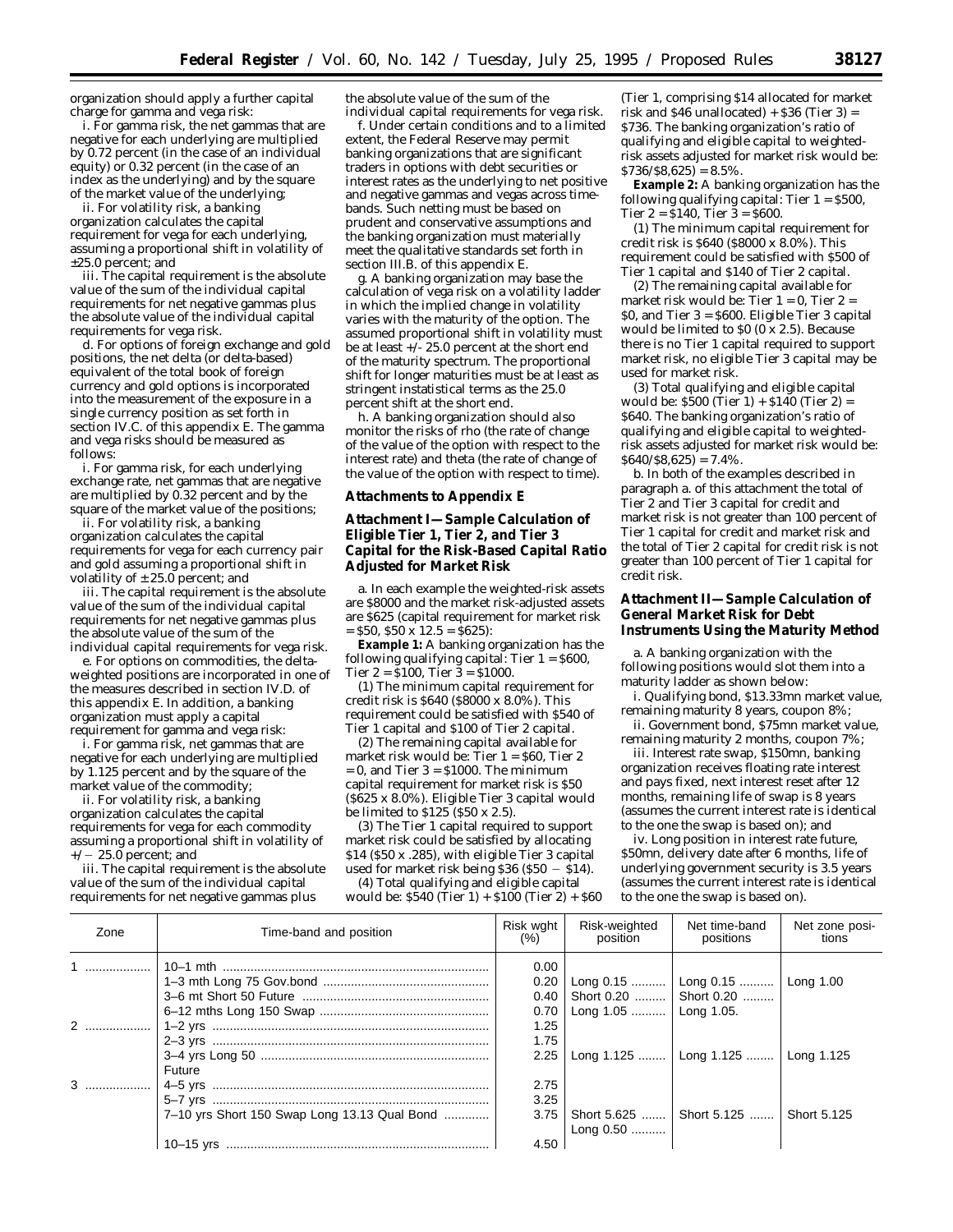| Zone | Time-band and position               |              | Risk wght<br>Risk-weighted<br>position | Net time-band<br>positions | Net zone posi-<br>tions |
|------|--------------------------------------|--------------|----------------------------------------|----------------------------|-------------------------|
|      | . 15–20 yrs ……………………………………………………………… | 5.25<br>6.00 |                                        |                            |                         |

b. A vertical disallowance would be calculated for time-band 7–10 years. It would be 10 percent of the matched positions in the time-band—10.0x0.5=0.05 (\$50,000).

c. A horizontal disallowance would be calculated for zone 1. It would be 40 percent of the matched positions in the zone— 40.0x0.20=0.80 (\$80,000). The remaining net position in Zone 1 would be +1.00 .

d. A horizontal disallowance would be calculated for adjacent zones 2 and 3. It would be 40 percent of the matched positions between the zones $-40.0x1.125=0.45$ 

(450,000). The remaining position in zone 3 would be  $-4.00$ .

e. A horizontal disallowance would be calculated between zones 1 and 3. It would be 100 percent of the matched positions between the zones—100x1.00=1.00 (1,000,000).

f. The remaining net open position for the banking organization would be 3.00  $($ \$3,000,000 $)$ .

The total capital requirement for general market risk for this portfolio would be: The vertical disallowance ....... \$50,000

Horizontal disallowance in

|                               | 80.000    |
|-------------------------------|-----------|
| Horizontal disallowance be-   |           |
| tween zones 2 and 3           | 450.000   |
| Horizontal disallowance be-   |           |
| tween zones 1 and 3           | 1.000.000 |
| The overall net open position | 3.000.000 |
| Total requirement for gen-    |           |
| eral market risk              | 4.580.000 |
|                               |           |

# **Attachment III—Summary of Treatment for Interest Rate and Equity Derivatives**

# SUMMARY OF TREATMENT FOR INTEREST RATE DERIVATIVES

| Instrument                                          | Specific<br>risk charge | General market risk charge                                                                                                                                                                                   |
|-----------------------------------------------------|-------------------------|--------------------------------------------------------------------------------------------------------------------------------------------------------------------------------------------------------------|
| Exchange-Traded Future:<br>OTC Forward:<br>Options: | No                      | No    Yes, as two positions.<br>No    Yes, as two positions.<br>No    Yes, as two positions.<br>For each type of transaction, either:<br>Yes    (a) Carve out together with the associated hedging positions |
|                                                     | No                      | -simplified method-scenario analysis-internal models, or<br>(b) General market risk charge according to the Delta-plus<br>method (gamma and vega receive separate capital charges)                           |

NOTE: Specific risk charges relate to the issuer of the instrument. There remains a separate capital requirement for counterparty credit risk.

# SUMMARY OF TREATMENT FOR EQUITY DERIVATIVES

| Instrument                                 | Specific<br>risk charge | General market risk charge                                                                                                                                                                                                                                                                                                                                               |
|--------------------------------------------|-------------------------|--------------------------------------------------------------------------------------------------------------------------------------------------------------------------------------------------------------------------------------------------------------------------------------------------------------------------------------------------------------------------|
| Exchange-Traded or OTC Future:<br>Options: | yes                     | Yes    Yes, as underlying.<br>2.0%    Yes, as underlying.<br>For each type of transactions either:<br>$2.0\%$   (a) Carve out together with the associated hedging positions<br>-simplified method-scenario approach-internal models, or<br>(b) General market risk requirement according to the Delta-plus<br>method (gamma and vega receive separate capital charges). |

NOTE: Specific risk charges relate to the issuer of the instrument. There remains a separate capital requirement for counterparty credit risk.

# **Attachment IV—Sample Calculation of Standardized Approach for Commodities Risk**

| Time band         | Position                 | Spread<br>rate | Capital calculation                                                                    | Capital<br>charge |
|-------------------|--------------------------|----------------|----------------------------------------------------------------------------------------|-------------------|
|                   | None<br>None<br>Long 800 | ا 1.5%         | 200 Short carried forward to 1–2 yrs, capital charge:<br>$200 \times 2 \times 0.6\% =$ | 24<br>24          |
| 6 up to 12 months | None.                    |                |                                                                                        |                   |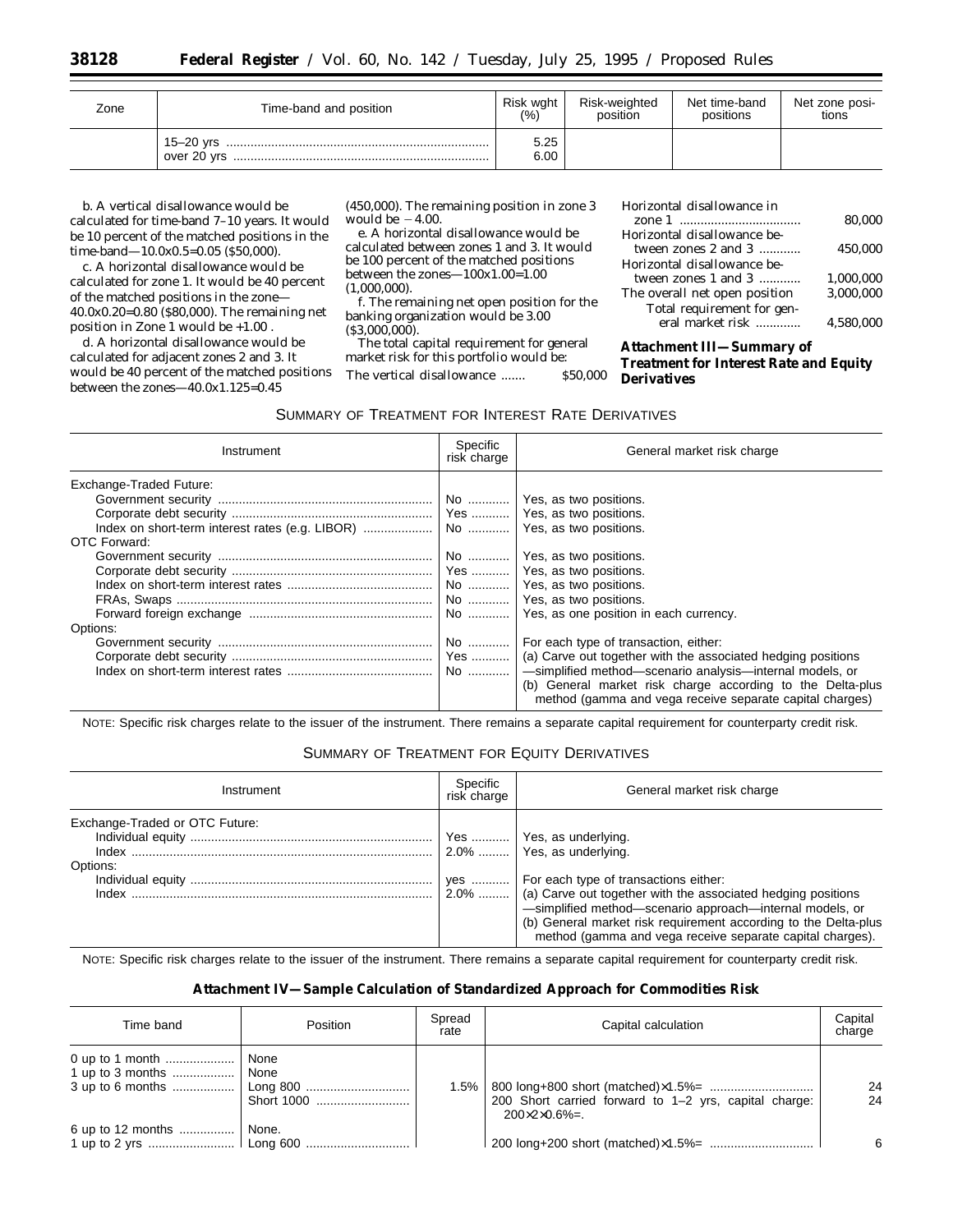| Time band | Position | Spread<br>rate | Capital calculation                                                                     | Capital<br>charge |
|-----------|----------|----------------|-----------------------------------------------------------------------------------------|-------------------|
|           | None     |                | 400 long carried forward to over 3 yrs capital charge:<br>$400 \times 2 \times 0.6\% =$ | 4.8               |
|           |          |                | Net position: 200 capital charge: 200×15.0%=                                            | 12<br>30          |

NOTE: Assume all positions are in the same commodity and converted at current spot rates into U.S. dollars. The total capital requirement would be \$79.2.

# **Attachment V—Sample Calculation for Delta-Plus Method for Options**

a. Assume a banking organization has a European short call option on a commodity with an exercise price of 490 and a market value of the underlying 12 months from the expiration of the option at 500; a risk-free interest rate at 8% per annum, and the volatility at 20 percent. The current delta for this position is according to the Black-Scholes formula  $-0.721$  (that is, the price of the option changes by  $-0.721$  if the price of the underlying moves by 1). The gamma is  $-0.0034$  (that is, the delta changes by  $-0.0034$  from  $-0.721$  to  $-0.7244$  if the price of the underlying moves by 1). The current value of the option is 65.48.

b. The first step under the delta-plus method is to multiply the market value of the commodity by the absolute value of the delta. 500×0.721=360.5. The delta-weighted position is then incorporated into the measure described in section IV.D. of this Appendix E. If the banking organization uses the maturity approach and no other positions exist, the delta-weighted position is multiplied by 0.15 to calculate the capital requirement for delta. 360.5×0.15=54.075.

c. The capital requirement for gamma is calculated according to the Taylor expansion by multiplying the absolute value of the assumed gamma of  $-0.0034$  by 1.125% and by the square of the market value of the underlying. 0.0034×0.0125×500<sup>2</sup>=10.625

d. The capital requirement for vega is calculated next. The assumed current (implied) volatility is 20%. Since only an increase in volatility carries a risk of loss for a short call option, the volatility has to be increased by a relative shift of 25%. This means that the vega capital requirement has to be calculated on the basis of a change in volatility of 5 percentage points from 20% to 25% in this example. According to the Black-Scholes formula used here, the vega equals 168. Thus, a 1% or 0.01 increase in volatility increases the value of the option by 1.68. Accordingly, a change in volatility of 5 percentage points increases the value of  $5\times1.68=8.4$ . This is the capital requirement for vega risk. The total capital requirement would be \$73.10 (54.075+10.625+8.4).

By Order of the Board of Governors of the Federal Reserve System, July 12, 1995.

# **William W. Wiles,**

*Secretary of the Board.*

# **FEDERAL DEPOSIT INSURANCE CORPORATION**

**12 CFR Chapter III**

For the reasons indicated in the preamble, the FDIC Board of Directors hereby proposes to amend part 325 of chapter III of Title 12 of the Code of Federal Regulations as follows:

# **PART 325—CAPITAL MAINTENANCE**

1. The authority citation for part 325 continues to read as follows:

**Authority:** 12 U.S.C. 1815(a), 1815(b), 1816, 1818(a), 1818(b), 1818(c), 1818(t), 1819(Tenth), 1828(c), 1828(d), 1828(i), 1828(n), 1828(o), 1831o, 3907, 3909, 4808; Pub. L. 102–233, 105 Stat. 1761, 1789, 1790 (12 U.S.C. 1831n note); Pub. L. 102–242, 105 Stat. 2236, 2355, 2386 (12 U.S.C. 1828 note).

2. Appendix A to part 325 is amended in the introductory text, by adding a new paragraph after the third undesignated paragraph to read as follows:

# **Appendix A to Part 325—Statement of Policy on Risk-Based Capital**

\* \* \* \* \* In addition, when certain banks that engage in trading activities calculate their risk-based capital ratio under this appendix A, they must also refer to appendix C of this part, which incorporates capital charges for certain market risks into the risk-based capital ratio. When calculating their riskbased capital ratio under this appendix A, such banks are required to refer to appendix C of this part for supplemental rules to determine qualifying and eligible capital, calculate risk-weighted assets, calculate market-risk equivalent assets and add them to risk- weighted assets, and calculate riskbased capital ratios adjusted for market risk. \* \* \* \* \*

3. A new appendix C is added to part 325 to read as follows:

# **Appendix C to Part 325—Risk-Based Capital for State Non-Member Banks: Market Risk**

(i) The Federal Deposit Insurance Corporation (FDIC) has adopted a framework to supplement the risk-based capital requirements set out in appendix A of this part with capital requirements for the market risk exposure of state non-member banks.1

For this purpose, market risk refers to the risk of losses in a bank's on- and off-balance-sheet positions arising from movements in market prices. The market risks subject to these capital requirements are those associated with debt and equity instruments held in the bank's trading account, as well as foreign exchange risk and commodities risk throughout the bank, including options and other derivative contracts in each risk category. As is further detailed in section II of this appendix C, debt and equity instruments and commodities positions subject to the measure for market risk under this appendix C are generally excluded from the calculation of risk-weighted assets under appendix A of this part.

(ii) This appendix C provides two ways for a bank to determine its exposure to market risk. A bank may use its internal risk measurement model, subject to the conditions and criteria set forth in section III of this appendix C (referred to as the internal models approach), or when appropriate, a bank may use all or portions of the alternative measurement system described in section IV of this appendix C (referred to as the standardized approach).

(iii) With prior approval from the FDIC, for regulatory capital purposes, a bank may use its internal risk measurement model to measure its value-at-risk 2 for each of the following risk factor categories: interest rates, exchange rates, equity prices, and commodity prices. The value-at-risk amount for each risk factor category should include volatilities of related options. The value-at-risk amount for each risk factor category is summed to determine the aggregate value-at- risk for the bank.

(iv) The standardized approach uses a set of standardized calculations and assumptions to measure market risk exposure depending on its source: debt instruments, equities, foreign currencies, and commodities, including volatilities of related options.3

2A bank evaluates its current positions and estimates future market volatility through a valueat-risk measure, which is an estimate representing, with a certain degree of statistical confidence, the maximum amount by which the market value of trading positions could decline during a specific period of time. The value-at-risk is generated through an internal model that employs a series of market risk factors (for example, market rates and prices that affect the value of trading positions).

3There are three alternatives for measuring the market risk of options under the standardized approach. Under two of the alternatives, the Continued

<sup>&</sup>lt;sup>1</sup>The market risk measure is based on a framework developed jointly by supervisory authorities from the countries represented on the Basle Committee on Banking Supervision (Basle Supervisors Committee) and endorsed by the Group of Ten Central Bank Governors. The framework is

described in a paper prepared by the Basle Supervisors Committee entitled ''Proposal to issue a Supplement to the Basle Capital Accord to Cover Market Risks''. April 1995.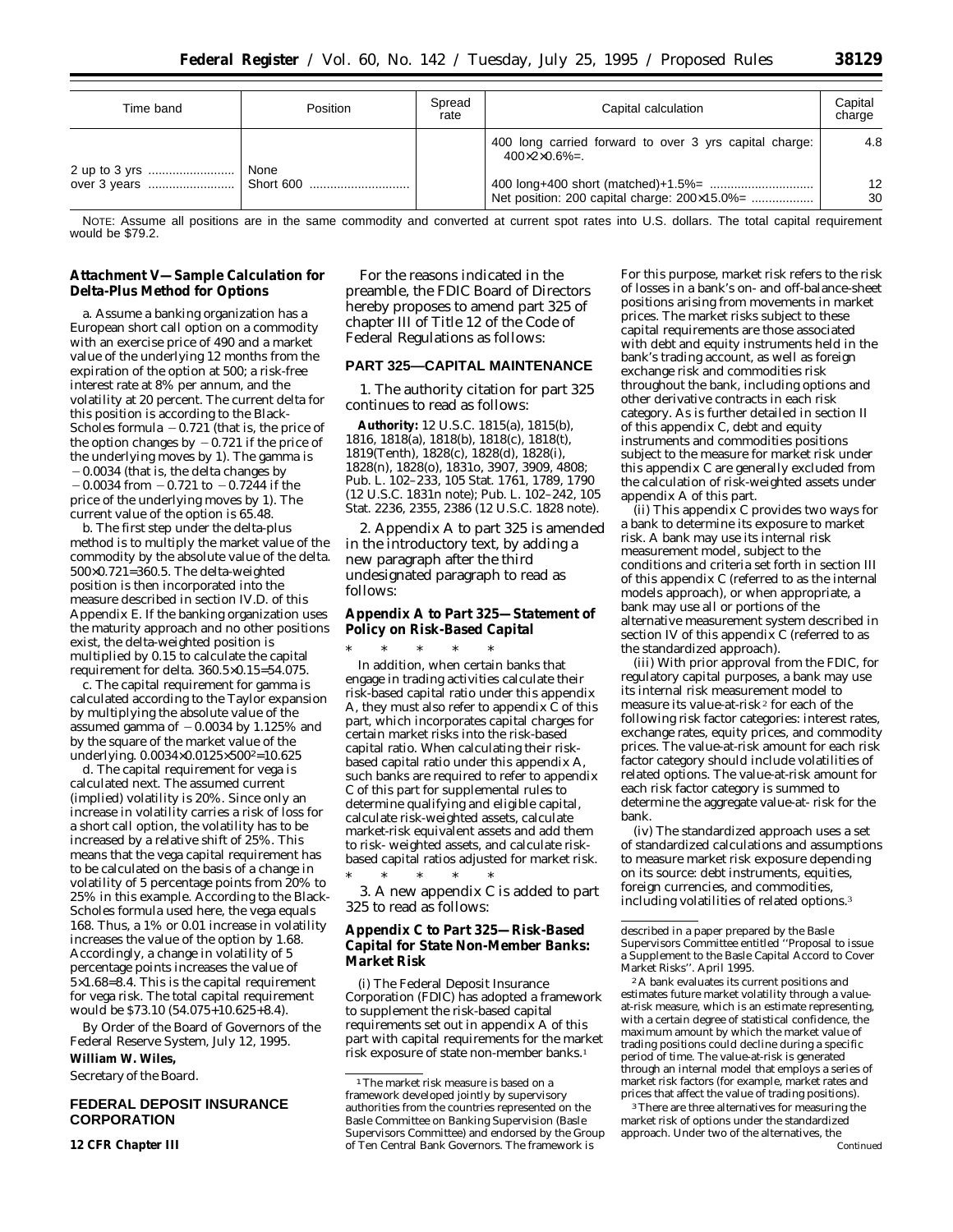(v) The FDIC generally expects any bank that is subject to this appendix C, especially those with large trading accounts, to compute the measure for market risk by using internal risk-measurement models. A bank may not change its measurement approach for the purpose of minimizing capital requirements. In limited instances, on a case-by-case basis, the FDIC may permit a bank that has internal models to incorporate alternative measures for market risk of negligible exposures (for example, *de minimis* positions, activities in remote locations, minor exposures in a currency, or activities that present negligible risk to the bank), so long as it adequately captures the risk.

(vi) The FDIC will monitor the implementation and effect of these guidelines in relation to domestic and international developments in the banking industry. When necessary and appropriate, the FDIC will consider the need to modify this appendix C in light of any significant changes in the economy, financial markets, banking practices, or other relevant factors.

#### **I. Scope of the Market Risk Capital Requirement**

*A. Banks Subject to This Appendix C*

1. Effective December 31, 1997, this appendix C will be applied to any FDICinsured state-chartered bank that is not a member of the Federal Reserve System (excluding insured branches of foreign banks) and that, on a consolidated basis, either:

a. Has total assets in excess of \$5 billion, and:

i. Has a total volume of trading activities (measured as the sum of the bank's trading assets and liabilities 4 on a daily average basis for the quarter) that is 3.0 percent or more of the total assets of the bank; or

ii. Has interest rate, foreign exchange, equity, and commodity off-balance-sheet derivative contracts relating to trading activities whose total notional amounts exceed \$5 billion; or

b. Has total assets of \$5 billion or less and has a total volume of trading activities exceeding 10.0 percent of the total assets of the bank.

2. Such banks identified in paragraph 1 (hereinafter referred to as ''banks''), when calculating their risk-based capital ratio under appendix A of this part, are required to refer to this appendix C for supplemental rules to determine their qualifying and eligible capital, calculate risk-weighted assets, calculate market-risk equivalent assets and add them to risk-weighted assets, and

calculate risk-based capital ratios adjusted for market risk.<sup>5</sup>

#### *B. Market Risks Subject to a Capital Requirement*

1. *General Market Risk and Specific Risk*. A bank must hold capital against exposure to general market risk and specific risk arising from its trading and other foreign exchange and commodity activities. For this purpose, general market risk refers to changes in the market value of covered transactions resulting from market movements, such as changing levels of market interest rates, broad equity indices, or currency exchange rates. Specific risk refers to credit risk, that is, the risk that the issuer of a debt or equity instrument might default, as well as to other factors that affect the market value of specific instruments but that do not materially alter market conditions.6

2. *Trading Activities*. a. The measure for market risk in trading activities is based on on- and off-balance-sheet positions in a bank's trading account. For this purpose, the trading account consists of positions in financial instruments acquired with the intent to resell in order to profit from shortterm price movements (or other price or interest-rate variations), including, but not limited to:

i. Assets acquired with the intent to resell to customers;

ii. Positions in financial instruments arising from matched principal brokering and market making; or

iii. Positions taken in order to hedge other elements of the trading account (that is, reduce risk by offsetting other positions that have exposure to changes in market rates or prices).

b. Trading account activities may include positions in debt instruments, equities, foreign currencies, and commodity instruments, or related derivative 8 or other off-balance-sheet contracts.

c. The debt instruments in the trading account category consists of all fixed-rate and floating-rate debt securities and instruments

 $^{\rm 6}$  This appendix C does not impose specific risk capital requirements for foreign exchange risk and commodities positions because they do no have the type of issuer-specific risk associated with debt and equity instruments in the trading account.

7Subject to FDIC review, when on- or off-balancesheet non-trading account instruments are deliberately used to hedge trading account instruments, the non-trading account instruments may be included in the measure for general market risk, but if so included, are not included in the measure for specific risk and instead remain an element of risk-weighted assets under section II of appendix A of this part. Instruments such as swaps used to hedge non-trading account activities should be excluded from the measure for market risk if they are not part of the trading account.

8 In general terms, a derivative is a financial contract whose value is derived from the values of one or more underlying assets or reference rates or indexes of asset values (referred to as ''the underlying''). Derivatives include standardized contracts that are traded on exchanges and customized, privately negotiated contracts known as over-the-counter (OTC) derivatives.

that behave like debt, including nonconvertible preferred stock. Convertible bonds, i.e., preferred stock or debt issues that are convertible, at a stated price, into common shares of the issuer, should be treated as debt instruments if they trade like debt instruments and as equities if they trade like equities. Also included are derivative contracts of debt instruments and other offbalance-sheet instruments in the trading account that react to changes in interest rates (for example, forward rate agreements (FRAs), bond futures, interest rate and crosscurrency swaps and forward foreign exchange positions). A security that has been sold subject to a repurchase agreement or lent subject to a securities lending agreement is treated as if it were still owned by the lender of the security, but the off-balance-sheet portion of the transaction remains an element of risk-weighted assets as set forth in section II. of appendix A of this part.

d. The equities in the trading account category consist of equity instruments that behave like equities. The instruments covered include common stocks (whether voting or non-voting), convertible securities that behave like equities, and commitments to buy or sell equity securities. Also included are derivative contracts of equity instruments and other off-balance-sheet instruments in the trading account that are affected by changes in equity prices. However, nonconvertible preferred stock is included in debt instruments.

3. *Foreign Exchange and Commodities Risk*. Foreign exchange or commodities positions, whether or not included in a bank's trading account, are subject to a measure for market risk of those positions.

a. The measure for market risk of foreign exchange applies to a bank's total currency and gold positions. This includes spot positions (that is, asset items and liability items, including accrued interest and expenses, denominated in each currency); forward positions (that is, forward foreign exchange transactions, including currency futures and the principal on currency swaps not included in the spot position); and certain guarantees. It also includes future income and expenses from foreign currency transactions not yet accrued but already fully hedged (at the discretion of the reporting bank), foreign exchange derivative and other off-balance-sheet positions that are affected by changes in exchange rates, and any other item representing a profit or loss in foreign currencies.

b. A bank doing negligible business in foreign currency and that does not take foreign exchange positions for its own account may be exempted from the market risk measure for foreign exchange risk provided that:

i. Its foreign currency business, defined as the greater of the sum of its gross long positions and the sum of its gross short positions in all foreign currencies as determined under section IV.C.2 of this appendix C, does not exceed 100 percent of eligible capital as defined in section II. of this appendix C; and

ii. Its overall net open foreign exchange position as determined under section IV.C.3. of this appendix C does not exceed 2.0 percent of eligible capital.

simplified and scenario methods, the underlying position of an option is ''carved-out,'' and is not included in the prescribed risk measure for the underlying debt, equity, foreign exchange or commodity. Instead it is evaluated together with the related option according to the procedures described for options to determine the capital requirement. Under the third alternative, the ''deltaplus'' approach, the delta-equivalent value of each position is included in the measurement framework for the prescribed risk measure for the underlying.

<sup>4</sup>As reflected in the bank's quarterly Consolidated Reports of Condition and Income (call report.)

<sup>5</sup>The FDIC may apply all or portions of this appendix C to other state non-members banks when deemed necessary for safety and soundness purposes.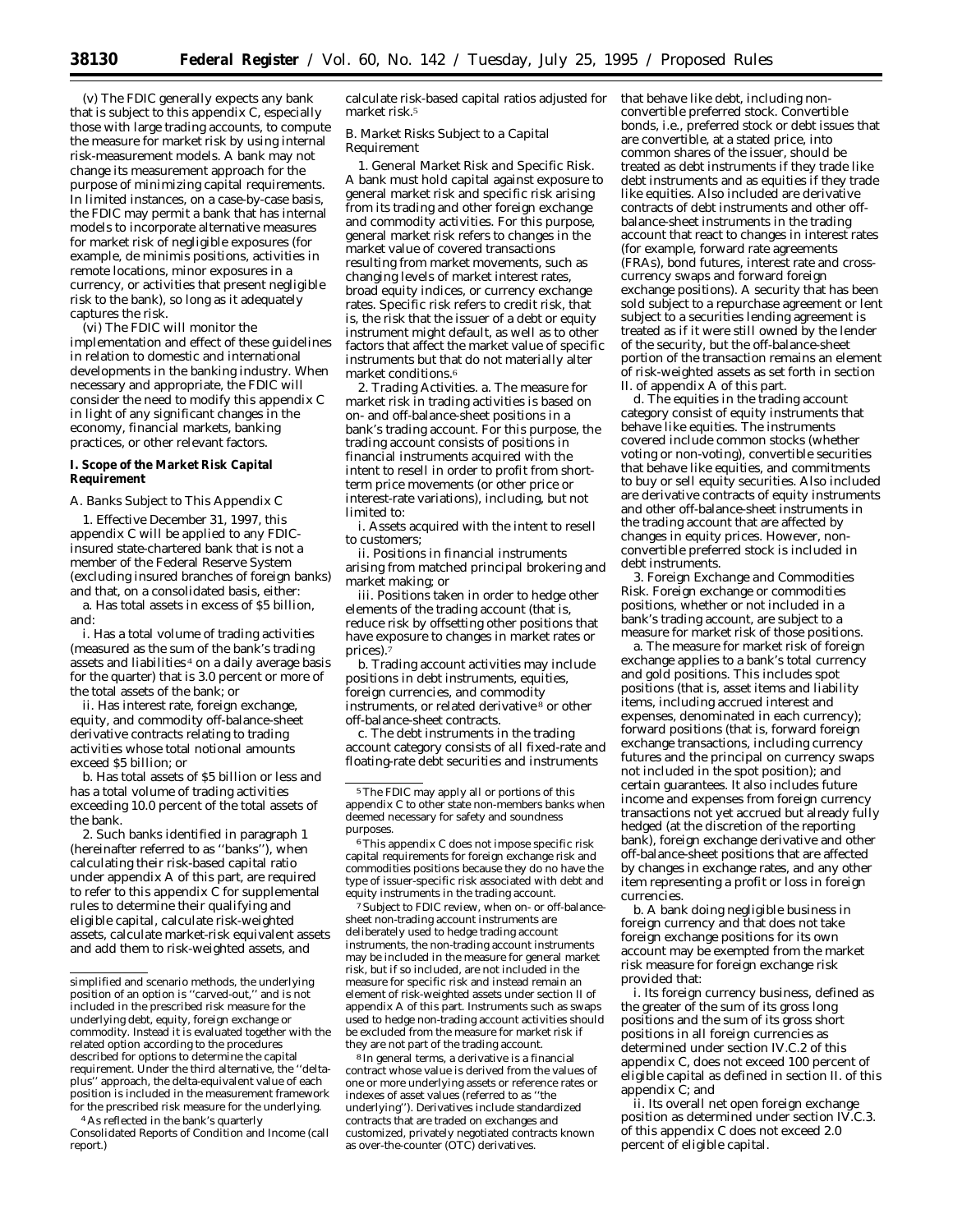c. A bank may, subject to approval by the FDIC, exclude from its foreign exchange positions any structural positions in foreign currencies. For this purpose, such structural positions are limited to transactions designed to hedge a bank's capital ratios against the effect of adverse exchange rate movements on subordinated debt, equity, or minority interests in consolidated subsidiaries and dotation capital assigned to foreign branches that are denominated in foreign currencies. Also included are any positions related to unconsolidated subsidiaries and to other items that are deducted from a bank's capital when calculating its capital base. In any event, such structural foreign currency positions must reflect long-term policies of the institution and not relate to trading positions.

d. The measure for market risk of commodities applies to a bank's total commodities positions, including commodity futures, commodity swaps, and all other commodity derivatives or other off-balancesheet positions that are affected by changes in commodity prices. A commodity is defined as a physical product that is or can be traded on a secondary market (such as agricultural products, minerals (including oil), and precious metals), but excluding gold (which is treated as foreign exchange).

#### **II. Qualifying Capital and the Market Risk-Adjusted Capital Ratio**

## *A. Qualifying and Eligible Capital*

1. The principal forms of qualifying capital for market risk are Tier 1 capital and Tier 2 capital as defined in, and subject to the conditions and limitations of, section I of appendix A of this part. A bank may use Tier 3 capital for the sole purpose of meeting a portion of the capital requirements for market risk. Tier 3 capital may be allocated only to support market-risk equivalent assets, and may in no event be allocated to support capital requirements associated with riskweighted assets under appendix A of this part.

2. Tier 3 capital consists of short-term subordinated debt that is subject to a lock-in clause providing that neither interest nor principal payment is due (even at maturity) if such payment would cause the issuing bank to fall or remain below the minimum 8.0 percent risk-based capital requirement as set forth in appendix A of this part and adjusted for market risk.

3. In order to qualify as Tier 3 capital, the short-term debt must be unsecured, subordinated, and fully paid up; it must have an original maturity of at least two years; and it may not be redeemed before maturity without prior approval by the FDIC. In addition, it may not contain or be covered by any covenants, terms, or restrictions that are inconsistent with safe and sound banking practices.

#### *B. Calculation of Eligible Capital and the Capital Ratio*

A bank that is subject to the market risk measure must calculate its risk-based capital ratio and eligible capital as follows:

1. Determine total risk-weighted assets under appendix A of this part, excluding from risk-weighted assets:

a. All debt and equity instruments in the trading account required to be included under the measure for market risk, with the exception of over-the-counter derivatives or non-trading account instruments used to hedge trading account instruments and included in the measure for general market risk at the bank's option; and

b. All positions in commodities required to be included under the measure for market risk.

2. Calculate the total measure for market risk using the internal models approach, the standardized approach, or an approved combination of these two approaches:

a. *Internal Models*. i. For a bank approved to use the internal models approach under section III of this appendix C, the total measure for market risk is the higher of:

A. The bank's previous day's aggregate value-at-risk amount; or

B. An average of the daily aggregate valueat-risk amounts measured on each of the preceding 60 business days multiplied by a minimum ''multiplication factor'' of 3. The FDIC may adjust the multiplication factor for a bank to increase its capital requirement based on an assessment of the quality and historic accuracy of the bank's risk management system.

ii. Additionally, if a bank's internal model does not capture the specific risk of debt and equity instruments in the trading account,<sup>9</sup> the specific risk measure as calculated under the standardized approach may be added to the bank's measure for market risk.

b. *Standardized Approach*. A bank that has not obtained the FDIC's approval to use an internal model must use the standardized approach for measuring its market risk. For a bank using this approach, the total measure for market risk is the sum of the market risk measures for debt and equity instruments in the trading account, foreign exchange and commodities risk throughout the bank, and options and other derivative positions in each risk category as set forth in sections IV.A through IV.E. of this appendix C.

c. *Partial Models*. With approval from the FDIC, a bank whose internal model does not cover all risk factor categories may use the standardized approach for measuring market risk arising from the risk factor categories that are not covered. The FDIC will approve combining the two approaches only on a temporary basis in situations in which the institution is developing but has not fully implemented a comprehensive internal model. When a bank uses both approaches, each risk factor category (i.e., interest rates, equity prices, exchange rates, and commodity prices) must be measured using one or the other approach. The methods may not be combined within a single risk factor category. Once a bank adopts an acceptable internal model for a particular risk factor category, it may not revert to the standardized approach except in unusual circumstances and with

the prior approval of the FDIC.10 For a bank using a combination of approaches, the total measure for market risk is the sum of:

i. The appropriate value-at-risk measure (as determined in paragraph B.2.a. of this section, aggregating the value-at-risk measure for each risk factor category included in the internal model); and

ii. The measure for market risk for each risk factor category that is calculated using the standardized approach.

3. Calculate the market-risk equivalent assets by multiplying the total measure for market risk by 12.5 (i.e., the reciprocal of the 8.0 percent minimum risk-based capital ratio).

4. Add the market-risk equivalent assets to total risk-weighted assets (as determined in paragraph B.1. of this section). The sum of these two amounts is the denominator of the total risk-based capital ratio, adjusted for market risk.

5.a. In order to calculate eligible capital to be included in the numerator of the ratio, a bank must first allocate the qualifying Tier 1 and Tier 2 capital necessary to support total risk-weighted assets (as determined in paragraph B.1. of this section) in accordance with the terms and restrictions of section I of appendix A of this part, achieving at least the minimum supervisory ratio in section III. of appendix A of this part. Remaining Tier 1, eligible Tier 2, and eligible Tier 3 capital should then be allocated to support marketrisk equivalent assets (as determined in paragraph B.3. of this section), achieving at least a minimum supervisory ratio of 8.0 percent, subject to the following restrictions:

i. Eligible Tier 3 capital may not exceed 250 percent of a bank's Tier 1 capital allocated for market risk;

ii. Tier 2 elements may be substituted for Tier 3 up to the same 250 percent limit, so long as the overall limits for Tier 2 capital set out in section I of appendix A of this part are not exceeded (i.e., Tier 2 capital may not exceed total Tier 1 capital, and long-term subordinated debt may not exceed 50 percent of Tier 1 capital); and

iii. The maximum eligible amount of Tier 2 and Tier 3 capital, summed together, may not exceed 100 percent of Tier 1 capital.

b. Eligible capital for the total risk-based capital ratio is then the sum of the bank's qualifying Tier 1 capital, its qualifying Tier 2 capital subject to the limits stated in this paragraph and eligible Tier 3 capital subject to the limits stated in this paragraph B.5.11

#### *C. Consolidation and Reporting*

1. The capital requirements for market risk apply to banks on a worldwide consolidated basis. The FDIC may, however, evaluate market risk on an unconsolidated basis when necessary (for example, when there are

<sup>9</sup> If a bank uses an internal model that measures specific risk of debt and equity instruments in the trading account, the measure should in no case be less than one-half the specific risk measure as calculated under the standardized approach (taking into account the effect of the multiplier under paragraph B.2.a.ii. of this section).

<sup>10</sup>Banks that have modeling capabilities are expected to use their internal models for measuring market risk for regulatory capital purposes. However, the FDIC may permit a bank to use another measurement technique for *de minimis* positions, activities in remote locations, minor exposures in a currency, or in activities that present negligible risk to the bank.

<sup>&</sup>lt;sup>11</sup> Examples of the method used to calculate eligible capital are set forth in attachment I to this appendix C.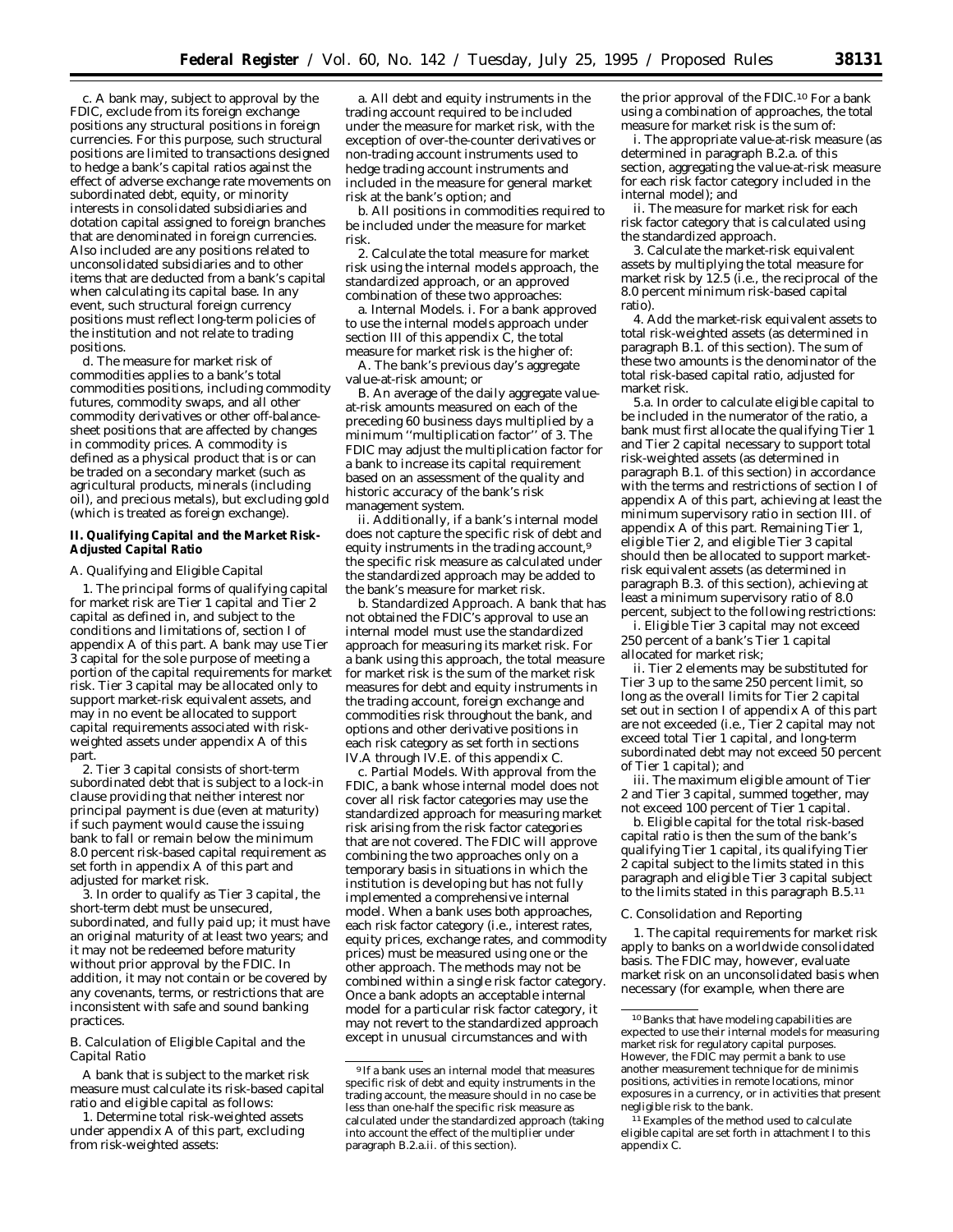obstacles to the repatriation of profits from a foreign subsidiary or where management structure does not allow timely management of risk on a consolidated basis).

2. All transactions, including forward sales and purchases, should be included in the calculation of market risk capital requirements from the date on which they were entered into. Although banks subject to the capital requirements for market risk will continue to report their capital on a quarterly basis, the FDIC expects banks to meet their capital requirements for market risk on a continuous basis (that is, at a minimum, at the close of each business day).

3. The risk-based capital ratios adjusted for market risk are minimum supervisory ratios. The FDIC expects banks to operate with capital positions well above the minimum ratios. In all cases, banks should hold capital commensurate with the level and nature of the risks to which they are exposed.

#### **III. The Internal Models Approach**

#### *A. Use of Models*

1. With prior approval of the FDIC, a bank may use its internal risk measurement model(s) for measuring value-at-risk to be used as the measure for market risk.

a. Requests for approval should include, at a minimum, a complete description of the bank's internal modeling and risk management systems and how these systems conform to the criteria set forth in this section III, an explanation of the policies and procedures established by the bank to ensure continued compliance with such criteria, a discussion of internal and external validation procedures, and a description of other relevant policies and procedures consistent with sound practices.

b. The FDIC will approve an internal model for regulatory capital purposes only after determining that the bank's internal model and risk management systems meet the criteria in this section III. Such a determination may require on-site examinations of the systems. The FDIC may require modification to an internal model as deemed necessary to ensure compliance, on a continuing basis, with the provisions of this appendix C. A bank's internal model will be subject to continuing review, both on- and off-site, by the FDIC.12

2. A bank should ensure that the level of sophistication of its internal model is commensurate with the nature and volume of the bank's trading activity in the risk factor categories covered by this appendix C and measures market risk as accurately as possible. In addition, the model should be adjusted to reflect changing portfolio composition and changing market conditions.

#### *B. Qualitative Criteria*

1. A bank using the internal models approach should have market risk management systems that are conceptually

sound and implemented with integrity. Internal risk measurement models must be closely integrated into the day-to-day risk management process of the bank. For example, the risk measurement model must be used in conjunction with internal trading and exposure limits.

2. A bank must meet the following minimum qualitative criteria before using its internal model as the measure for market risk:13

a. A bank must have a risk control unit that is independent from business trading units and reports directly to senior management of the bank. The unit must be responsible for designing and implementing the bank's risk management system and analyzing daily reports on the output of the bank's risk measurement model in the context of trading limits. The unit must conduct regular backtesting.14

b. Senior management must be actively involved in the risk control process. The daily reports produced by the risk management unit must be reviewed by a level of management with sufficient authority to enforce both reductions in positions taken by individual traders, as well as in the bank's overall risk exposure.

c. The bank must have a routine and rigorous program of stress-testing to identify the effect of low-probability events on the bank's trading portfolio. Bank stress-testing should cover a range of factors that can create extraordinary losses or gains in trading portfolios or make the control of risk in those portfolios difficult. These factors include low-probability events of all types, including the various components of market, credit, and operational risks. Senior management must routinely review the results of stresstesting in the context of the potential effect of the events on bank capital and the appropriate procedures the bank should take to minimize losses. The policies of the bank set by management and the bank's board of directors should identify appropriate stresstests and the procedures to follow in response to the test results.

d. The bank must have established procedures for ensuring compliance with a documented set of internal policies and controls, as well as for monitoring the overall operation of the risk measurement system.

e. Not less than once a year, the bank must conduct, as part of its regular internal audit process, an independent review of the risk measurement system. This review must include both the activities of the business trading units and of the independent risk control unit of the bank.

f. Not less than once a year, the bank must conduct a review of its overall risk management process. The review must consider:

i. The adequacy of the documentation of the risk management system and process, and the organization of the risk control unit;

ii. The integration of market risk measures into daily risk management and the integrity of the management information system;

iii. The process the bank employs for approving risk pricing models and valuation systems that are used by front- and backoffice personnel;

iv. The scope of market risks captured by the risk measurement model and the validation of any significant changes in the risk measurement process;

v. The accuracy and completeness of position data, the accuracy and appropriateness of volatility and correlation assumptions, and the accuracy of valuation and risk sensitivity calculations;

vi. The verification process the bank employs to evaluate the consistency, timeliness, and reliability of data sources used to run internal models, including the independence of such data sources; and

vii. The verification process the bank uses to evaluate back-testing that is conducted to assess the model's accuracy.

# *C. Market Risk Factors*

1. *Generally*. For regulatory capital purposes, a bank's internal risk measurement system must use sufficient risk factors to capture the risks inherent in the bank's portfolio of on- and off-balance-sheet trading positions and must, subject to the following guidelines, cover interest rates, equity prices, exchange rates, commodity prices, and volatilities related to options positions in each risk factor category. The level of sophistication of the bank's risk factors must be commensurate with the nature and scope of the risks taken by the bank.

2. *Interest Rates*. a. A bank must use a set of market risk factors corresponding to interest rates in each currency in which it has material interest rate-sensitive on- or offbalance-sheet positions. The risk measurement system must model the yield curve 15 using one of a number of generally accepted approaches, for example, by estimating forward rates of zero coupon yields. The yield curve must be divided into various maturity segments in order to capture variation in the volatility of rates along the yield curve; there will typically be one risk factor corresponding to each maturity segment.

b. For significant exposures to interest rate movements in the major currencies and markets, a bank must model the yield curve using a minimum of six risk factors. However, the number of risk factors used should ultimately be driven by the nature of the bank's trading strategies.16 The risk measurement system must incorporate separate risk factors to capture spread risk.17

17For these purposes, spread risk refers to the potential changes in value of an instrument or

<sup>&</sup>lt;sup>12</sup> Banks that need to modify their existing modeling procedures to accommodate the requirements of this appendix C should, nonetheless, continue to use the internal models they consider most appropriate in evaluating risks for other purposes.

<sup>13</sup> If the FDIC is not satisfied with the extent to which a bank meets these criteria, the FDIC may adjust the multiplication factor used in section II.B.2.a.ii. of this appendix C to determine the total measure for market risk or otherwise increase capital requirements.

<sup>14</sup>Back-testing includes *ex post* comparisions of the risk measures generated by the model against the actual daily changes in portfolio value.

<sup>15</sup> Generally, a yield curve is a graph showing the term structure of interest rates by plotting the yields of all instruments of the same quality by maturities ranging from the shortest to the longest available. The resulting curve shows whether short-term interest rates are higher or lower than long-term interest rates.

<sup>16</sup>For example, a bank that has a portfolio of various types of securities across many points of the yield curve and that engages in complex arbitrage strategies would require a greater number of risk factors to accurately capture interest rate risk.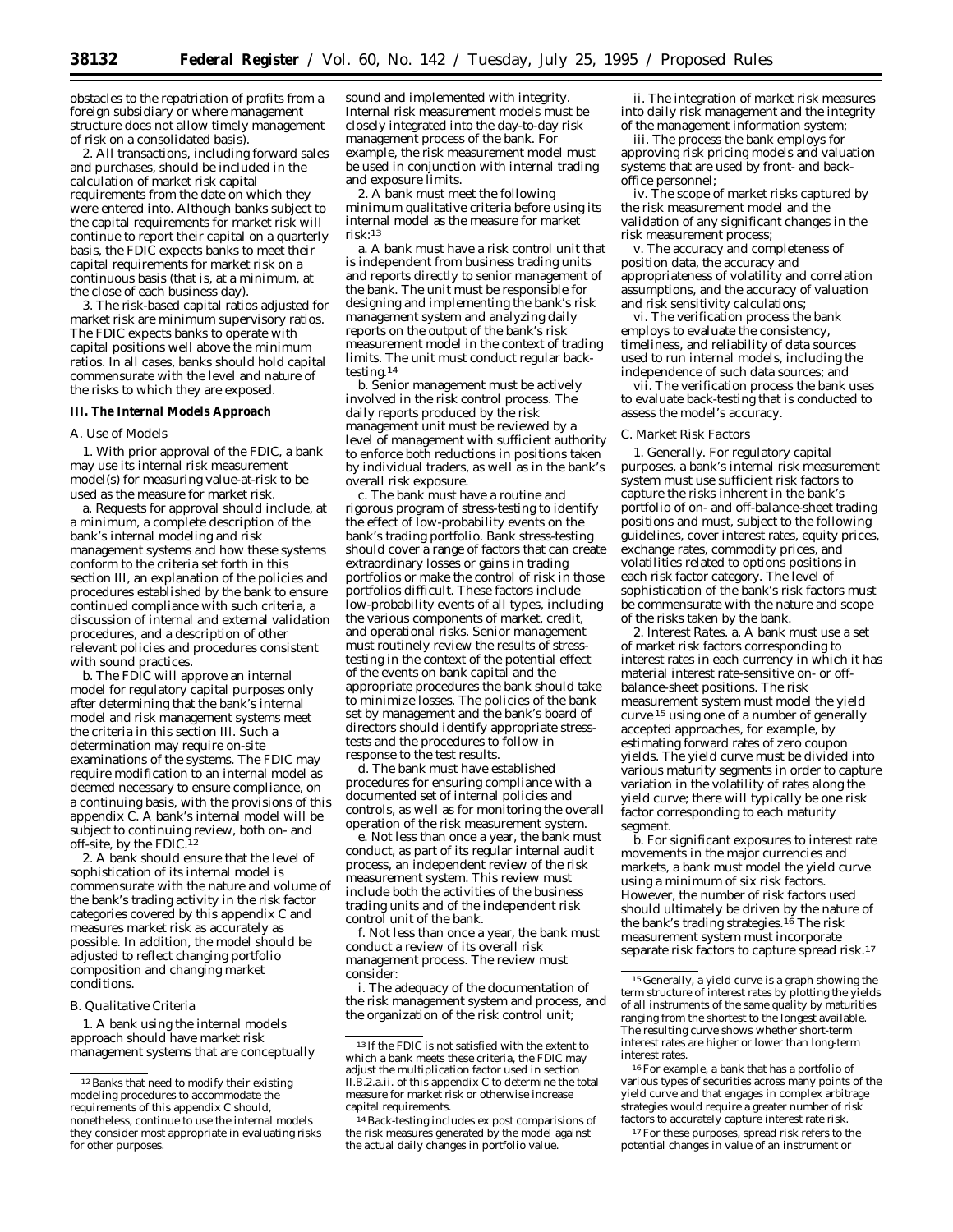3. *Exchange Rates*. A bank must use market risk factors corresponding to the exchange rate between the domestic currency and each foreign currency in which the bank has a significant exposure. The risk measurement system must incorporate market risk factors corresponding to the individual foreign currencies in which the bank's positions are denominated.

4. *Equity Prices*. A bank must use risk factors corresponding to each of the equity markets in which it holds significant positions. The sophistication and nature of the modeling technique for a given market must correspond to the bank's exposure to the overall market as well as to the bank's concentration in individual equity issues in that market. At a minimum, there must be a risk factor designed to capture market-wide movements in equity prices (such as a market index), but additional risk factors could track various sectors or individual issues.

5. *Commodity Prices*. A bank must use market risk factors corresponding to each of the commodity markets in which it holds significant positions. The internal model must encompass directional risk, forward gap and interest rate risk, and basis risk.18 The model should also take into account the market characteristics, for example, delivery dates and the scope provided to traders to close out positions.

#### *D. Quantitative Standards*

1. A bank may use one of a number of generally accepted measurement techniques including, for example, an internal model based on variance-covariance matrices, historical simulations, or Monte Carlo simulations, so long as the model employed captures all significant market risks.19 The

18For these purposes, directional risk refers to the risk that a spot price will increase or decrease. Forward gap risk refers to the effects of owning a physical commodity versus owning a forward position in a commodity. Interest rate risk refers to the risk of a change in the cost of carrying forward positions and options. Basis risk refers to the risk that the relationship between the prices of similar commodities changes over time.

19For these purposes, a variance/covariance approach refers to an approach in which the change in value of the portfolio is calculated by combining the risk factor sensitivities of the individual positions—derived from valuation models—with a variance/covariance matrix based on risk factor volatilities and correlations. A bank using this approach would calculate the volatilities and correlations of the risk factors on the basis of the holding period and the observation period. The historical simulation approach refers to an approach in which a bank would calculate the hypothetical change in value of the current portfolio in light of historical movements in risk factors. This calculation would be done for each of the defined holding periods over a given historical

following minimum standards apply for purposes of using an internal model for calculating market risk capital requirements:

a. Value-at-risk must be calculated on a daily basis using a 99th percentile, one-tailed confidence interval 20 and the holding period must be ten trading days. For positions that display linear price characteristics, a bank may use value-at-risk numbers calculated according to shorter holding periods scaled up to ten days by the square root of time.<sup>21</sup>

b. Value-at-risk must be calculated using an observation period of at least one year to measure historical changes in rates and prices

c. A bank must update its historical rates and prices at least once every three months and must reassess them whenever there is a change in market conditions of any significance.

2. A bank may use its discretion in recognizing empirical correlations within each market risk factor category, provided that the FDIC is satisfied that there is integrity in the bank's process for calculating correlations. However, empirical correlations among risk categories are not recognized. The value-at-risk measure for each risk category must be added together on a simple sum basis to determine the aggregate value-at-risk amount.

3. A bank's model must accurately capture the unique risks associated with options within each of the market risk factor categories. The following minimum criteria apply to the measurement of options risk:

a. A bank's internal model must capture the non-linear price characteristics of option positions using an options pricing technique. The bank must apply a minimum ten-day holding period to option positions or positions that display option-like characteristics. Banks may not scale-up the daily value-at-risk numbers by the square root of time.

b. A bank's internal model must, for example, capture the sensitivity of the value of the options positions to changes in the volatility of the options' underlying rates or prices (that is, the vega) and must measure the volatilities of options positions broken down by different maturities.

4. The accuracy of a bank's internal model will be reviewed periodically by the FDIC. Such review—during which, when appropriate, the FDIC may take into consideration reports and opinions generated by external auditors or qualified consultants—will include at a minimum:

measurement horizon to arrive at a range of simulated profits and losses. The Monte Carlo approach refers to an approach in which a bank would consider historical movements to determine the probability of particular price and rate changes.

20A one-tailed confidence interval of 99 percent means that there is a 1 percent probability based on historical experience that the combination of positions in a bank's portfolio would result in a loss higher than the measured value-at-risk.

21This transformation entails multiplying a bank's value-at-risk by the square root of the ratio of the required holding period (ten days) to the holding period embodied in the value-at-risk figure. For example, the value-at-risk calculated according to a one-day holding period would be scaled-up by the "square root of time" by multiplying the valueat-risk by 3.16 (the square root of the ratio of a tenday holding period to a one-day holding period).

a. Verification that the internal validation processes described in paragraph B.2. of this section are operating in a satisfactory manner;

b. Assurance that the formulae used in the calculation process and for the pricing of options and other complex instruments, are validated by a qualified unit of the bank, which in all cases must be independent from the trading areas;

c. Confirmation that the structure of the internal model is adequate with respect to the bank's activities and geographical coverage;

d. Confirmation that the results of the bank's back-testing of its internal measurement system (that is, comparing value-at-risk estimates with actual profits and losses) are being used effectively to monitor reliability of the model's estimates over time; and

e. Assurance that, for regulatory capital purposes, the model processes all relevant data and that the modeling procedures conform with the parameters and specifications set forth in this appendix C.

#### **IV. The Standardized Approach**

#### *A. Debt Instruments*

1. *Specific Risk*. a. The specific risk element of the measure for market risk is based on the identity of the obligor and, in the case of corporate securities, on the credit rating and maturity of the instrument. The specific risk element is calculated by weighting the current market value of each individual position, whether long or short, by the appropriate factor as set forth below and summing the weighted values. In determining specific risk, the bank may offset and exclude from its calculations any matched positions in the *identical* issue (including positions in derivatives). Even if the issuer is the same, no offsetting is permitted between different issues since differences in coupon rates, liquidity, call features, etc., mean that prices may diverge in the short run. The categories and factors are:

| Category   | Remaining<br>maturity (con-<br>tractual) | Factor (in<br>percent) |
|------------|------------------------------------------|------------------------|
| Government | N/A                                      | 0.00                   |
| Qualifying | 6 months or<br>less.                     | 0.25                   |
|            | 6 to 12                                  | 1.00                   |
|            | months.<br>over 12                       | 1.60                   |
|            | months.                                  |                        |
| )th≏r      |                                          |                        |

b. The *government* category consists of all forms of debt instruments of central governments of the OECD-based group of countries 22 including bonds, Treasury bills and other short-term instruments, as well as local currency instruments of non-OECD central governments to the extent that the bank has liabilities booked in that currency.

c. The *qualifying* category consists of securities of U.S. government-sponsored

portfolio arising from differences in the behavior of baseline yield curves, such as those for U.S. Treasury securities, and yield curves reflecting sector, quality, or instrument specific factors. A variety of approaches may be used to capture the spread risk arising from less than perfectly correlated movements between government and other interest rates, such as specifying a completely separate yield curve for non-government instruments (for example, swaps or municipal securities) or estimating the spread over government rates at various points along the yield curve.

<sup>22</sup>As defined in section III.B. and III.C. of appendix A of this part.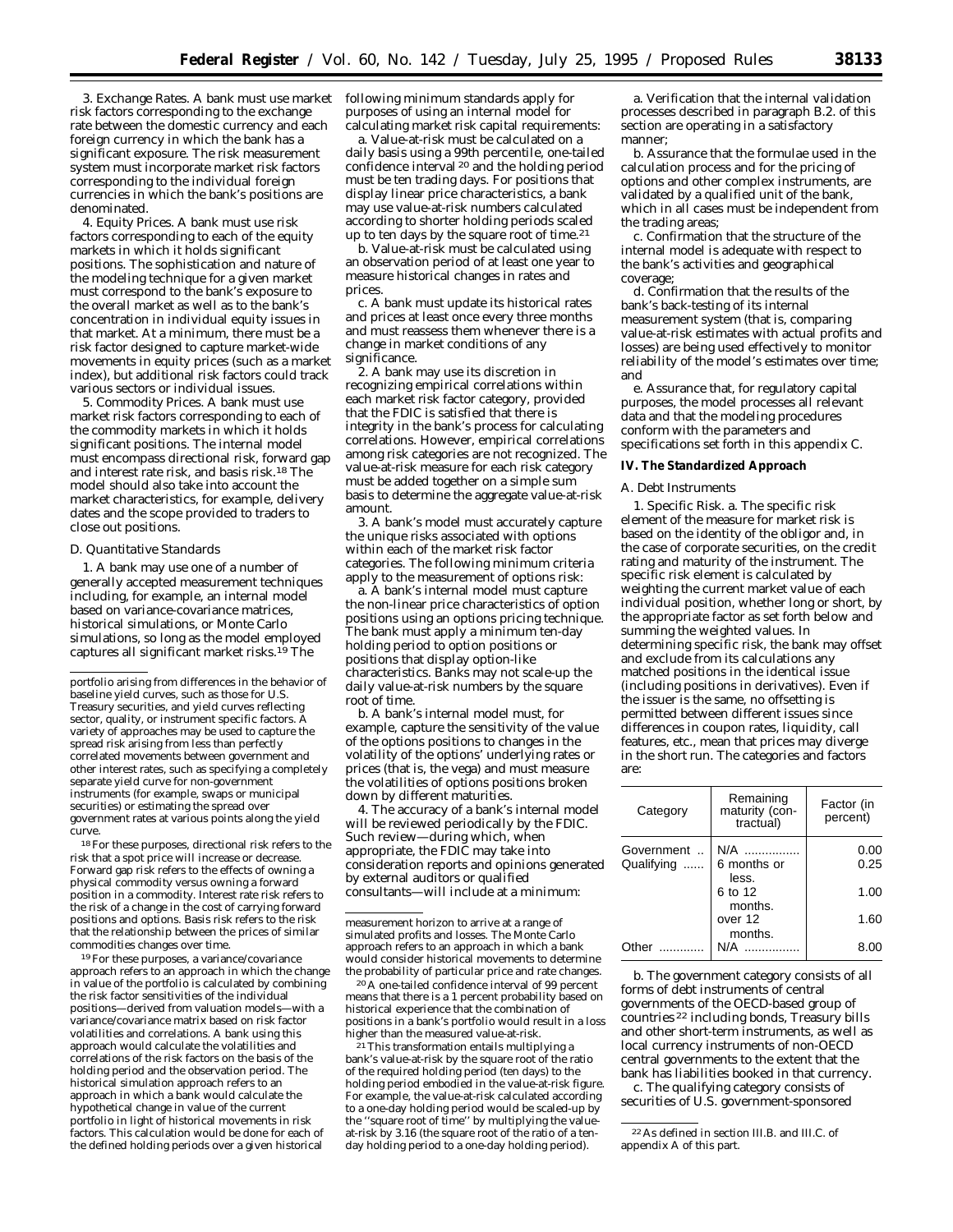agencies, general obligation securities issued by states and other political subdivisions of the OECD-based group of countries, multilateral development banks, and debt instruments issued by U.S. depository institutions or OECD-banks that do not qualify as capital of the issuing institution.23 It also includes other securities, including revenue securities issued by states and other political subdivisions of the OECD-based group of countries, that are:

i. Rated investment-grade by at least two nationally recognized credit rating services, or rated investment-grade by one nationally recognized credit rating agency and not less than investment-grade by any other credit rating agency; or

ii. With the exception of securities issued by U.S. firms and subject to review by the FDIC, unrated but deemed to be of comparable investment quality by the reporting bank and issued by an entity which has securities listed on a recognized stock exchange.

d. The *other* category consists of debt securities not meeting the criteria for government or qualifying securities. This would include non-OECD central government securities that do not meet the criteria for the government or qualifying categories. This category also includes instruments that qualify as capital issued by other banking organizations.

e. The FDIC will consider the extent of a bank's position in non-investment grade instruments (sometimes referred to as ''high yield debt''). If those holdings are not well-

diversified or otherwise represent a significant position to the institution, the FDIC may prevent a bank from offsetting positions in these instruments with other positions in qualifying instruments that may be offset when calculating its general market risk element. In addition, the FDIC may impose a specific risk factor as high as 16.0 percent.

2. *General Market Risk.* a. A bank may determine the general market risk element of the measure for market risk by using, on a continuous basis, either the maturity method (which uses standardized risk weights that approximate the price sensitivity of various instruments) or, subject to the FDIC's review, the duration method (in which the institution calculates the precise duration of each instrument, weighted by a specified change in interest rates).

b. Both methods use a maturity-ladder that incorporates a series of ''time bands'' and ''zones'' to group together securities of similar maturities and that are designed to take into account differences in price sensitivities and interest rate volatilities across different maturities. Under either method, the general market risk element is the sum of a base charge that results from fully netting various risk-weighted positions and a series of additional charges (add-ons), which effectively ''disallow'' part of the previous full netting to address basis and yield curve risk.

c. For each currency in which a bank has significant positions, a separate maturity ladder must be constructed. No netting of

| Table 1.—Maturity Method: Time Bands and Weights |  |  |
|--------------------------------------------------|--|--|
|--------------------------------------------------|--|--|

positions is permitted across different currencies. Offsetting positions of the same amount in the same issues, whether actual or notional, may be excluded from the calculation, as well as closely matched swaps, forwards, futures, and forward rate agreements (FRAs) that meet the conditions set out in paragraph A.3. of this section.

d. In the *maturity method*, the bank distributes each long or short position (at current market value) of a debt instrument into the time bands of the maturity ladder. Fixed-rate instruments are allocated according to the remaining term to maturity and floating-rate instruments according to the next repricing date. A callable bond trading above par is allocated according to its first call date, while a callable bond priced below par is allocated according to remaining maturity. Fixed-rate mortgage-backed securities, including collateralized mortgage obligations (CMOs) and real estate mortgage investment conduits (REMICs), are allocated according to their expected weighted average lives.

e. Once all long and short positions are allocated into the appropriate time band, the long positions in each time band are summed and the short positions in each time band are summed. The summed long and/or short positions are multiplied by the appropriate risk-weight factor (reflecting the price sensitivity of the positions to changes in interest rates) to determine the risk-weighted long and/or short position for each time band. The risk weights for each time band are set out in Table 1:

| Zone            | Coupon 3% or more | Coupon less than 3 % and zero-coupon bonds | Risk<br>weights                                                                                      |
|-----------------|-------------------|--------------------------------------------|------------------------------------------------------------------------------------------------------|
| $1$<br>2<br>$3$ |                   |                                            | 0.00<br>0.20<br>0.40<br>0.70<br>1.25<br>1.75<br>2.25<br>2.75<br>3.25<br>3.75<br>4.50<br>5.25<br>6.00 |
|                 |                   |                                            | 8.00<br>12.50                                                                                        |

f. Next, within each time band for which there are risk-weighted long and short positions, the risk-weighted long and short positions are then netted, resulting in a single net risk-weighted long or short position for each time band. Since different instruments and different maturities may be included and netted within each time band, an addition to the risk measure, referred to as the vertical

disallowance, is assessed to allow for basis risk. The vertical disallowance is 10.0 percent of the position eliminated by the intra-time band netting, that is, 10.0 percent of the smaller of the net risk-weighted long or net risk-weighted short position, or if the positions are equal, 10.0 percent of either position.24 The vertical disallowances for each time band are absolute values, that is,

neither long nor short. The vertical disallowances for all time bands in the maturity ladder are summed and included as an element of the general market risk element.

g. Next, within each zone for which there are risk-weighted long and short positions in different time bands, the weighted long and short positions in all of the time bands

<sup>23</sup>U.S. government-sponsored agencies, multilateral development banks, and OECD banks are defined in section III.C. of appendix A of this part.

<sup>24</sup>For example, if the sum of the weighted longs in a time band is \$100 million and the sum of the weighted shorts is \$90 million, the vertical disallowance for the time band is 10.0 percent of \$90 million, or \$9 million.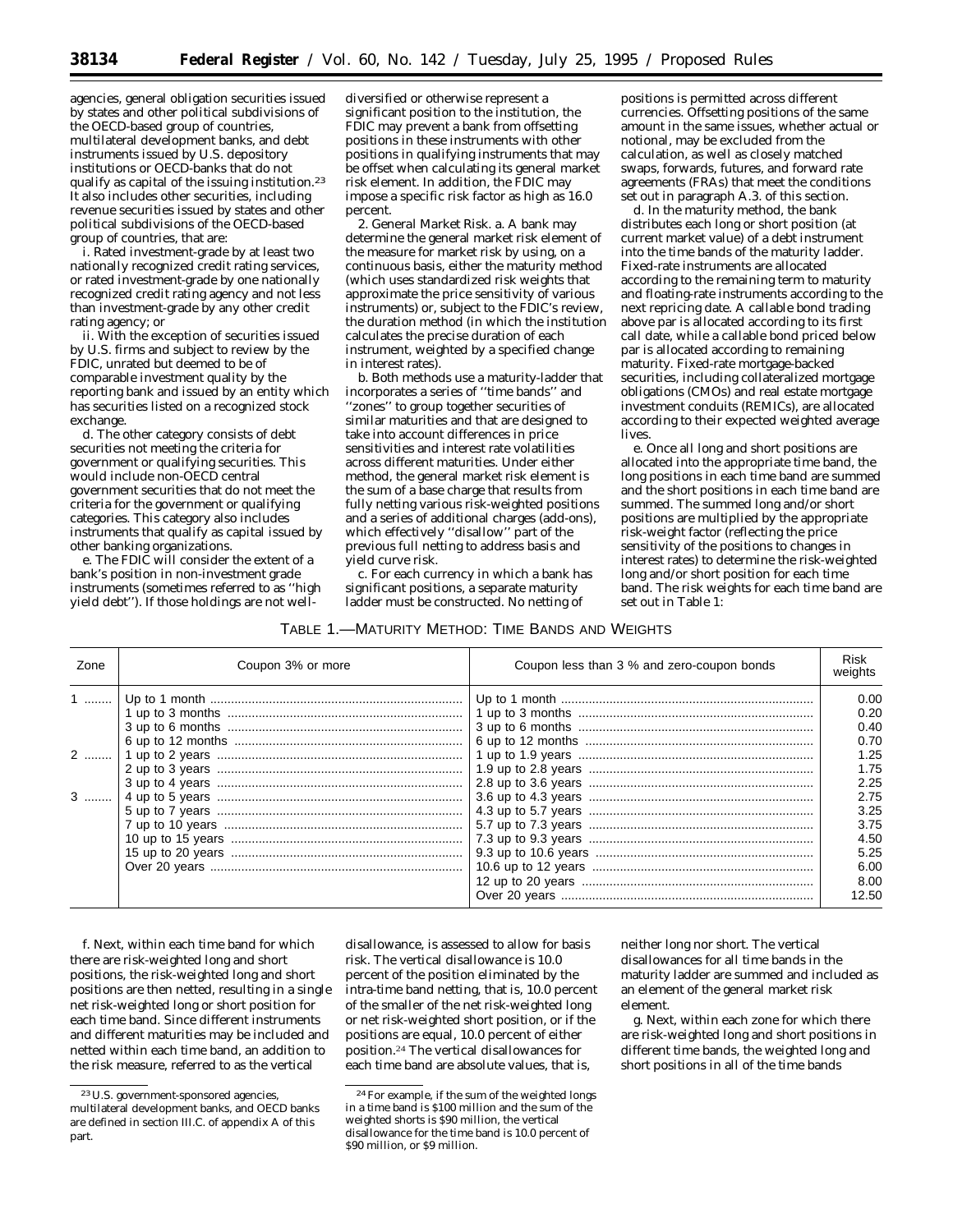within the zone are then netted, resulting in a single net long or short position for each zone. Since different instruments and different maturities may be included and netted within each zone, an addition to the risk measure, referred to as the horizontal disallowance, is assessed to allow for the imperfect correlation of interest rates along the yield curve. The horizontal disallowance is calculated as a percentage of the position eliminated by the intra-zone netting, that is, a percentage of the smaller of the net riskweighted long or net risk-weighted short position, or if the positions are equal, a

percentage of either position.25 The percent disallowance factors for intra-zone netting are set out in table 2. The horizontal disallowances, like the vertical disallowances, are absolute values that are summed and included as an element of the general market risk element.

h. Next, risk-weighted long and short positions in different zones are then netted between the zones. Zone 1 and zone 2 are netted if possible, reducing or eliminating the net long or short position in zone 1 or zone 2 as appropriate. Zone 2 and zone 3 are then netted if possible, reducing or eliminating the

# TABLE 2.—HORIZONTAL DISALLOWANCES

net long or short position in zone 2 or zone 3 as appropriate. Zone 3 and zone 1 are then netted if possible, reducing or eliminating the long or short position in zone 3 and zone 1 as appropriate. A horizontal disallowance is then assessed, calculated as a percentage of the position eliminated by the inter-zone netting. The horizontal disallowances for each zone are then summed as absolute values and included in the general market risk element. The percent disallowance factors for inter-zone netting are set out in Table 2:

| Zone | Time band                                      | Within the<br>zone (per-<br>cent) | Between<br>adjacent<br>zones (per-<br>cent) | Between<br>zones $1 & 3$<br>(percent) |
|------|------------------------------------------------|-----------------------------------|---------------------------------------------|---------------------------------------|
| $1$  | $1-3$ months.<br>3-6 months.                   | 40                                | 40                                          | 100                                   |
| 2    | 6-12 months.<br>$2-3$ years.<br>3-4 years.     | 30                                | 40                                          | 100                                   |
| $3$  | 5-7 years.<br>$7-10$ years.                    | 30                                | 40                                          | 100                                   |
|      | 10-15 years.<br>15-20 years.<br>over 20 years. |                                   |                                             |                                       |

i. Finally, the net risk-weighted long or net risk-weighted short positions remaining in the zones are summed to reach a single net risk-weighted long or net risk-weighted short position for the bank's portfolio. The sum of the absolute value of this position and the vertical and horizontal disallowances is the general market risk element of the measure of market risk. An example of this calculation is in attachment II to this appendix.

j. In the *duration method,* the bank, after calculating each instrument's modified duration  $26$  using a formula that is subject to FDIC review, multiplies that modified duration by the interest rate shock specified for an instrument of that duration in table 3. The resulting product (representing the expected percentage change in the price of the instrument for the given interest rate shock) is then multiplied by the current market value of the instrument. The resulting amount is then allocated as a long or short position into a time band in the maturity ladder in table 3 on the basis of the instrument's modified duration.27

k. Once all of the bank's traded debt instruments have been allocated into the maturity ladder, the bank conducts the same rounds of netting and disallowances described in paragraphs A.2.f. through h. of the maturity method in this section, with the

exception that the vertical disallowance requirement for the duration method is 5.0 percent. Horizontal disallowances continue to be those set out in table 2. As with the maturity method, the sum of the absolute value of the final net position and the vertical and horizontal disallowances is the general market risk element of the measure for market risk:

TABLE 3.—DURATION METHOD: TIME BANDS AND ASSUMED CHANGES IN YIELD

| Zone | Time band                             | Assumed<br>change in<br>vield |
|------|---------------------------------------|-------------------------------|
|      | Up to 1 month<br>1 up to 3 months     | 1.00<br>1.00<br>1.00          |
|      | 3 up to 6 months<br>6 up to 12 months | 1.00                          |
| 2    | 1.0 up to 1.8 years                   | 0.90                          |
|      | 1.8 up to 2.6 years                   | 0.80                          |
|      | 2.6 up to 3.3 years                   | 0.75                          |
|      | 3.3 up to 4.0 years                   | 0.75                          |
|      | 4.0 up to 5.2 years                   | 0.70                          |
|      | 5.2 up to 6.8 years                   | 0.65                          |
|      | 6.8 up to 8.6 years                   | 0.60                          |
|      | 8.6 up to 9.9 years                   | 0.60                          |
|      |                                       |                               |

basis point parallel shift in the yield curve assuming that its cash flow does not change when the yield curve shifts. Modified duration is duration divided by a factor of 1 plus the interest rate.

27For example, an instrument held by a bank with a maturity of 4 years and 3 months and a current market value of \$1,000 might have a modified duration of 3.5 years. Based on its

# TABLE 3.—DURATION METHOD: TIME BANDS AND ASSUMED CHANGES IN YIELD—Continued

| Zone | Time band                                                              | Assumed<br>change in<br>vield |
|------|------------------------------------------------------------------------|-------------------------------|
|      | 9.9 up to 11.3 years<br>11.3 up to 16.6 years<br>Over 16.6 years 0.75. | 0.60<br>0.60<br>0.60          |

3. *Interest Rate Derivatives.* a. Debt derivatives and other off-balance-sheet positions that are affected by changes in interest rates are included in the measurement system under this section IV.A. (except for options and the associated underlyings, which are included in the measurement system under the treatment discussed in section IV.E. of this appendix C). A summary of the treatment for debt derivatives is set out in Attachment III to this appendix C.

b. Derivatives are converted into positions in the relevant underlying instrument and are included in the calculation of the specific and general market risk elements. The amount to be included is the market value of the principal amount of the underlying or of

<sup>25</sup>For example, if the sum of the weighted longs in the 1–3 month time band in Zone 1 is \$8 million and the sum of the weighted shorts in the 3–6 month time band is \$10 million, the horizontal disallowance for the zone is forty percent of \$8 million, or \$3.2 million.

<sup>26</sup>The duration of an instrument is its approximate percentage change in price for a 100

modified duration, it would be subjected to the 75 basis point interest rate shock, resulting in an expected price change of 2.625 percent (3.5×0.75). The corresponding expected change in price of \$26.25, calculated as 2.625 percent of \$1,000, would be slotted as a long position in the 3.3 to 4.0 year time band of the maturity ladder.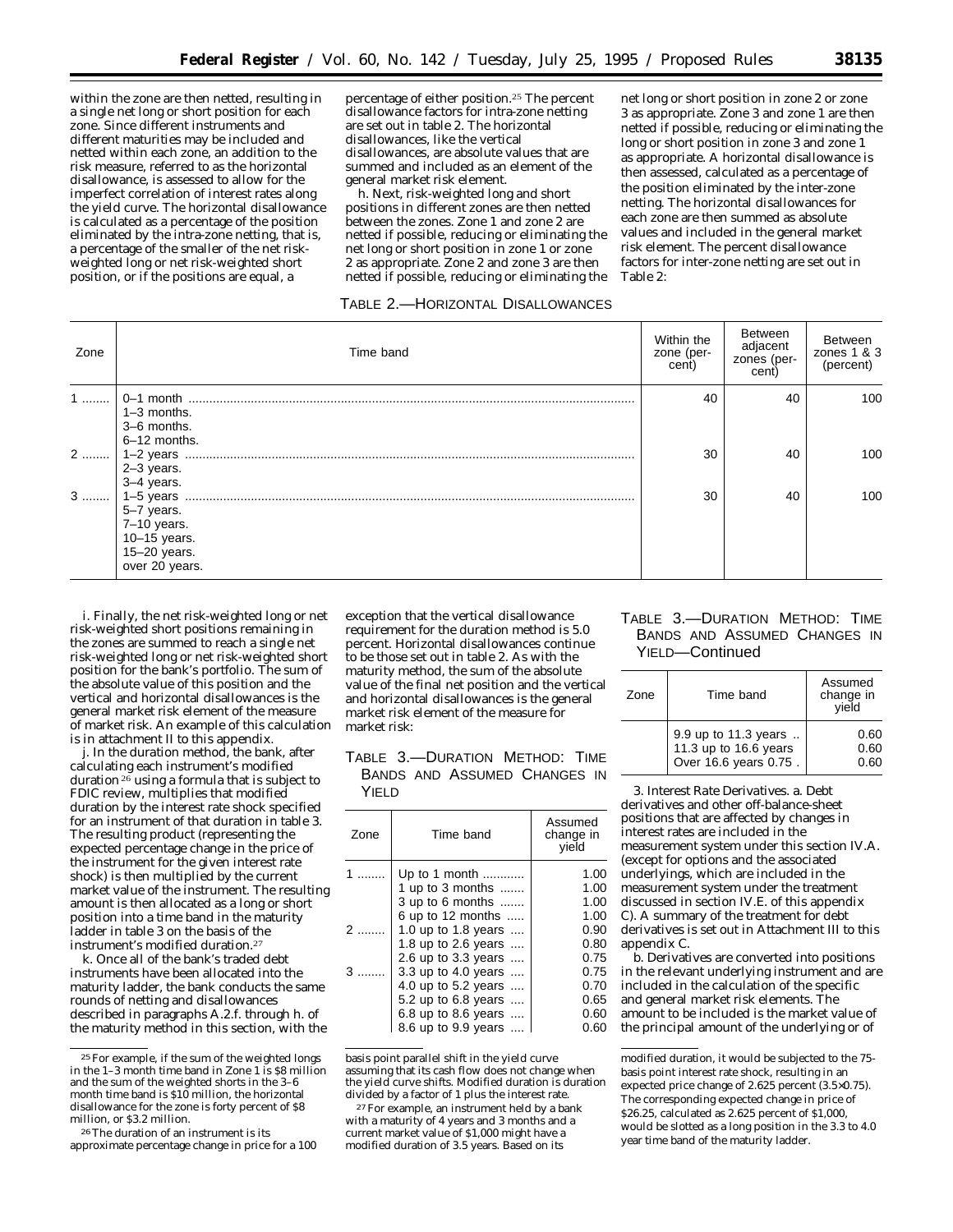the notional underlying. If the apparent notional amount of an instrument differs from the effective notional amount, a bank must use the effective notional amount.

c. Futures and forward contracts (including FRAs) are broken down into a combination of a long position and short position in the notional security. The maturity of a future or a FRA is the period until delivery or exercise of the contract, plus the life of the underlying instrument.<sup>28</sup> If a range of instruments may be delivered to fulfill the contract, the bank may choose which deliverable instrument goes into the maturity or duration ladder as the notional underlying. In the case of a future on a corporate bond index, positions are included at the market value of the notional underlying portfolio of securities.

d. i. Swaps are treated as two notional positions in the relevant instruments with appropriate maturities. The receiving side is treated as the long position and the paying side is treated as the short position.29 The separate sides of cross-currency swaps or forward foreign exchange transactions are allocated in the relevant maturity ladders for the currencies concerned. For swaps that pay or receive a fixed or floating interest rate against some other reference price, for example, an equity index, the long or short position attributable to the interest rate component is allocated into the appropriate repricing maturity category, with the long or short position attributable to the equity component being included in the equity framework set out in section IV.B. of this appendix C.

ii. A bank with a large swap book may, with prior approval of the FDIC, use alternative formulae to calculate the positions to be included in the maturity or duration ladder. For example, a bank could first convert the payments required by the swap into present values. For that purpose, each payment would be discounted using zero coupon yields, and the payment's present value entered into the appropriate time band using procedures that apply to zero (or low) coupon bonds. The net amounts would then be treated as bonds, and allocated into the general market risk framework. Such alternative treatments will, however, only be allowed if the FDIC is fully satisfied with the accuracy of the system being used; the positions calculated fully reflect the sensitivity of the cash flows to interest rate changes; and the positions are denominated in the same currency.

e. A bank may offset long and short positions (both actual and notional) in identical derivative instruments with exactly the same issuer, coupon, currency, and maturity before allocating these positions

into time bands. A matched position in a future and its corresponding underlying may also be fully offset and, thus, excluded from the calculation, except when the future comprises a range of deliverable instruments. However, if, among the range of deliverable instruments, there is a readily identifiable underlying instrument that is most profitable for the trader with a short position to deliver, positions in the futures contract and the instrument may be offset. Positions in different currencies are not subject to offset.

f. Offsetting positions in the same category of instruments can in certain circumstances be regarded as matched and treated by the bank as a single net position which should be entered into the appropriate time band. To qualify for this treatment the positions must be based on the same underlying instrument, be of the same nominal value, and be denominated in the same currency. The separate sides of different swaps may also be ''matched'' subject to the same conditions. In addition:

i. For futures, offsetting positions in the notional or underlying instruments to which the futures contract relates must be for identical instruments and the instruments must mature within seven days of each other;

ii. For swaps and FRAs, the reference rate (for floating rate positions) must be identical and the coupon closely matched (i.e., within 15 basis points); and

iii. For swaps, FRAs and forwards, the next interest reset date, or for fixed coupon positions or forwards the remaining maturity, must correspond within the following limits: If the reset (remaining maturity) dates occur within one month, then the reset dates must be on the same day; if the reset dates occur between one month and one year later, then the reset dates must occur within seven days of each other, or if the reset dates occur over one year later, then the reset dates must occur within thirty days of each other.

g. Interest rate and currency swaps, FRAs, forward foreign exchange contracts and interest rate futures are not subject to a specific risk charge. This exemption also applies to futures on a short-term (e.g., LIBOR) interest rate index. However, in the case of futures contracts in which the underlying is a debt security, or an index representing a basket of debt securities, a specific risk charge will apply according to the category of the issuer as set out in paragraph A.2. of this section.

#### *B. Equities*

1. *Specific Risk.* The specific risk element of the measure for market risk is calculated on the basis of the bank's gross equity positions, that is, the absolute sum of all long equity positions and of all short equity positions at current market value. The risk measure is 8.0 percent of that sum, unless the portfolio is both liquid and well-diversified, in which case the specific risk measure is 4.0 percent of the gross equity position. A specific risk measure of 2.0 percent applies to the net long or short position in a broad, diversified equity index and is viewed as necessary to provide for risks associated with contract execution. A portfolio that is liquid and well-diversified is characterized by a limited sensitivity to price changes of any

single equity issue or closely related group of equity issues held in the portfolio. The volatility of the portfolio's value should not be dominated by the volatility of any individual equity issue or by equity issues from any single industry or economic sector. In general, such portfolios should be characterized by a large number of individual equity positions, with no single position representing a large portion of the portfolio's total market value. In addition, it would generally be the case that a sizeable proportion of the portfolio would be comprised of issues traded on organized exchanges or in well-established over-thecounter markets.

2. *General Market Risk.* The general market risk element of the measure for market risk is calculated on the difference between the sum of the long positions and the sum of the short positions (i.e., the overall net position in an equity market) at current market value. An overall net position must be separately calculated for each national market in which the bank holds equities. The general market risk element is 8.0 percent of the net position in each equity market.

3. *Matched Positions.* Matched positions in each identical equity in each national market may be treated as offsetting and excluded from the capital calculation, with any remaining position included in the calculations for specific and general market risk. For example, a future in a given equity may be offset against an opposite cash position in the same equity.

4. *Equity Derivatives.* a. Equity derivatives and other off-balance-sheet positions that are affected by changes in equity prices are included in the measurement system under this section IV.B. (except for equity options, equity index options, and the associated underlying, which are included in the measurement system under the treatment discussed in section IV.E. of this appendix C).30 This includes futures and swaps on both individual equities and on equity indices. Equity derivatives should be converted into notional equity positions in the relevant underlying. A summary of the rules for equity derivatives is set out in attachment III to this appendix C.

b. Futures and forward contracts relating to individual equities should be reported at current market prices of the underlying. Futures relating to equity indices should be reported as the marked-to-market value of the notional underlying equity portfolio. Equity swaps are treated as two notional positions, with the receiving side as the long position and the paying side as the short position.31 If one of the legs involves receiving/paying a fixed or floating interest rate, the exposure should be allocated into the appropriate repricing maturity band for debt securities.

<sup>28</sup>For example, a long position in a June threemonth interest rate future (taken in April) is reported as a long position in a government security with a maturity of five months and a short position in a government security with a maturity of two months.

<sup>29</sup>For example, an interest rate swap under which a bank is receiving floating-rate interest and paying fixed is treated as a long position in a floating rate instrument with a maturity equivalent to the period until the next interest reset date and a short position in a fixed-rate instrument with a maturity equivalent to the remaining life of the swap.

<sup>30</sup> If equities are part of a forward contract (either equities to be received or to be delivered), any interest rate or foreign currency exposure from the other side of the contract should be appropriately included in sections IV.A. and IV.C. of this appendix C.

<sup>31</sup>For example, an equity swap in which a bank is receiving an amount based on the change in value of one particular equity or equity index and paying a different index will be treated as a long position in the former and a short position in the latter.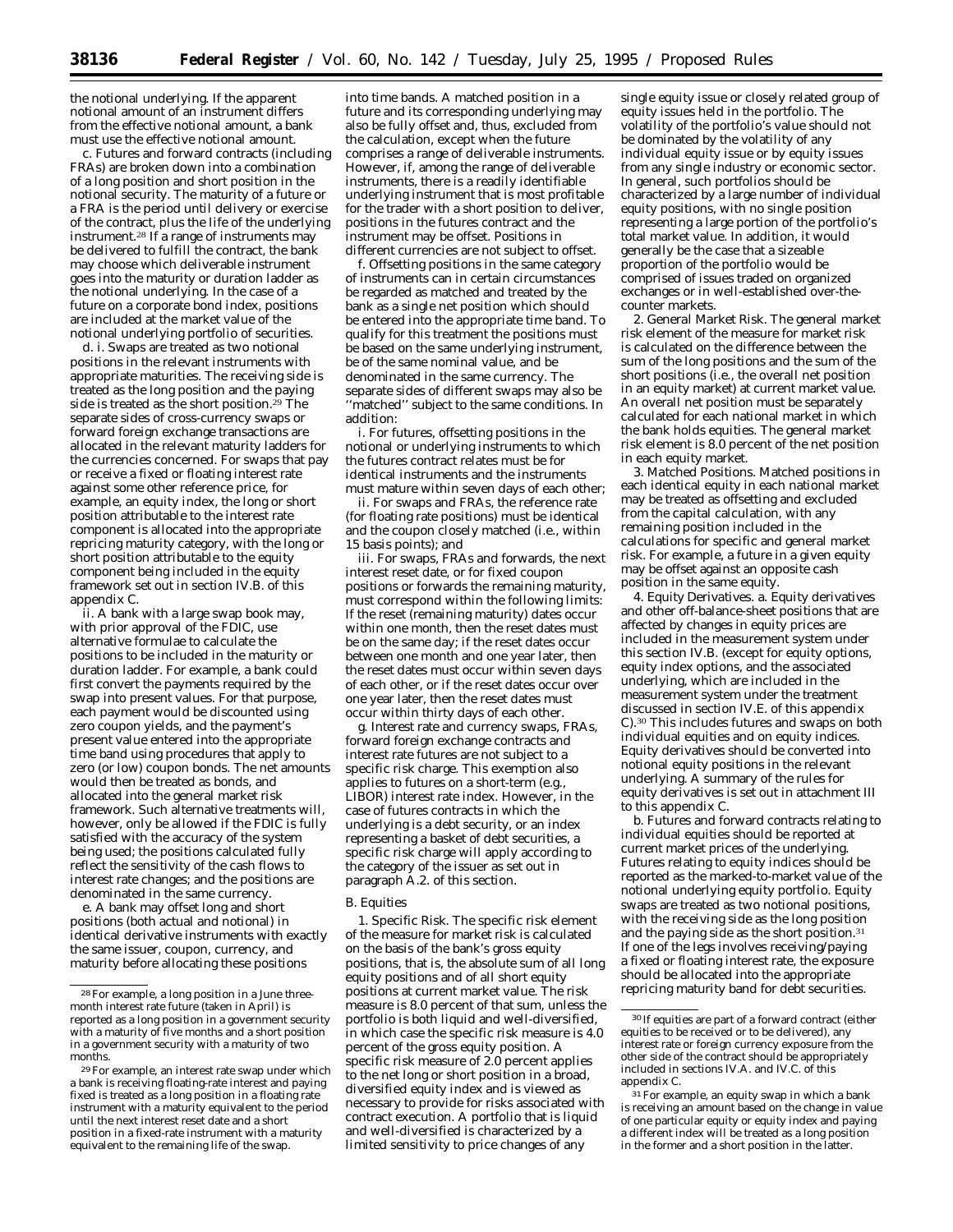The stock index is covered by the equity treatment.

c. In the case of futures-related arbitrage strategies, the 2.0 percent specific risk charge applicable to broad diversified equity indices may be applied to only one index. The opposite position is exempt from a specific risk charge. The strategies qualifying for this treatment are:

i. When the bank takes an opposite position in exactly the same index at different dates; or

ii. When the bank has an opposite position in different but similar indices at the same date, subject to FDIC review.

d. If a bank engages in a deliberate arbitrage strategy, in which a futures contract on a broad diversified equity index matches a basket of securities, it may exclude both positions from the standardized approach on condition that the trade has been deliberately entered into and separately controlled and the composition of the basket of stocks represents at least 90 percent of the market value of the index. In such a case, the minimum measure for market risk is 4.0 percent (that is, 2.0 percent of the gross value of the positions on each side) to reflect risk associated with executing the transaction. This applies even if all of the securities comprising the index are held in identical proportions. Any excess value of the securities comprising the basket over the value of the futures contract or excess value of the futures contract over the value of the basket is treated as an open long or short position.

e. If a bank takes a position in depository receipts 32 against an opposite position in the underlying equity, it may offset the position.

#### *C. Foreign Exchange Risk*

1. The measure for market risk in foreign exchange covers the risk of holding or taking positions in foreign currencies, including gold, whether or not those positions are in the trading portfolio.33 The measure is calculated as 8.0 percent of the sum of the greater of a bank's total net open long positions or net open short positions in each currency and the net open position in gold.

2. When calculating a bank's net open position in each currency and gold, positions in composite currencies, such as the ECU, may be either treated as a currency in their own right or split into their component parts on a consistent basis. Positions in gold (including futures and forwards) should be converted to U.S. currency at current spot rates. The bank's net open position in each currency is the sum of:

a. The net spot position (i.e., all asset items less all liability items, including accrued interest earned but not yet received and accrued expenses, denominated in the currency in question);

b. The net forward position.<sup>34</sup> All foreign exchange derivative instruments and other off-balance-sheet positions that are affected by changes in exchange rates are included in the measurement system under this section IV.C. (except for options and their associated underlyings, which are included in the measurement system under the treatment discussed in section IV.E. of this appendix C). Forward currency positions should be valued at current spot market exchange rates, but for a bank in which the basis of its normal management accounting is to use net present values, forward positions may be discounted to net present values as an acceptable way of measuring currency positions for regulatory capital purposes;

c. Guarantees (and similar instruments) that are certain to be called and are likely to be irrecoverable;

d. At the discretion of the bank, net future income/expenses not yet accrued but already fully hedged. A bank that includes future income and expenses must do so on a consistent basis without selecting expected future flows in order to reduce the bank's position; and

e. Any other item representing a profit or loss in foreign currencies.

3. The measure for market risk of foreign exchange is determined by converting the net open position in each foreign currency at spot rates into U.S. currency. The risk measure is 8.0 percent of the overall net open foreign exchange position, which is determined by summing:

a. The greater of the sum of the net long open positions or, the sum of the net short open positions; and

b. The absolute value (that is, regardless of whether it is long or short) of the net open position in gold.<sup>35</sup>

4. If a bank is assessing its foreign exchange risk on a consolidated basis, it may be technically impractical in the case of some marginal operations to include the currency positions of a foreign branch or subsidiary of the bank. In such cases, the branch or subsidiary's internal limit in each currency may be used as a proxy for the positions, provided there is adequate *ex post* monitoring of actual positions complying with such limits. In these circumstances, the absolute value of the limits should be added to the net open position in each currency.

#### *D. Commodities Risk*

1. *Measurement Methods.* The measure for market risk in commodities is calculated by either the simplified method or the maturity method. These methods are only appropriate for banks that conduct a limited amount of commodities business. All other banks must

adopt an internal model measurement system conforming to the criteria in section III. of this appendix C.

2. *Base Measure.* Under both the simplified and maturity methods, each long and short commodity position (spot or forward) is expressed in terms of the standard unit of measurement (such as barrels, kilos, or ounces). The positions are then converted at current spot rates into U.S. currency, with long and short positions in each category of commodities offset to arrive at the net open position in each commodity. Positions in different categories of commodities may not, generally, be offset. However, offsetting is permitted between different sub-categories of the same commodity if the sub-categories are deliverable against each other. Under the simplified or maturity method, the base measure for market risk is 15.0 percent of the absolute value (i.e., neither long nor short) of the net open position in each commodity.<sup>3</sup>

3. *Simplified Method*. To protect a bank against basis risk, interest rate risk, and forward gap risk, the measure of market risk under the simplified method includes an additional 3.0 percent of the bank's gross positions, long plus short, in each commodity. In valuing gross positions in commodity derivatives for this purpose, a bank should use the current spot price. The total measure for commodities risk is thus the sum of the 15.0 percent base charges for each net commodity position and the 3.0 percent requirements on the gross commodity positions.

4. *Maturity Method.* a. Under this method, a bank must allocate each long and short commodity position (converted into U.S. currency at current spot rates) into a maturity ladder with time bands as set out in table 4. A separate maturity ladder is used for each category of commodity. Physical commodities are allocated to the first time band:

TABLE 4.—COMMODITY TIME BANDS

|                                                                                                        | Time Bands |
|--------------------------------------------------------------------------------------------------------|------------|
| $0-1$ month<br>$1-3$ months<br>3–6 months<br>$6-12$ months<br>$1-2$ years<br>2-3 years<br>Over 3 years |            |

b. In order to capture forward gap and interest rate risk within a time band (together sometimes referred to as curvature/spread risk), offsetting long and short positions in each time band are subject to an additional charge. Beginning with the shortest-term time band and continuing with subsequent time bands, the amount of the matched short

<sup>32</sup> Generally, depository receipts are instruments issued by a trust company or other depository institution evidencing the deposit of foreign securities and facilitating trading in such instruments on U.S. stock exchanges.

<sup>33</sup> Gold is treated as a foreign exchange position rather than a commodity because its volatility is more in line with foreign currencies and banks manage it in a manner similar to foreign currencies.

<sup>34</sup>Where gold is part of a forward contract (quantity of gold to be received or to be delivered), any interest rate or foreign currency exposure from the other side of the contract should be reported as set out in section IV.A. (treating gold as a zerocoupon instrument) and this section.

<sup>35</sup>For example, a bank has the following net currency positions: Yen=+50, DM=+100, GB=+150,  $FFR=+-20$ , US\$=  $-180$ , and gold=  $-35$ . The bank would sum its long positions (total=+300) and sum its short positions (total= $-200$ ). The bank's capital requirement for foreign exchange market risk would be: (300 (the larger of the summed long and short positions)+35 (gold))×8.0%=\$26.80.

<sup>36</sup>When the funding of a commodity position opens a bank to interest rate or foreign exchange exposure the relevant positions should be included in the measures of interest rate and foreign exchange risk described in sections IV.A. and IV.C. of this appendix C. When a commodity is part of a forward contract, any interest or foreign currency exposure from the other side of the contract should be appropriately included in sections IV.A. and IV.C. of this appendix C.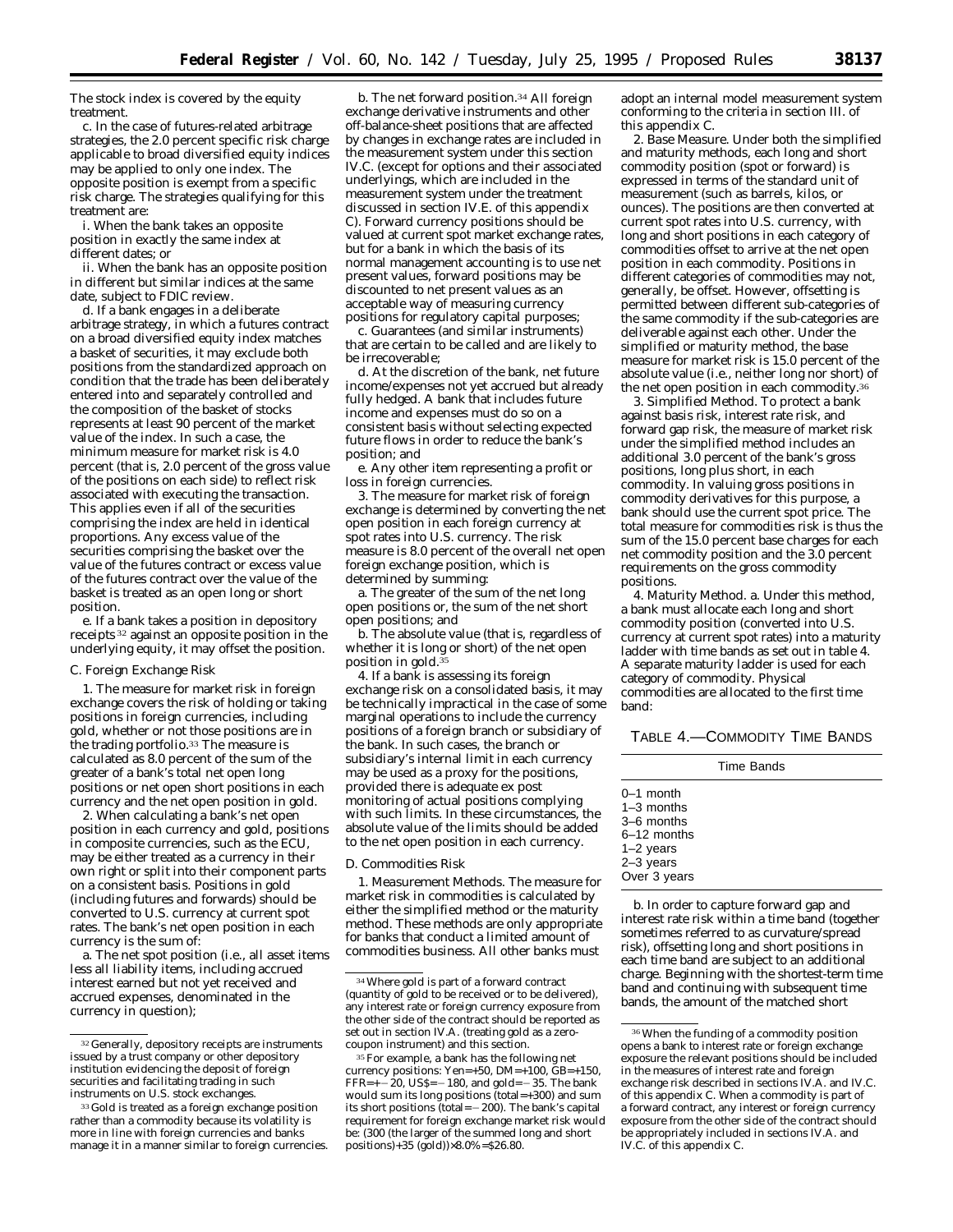positions plus the amount of the matched long position is multiplied by a spread rate of 1.5 percent.

c. The unmatched net position from shorter-term time bands must be carried forward to offset exposures in longer-term time bands. A charge of 0.6 percent of the net position carried forward is added for each time band that the net position is carried forward.37 The total measure for commodities risk is the sum of the 15.0 percent base measurement for each net commodity position and the additional charges for matched positions and for unmatched positions carried forward. An example of this calculation is in attachment IV to this appendix C.

5. Commodity derivatives and other offbalance-sheet positions that are affected by changes in commodity prices are included in the measurement system under this section IV.D. (except for options and the associated underlying, which are included in the measurement system under the treatment discussed in section IV.E. of this appendix C). Commodity derivatives are converted into notional commodity positions. Under the maturity method, the positions are allocated in maturity time bands as follows:

a. Futures and forward contracts relating to individual commodities are incorporated in the measurement system as notional amounts (of, for example, barrels or kilos) that are converted to U.S. currency at current spot rates and are assigned a maturity according to expiration date;

b. Commodity swaps in which one side of the contract is a fixed price and the other side is the current market price are incorporated as a series of positions equal to the notional amount of the contract at current spot rates, with one position corresponding to each payment on the swap and allocated in the maturity ladder accordingly. The positions are long positions if the bank is paying a fixed price and receiving a floating price, and short positions if the bank is receiving a fixed price and paying a floating price; 38 and

c. Commodity swaps in which the sides of the transaction are in different commodities are included in the relevant reporting ladder. No offsetting is allowed unless the commodities are in the same sub-category.

#### *E. Options*

1. Three alternatives are available for a bank to use in measuring its market risk for options activities under the standardized approach. A bank that only has purchased options may use the simplified method set forth in paragraph E.2 of this section. A bank that also writes options may use the scenario method described in section IV.E.3., or the delta-plus method set forth in paragraph E.4. of this section.39 These methods may only be

39Unless all their written option positions are hedged by perfectly matched long positions in

used by banks which, in relative terms, have limited options activities. Banks with more significant options business are expected to adopt an internal measurement system conforming to the criteria in section III of this appendix C. Regardless of the method used, specific risk related to the issuer of an instrument still applies to options positions for equities, equity indices and corporate debt securities as set forth in sections IV.A. and IV.B. of this appendix C. Options remain an element of risk-weighted assets under section II of appendix A of this part.

2. Under the simplified and scenario methods, the positions for the options and the associated underlying, cash or forward, are not included in the measurement framework for debt securities, equities, foreign exchange or commodities risk as set forth in sections IV.A. through IV.D. of this appendix C. Rather, they are subject to the measure of market risk as calculated in this section. The risk measures calculated under this section should then be added to the risk measures for debt securities, equities, foreign exchange and commodities risk as appropriate. Under the delta-plus method, the delta equivalent position<sup>40</sup> for each option is included in the measurement frameworks set forth in sections IV.A. through IV.D. of this appendix C.

3. A bank that has only a limited amount and range of purchased options may use the following simplified approach to measure its market risk exposure.

a. For a bank with a long cash position and a long put or with a short cash position and a long call, the measure for market risk is the market value of the underlying instrument multiplied by the sum of the specific and general market risk requirements for the underlying (that is, the specific and general market risk requirements that would have applied to the underlying directly under sections IV.A. through IV.D. of this appendix C41), less the amount the option is in the money (if any) bounded at zero.<sup>42</sup>

b. For a bank with a long call or a long put, the measure for market risk is the lesser of:

i. The market value of the underlying security multiplied by the sum of specific and general market risk requirements for the

40The delta equivalent of an option is the option's delta value multiplied by its principal or notional value. The delta value of an option represents the expected change in the option's price as a proportion of a small change in the price of the underlying instrument. For example, an option whose price changes \$1 for every \$2 dollar change in the price of the underlying instrument has a delta of 0.50.

41Because some underlying instruments are not subject to a specific risk charge under sections IV.A through IV.D of this appendix C, such instruments will only be multiplied by the general market risk charge in making this calculation.

42For example, if a holder of 100 shares currently valued at \$10 each has an equivalent put option with a strike price of \$11, the risk measure would be: \$1,000×16.0 percent (e.g., 8.0 percent specific plus 8.0 percent general market risk)=\$160, less the amount the option is in the money (\$11– \$10)×100=\$100, i.e., the measure for market risk would be \$60. A similar methodology applies for options for which the underlying is a foreign currency, a debt security or a commodity.

underlying (that is, the specific and general market risk requirements that would have applied to the underlying directly under sections IV.A. through IV.D. of this appendix C)  $43$ ; or

ii. The market value of the option. 4. Under the scenario approach, a bank revalues its options and related hedging positions by changing the underlying rate or price over a specified range and by assuming different levels of volatility for that rate or price.

a. For each of its option portfolios, a bank constructs a grid based on a fixed range of changes in the portfolio's risk factors and calculates changes in the value of the option portfolio at each point within the grid. For this purpose, an option portfolio consists of an option and any related hedging positions or multiple options and related hedging positions that are grouped together according to their remaining maturity or the type of underlying.

b. Options based on interest rates and debt instruments are grouped into portfolios according to the maturity zones that are set forth in section IV.A. of this appendix C. (Zone 1 instruments have a remaining maturity of up to 1 year, zone 2 instruments have a remaining maturity from 1 year up to 4 years, and zone 3 instruments have a remaining maturity of 4 years or more.) These options and the associated hedging positions should be evaluated under the assumption that the relevant interest rates move simultaneously. For options based on equities, separate grids are constructed for each individual equity issue and index. For options based on exchange rates, separate grids are constructed for individual exchange rates. For options based on commodities, separate grids are constructed for each category of commodity (as defined in section IV.D. of this appendix C).

c. For option portfolios with options based on equities, exchange rates, and commodities, the first dimension of the grid consists of rate or price changes within a specified range above and below the current market value of the underlying. For equities, the range is  $\pm 12.0$  percent (or in the case of an index  $\pm 8.0$  percent); for exchange rates the range is ±8.0 percent; and for commodities the range is  $\pm 15.0$  percent. For option portfolios with options based on interest rates, the range for the first dimension of the grid depends on the remaining maturity zone. The range for zone 1 is  $\pm 100$  basis points, the range for zone 2 is ±90 basis points; and the range for zone  $3$  is  $\pm 75$  basis points. For all option portfolios, the range is divided into at least ten equally spaced intervals. The second dimension of each grid is a shift in the volatility of the underlying rate or price equal to ±25.0 percent of the current volatility.44

d. For each assumed volatility and rate or price change (a scenario), the bank revalues

<sup>&</sup>lt;sup>37</sup> For example, if \$200 short is carried forward from the 3–6 month time band to the 1–2 year time band, the capital charge would be \$200×.006×2=\$2.40.

<sup>38</sup> If one of the sides of the transaction involves receiving/paying a fixed or floating interest rate, that exposure should be allocated into the appropriate repricing maturity band in section IV.A. of this appendix C.

exactly the same options, in which case there is no measure for market risk.

<sup>43</sup>See footnote 41 in section IV.E.3.a. of this appendix C.

<sup>44</sup>For example, if the underlying in an equity instrument with a current market value of \$100 and a volatility of 20 percent, the first dimension of the grid would range from \$88 to \$112, divided into ten intervals of \$2.40 and the second dimension would assume volatilities of 15 percent, 20 percent, and 25 percent.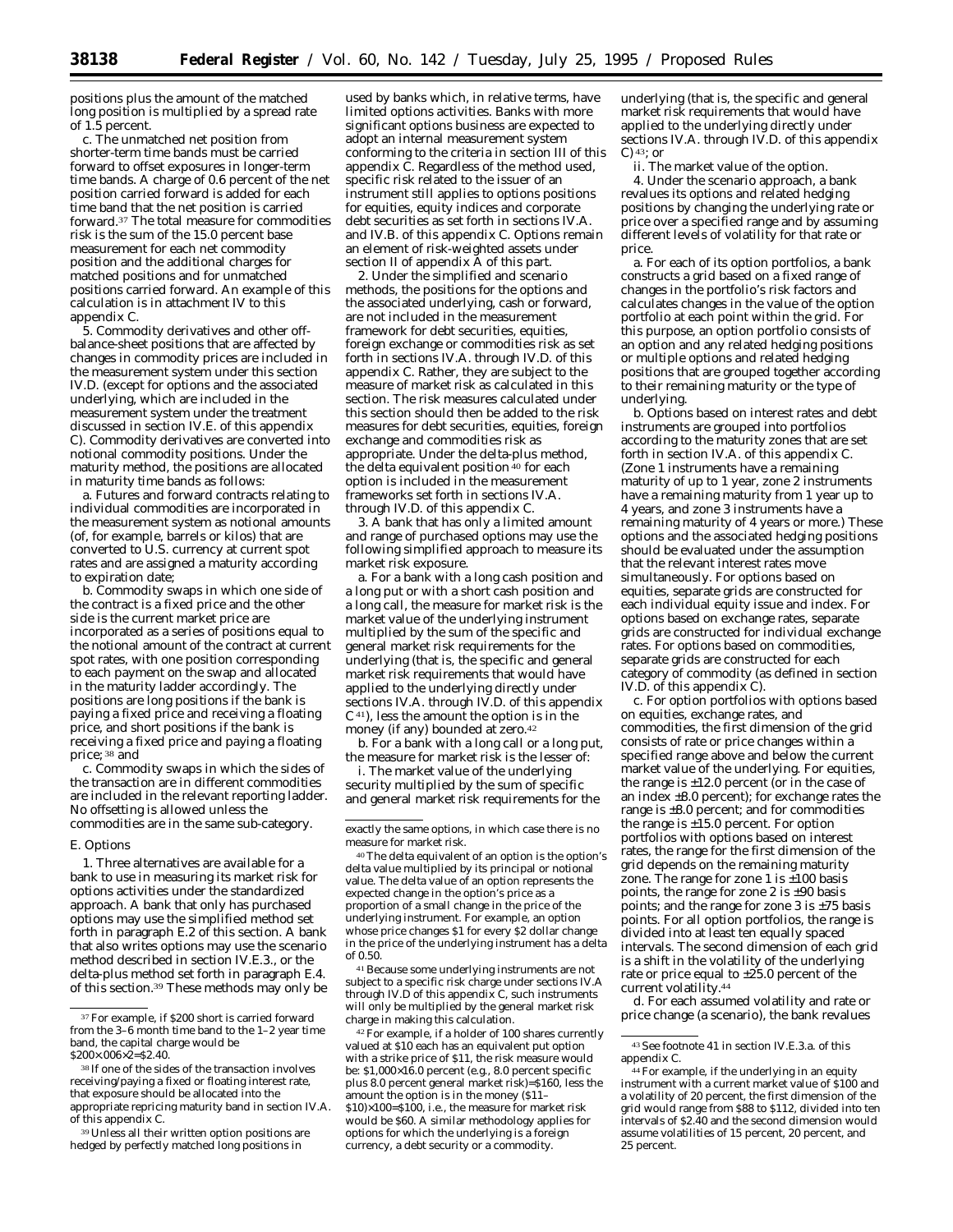each option portfolio. The measure for market risk for the portfolio is the largest loss in value from among the scenario revaluations. The total measure for market risk for all option portfolios is the sum of the individual option portfolio measures.

e. The FDIC will review the application of the scenario approach, particularly regarding the precise way the analysis is constructed. A bank using the scenario approach should meet the appropriate qualitative criteria set forth in section III.B. of this appendix C.

5. Under the delta-plus method, a bank that writes options may include delta-weighted options positions within each measurement framework as set forth in sections IV.A. through IV.D. of this appendix C.

a. Options positions should be measured as a position equal to the market value of the underlying instrument multiplied by the delta. In addition, a bank must measure the sensitivities of the option's gamma (the change of the delta for a given change in the

price of the underlying) and vega (the sensitivity of the option price with respect to a change in volatility) to calculate the measure for market risk. These sensitivities may be calculated according to an exchange model approved by the FDIC or to the bank's own options pricing model, subject to review by the FDIC.

b. For options with debt instruments or interest rates as the underlying instrument, delta-weighted options positions should be allocated into the debt instrument time bands in section IV.A. of this appendix C using a two-legged approach (as is used for other derivatives), requiring one entry at the time the underlying contract takes effect and one at the time the underlying contract matures.45 Floating rate instruments with caps or floors should be treated as a combination of floating rate securities and a series of European-style options.46 A bank must also calculate the gamma and vega for each such option position (including hedge positions). The

# TABLE 5.—DELTA PLUS METHOD RISK WEIGHTS

results should be allocated into separate maturity ladders by currency. For interest rate options such as caps and floors, the delta and gamma should be expressed in terms of a hypothetical underlying security. Subsequently:

i. For gamma risk, for each time band, net gammas on short positions are multiplied by the risk weights set out in table 5 and by the square of the market value of the underlying instrument (net gammas on long positions may be disregarded);

ii. For volatility risk, a bank calculates the risk measure for vega in each time band assuming a proportional shift in volatility of  $±25.0$  percent:

iii. The measure for market risk is the absolute value of the sum of the individual measures for net gammas on short positions plus the absolute value of the sum of the individual measures for vega risk for each time band; and

iv. The delta plus method risk weights are:

| <b>PLLIA I LUU INLIIIUP INUN IVLIUIIIU</b> |                                                                     |                                        |                                       |
|--------------------------------------------|---------------------------------------------------------------------|----------------------------------------|---------------------------------------|
| Time-band                                  | Modified du-<br>ration (aver-<br>age as-<br>sumed for<br>time band) | Assumed<br>interest rate<br>change (%) | Risk-weight<br>for gamma <sup>1</sup> |
|                                            | 0.00                                                                | 1.00                                   | 0.00000                               |
|                                            | 0.20                                                                | 1.00                                   | 0.00020                               |
|                                            | 0.40                                                                | 1.00                                   | 0.00080                               |
|                                            | 0.70                                                                | 1.00                                   | 0.00245                               |
|                                            | 1.40                                                                | 0.90                                   | 0.00794                               |
|                                            | 2.20                                                                | 0.80                                   | 0.01549                               |
|                                            | 3.00                                                                | 0.75                                   | 0.02531                               |
|                                            | 3.65                                                                | 0.75                                   | 0.03747                               |
|                                            | 4.65                                                                | 0.70                                   | 0.05298                               |
|                                            | 5.80                                                                | 0.65                                   | 0.07106                               |
|                                            | 7.50                                                                | 0.60                                   | 0.10125                               |
|                                            | 8.75                                                                | 0.60                                   | 0.13781                               |
|                                            | 10.00                                                               | 0.60                                   | 0.18000                               |

1According to the Taylor expansion, the risk weights are calculated as 1⁄2 (modified duration x assumed interest rate change) 2100.

c. For options with equities as the underlying, delta-weighted option positions should be incorporated in the measure of market risk set forth in section IV.B. of this appendix C. Individual equity issues and indices should be treated as separate underlyings. In addition to the measure for delta risk, a bank should apply a further charge for gamma and vega risk:

i. For gamma risk, the net gammas on short positions for each underlying are multiplied by 0.72 percent (in the case of an individual equity) or 0.32 percent (in the case of an index as the underlying) and by the square of the market value of the underlying;

ii. For volatility risk, a bank calculates the risk measure for vega for each underlying, assuming a proportional shift in volatility of ±25.0 percent; and

iii. The measure for market risk is the absolute value of the sum of the individual measures for net gammas on short positions plus the absolute value of the individual measures for vega risk.

d. For options on foreign exchange and gold positions, the net delta (or delta-based) equivalent of the total book of foreign currency and gold options is incorporated into the measurement of the exposure in a net open position in each currency as set forth in section IV.C. of this appendix C. The gamma and vega risks should be measured as follows:

i. For gamma risk, for each underlying exchange rate, net gammas on short positions are multiplied by 0.32 percent and by the square of the market value of the positions;

ii. For volatility risk, a bank calculates the risk measure for vega for each currency pair and gold assuming a proportional shift in volatility of ±25.0 percent; and

iii. The measure for market risk is the absolute value of the sum of the individual measures for net gammas on short positions plus the absolute value of the sum of the individual measures for vega risk.

e. For options on commodities, the deltaweighted positions are incorporated in one of the measures described in section IV.D. of this appendix C. In addition, a bank must apply a capital requirement for gamma and vega risk:

i. For gamma risk, net gammas on short positions for each underlying are multiplied by 1.125 percent and by the square of the market value of the commodity;

ii. For volatility risk, a bank calculates the risk measures for vega for each commodity assuming a proportional shift in volatility of ±25.0 percent; and

iii. The measure for market risk is the absolute value of the sum of the individual

<sup>45</sup>For example, in April a purchased call option on a June three-month interest-rate future would be considered on the basis of its delta-equivalent value to a long position with a maturity of five months and a short position with a maturity of two months. The written option would be allocated as a long

position with a maturity of two months and a short position with a maturity of five months.

<sup>46</sup>For example, the holder of a three-year floating rate bond indexed to six-month LIBOR with a cap of 15 percent would treat the bond as a debt

security that reprices in six months, and a series of five written call options on a FRA with a strike rate of 15 percent, each allocated as a short position at the expiration date of the option and as a long position at the time the FRA matures.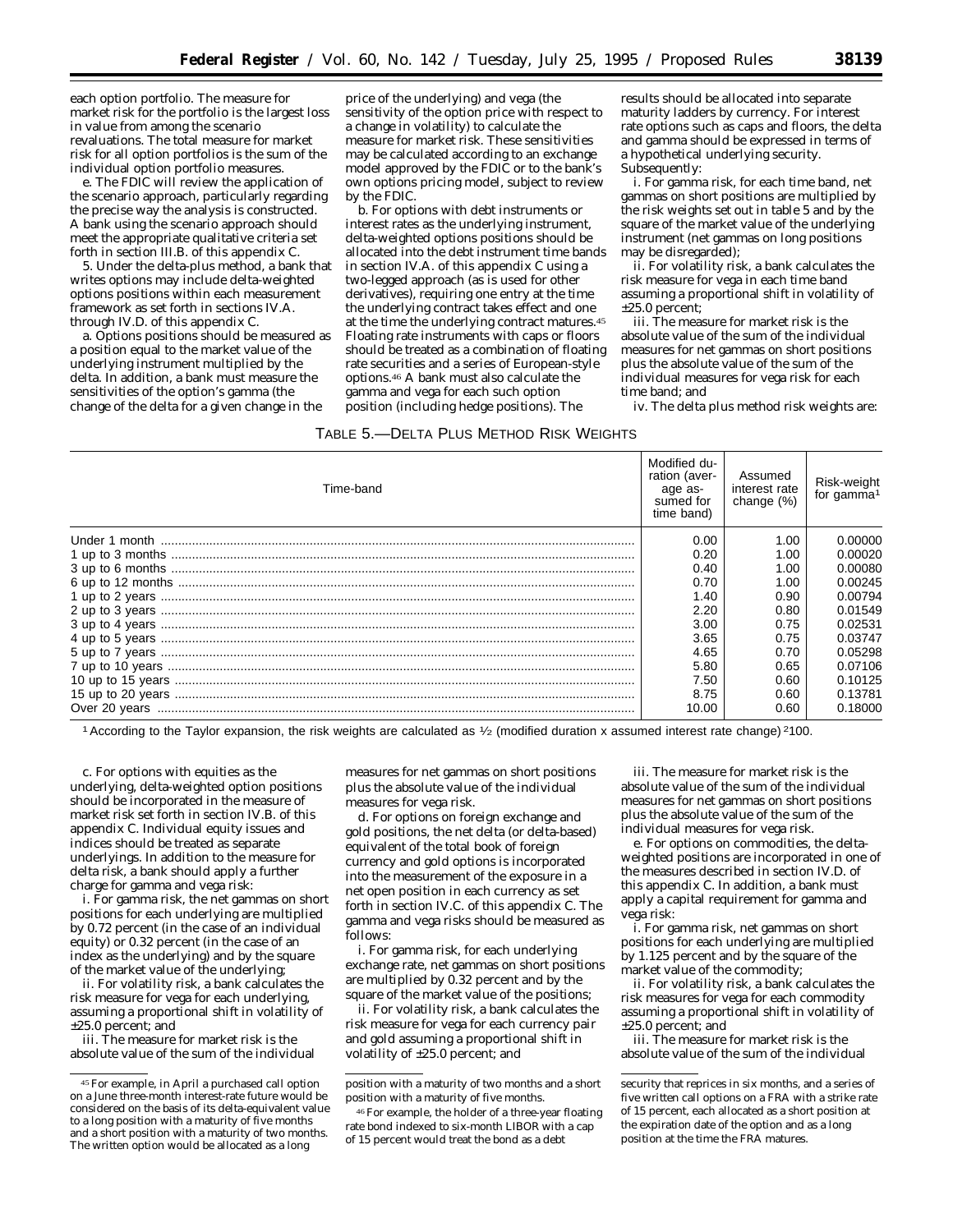measures for net gammas on short positions plus the absolute value of the sum of the individual measures for vega risk.

f. Under certain conditions and to a limited extent, the FDIC may permit banks that are significant traders in options with debt securities or interest rates as the underlying to net gammas on long and short positions and vegas across time bands. Such netting must be based on prudent and conservative assumptions and the bank must materially meet the qualitative standards set forth in section III.B. of this appendix C.

g. A bank may base the calculation of vega risk on a volatility ladder in which the implied change in volatility varies with the maturity of the option. The assumed proportional shift in volatility must be at least ±25.0 percent at the short end of the maturity spectrum. The proportional shift for longer maturities must be at least as stringent in statistical terms as the 25.0 percent shift at the short end.

h. A bank should also monitor the risks of rho (the rate of change of the value of the option with respect to the interest rate) and theta ( the rate of change of the value of the option with respect to time).

#### **Attachments to Appendix C**

# **Attachment I—Sample Calculation of Eligible Tier 1, Tier 2, and Tier 3 Capital for the Risk-Based Capital Ratio Adjusted for Market Risk**

a. In each example the weighted-risk assets are \$8000 and the market risk-adjusted assets are \$625 (capital requirement for market risk=\$50 \$50×12.5=\$625):

**Example 1:** A bank has the following qualifying capital: Tier 1=\$600, Tier 2=\$100, Tier 3=\$1000.

(1) The minimum capital requirement for credit risk is \$640 (\$8000×8.0%). This requirement could be satisfied with \$540 of Tier 1 capital and \$100 of Tier 2 capital.

(2) The remaining capital available for market risk would be: Tier 1=\$60, Tier 2=0, and Tier 3=\$1000. The minimum capital requirement for market risk is \$50 (\$625×8.0%). Eligible Tier 3 capital would be limited to \$125 (\$50×2.5).

(3) The Tier 1 capital required to support market risk could be satisfied by allocating \$14 (\$50×.285), with eligible Tier 3 capital used for market risk being \$36 (\$50×\$14).

(4) Total qualifying and eligible capital would be: \$540 (Tier 1)+\$100 (Tier 2)+\$60 (Tier 1, comprising \$14 allocated for market risk and \$46 unallocated)+\$36 (Tier 3)=\$736. The bank's ratio of qualifying and eligible capital to weighted-risk assets adjusted for market risk would be: \$736/\$8,625)=8.5%.

**Example 2:** A bank has the following qualifying capital: Tier 1=\$500, Tier 2=\$140, Tier 3=\$600.

(1) The minimum capital requirement for credit risk is \$640 (\$8000×8.0%). This requirement could be satisfied with \$500 of Tier 1 capital and \$140 of Tier 2 capital.

(2) The remaining capital available for market risk would be: Tier 1=0, Tier 2=\$0, and Tier 3=\$600. Eligible Tier 3 capital would be limited to  $\overline{50}$  (0×2.5). Because there is no Tier 1 capital required to support

market risk, no eligible Tier 3 capital may be used for market risk.

(3) Total qualifying and eligible capital would be: \$500 (Tier 1)+\$140 (Tier 2)=\$640. The bank's ratio of qualifying and eligible capital to weighted-risk assets adjusted for market risk would be: \$640/\$8,625)=7.4%

b. In both of the examples described in paragraph a. of this attachment the total of Tier 2 and Tier 3 capital for credit and market risk is not greater than 100 percent of Tier 1 capital for credit and market risk and the total of Tier 2 capital for credit risk is not greater than 100 percent of Tier 1 capital for credit risk.

# **Attachment II—Sample Calculation of General Market Risk for Debt Instruments Using the Maturity Method**

a. A bank with the following positions would allocate them into a maturity ladder as shown below:

i. Qualifying bond, \$13.33mn market value, remaining maturity 8 years, coupon 8%;

ii. Government bond, \$75mn market value, remaining maturity 2 months, coupon 7%;

iii. Interest rate swap, \$150mn, bank receives floating rate interest and pays fixed, next interest reset after 12 months, remaining life of swap is 8 years (assumes the current interest rate is identical to the one the swap is based on); and

iv. Long position in interest rate future, \$50mn, delivery date after 6 months, life of underlying government security is 3.5 years (assumes the current interest rate is identical to the one the swap is based on).

| Zone | Time band and position | Risk<br>weight<br>$[\%]$ | Risk-weighted position | Net time-band positions | Net zone positions |
|------|------------------------|--------------------------|------------------------|-------------------------|--------------------|
| $1$  | 0-1 Month              | 0.00                     |                        |                         |                    |
|      | 1–3 Months             | 0.20                     |                        |                         | Long 1.00          |
|      | Long 75 Gov. Bond.     |                          |                        |                         |                    |
|      | 3-6 Months             | 0.40                     |                        | Short 0.20.             |                    |
|      | Short 50 Future.       |                          |                        |                         |                    |
|      | 6-12 Months            | 0.70                     |                        | Long 1.05.              |                    |
|      | Long 150 Swap.         |                          |                        |                         |                    |
| $2$  |                        | 1.25                     |                        |                         |                    |
|      |                        | 1.75                     |                        |                         |                    |
|      | 3-4 yrs                | 2.25                     |                        |                         | Long 1.125         |
|      | Long 50 Future.        |                          |                        |                         |                    |
| $3$  |                        | 2.75                     |                        |                         |                    |
|      |                        | 3.25                     |                        |                         |                    |
|      | 7-10 yrs               | 3.75                     |                        | Short 5.125             | Short 5.125        |
|      | Short 150 Swap.        |                          |                        |                         |                    |
|      | Long 13.33             |                          | Long 0.50.             |                         |                    |
|      | Qual. Bond.            |                          |                        |                         |                    |
|      | 10-15 yrs              | 4.50                     |                        |                         |                    |
|      |                        | 5.25                     |                        |                         |                    |
|      |                        | 6.00                     |                        |                         |                    |

b. A vertical disallowance would be calculated for time band 7–10 years. It would be 10 percent of the positions eliminated by netting in the time band—10.0 x  $0.5 = 0.05$ (\$50,000).

c. A horizontal disallowance would be calculated for zone 1. It would be 40 percent of the positions eliminated by netting in the zone—40.0 x  $0.20 = 0.80$  (\$80,000). The remaining net position in zone 1 would be long 1.00.

d. A horizontal disallowance would be calculated for adjacent zones 2 and 3. It would be 40 percent of the positions eliminated by netting between the zones— 40.0 x 1.125 = 0.45 (\$450,000). The remaining position in zone 3 would be short 4.00.

e. A horizontal disallowance would be calculated between zones 1 and 3. It would be 100 percent of the positions eliminated by netting between the zones— $100 \times 1.00 = 1.00$ (\$1,000,000).

f. The remaining net open position for the bank would be 3.00 (\$3,000,000). The total capital requirement for general market risk for this portfolio would be:

| The vertical disallowance  | \$50,000 |
|----------------------------|----------|
| Horizontal disallowance in |          |
|                            | 80.000   |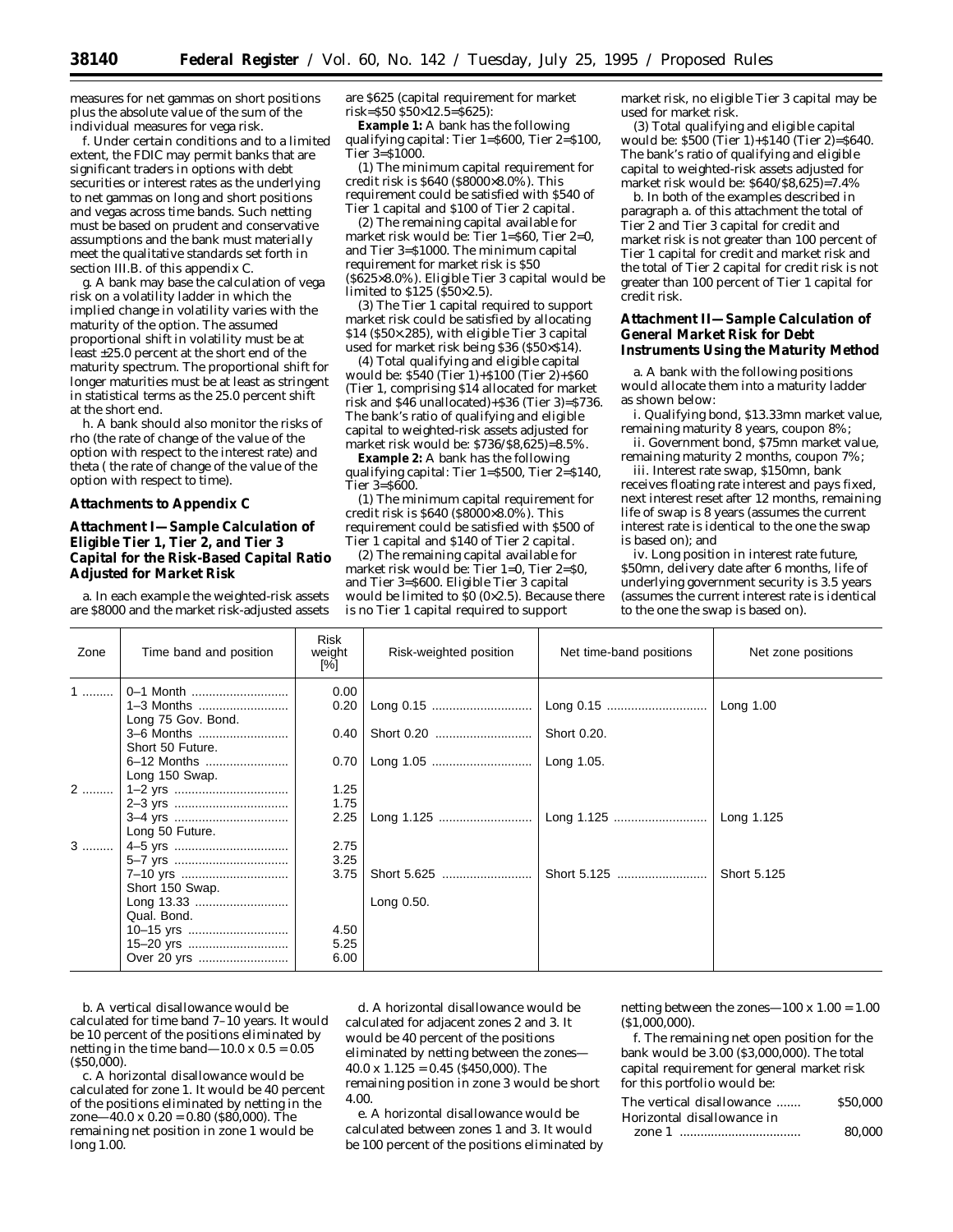The horizontal disallowance between zones 2 and 3 ........ 450,000 The horizontal disallowance between zones 1 and 3 ........ 1,000,000

The overall net open position 3,000,000

Total requirement for general market risk ............. \$4,580,000

**Attachment III—Summary of Treatment for Interest Rate and Equity Derivatives**

# SUMMARY OF TREATMENT FOR INTEREST RATE DERIVATIVES

| Instrument                                          | Specific<br>risk charge   | General market risk charge                                                                                                                                                                                                                                                                                                                                                                                                                                                                                            |
|-----------------------------------------------------|---------------------------|-----------------------------------------------------------------------------------------------------------------------------------------------------------------------------------------------------------------------------------------------------------------------------------------------------------------------------------------------------------------------------------------------------------------------------------------------------------------------------------------------------------------------|
| Exchange-Traded Future:<br>OTC Forward:<br>Options: | No ………… l<br>Yes   <br>No | No    Yes, as two positions.<br>No    Yes, as two positions.<br>Yes    Yes, as two positions.<br>No    Yes, as two positions.<br>No    Yes, as two positions.<br>No    Yes, as one position in each currency.<br>For each type of transaction, either:<br>(a) Carve out together with the associated hedging positions<br>-simplified method<br>-scenario analysis<br>-internal models, or<br>(b) General market risk charge according to the Delta-plus<br>method (gamma and vega receive separate capital charges). |

NOTE: Specific risk charges relate to the issuer of the instrument. There remains a separate capital requirement for counterparty credit risk.

# SUMMARY OF TREATMENT FOR EQUITY DERIVATIVES

| Instrument                                          | Specific<br>risk charge | General market risk charge                                                                                                                                                                                                                                                                                                                                                              |
|-----------------------------------------------------|-------------------------|-----------------------------------------------------------------------------------------------------------------------------------------------------------------------------------------------------------------------------------------------------------------------------------------------------------------------------------------------------------------------------------------|
| Exchange-Traded or OTC Future:<br>Options:<br>Index |                         | Yes    Yes, as underlying.<br>$2.0\%$   Yes. as underlying.<br>Yes    For each type of transactions either:<br>2.0%    (a) Carve out together with the associated hedging positions<br>-simplified method<br>-scenario approach<br>-internal models, or<br>(b) General market risk requirement according to the Delta-plus<br>method (gamma and vega receive separate capital charges). |

NOTE: Specific risk charges relate to the issuer of the instrument. There remains a separate capital requirement for counterparty credit risk.

# **Attachment IV—Sample Calculation of Standardized Approach for Commodities Risk**

| Time-band         | Position          | Spread<br>rate | Capital calculation                                                                    | Capital<br>charge |
|-------------------|-------------------|----------------|----------------------------------------------------------------------------------------|-------------------|
|                   | None<br>None      | $1.5\%$<br>.   | 200 short carried forward to 1-2 yrs, capital charge:<br>$200 \times 2 \times 0.6\% =$ | 24<br>2.4         |
| 6 up to 12 months | None              | .              | 400 long carried forward to over 3 yrs capital charge:<br>$400\times2\times0.6\%$ =.   | 6<br>4.8          |
|                   | None<br>Short 600 | .              | Net position: 200 capital charge: 200×15.0%=                                           | 12<br>30          |

NOTE: Assume all positions are in the same commodity and converted at current spot rates into U.S. dollars. The total capital requirement would be \$79.2.

# **Attachment V—Sample Calculation for Delta-Plus Method for Options**

a. Assume a bank has a European short call option on a commodity with an exercise

price of 490 and a market value of the underlying 12 months from the expiration of the option at 500; a risk-free interest rate at 8% per annum, and the volatility at 20 percent. The current delta for this position is according to the Black-Scholes formula  $-0.721$  (that is, the price of the option changes by  $-0.721$  if the price of the underlying moves by 1). The gamma is  $-0.0034$  (that is, the delta changes by